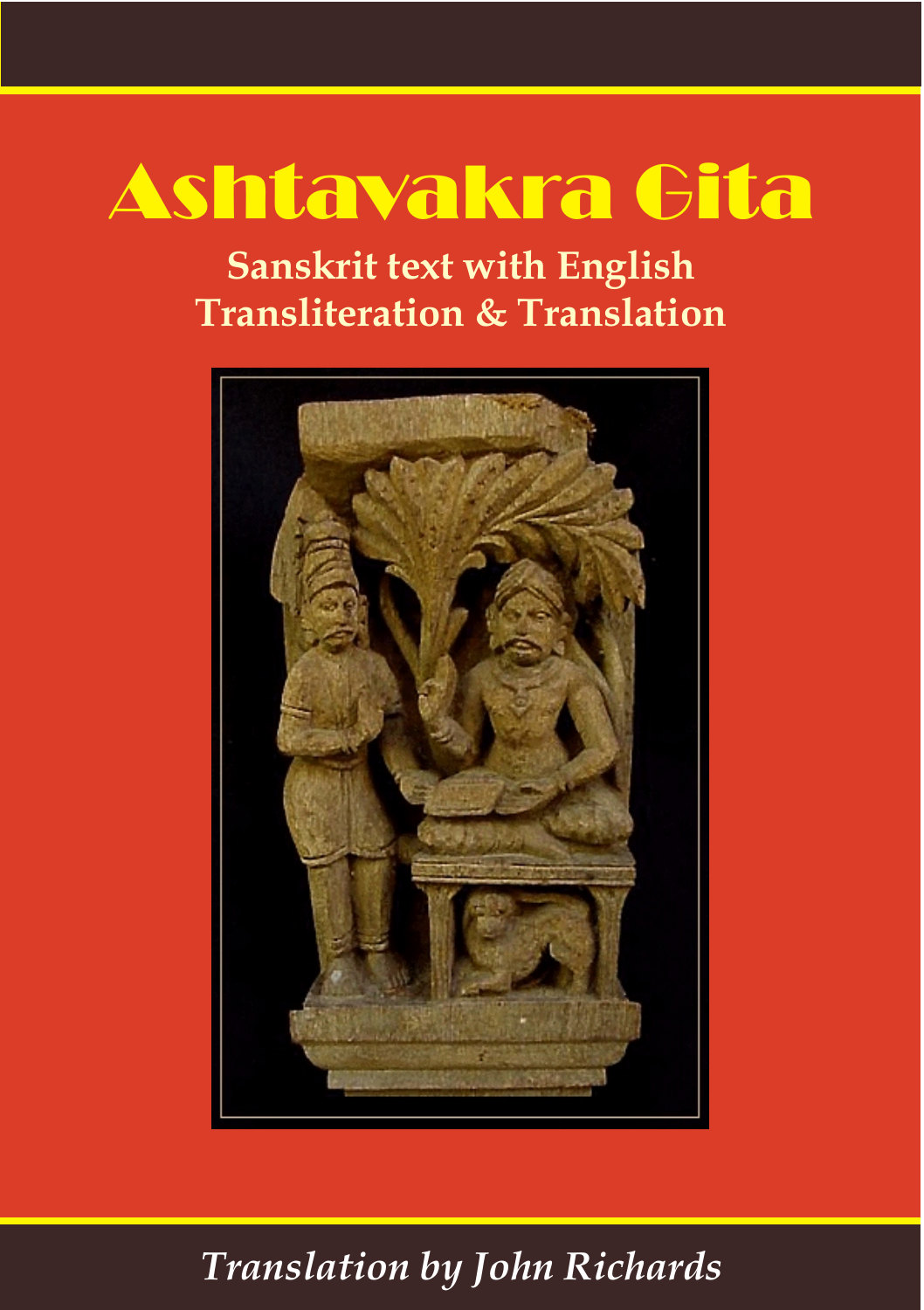# ॥ अष्टावक्र गीता ॥ **Ashtavakra Gita**

**Sanskrit text with English Transliteration & Translation**

**(Translator: John Richards)**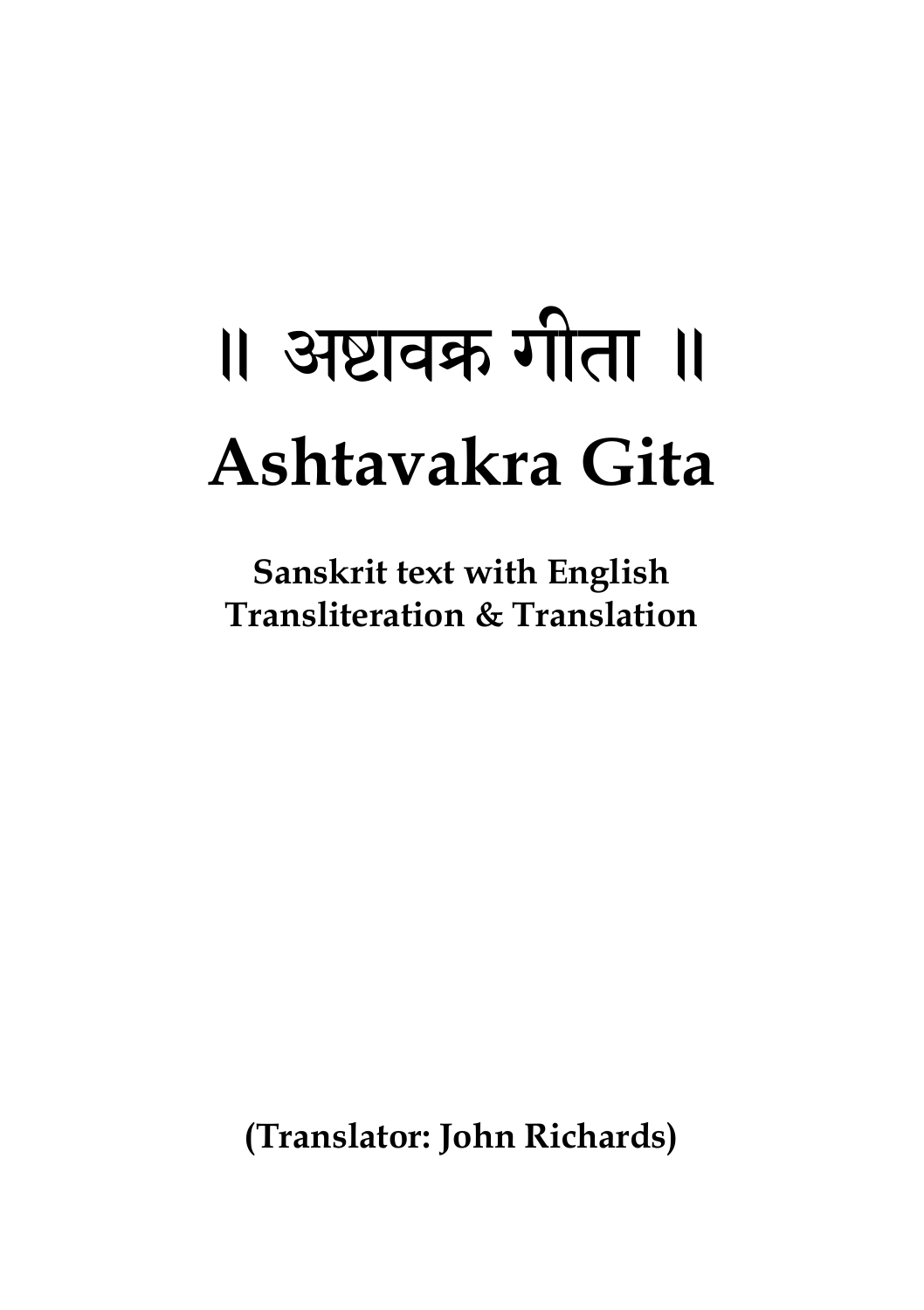#### **Table of Contents**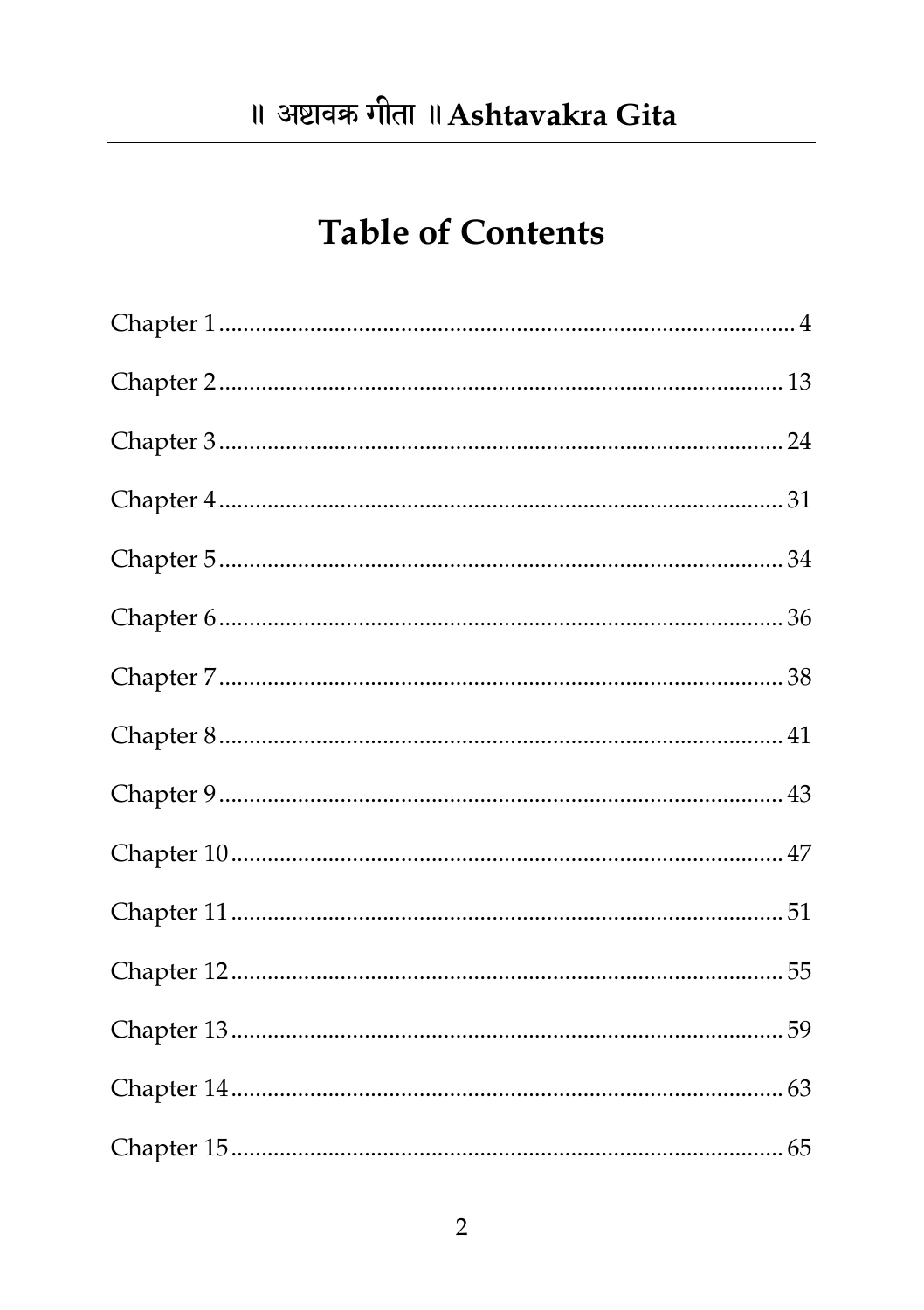#### ॥ अष्टावक्र गीता ॥ Ashtavakra Gita

<span id="page-3-0"></span>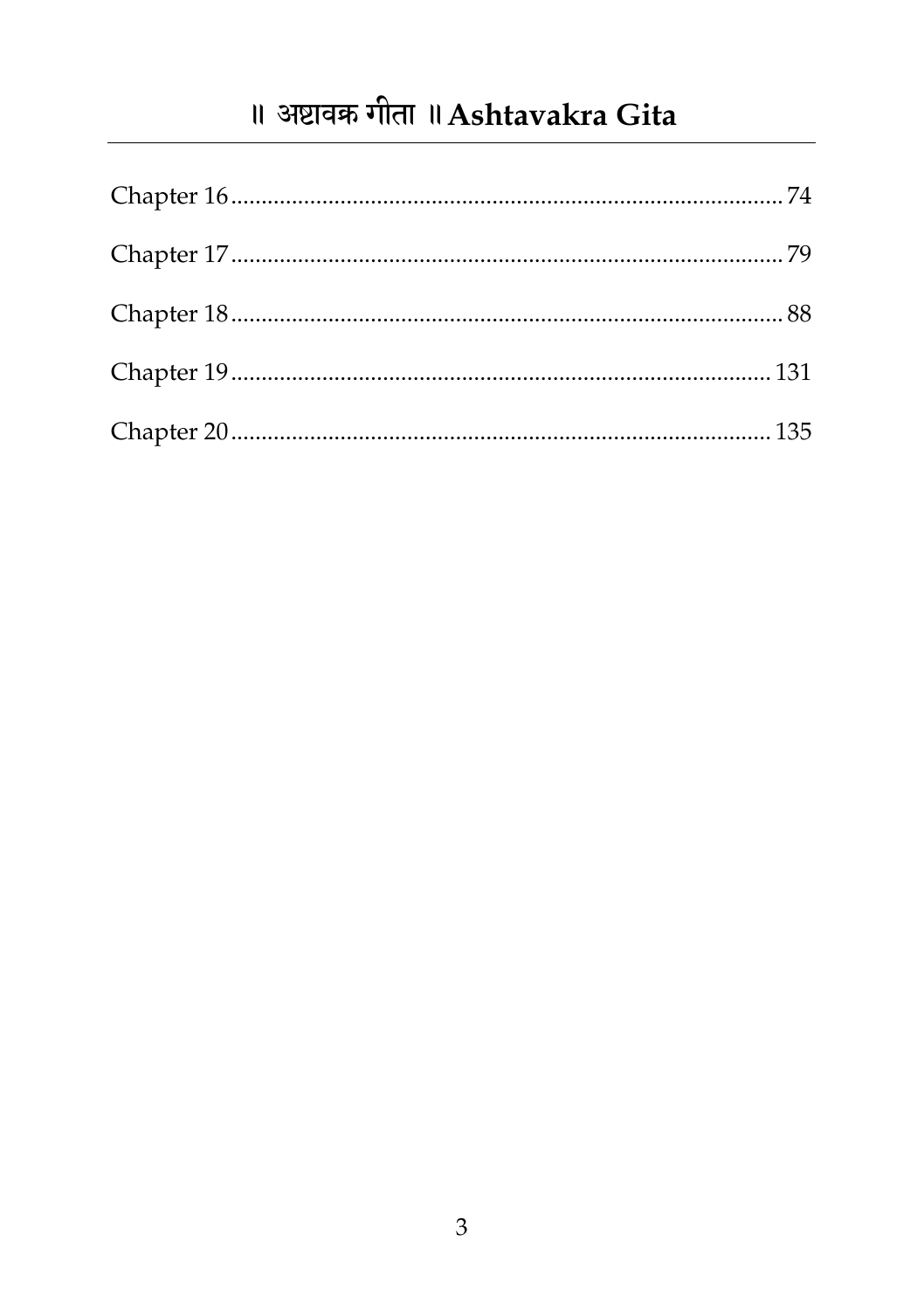## ॥श्री॥ ॥अथ श्रीभदष्टावक्रगीता प्रायभ्यत॥े **Chapter 1** ॥ प्रथभोऽध्याम्॥ जनक उवाच ॥ कथं ज्ञानमवाप्नोति कथं मुक्तिभेविष्यति । वेराग्यं च कथं प्राप्तं एतद् ब्रूहि मम प्रभो ॥ १-१॥ janaka uvāca kathaṁ jñānamavāpnoti kathaṁ muktirbhaviṣyati vairāgyaṁ ca kathaṁ prāptaṁ etad brūhi mama prabho

Janaka: How is knowledge to be acquired? How is liberation to be attained? And how is dispassion to be reached? Tell me this, sir.

```
अष्टावक्र उवाच ॥
```
भतुिं इच्छतस चत्ते ात तवषमान त्वषवत्त्यज । ऺभाजव भ दमातोषसत्यंऩीमषूवद ्बज ॥ १-२॥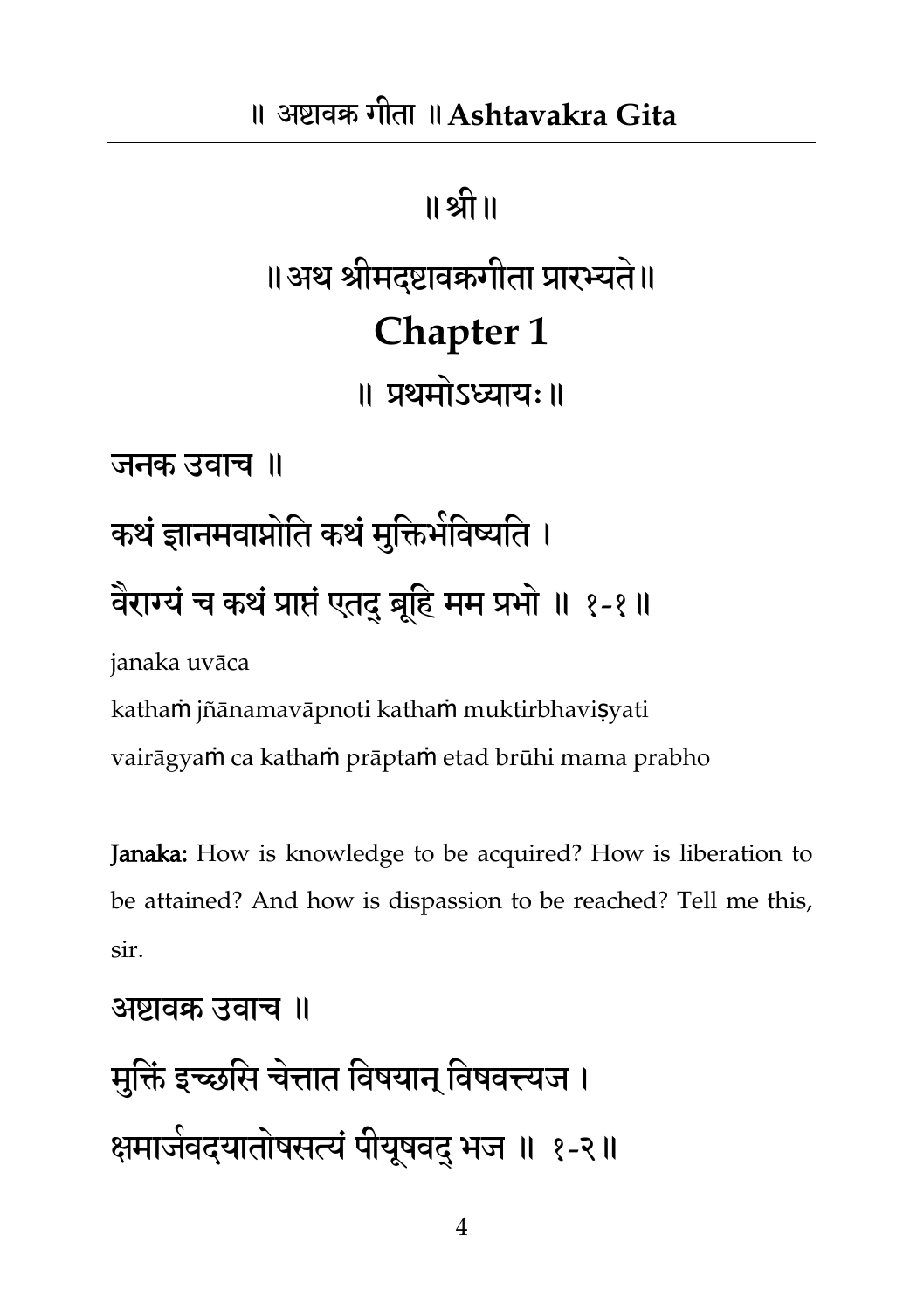astāvakra uvāca muktiṁ icchasi cettāta viṣayān viṣavattyaja ksamārjavadayātosasatyam pīyūsayad bhaja

Ashtavakra: If you are seeking liberation, my son, shun the objects of the senses like poison. Practise tolerance, sincerity, compassion, contentment and truthfulness like nectar.

## न पृथ्वी न जलं नाग्निने वायुद्यौंने वा भवान् । एषां साक्षिणमात्मानं चिद्दूपं विद्धि मुक्तये ॥ १-३॥ na pṛthvī na jalaṁ nāgnirna vāyurdyaurna vā bhavān

eṣāṁ sākṣiṇamātmānaṁ cidrūpaṁ viddhi muktaye 1.3

You do not consist of the elements - earth, water, fire, air or even ether. To be liberated, know yourself as consisting of consciousness, the witness of these.

## यदि देहं पृथक् कृत्य चिति विश्राम्य तिष्ठसि । अधुनैव सुखी शान्तो बन्धमुक्तो भविष्यसि ॥ १-४॥ yadi dehaṁ pṛthak kṛtya citi viśrāmya tiṣṭhasi

adhunaiva sukhī śānto bandhamukto bhaviṣyasi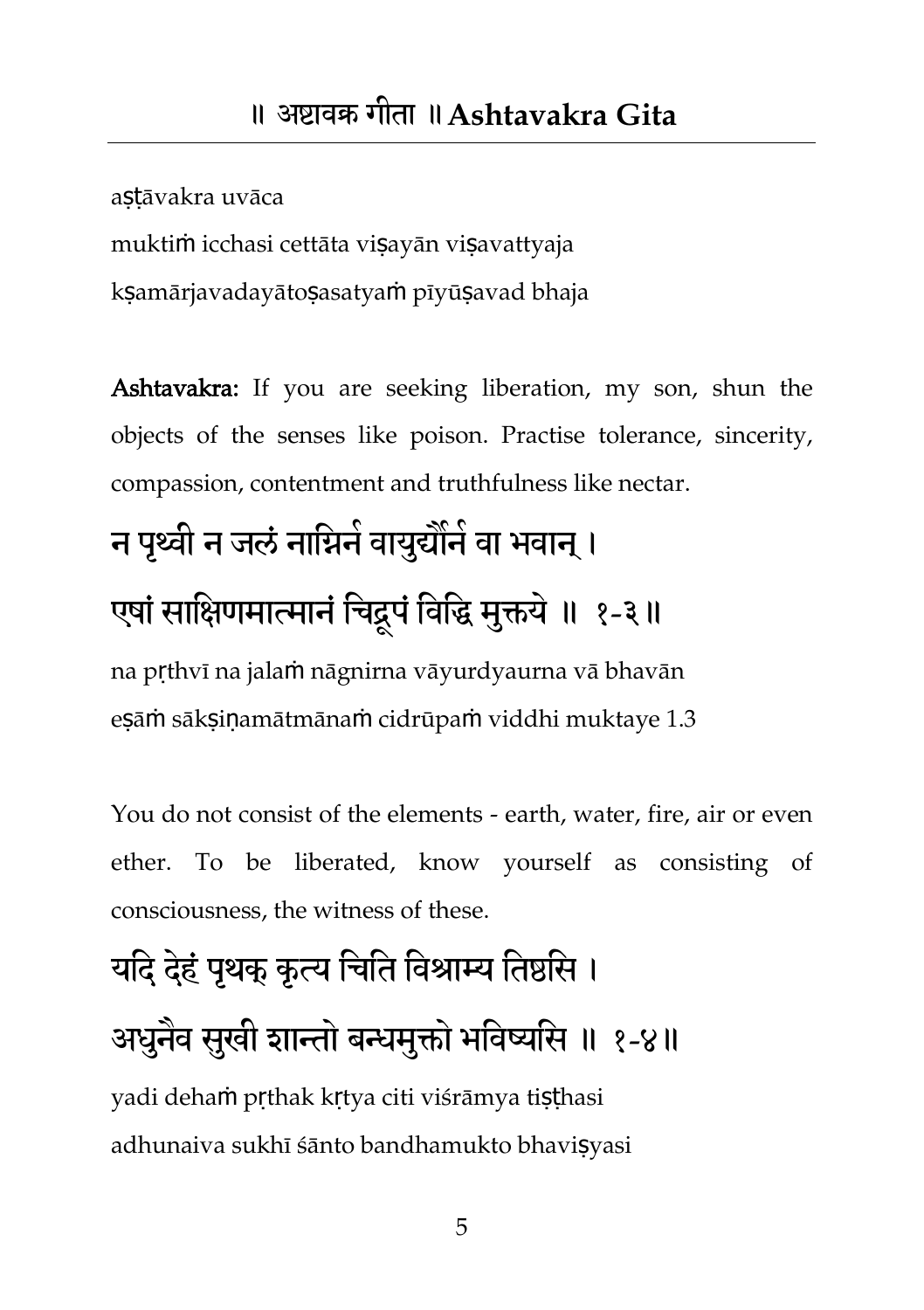#### ॥ अष्टावक्र गीता ॥**Ashtavakra Gita**

If only you will remain resting in consciousness, seeing yourself as distinct from the body, then even now you will become happy, peaceful and free from bonds. 1.4

#### न त्वं विप्रादिको वर्णो नाश्रमी नाक्षगोचरः ।

#### असङ्गोऽसि निराकारो विश्वसाक्षी सुखी भव ॥ १-५॥

na tvaṁ viprādiko varṇo nāśramī nākṣagocaraḥ asaṅgo'si nirākāro viśvasākṣī sukhī bhava

You do not belong to the brahmin or any other caste, you are not at any stage, nor are you anything that the eye can see. You are unattached and formless, the witness of everything - so be happy.

# धमोधमौ सुखं दुःखं मानसानि न ते विभो । न कतोसि न भोक्तासि मुक्त एवासि सवेदा ॥ १-६॥

dharmādharmau sukhaṁ duḥkhaṁ mānasāni na te vibho na kartāsi na bhoktāsi mukta evāsi sarvadā

Righteousness and unrighteousness, pleasure and pain are purely of the mind and are no concern of yours. You are neither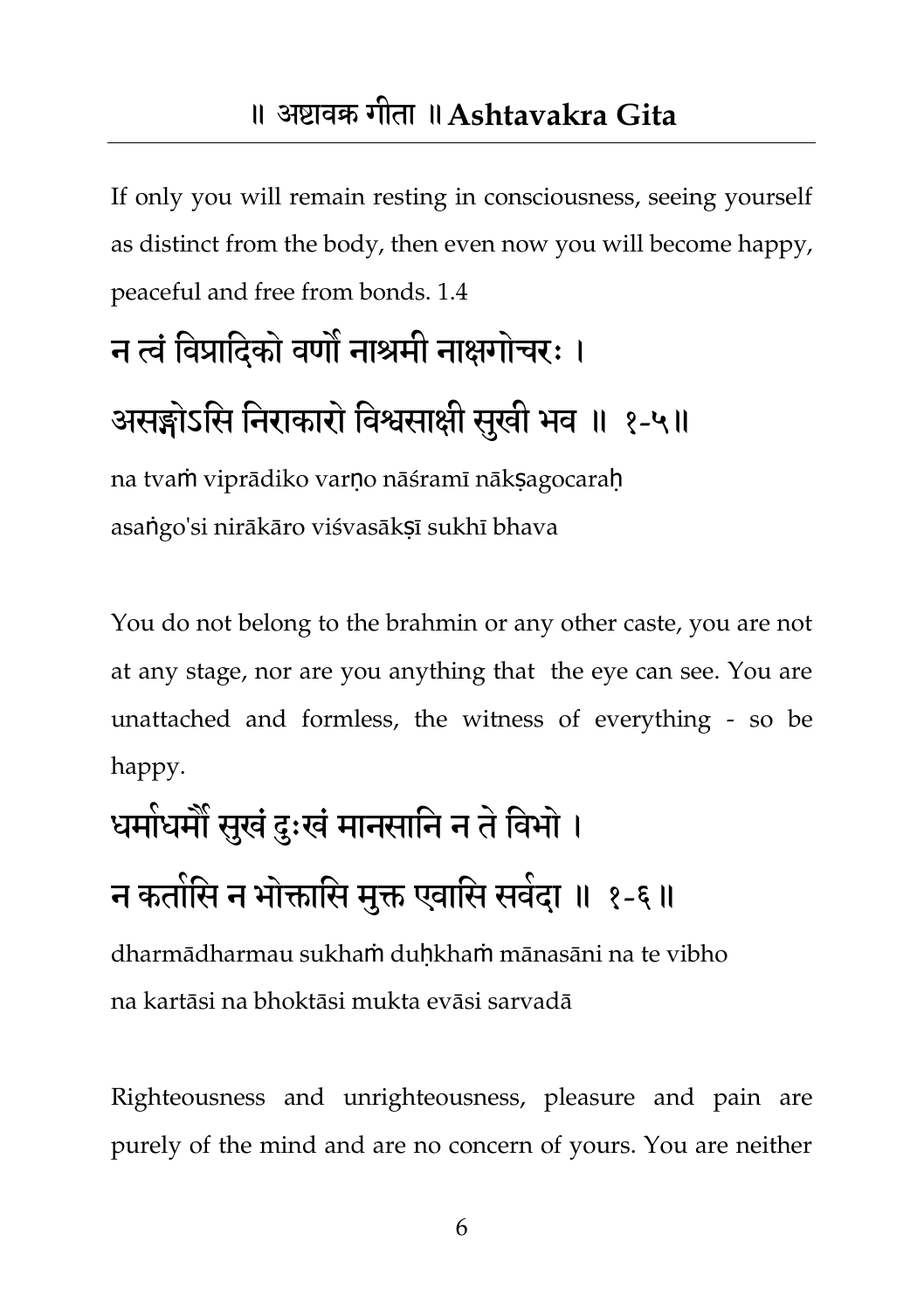the doer nor the reaper of the consequences, so you are always free.

# एको द्रष्टासि सर्वस्य मुक्तप्रायोऽसि सर्वदा । अयमेव हि ते बन्धो द्रष्टारं पश्यसीतरम् ॥ १-७॥

eko draṣṭāsi sarvasya muktaprāyo'si sarvadā ayameva hi te bandho draṣṭāraṁ paśyasītaram

You are the one witness of everything, and are always completely free. The cause of your bondage is that you see the witness as something other than this.

## अहं कतंत्यहंमानमहाकृष्णाहिदंदिातः । नाहं कतौते विश्वासामृतं पीत्वा सुखी भव ॥ १-८॥ ahaṁ kartetyahaṁmānamahākṛṣṇāhidaṁśitaḥ nāhaṁ karteti viśvāsāmṛtaṁ pītvā sukhī bhava

Since you have been bitten by the black snake, the opinion about yourself that "I am the doer", drink the antidote of faith in the fact that "I am not the doer", and be happy.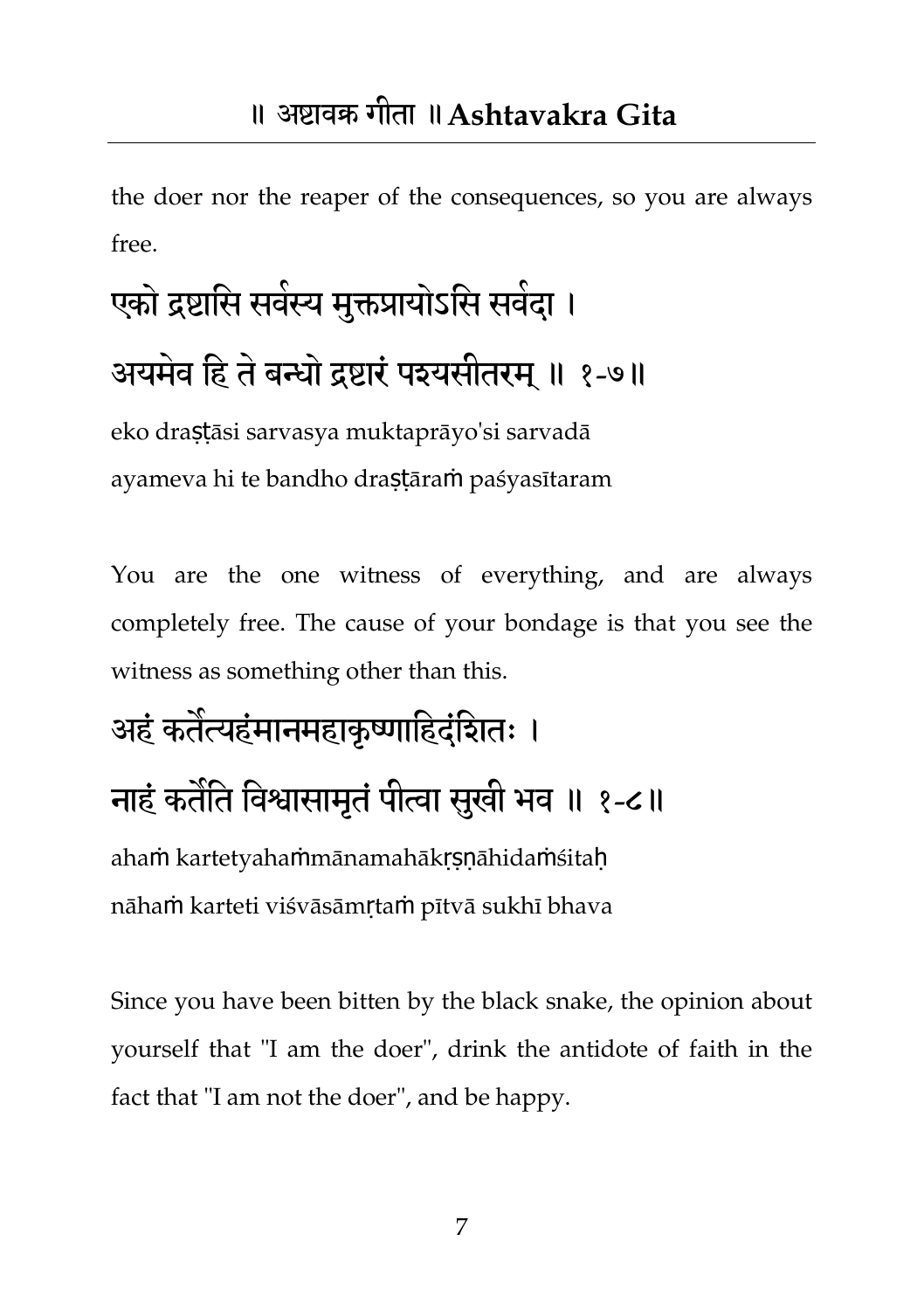## एको विशुद्धबोधोऽहं इति निश्चयवहिना । प्रज्वाल्याज्ञानगहनं वीतशोकः सुखी भव ॥ १-९॥

eko viśuddhabodho'haṁ iti niścayavahninā prajvālyājñānagahanaṁ vītaśokaḥ sukhī bhava

Burn down the forest of ignorance with the fire of the understanding that "I am the one pure awareness", and be happy and free from distress.

#### यत्र विश्वमिदं भाति कल्पितं रज्जुसपेवत् ।

#### आनन्दपरमानन्दः स बोधस्त्वं सुखं भव ॥ १-१०॥

yatra viśvamidaṁ bhāti kalpitaṁ rajjusarpavat ānandaparamānandaḥ sa bodhastvaṁ sukhaṁ bhava

That in which all this appears - imagined like the snake in a rope, that joy, supreme joy and awareness is what you are, so be happy.

# मुक्ताभिमानी मुक्तो हि बद्धो बद्धाभिमान्यपि । किंवदन्तीह सत्येयं या मतिः सा गतिभेवेत् ॥ १-११॥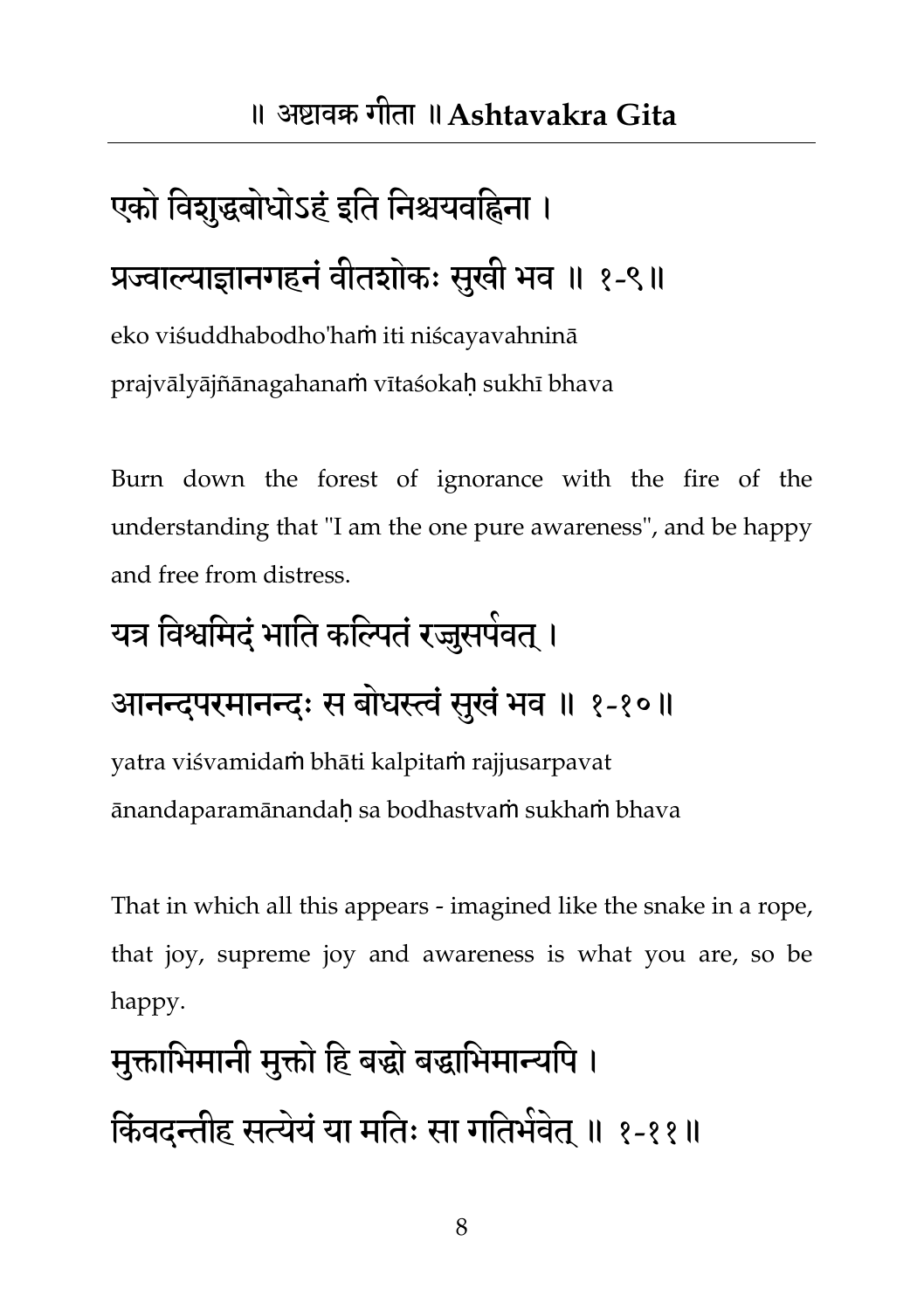muktābhimānī mukto hi baddho baddhābhimānyapi kimvadantīha satyeyam yā matih sā gatirbhavet

If one thinks of oneself as free, one is free, and if one thinks of oneself as bound, one is bound. Here this saying is true, "Thinking makes it so".

## आत्मा साक्षी विभुः पूर्ण एको मुक्तश्चिदक्रियः । असंगो निःस्पृहः शान्तो भ्रमात्संसारवानिव ॥ १-१२॥ ātmā sākṣī vibhuḥ pūrṇa eko muktaścidakriyaḥ asaṁgo niḥspṛhaḥ śānto bhramātsaṁsāravāniva

Your real nature is as the one perfect, free, and actionless consciousness, the all-pervading witness - unattached to anything, desireless and at peace. It is from illusion that you seem to be involved in samsara.

# कूटस्थं बोधमद्वैतमात्मानं परिभावय । आभासोऽहं भ्रमं मुक्त्वा भावं बाह्यमथान्तरम् ॥१-१३॥

kūṭasthaṁ bodhamadvaitamātmānaṁ paribhāvaya ābhāso'haṁ bhramaṁ muktvā bhāvaṁ bāhyamathāntaram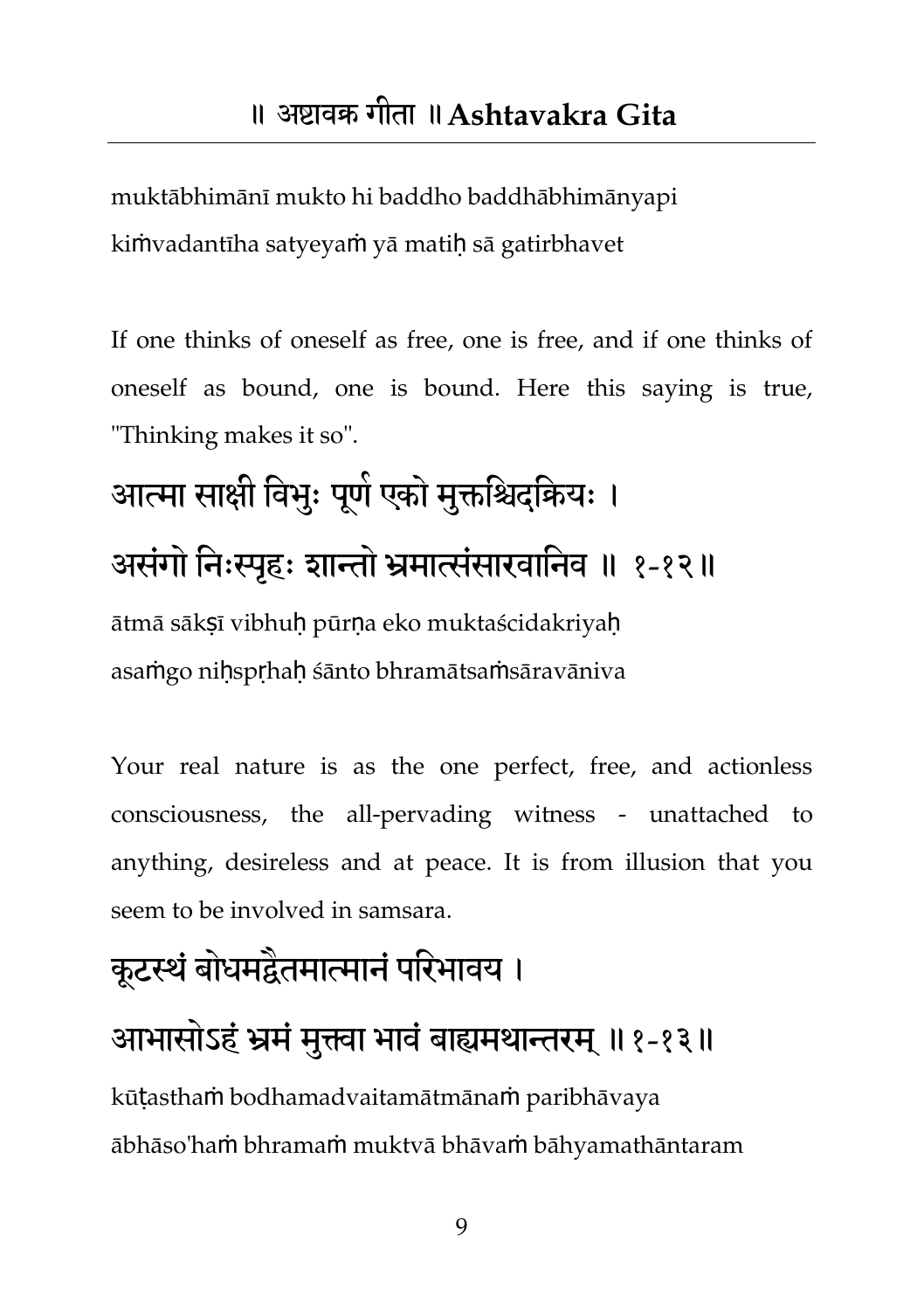Meditate on yourself as motionless awareness, free from any dualism, giving up the mistaken idea that you are just a derivative consciousness, or anything external or internal.

#### देहाभिमानपाशेन चिरं बद्धोऽसि पुत्रक ।

#### बोधोऽहं ज्ञानखंगेन तःनिकृत्य सुखी भव ॥ १-१४॥

dehābhimānapāśena ciraṁ baddho'si putraka bodho'haṁ jñānakhaṁgena tahnikrtya sukhī Bhava

You have long been trapped in the snare of identification with the body. Sever it with the knife of knowledge that "I am awareness", and be happy, my son.

## ति:संगो तिष्क्रियोऽसि त्वं स्वप्रकाशो तिरंजन: ।

#### अयमेव हि ते बन्धः समाधिमनुतिष्ठति ॥ १-१५॥

niḥsaṁgo niṣkriyo'si tvaṁ svaprakāśo niraṁjanaḥ ayameya hi te bandhah samādhimanutisthati

You are really unbound and actionless, self-illuminating and spotless already. The cause of your bondage is that you are still resorting to stilling the mind.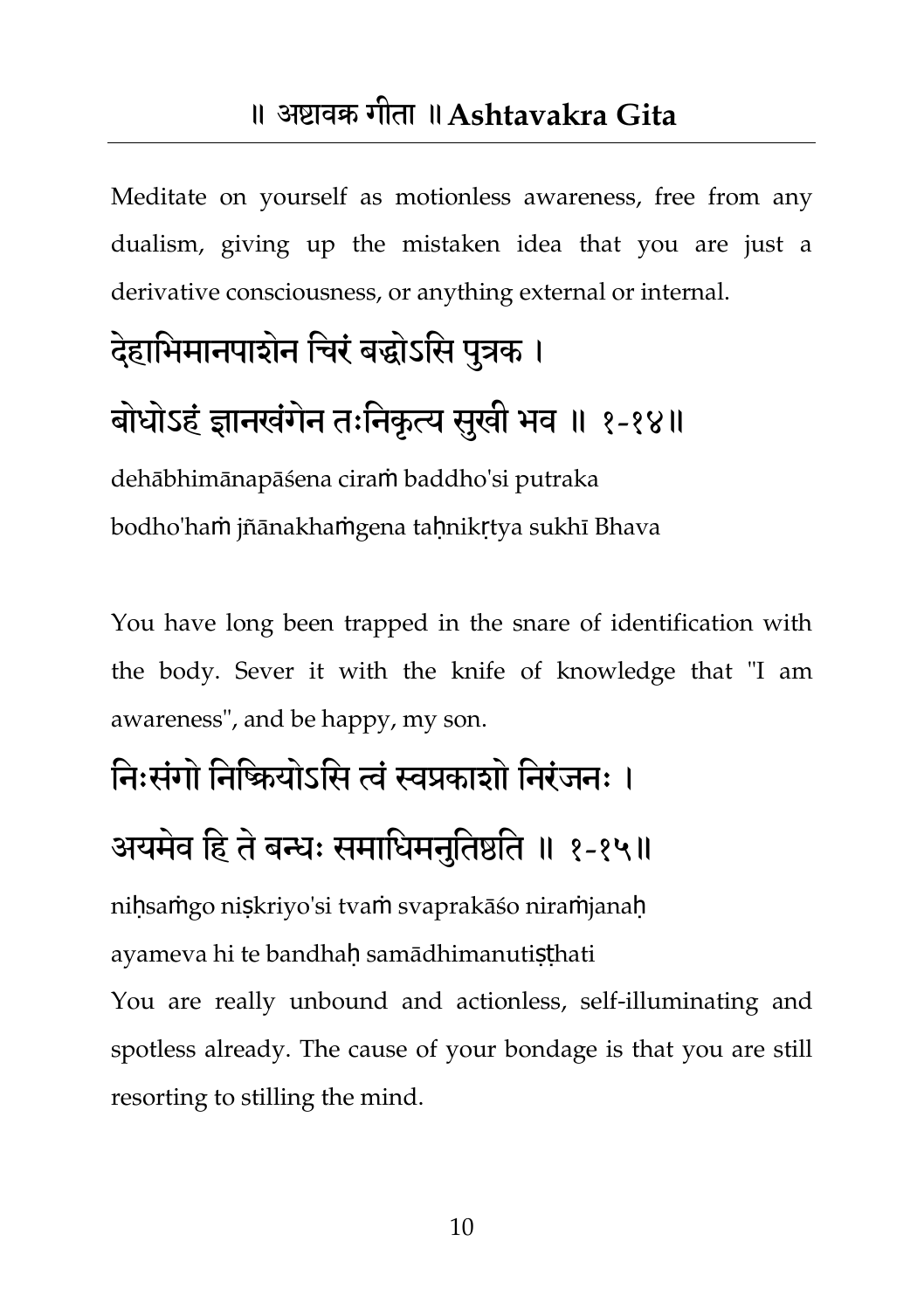### त्वया व्याप्तमिदं विश्वं त्वयि प्रोतं यथार्थतः ।

#### शुद्धबुद्धस्वरूपस्त्वं मा गमः क्षुद्रचित्तताम् ॥ १-१६॥

tvayā vyāptamidaṁ viśvaṁ tvayi protaṁ yathārthataḥ śuddhabuddhasvarūpastvaṁ mā gamaḥ kṣudracittatām

All of this is really filled by you and strung out in you, for what you consist of is pure awareness - so don't be small minded.

#### निरपेक्षो निर्विकारो निर्मरः शीतलाशयः ।

#### अगाधबुद्धिरक्षुब्यो भव चिन्मात्रवासनः ॥ १-१७॥

nirapekso nirvikāro nirbharah śītalāśayah agādhabuddhirakSubdho bhava cinmātravāsanah

You are unconditioned and changeless, formless and immovable, unfathomable awareness and unperturbable, so hold to nothing but consciousness.

# साकारमनृतं विद्धि निराकारं तु निश्चलं । एतत्तत्त्वोपदेशेन न पुनर्भवसंभवः ॥ १-१८॥ sākāramanṛtaṁ viddhi nirākāraṁ tu niścalam

etattattvopadeśena na punarbhavasaṁbhavaḥ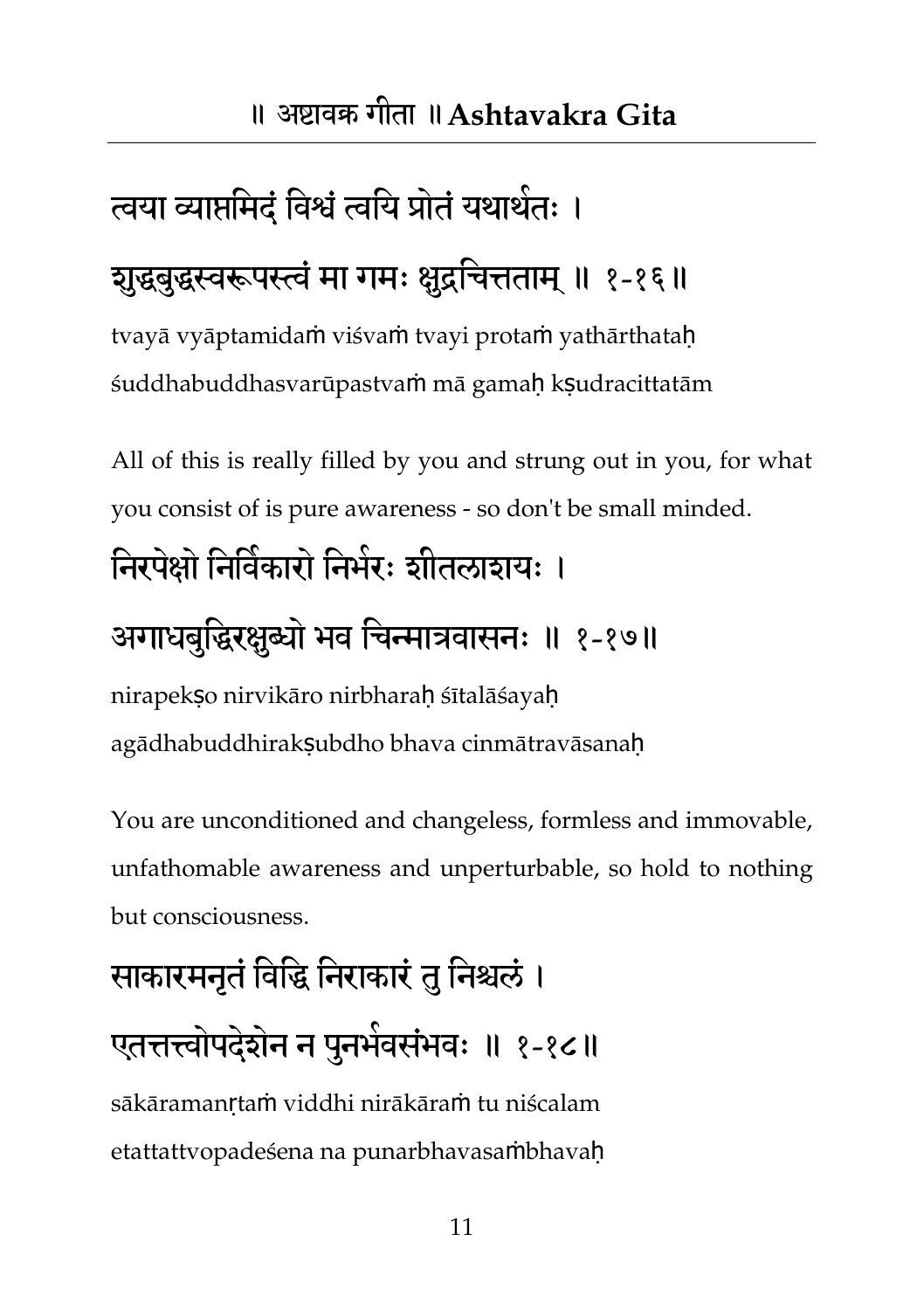<span id="page-12-0"></span>Recognise that the apparent is unreal, while the unmanifest is abiding. Through this initiation into truth you will escape falling into unreality again.

# यर्थवादशेमध्यस्थे रूपेऽन्तः परितस्तु सः ।

#### तथैवाऽस्मिन् शरीरेऽन्तः परितः परमेश्वरः ॥ १-१९॥

yathaivādarśamadhyasthe rūpe'ntah paritastu sah tathaivā'smin śarīre'ntah paritah parameśvarah

Just as a mirror exists everywhere both within and apart from its reflected images, so the Supreme Lord exists everywhere within and apart from this body.

## एकं सर्वगतं व्योम बहिरन्तर्यथा घर्ट । नित्यं निरन्तरं ब्रह्म सर्वभूतगणं तथा ॥ १-२०॥ ekaṁ sarvagataṁ vyoma bahirantaryathā ghaṭe

nityaṁ nirantaraṁ brahma sarvabhūtagaṇe tathā

Just as one and the same all-pervading space exists within and without a jar, so the eternal, everlasting God exists in the totality of things.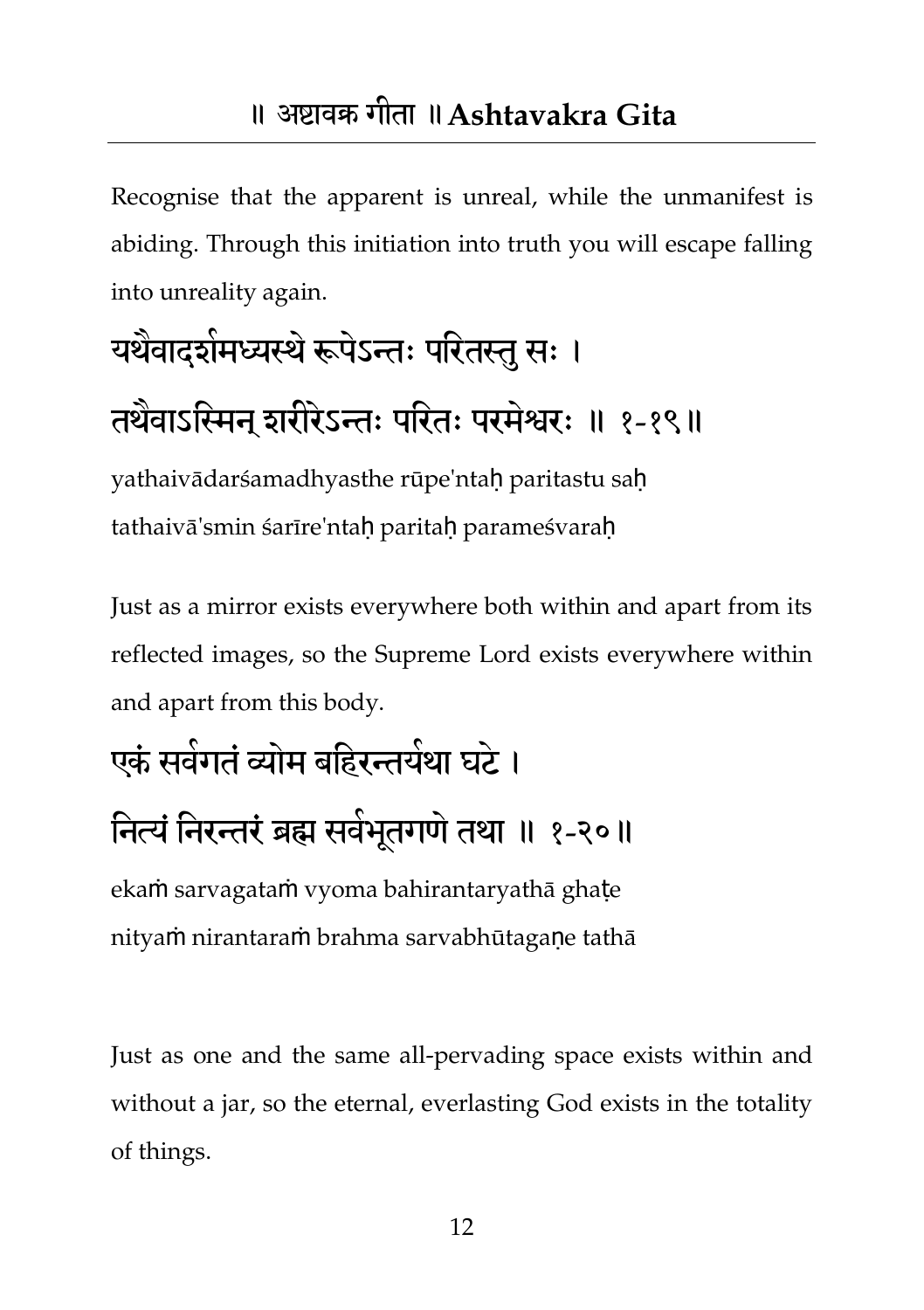## Chapter 2 ॥तद्वतीमोऽध्याम्॥

जनक उवाच ॥ अहो निरंजनः शान्तो बोधोऽहं प्रकृतेः परः । एतावन्तमहं कालं मोहेनैव विडंबितः ॥ २-१॥ janaka uvāca

aho niraṁjanaḥ śānto bodho'haṁ prakṛteḥ paraḥ etāvantamahaṁ kālaṁ mohenaiva viḍaṁbitaḥ

Janaka: Truly I am spotless and at peace, the awareness beyond natural causality. All this time I have been afflicted by delusion.

#### यथा प्रकाशयाम्येको देहमेनं तथा जगत् ।

#### अतो भभ जगत्सवभ भ थवा न च तकंचन ॥ २-२॥

yathā prakāśayāmyeko dehamenaṁ tathā jagat ato mama jagatsarvamathavā na ca kiṁcana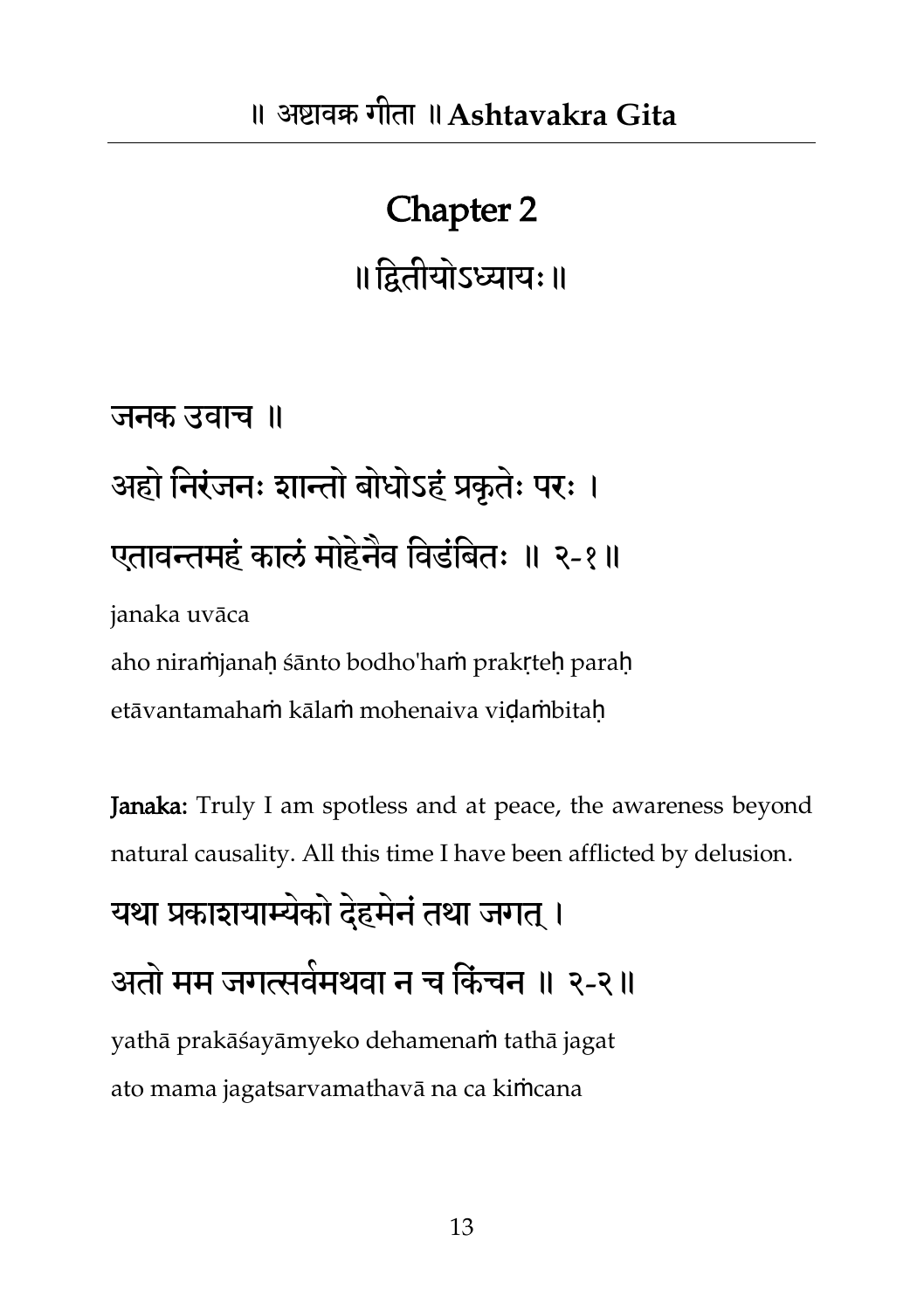As I alone give light to this body, so I do to the world, As a result the whole world is mine, or alternatively nothing is.

# स शरीरमहो विश्वं परित्यज्य मयाधुना । कुतश्चित् कौशलादु एव परमात्मा विलोक्यते ॥ २-३॥ sa śarīramaho viśvaṁ parityajya mayādhunā

kutaścit kauśalād eva paramātmā vilokyate

So now that I have abandoned the body and everything else, by some good fortune or other my true self becomes apparent.

## यथा न तोयतो भिन्नास्तरंगाः फेनबुद्बुदाः । आत्मनो न तथा भिन्नं विश्वमात्मविनिगेतम् ॥ २-४॥ yathā na toyato bhinnāstaraṁgāḥ phenabudbudāḥ ātmano na tathā bhinnaṁ viśvamātmavinirgatam

Just as waves, foam and bubbles are not different from water, so all this which has emanated from oneself, is no other than oneself.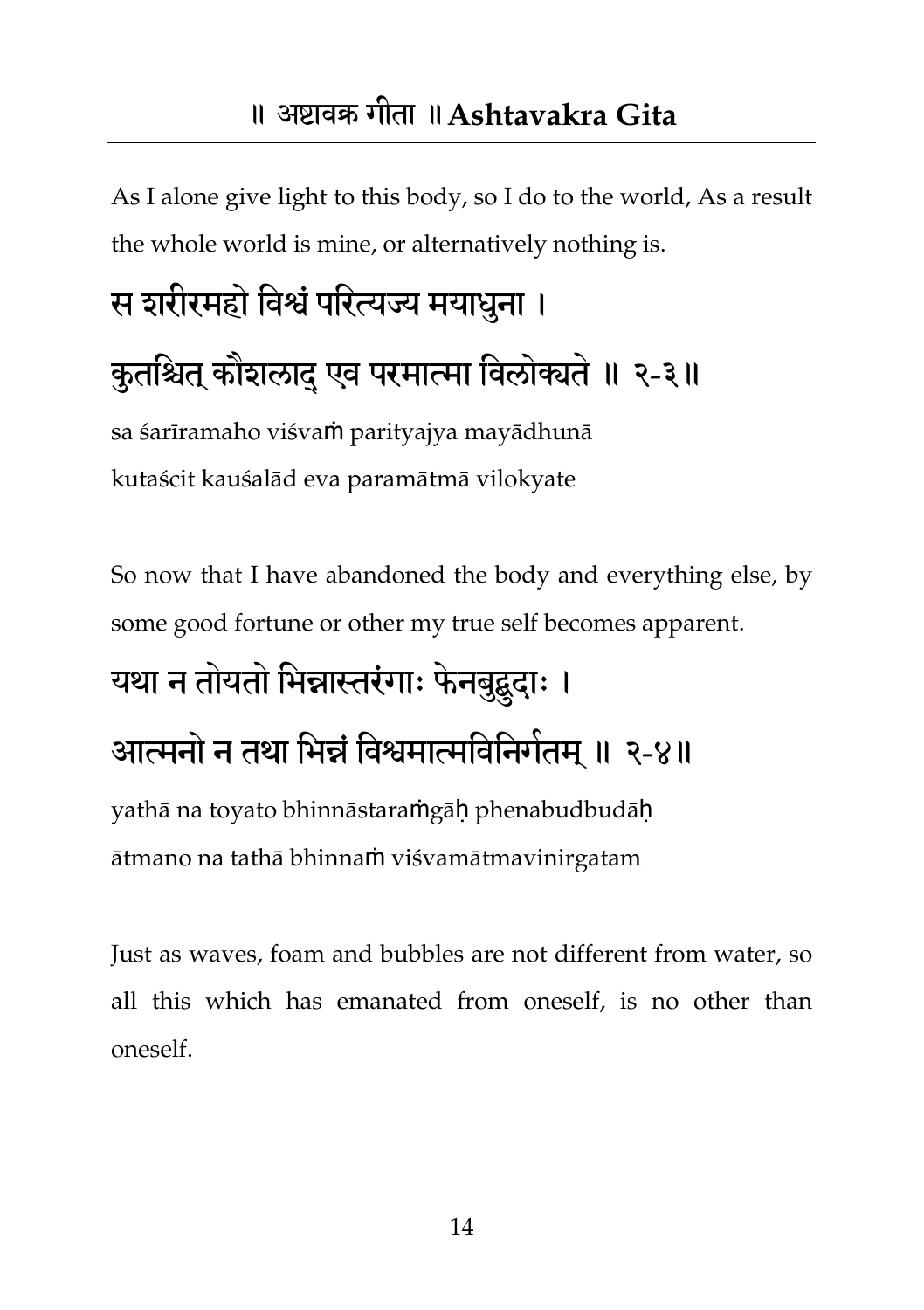# तन्तुमात्रो भवेदु एव पटो यद्वुदु विचारितः । आत्मतन्मात्रमेवेदं तद्वदु विश्वं विचारितम् ॥ २-५॥

tantumātro bhaved eva paṭo yadvad vicāritaḥ ātmatanmātramevedaṁ tadvad viśvaṁ vicāritam

In the same way that when analysed cloth is found to be just thread, so when all this is analysed it is found to be no other than oneself.

# यर्थवेक्षुरसे क्रुप्ता तेन व्याप्तेव शकेरा । तथा विश्वं मयि क्लृप्तं मया व्याप्तं निरन्तरम् ॥ २-६॥

yathaivekṣurase klṛptā tena vyāptaiva śarkarā tathā viśvaṁ mayi klṛptaṁ mayā vyāptaṁ nirantaram

Just as the sugar produced from the juice of the sugarcane is permeated with the same taste, so all this, produced out of me, is completely permeated with myself.

## आत्मज्ञानाज्जगदु भाति आत्मज्ञानान्न भासते । रज्ज्वज्ञानादहिभोति तज्ज्ञानादु भासते न हि ॥ २-७॥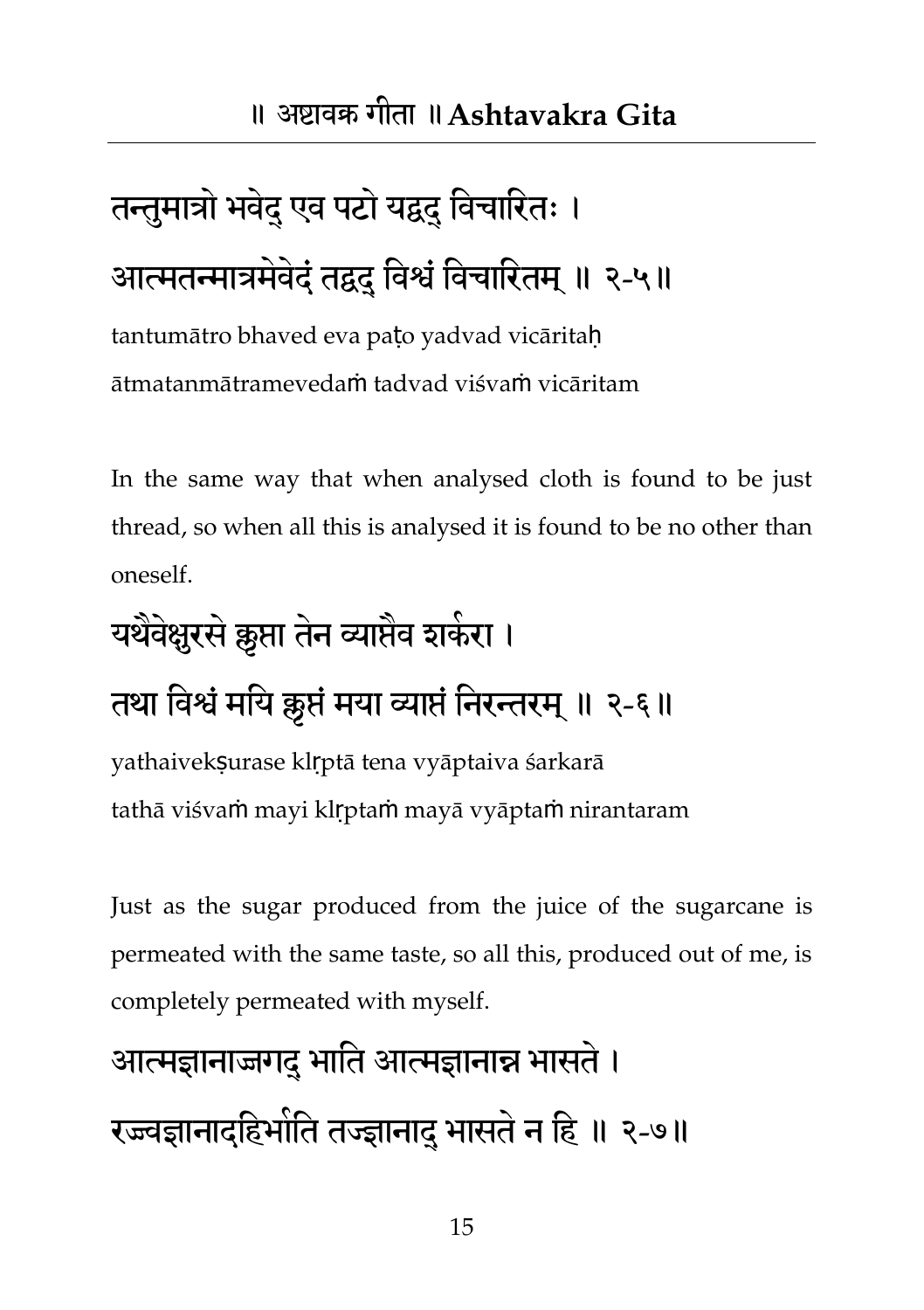ātmajñānājjagad bhāti ātmajñānānna bhāsate rajjvajñānādahirbhāti tajjñānād bhāsate na hi

From ignorance of oneself, the world appears, and by knowledge of oneself it appears no longer. From ignorance of the rope a snake appears, and by knowledge of it it appears no longer.

#### प्रकाशो मे निजं रूपं नातिरिक्तोऽस्म्यहं ततः ।

#### यदा प्रकाशते विश्वं तदाहं भास एव हि ॥ २-८॥

prakāśo me nijaṁ rūpaṁ nātirikto'smyahaṁ tataḥ yadā prakāśate viśvaṁ tadāhaṁ bhāsa eva hi

Shining is my essential nature, and I am nothing over and beyond that. When the world shines forth, it is simply me that is shining forth.

## अहो विकल्पितं विश्वमज्ञानान्मयि भासते । रूप्यं शुक्तौ फणी रज्जौ वारि सूर्यकरे यथा ॥ २-९॥ aho vikalpitaṁ viśvamajñānānmayi bhāsate rūpyaṁ śuktau phaṇī rajjau vāri sūryakare yathā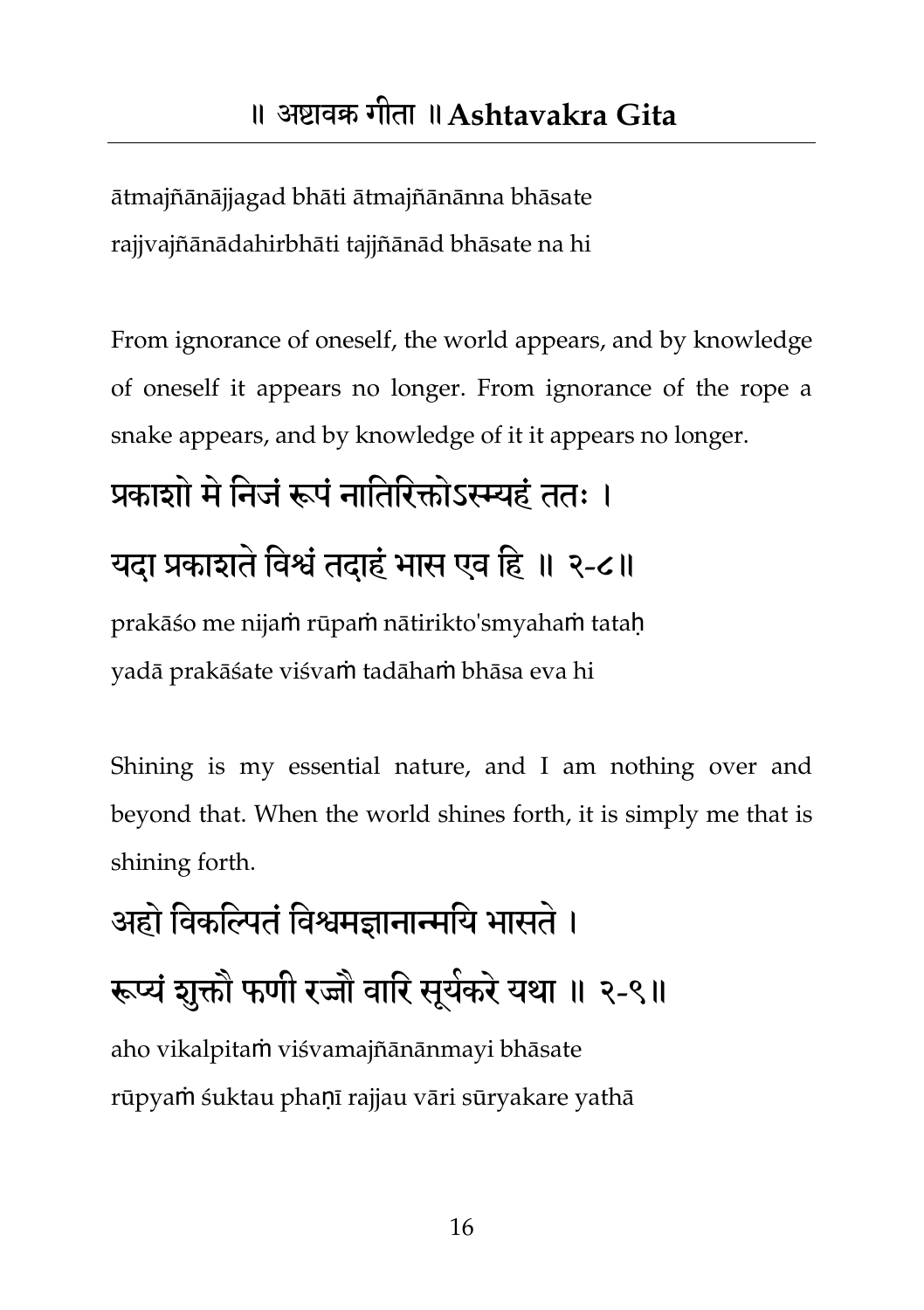All this appears in me imagined due to ignorance, just as a snake appears in the rope, the mirage of water in the sunlight, and silver in mother of pearl.

### मत्तो विनिगेतं विश्वं मय्येव लयमेष्यति ।

#### मृदि कुंभो जले वीचिः कनके कटकं यथा ॥ २-१०॥

matto vinirgataṁ viśvaṁ mayyeva layameṣyati mrdi kumbho jale vīcih kanake katakam yathā

All this, which has originated out of me, is resolved back into me too, like a jug back into clay, a wave into water, and a bracelet into gold.

## अहो अहंनभो भह्यंतवनाशो मस्य नातस्त भे। ब्रह्मादिस्तंबपर्यन्तं जगन्नाशोऽपि तिष्ठतः ॥ २-११॥

aho ahaṁ namo mahyaṁ vināśo yasya nāsti me brahmādistaṁbaparyantaṁ jagannāśo'pi tiṣṭhataḥ

How wonderful I am! Glory to me, for whom there is no destruction, remaining even beyond the destruction of the world from Brahma down to the last clump of grass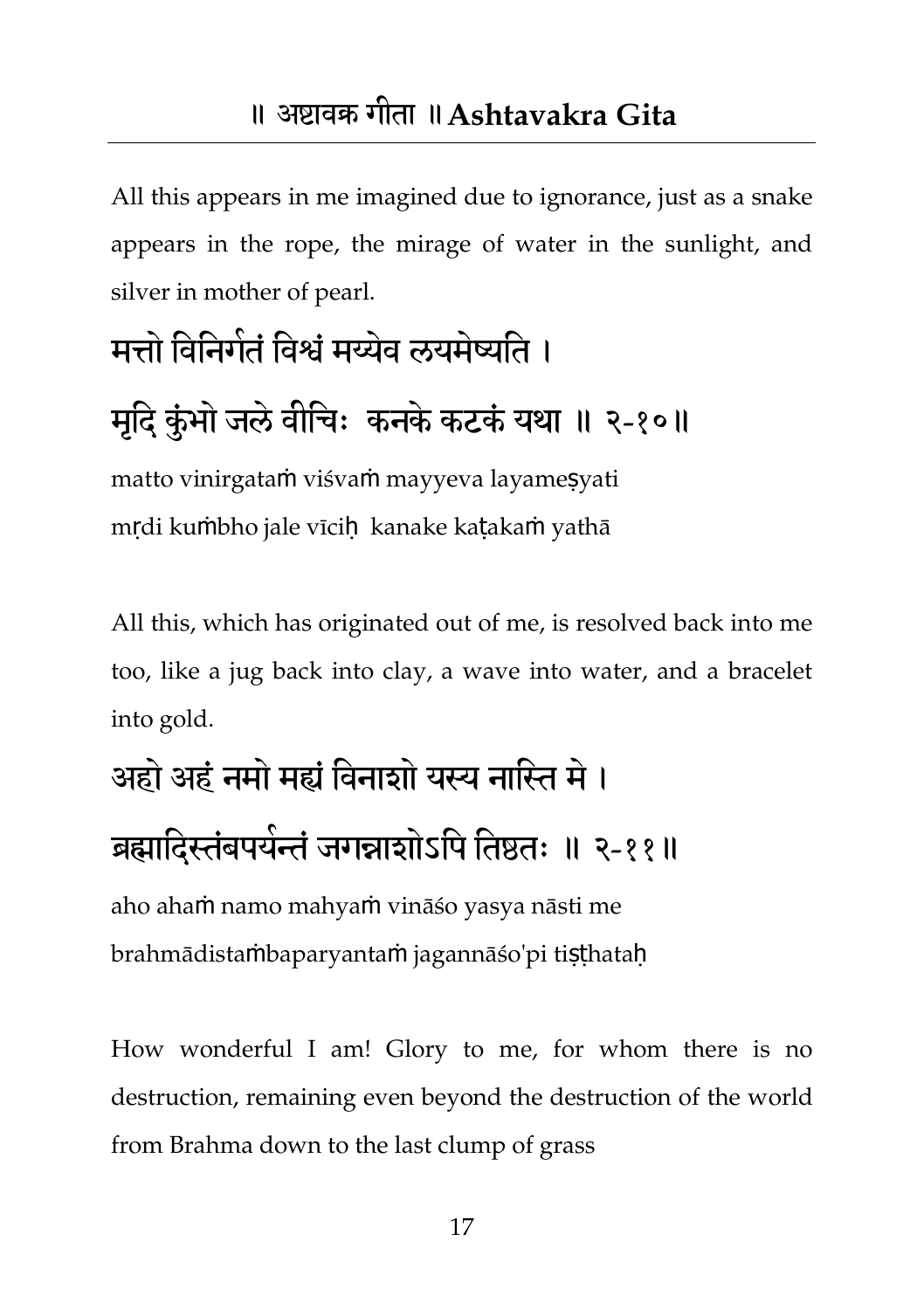# अहो अहं नमो मह्यं एकोऽहं देहवानपि । कचिन्न गन्ता नागन्ता व्याप्य विश्वमवस्थितः ॥ २-१२॥

aho ahaṁ namo mahyaṁ eko'haṁ dehavānapi kvacinna gantā nāgantā vyāpya viśvamavasthitaḥ

How wonderful I am! Glory to me, solitary even though with a body, neither going nor coming anywhere, I who abide forever, filling all that is.

# अहो अहं नमो मह्यं दक्षो नास्तीह मत्समः ।

#### असंस्पुइय इारीरेण येन विश्वं चिरं धतम् ॥ २-१३॥

aho ahaṁ namo mahyaṁ dakṣo nāstīha matsamaḥ asaṁspṛśya śarīreṇa yena viśvaṁ ciraṁ dhṛtam

How wonderful I am! Glory to me! There is no one so clever as me! I who have borne all that is forever, without even touching it with my body!

अहो अहंनभो भह्यंमस्य भेनातस्त तकंचन । अथवा मस्य भेसव ं मद ्वाङ्मनसगोचयभ ॥् २-१४॥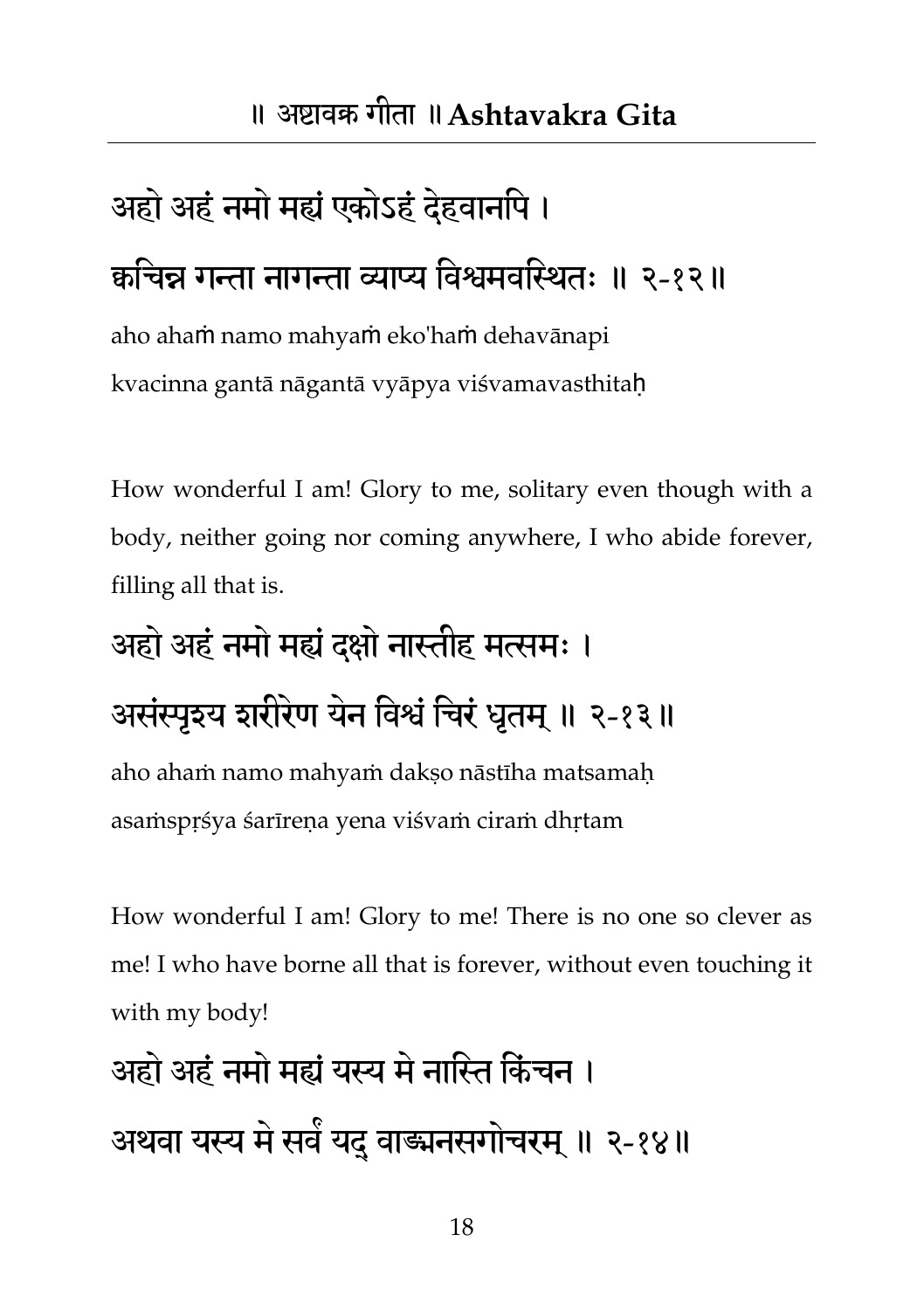aho ahaṁ namo mahyaṁ yasya me nāsti kiṁcana athavā yasya me sarvaṁ yad vāṅmanasagocaram

How wonderful I am! Glory to me! I who possess nothing at all, or alternatively possess everything that speech and mind can refer to.

# ज्ञानं ज्ञेयं तथा ज्ञाता त्रितयं नास्ति वास्तवं । अज्ञानादु भाति यत्रेदं सोऽहमस्मि निरंजनः ॥ २-१५॥

jñānaṁ jñeyaṁ tathā jñātā tritayaṁ nāsti vāstavam ajñānād bhāti yatredaṁ so'hamasmi niraṁjanaḥ

Knowledge, what is to be known, and the knower - these three do not exist in reality. I am the spotless reality in which they appear because of ignorance.

## द्वैतमूलमहो दुःखं नान्यत्तस्याऽस्ति भेषजं । दृश्यमेतन् मृषा सर्वं एकोऽहं चिद्रसोमलः ॥ २-१६॥ dvaitamūlamaho duḥkhaṁ nānyattasyā'sti bheṣajam dṛśyametan mṛṣā sarvaṁ eko'haṁ cidrasomalaḥ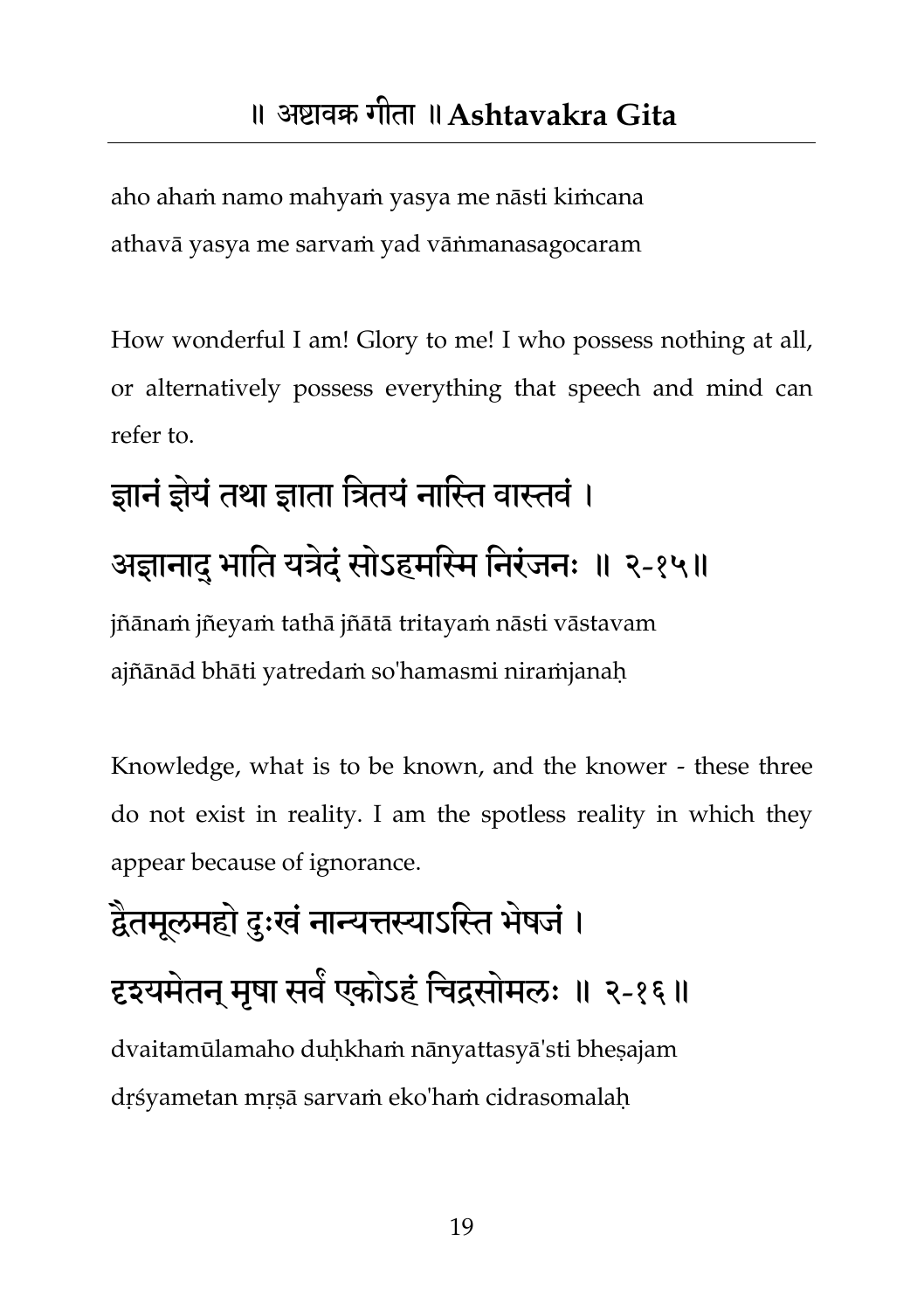Truly dualism is the root of suffering. There is no other remedy for it than the realisation that all this that we see is unreal, and that I am the one stainless reality, consisting of consciousness.

## बोधमात्रोऽहमज्ञानादु उपाधिः कल्पितो मया । एवं विमृशतो नित्यं निर्विकल्पे स्थितिमेम ॥ २-१७॥

bodhamātro'hamajñānād upādhiḥ kalpito mayā evaṁ vimṛśato nityaṁ nirvikalpe sthitirmama I am pure awareness though through ignorance I have imagined myself to have additional attributes. By continually reflecting like this, my dwelling place is in the Unimagined.

## न मे बन्धोऽस्ति मोक्षो वा भ्रान्तिः शान्तो निराश्रया । अहो मयि स्थितं विश्वं वस्तुतो न मयि स्थितम्॥२-१८॥

na me bandho'sti mokṣo vā bhrāntiḥ śānto nirāśrayā aho mayi sthitaṁ viśvaṁ vastuto na mayi sthitam

For me here is neither bondage nor liberation. The illusion has lost its basis and ceased. Truly all this exists in me, though ultimately it does not even exist in me.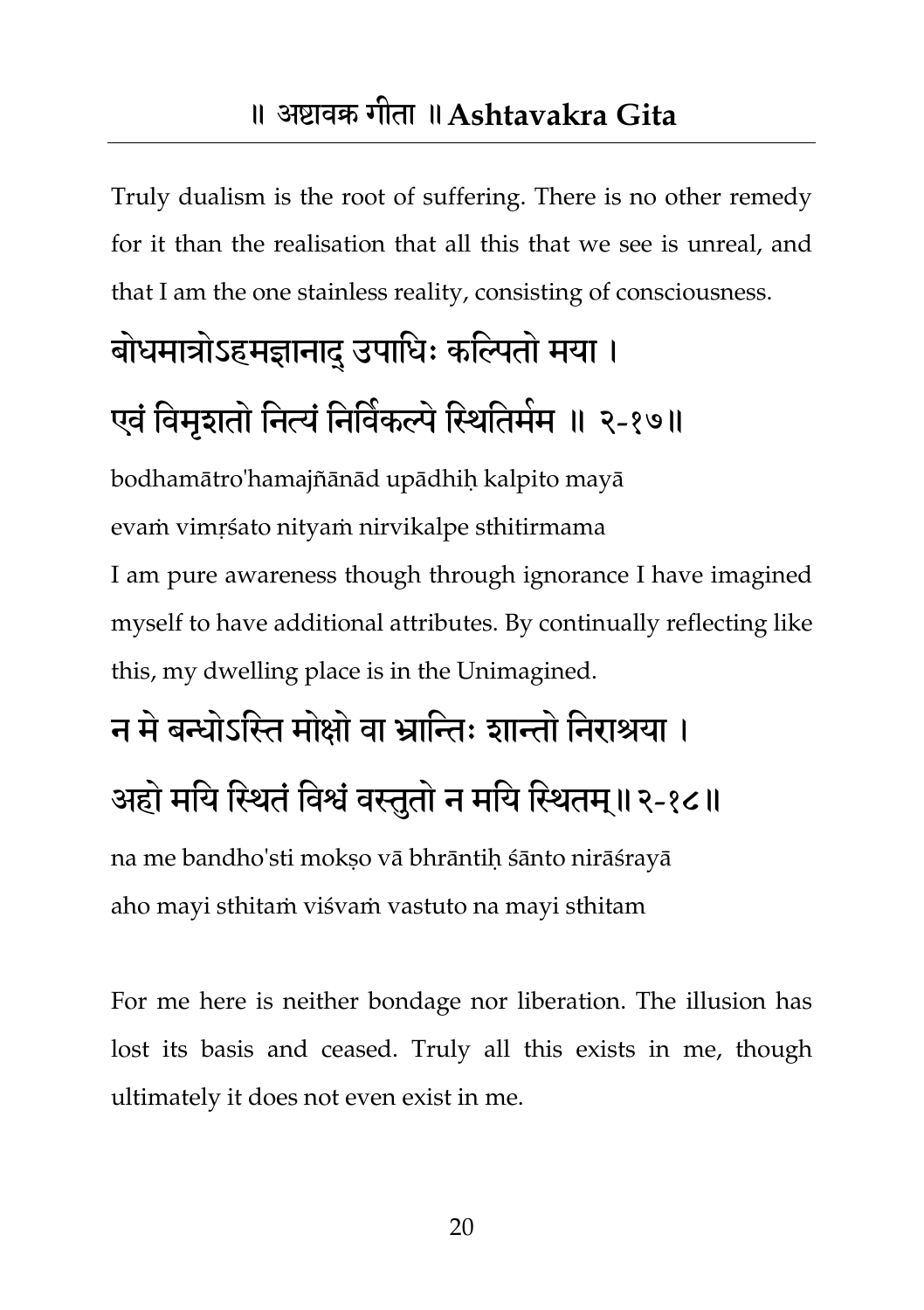## सशरीरमिदं विश्वं न किंचिदिति निश्चितं। शुद्धचिन्मात्र आत्मा च तत्कस्मिन् कल्पनाधुना॥२-१९।

saśarīramidaṁ viśvaṁ na kiṁciditi niścitam śuddhacinmātra ātmā ca tatkasmin kalpanādhunā

I have recognised that all this and my body are nothing, while my true self is nothing but pure consciousness, so what is there for the imagination work on now?

#### शरीरं स्वर्गनरकों बन्धमोक्षों भयं तथा ।

### कल्पनामात्रमेवेतत् किं मे कार्यं चिदात्मनः ॥ २-२०॥

śarīraṁ svarganarakau bandhamokṣau bhayaṁ tathā kalpanāmātramevaitat kiṁ me kāryaṁ cidātmanaḥ

The body, heaven and hell, bondage and liberation, and fear too, all this is pure imagination. What is there left to do for me whose very nature is consciousness?

## अहो जनसमूहेऽपि न द्वैतं पश्यतो मम । अरण्यमिव संवृत्तं क रतिं करवाण्यहम् ॥ २-२१॥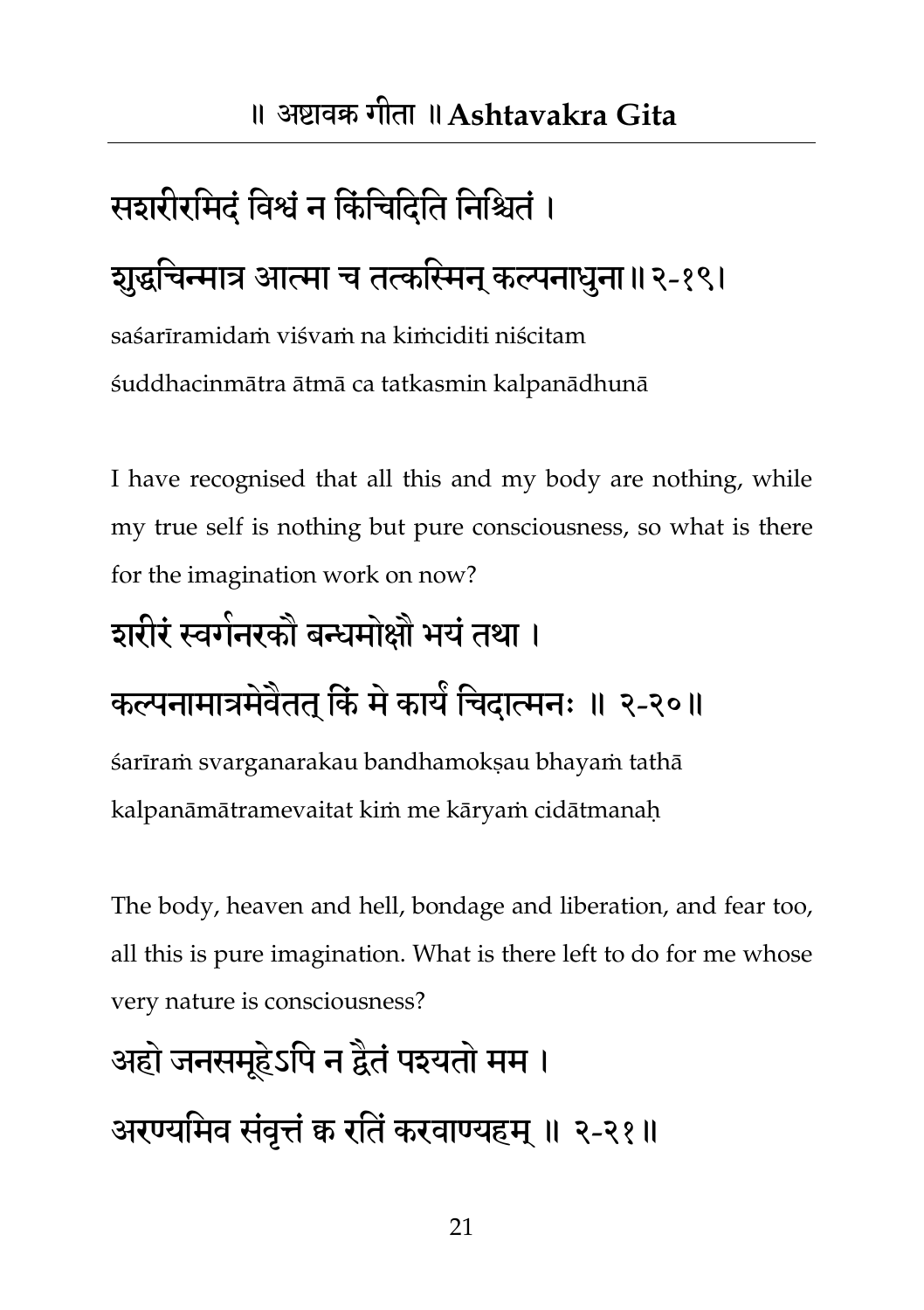aho janasamūhe'pi na dvaitaṁ paśyato mama araṇyamiva saṁvṛttaṁ kva ratiṁ karavāṇyaham

Truly I do not even see dualism in a crowd of people, so what would I gain by replacing it with a wilderness?

## नाहं दहेो न भेदहेो जीवो नाहभहं तह तचत ।् अयमेव हि मे बन्ध आसीद्या जीविते स्पृहा ॥ २-२२॥

nāhaṁ deho na me deho jīvo nāhamahaṁ hi cit

ayameva hi me bandha āsīdyā jīvite spṛhā

I am not the body, nor is the body mine. I am not a living being. I am consciousness. It was my thirst for living that was my bondage.

## अहो भुवनकल्लोलैविचित्रैद्रोक् समुत्थितं । मय्यनंतमहांभोधौ चित्तवाते समुद्यते ॥ २-२३॥

aho bhuvanakallolairvicitrairdrāk samutthitam mayyanaṁtamahāṁbhodhau cittavāte samudyate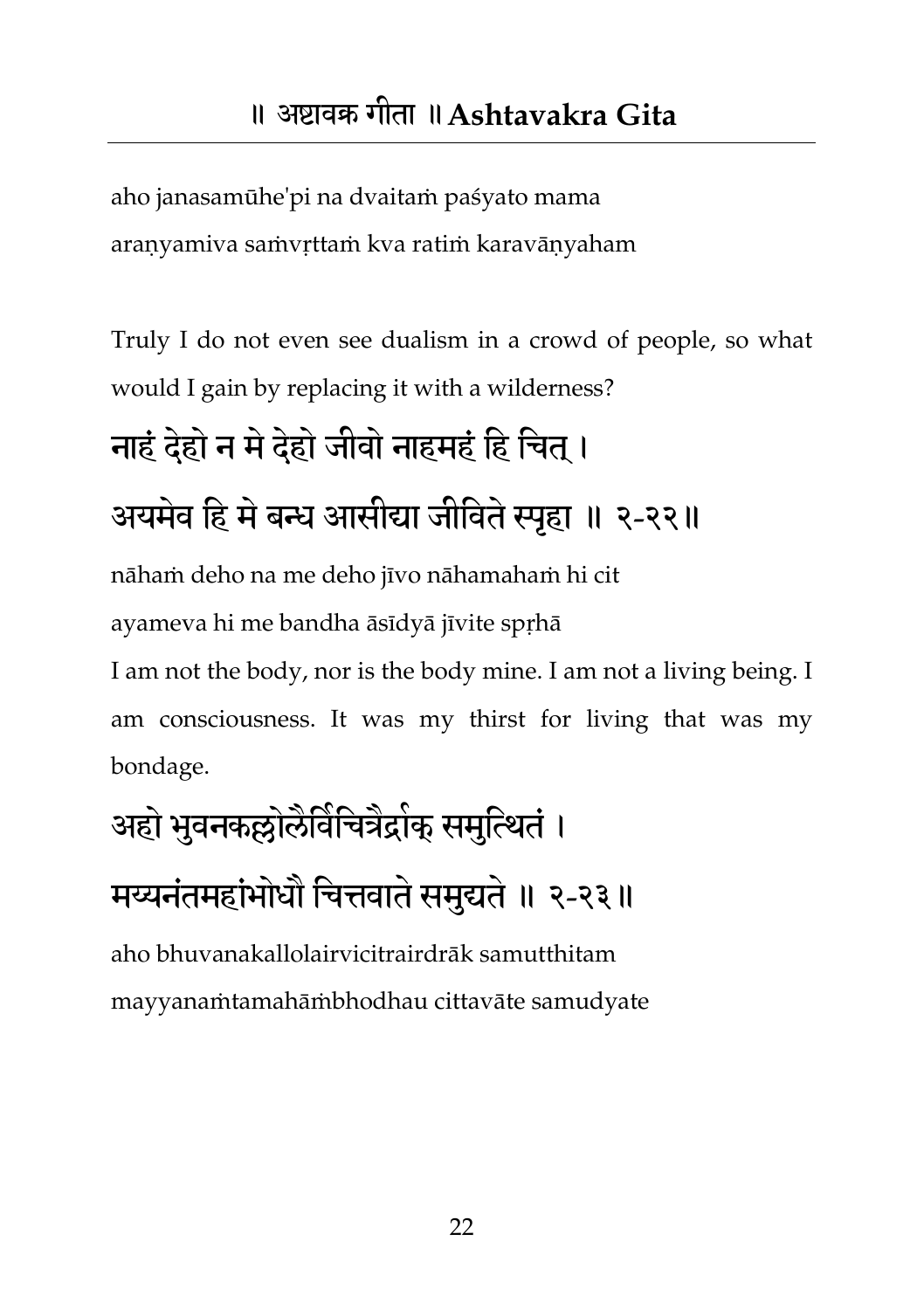<span id="page-23-0"></span>Truly it is in the limitless ocean of myself, that stimulated by the colourful waves of the worlds everything suddenly arises in the wind of consciousness.

## मय्यनंतमहांभोधौ चित्तवाते प्रशाम्यति ।

#### अभाग्याज्जीववणिजो जगत्पोतो विनश्वरः ॥ २-२४॥

mayyanaṁtamahāṁbhodhau cittavāte praśāmyati abhāgyājjīvavaṇijo jagatpoto vinaśvaraḥ

It is in the limitless ocean of myself, that the wind of thought subsides, and the trader-like living being's world boat is wrecked by lack of goods.

#### मय्यनन्तमहांभोधावाश्चये जीववीचयः ।

#### उद्यन्ति घ्रन्ति खेलन्ति प्रविशन्ति स्वभावतः॥२-२५॥

mayyanantamahāṁbhodhāvāścaryaṁ jīvavīcayaḥ udyanti ghnanti khelanti praviśanti svabhāvataḥ

How wonderful it is that in the limitless ocean of myself the waves of living beings arise, collide, play and disappear, according to their natures.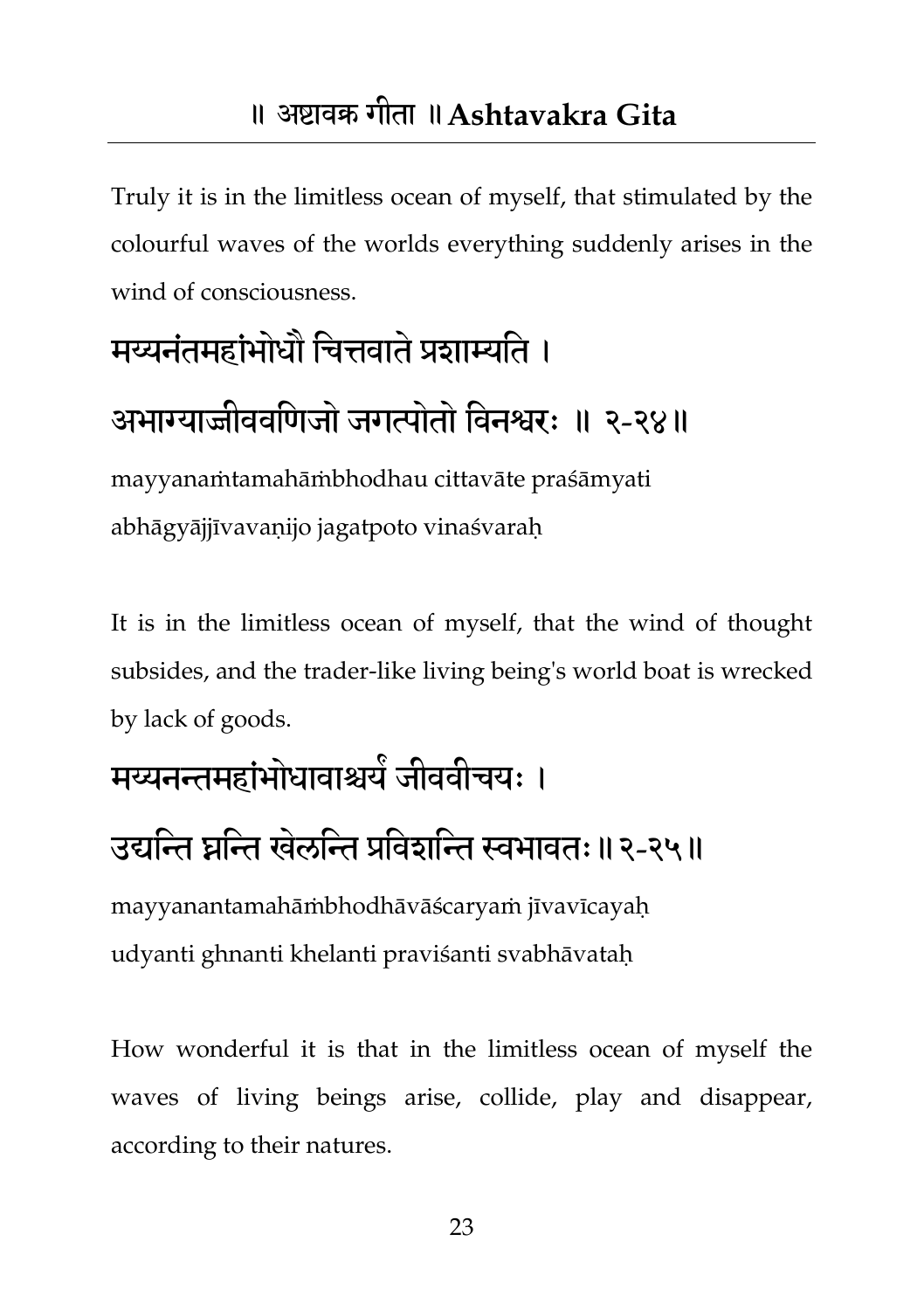#### Chapter 3

॥ तृतीमोऽध्याम्॥

अष्टावक्र उवाच ॥

अविनाशिनमात्मानं एकं विज्ञाय तत्त्वतः । तवात्मज्ञानस्य धीरस्य कथमथोजने रतिः ॥ ३-१॥

astāvakra uvāca

avināśinamātmānaṁ ekaṁ vijñāya tattvataḥ

tavātmajñānasya dhīrasya kathamarthārjane ratiḥ

Ashtavakra: Knowing yourself as truly one and indestructible, how could a wise man possessing self-knowledge like you feel any pleasure in acquiring wealth?

आत्माज्ञानादहो प्रीतिविषयभ्रमगोचरे ।

शुक्तेरज्ञानतो लोभो यथा रजतविभ्रमे ॥ ३-२॥

ātmājñānādaho prītirviṣayabhramagocare śukterajñānato lobho yathā rajatavibhrame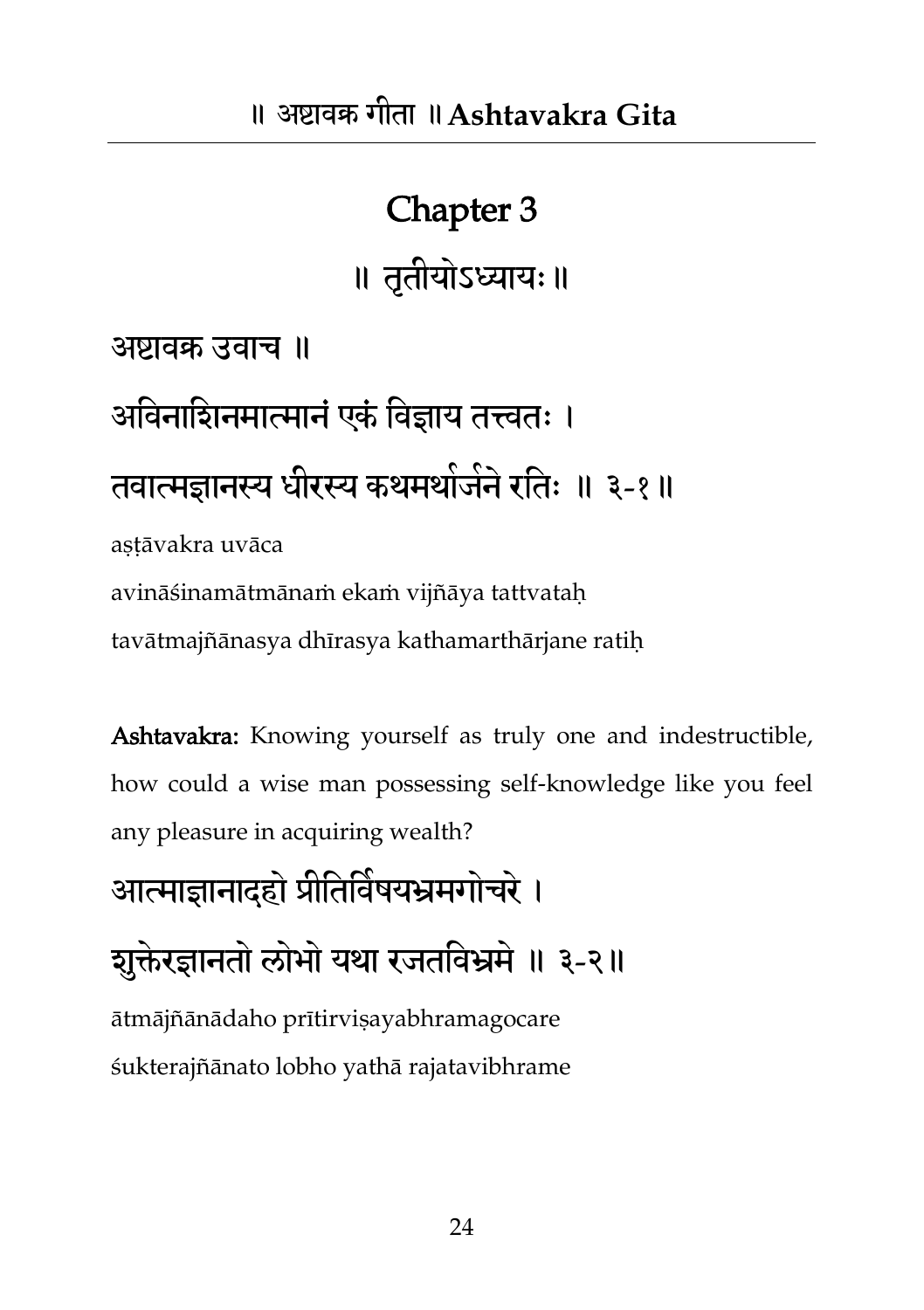Truly, when one does not know oneself, one takes pleasure in the objects of mistaken perception, just as greed arises for the mistaken silver in one who does not know mother of pearl for what it is.

# तवश्वंस्फुयतत मत्रदेंतयङ्गा इव सागये। सोऽहमस्मीति विज्ञाय किं दीन इव धावसि ॥ ३-३॥

viśvaṁ sphurati yatredaṁ taraṅgā iva sāgare so'hamasmīti vijñāya kiṁ dīna iva dhāvasi

All this wells up like waves in the sea. Recognising, "I am That", why run around like someone in need?

#### श्रुत्वापि शुद्धचैतन्य आत्मानमतिसुन्दरं ।

#### उपस्थेऽत्यन्तसंसक्तो मालिन्यमधिगच्छति ॥ ३-४॥

śrutvāpi śuddhacaitanya ātmānamatisundaram upasthe'tyantasaṁsakto mālinyamadhigacchati

After hearing of oneself as pure consciousness and the supremely beautiful, is one to go on lusting after sordid sexual objects?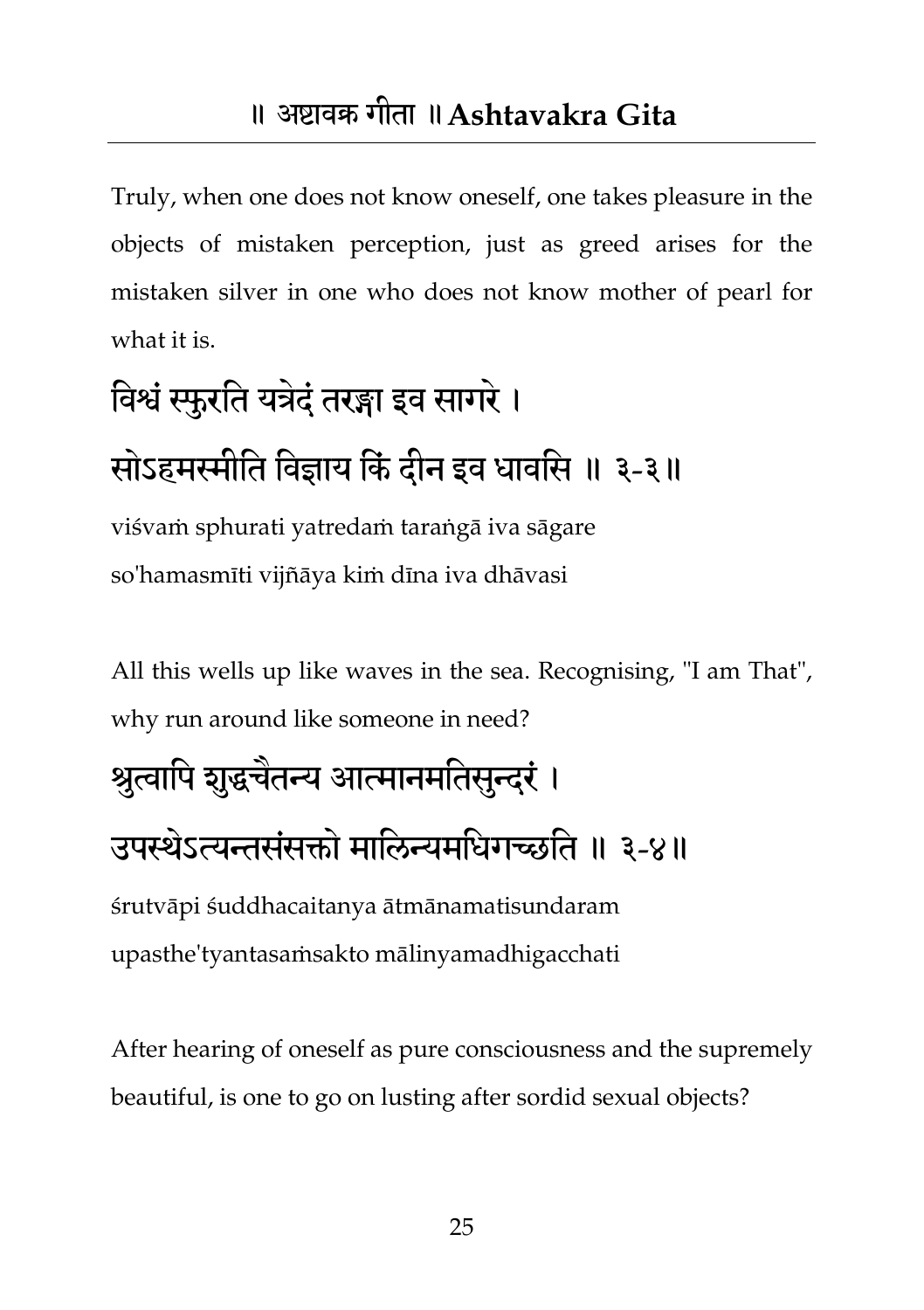# सर्वभूतेषु चात्मानं सर्वभूतानि चात्मनि । मुनेजोनत आश्चर्य ममत्वमनुवतेते ॥ ३-५॥

sarvabhūtesu cātmānam sarvabhūtāni cātmani munerjānata āścaryaṁ mamatvamanuvartate

When the sage has realised that he himself is in all beings, and all beings are in him, it is astonishing that the sense of individuality should be able to continue.

## आस्थितः परमाद्वैतं मोक्षार्थेऽपि व्यवस्थितः । आश्चयं कामवशगों विकलः केलिशिक्षया ॥ ३-६॥ āsthitaḥ paramādvaitaṁ mokṣārthe'pi vyavasthitaḥ āścaryaṁ kāmavaśago vikalaḥ keliśikṣayā

It is astonishing that a man who has reached the supreme nondual state and is intent on the benefits of liberation should still be subject to lust and held back by sexual activity.

उद्भू तंऻानदुतभत्र भ भवधामातभ तदुफर भ ् । आश्चम ं काभभाकाङ्क्षेत क् ारभन्तभनतुश्रत् ॥ ३-७॥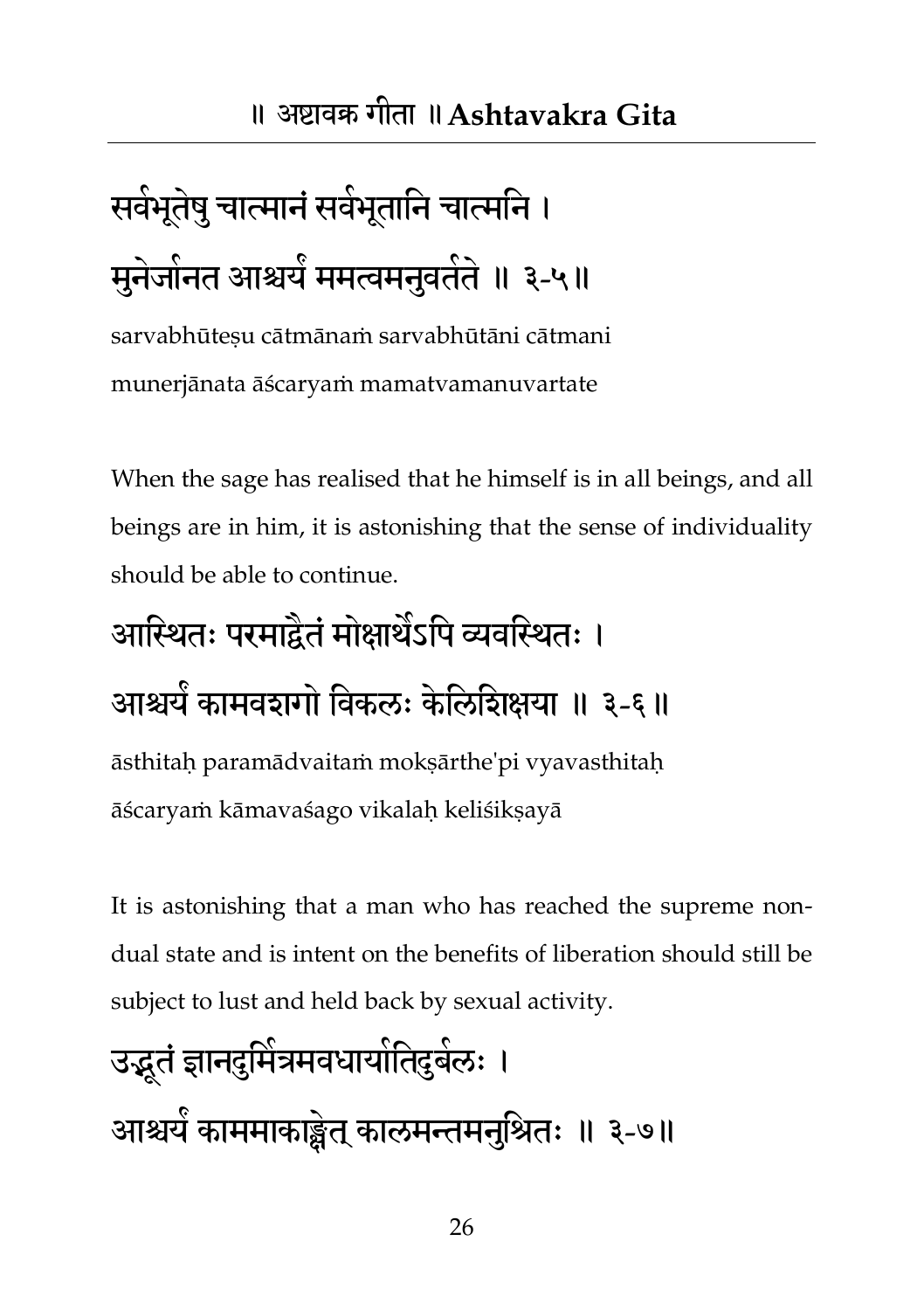udbhūtaṁ jñānadurmitramavadhāryātidurbalaḥ āścaryaṁ kāmamākāṅkṣet kālamantamanuśritaḥ

It is astonishing that one already very debilitated, and knowing very well that its arousal is the enemy of knowledge should still hanker after sensuality, even when approaching his last days.

## इहामुत्र विरक्तस्य नित्यानित्यविवेकिनः । आश्चर्य मोक्षकामस्य मोक्षाद् एव विभीषिका ॥ ३-८॥ ihāmutra viraktasya nityānityavivekinaḥ āścaryaṁ mokṣakāmasya mokṣād eva vibhīṣikā

It is astonishing that one who is unattached to the things of this world or the next, who discriminates between the permanent and the impermanent, and who longs for liberation, should still be afraid of liberation.

# धीरस्तु भोज्यमानोऽपि पीड्यमानोऽपि सवेदा । आत्मानं केवलं पश्यन् न तुष्यति न कुप्यति ॥ ३-९॥

dhīrastu bhojyamāno'pi pīḍyamāno'pi sarvadā ātmānaṁ kevalaṁ paśyan na tuṣyati na kupyati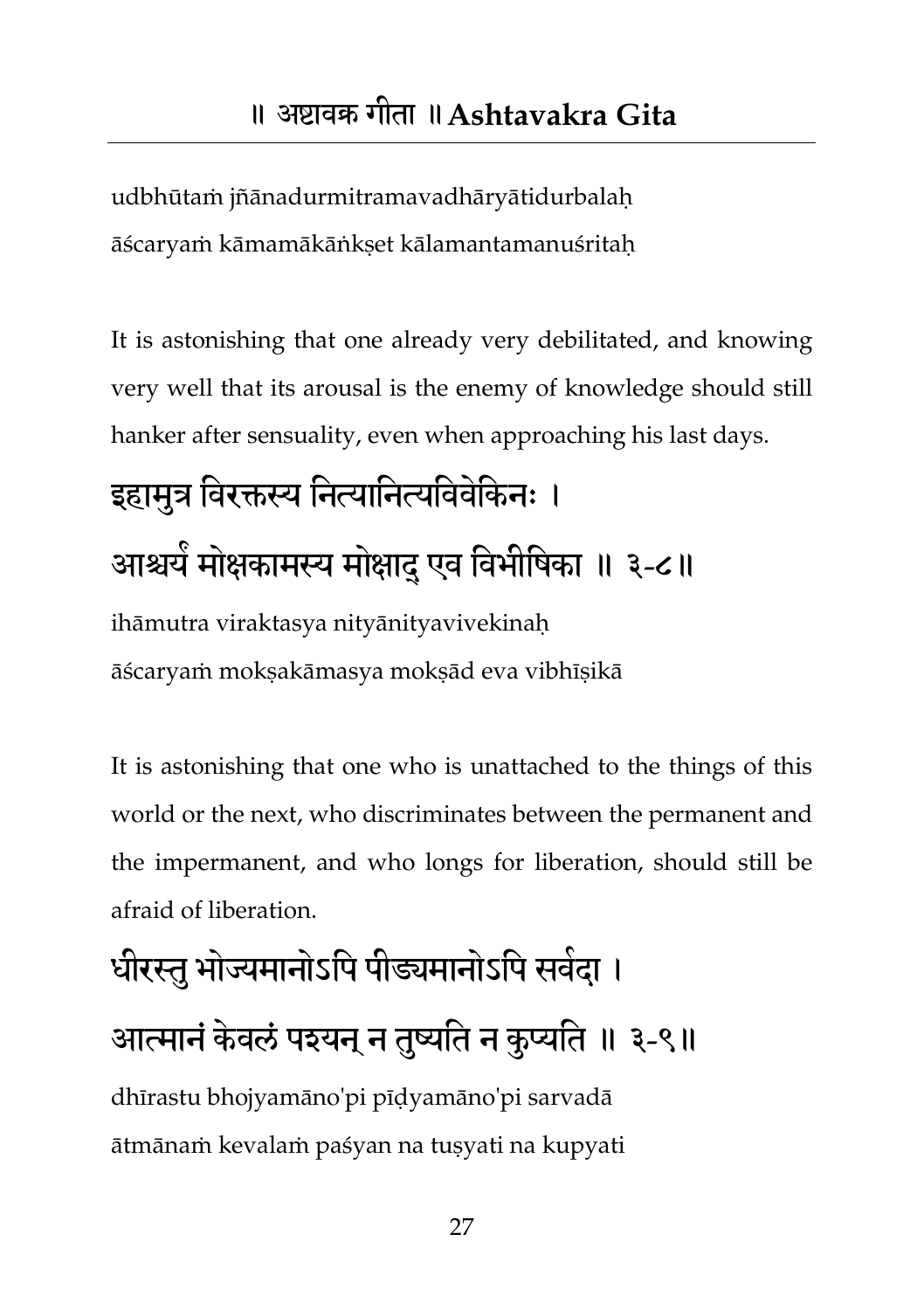Whether feted or tormented, the wise man is always aware of his supreme self-nature and is neither pleased nor disappointed.

# चेष्टमानं शरीरं स्वं पश्यत्यन्यशरीरवत । संस्तवे चापि निन्दायां कथं क्षुभ्येत् महाशयः ॥३-१०॥

cestamānam śarīram svam paśyatyanyaśarīravat saṁstave cāpi nindāyāṁ kathaṁ kṣubhyet mahāśayaḥ

The great souled person sees even his own body in action as if it were some-one else's, so how should he be disturbed by praise or blame?

# मायामात्रमिदं विश्वं पश्यन् विगतकौतुकः । अपि सन्निहिते मृत्यौ कथं त्रस्यति धीरधीः ॥ ३-११॥

māyāmātramidaṁ viśvaṁ paśyan vigatakautukaḥ api sannihite mṛtyau kathaṁ trasyati dhīradhīḥ

Seeing this world as pure illusion, and devoid of any interest in it, how should the strong-minded person, feel fear, even at the approach of death?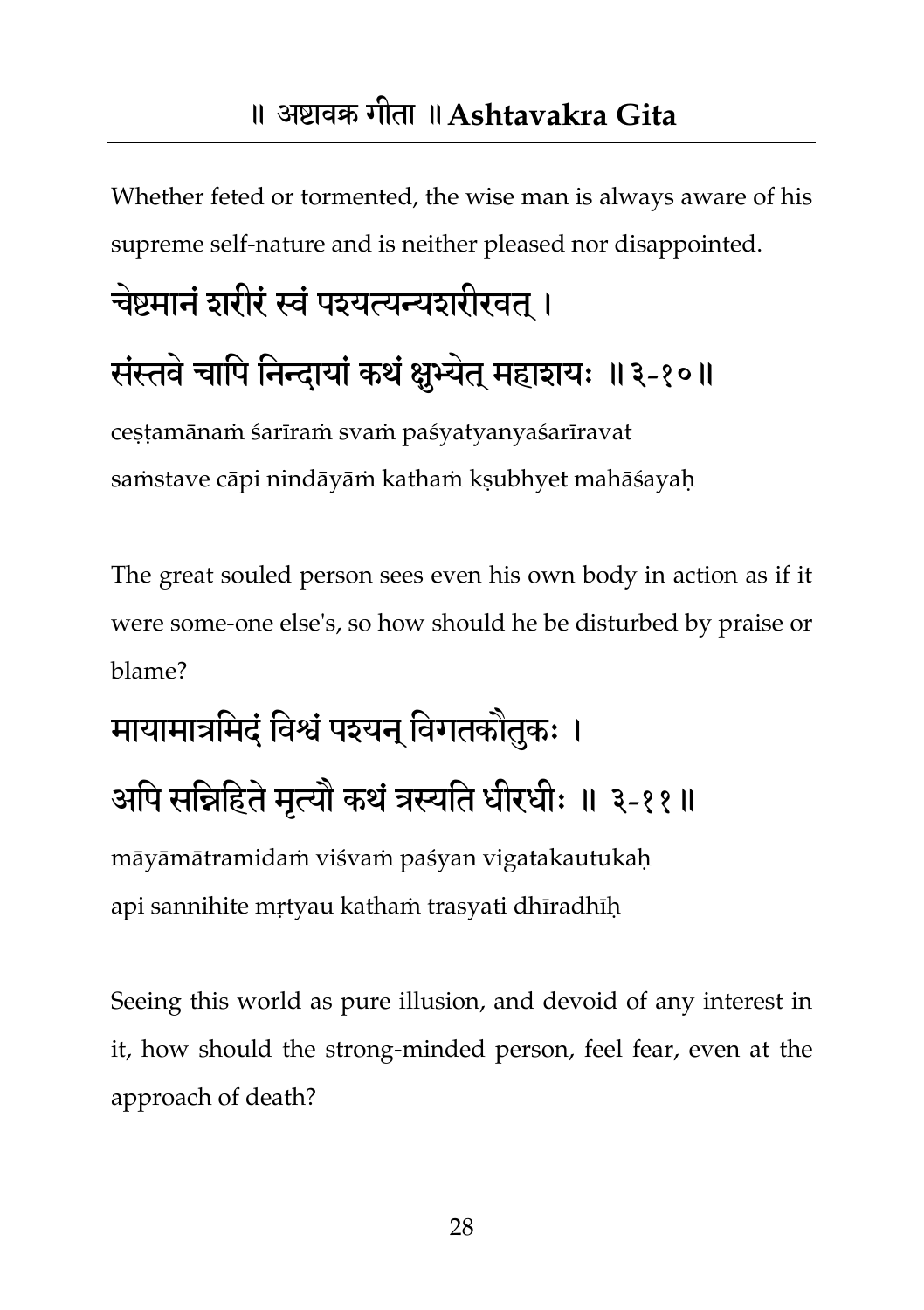#### निःस्पृहं मानसं यस्य नैराइयेऽपि महात्मनः ।

#### तस्यात्मज्ञानतृप्तस्य तुलना केन जायते ॥ ३-१२॥

niḥspṛhaṁ mānasaṁ yasya nairāśye'pi mahātmanaḥ tasyātmajñānatṛptasya tulanā kena jāyate Who can be compared to the great-souled person whose mind is free from desire even in disappointment, and who has found satisfaction in self-knowledge?

#### स्वभावादु एव जानानो दृश्यमेतन्न किंचन ।

#### इदं ग्राह्यमिदं त्याज्यं स किं पश्यति धीरधीः ॥ ३-१३॥

svabhāvād eva jānāno dṛśyametanna kiṁcana idaṁ grāhyamidaṁ tyājyaṁ sa kiṁ paśyati dhīradhīḥ

How should a strong-minded person who knows that what he sees is by its very nature nothing, consider one thing to be grasped and another to be rejected?

# अंतस्त्यक्तकषायस्य निद्वेन्द्वस्य निराशिषः । यदृच्छयागतो भोगो न दुःखाय न तुष्टये ॥ ३-१४॥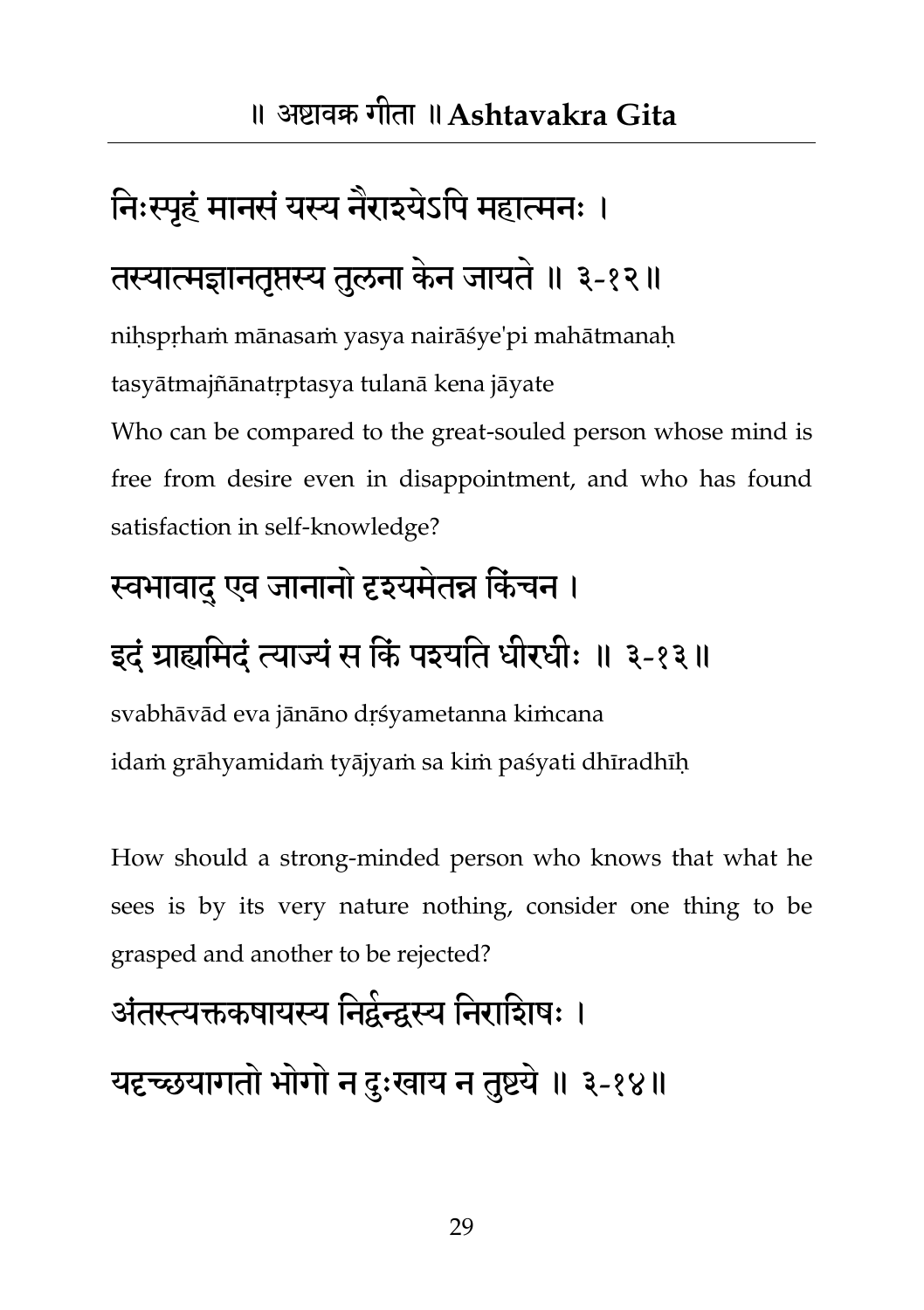<span id="page-30-0"></span>aṁtastyaktakaṣāyasya nirdvandvasya nirāśiṣaḥ yadṛcchayāgato bhogo na duḥkhāya na tuṣṭaye

An object of enjoyment that comes of itself is neither painful nor pleasurable for someone who has eliminated attachment, and who is free from dualism and from desire.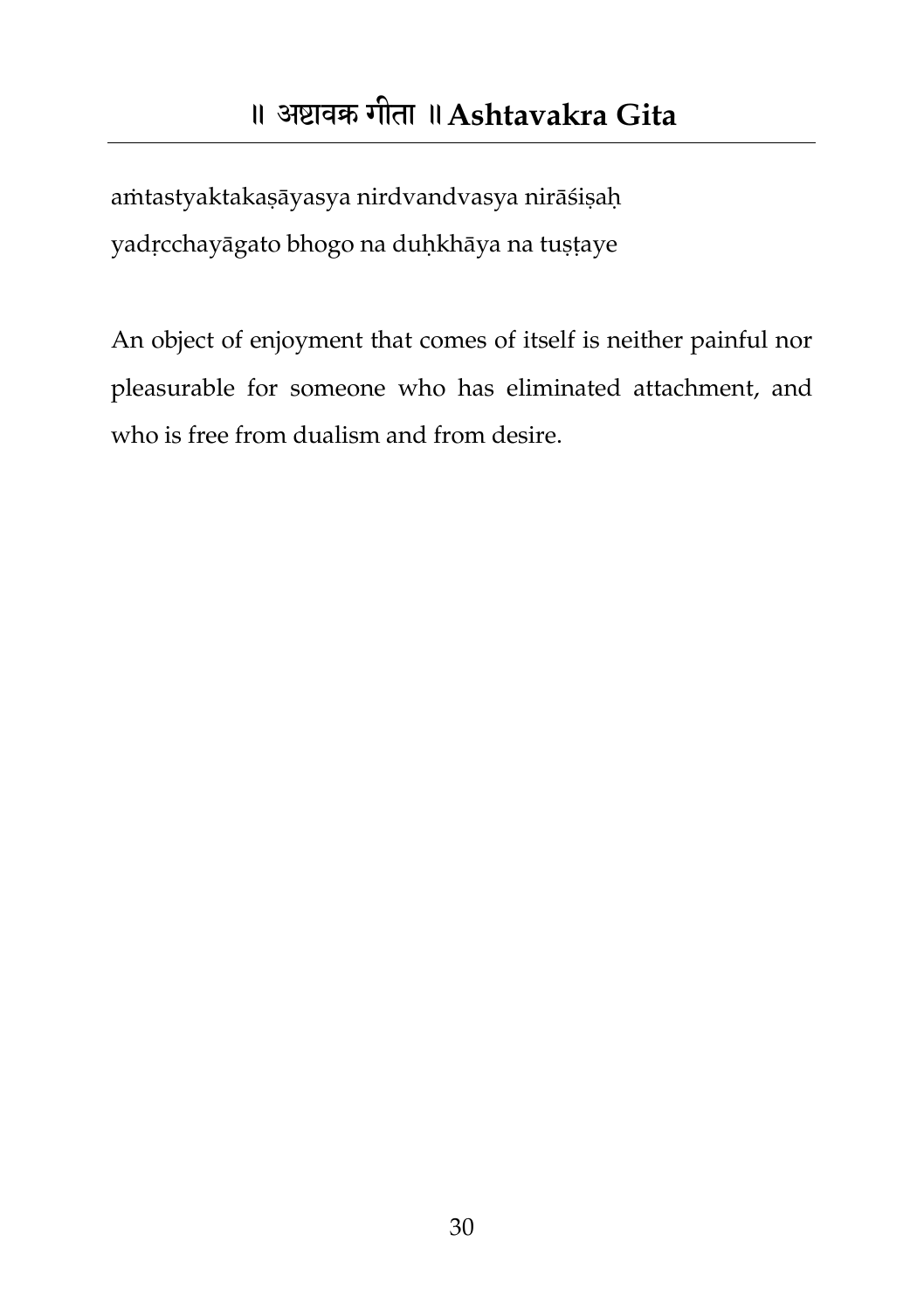## Chapter 4 ॥ चतथुोऽध्याम्॥

### अष्टावक्र उवाच ॥ हन्तात्मज्ञानस्य धीरस्य खेलतो भोगलीलया । न हि संसारवाहीकेमूंढैः सह समानता ॥ ४-१॥ janaka uvāca hantātmajñānasya dhīrasya khelato bhogalīlayā na hi saṁsāravāhīkairmūḍhaiḥ saha samānatā

Janaka: The wise person of self-knowledge, playing the game of worldly enjoyment, bears no resemblance whatever to samsara's bewildered beasts of burden.

## यत् पदं प्रेप्सवो दीनाः शकाद्याः सवेदेवताः । अहो तत्र स्थितो योगी न हर्षमुपगच्छति ॥ ४-२॥ yat padaṁ prepsavo dīnāḥ śakrādyāḥ sarvadevatāḥ aho tatra sthito yogī na harṣamupagacchati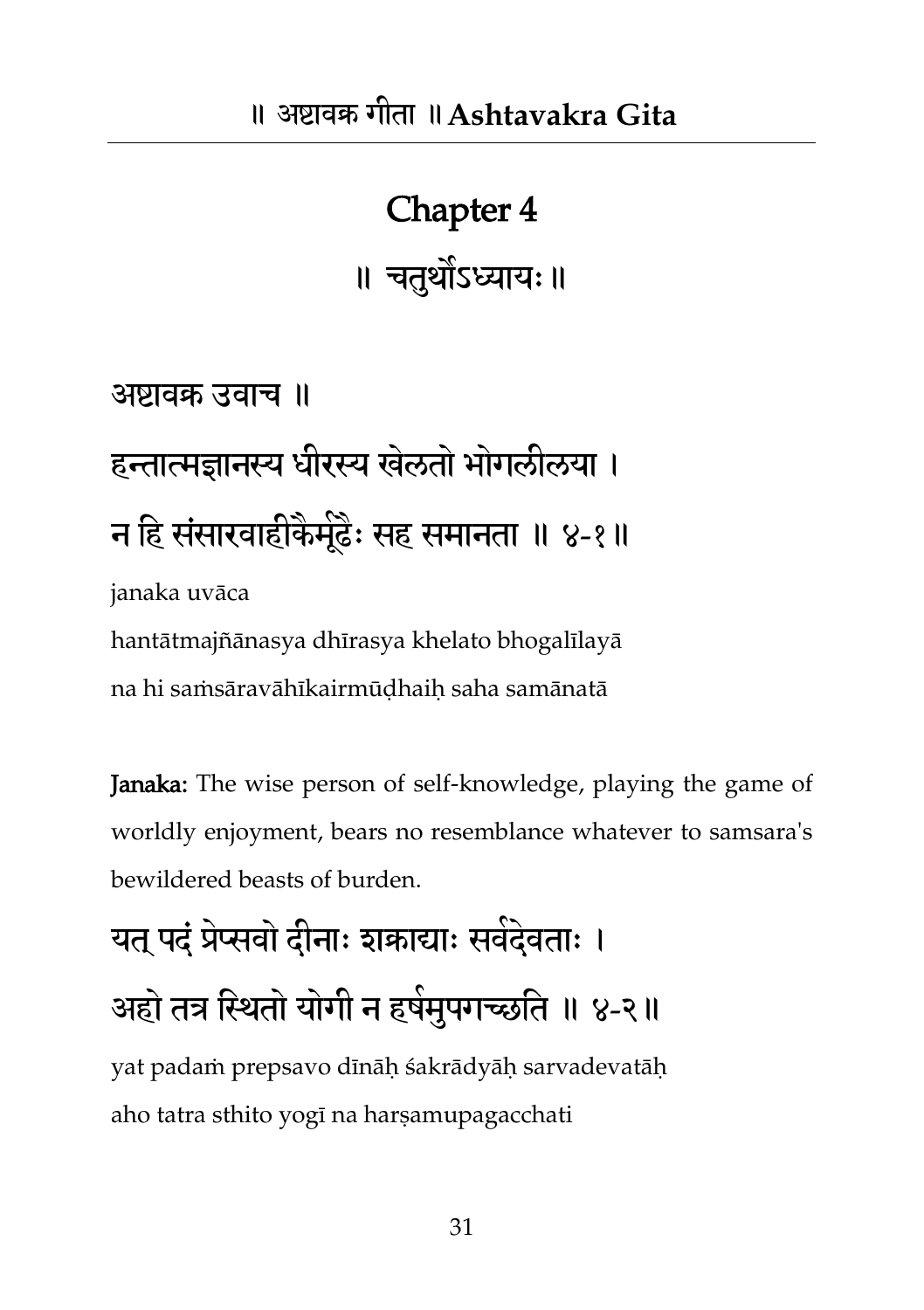Truly the yogi feels no excitement even at being established in that state which all the Devas from Indra down yearn for disconsolately.

## तज्ज्ञस्य पुण्यपापाभ्यां स्पन्नौ ह्यन्तने जायते । न ह्याकाशस्य धूमेन दृश्यमानापि सङ्गतिः ॥ ४-३॥

tajjñasya puṇyapāpābhyāṁ sparśo hyantarna jāyate na hyākāśasya dhūmena dṛśyamānāpi saṅgatiḥ

He who has known That is untouched within by good deeds or bad, just as the sky is not touched by smoke, however much it may appear to be.

## आत्मेवेदं जगत्सवे ज्ञातं येन महात्मना । यदृच्छया वर्तमानं तं निषेर्द्धुं क्षमेत कः ॥ ४-४॥

ātmaivedaṁ jagatsarvaṁ jñātaṁ yena mahātmanā yadṛcchayā vartamānaṁ taṁ niṣeddhuṁ kṣameta kaḥ

Who can prevent the great-souled person who has known this whole world as himself from living as he pleases?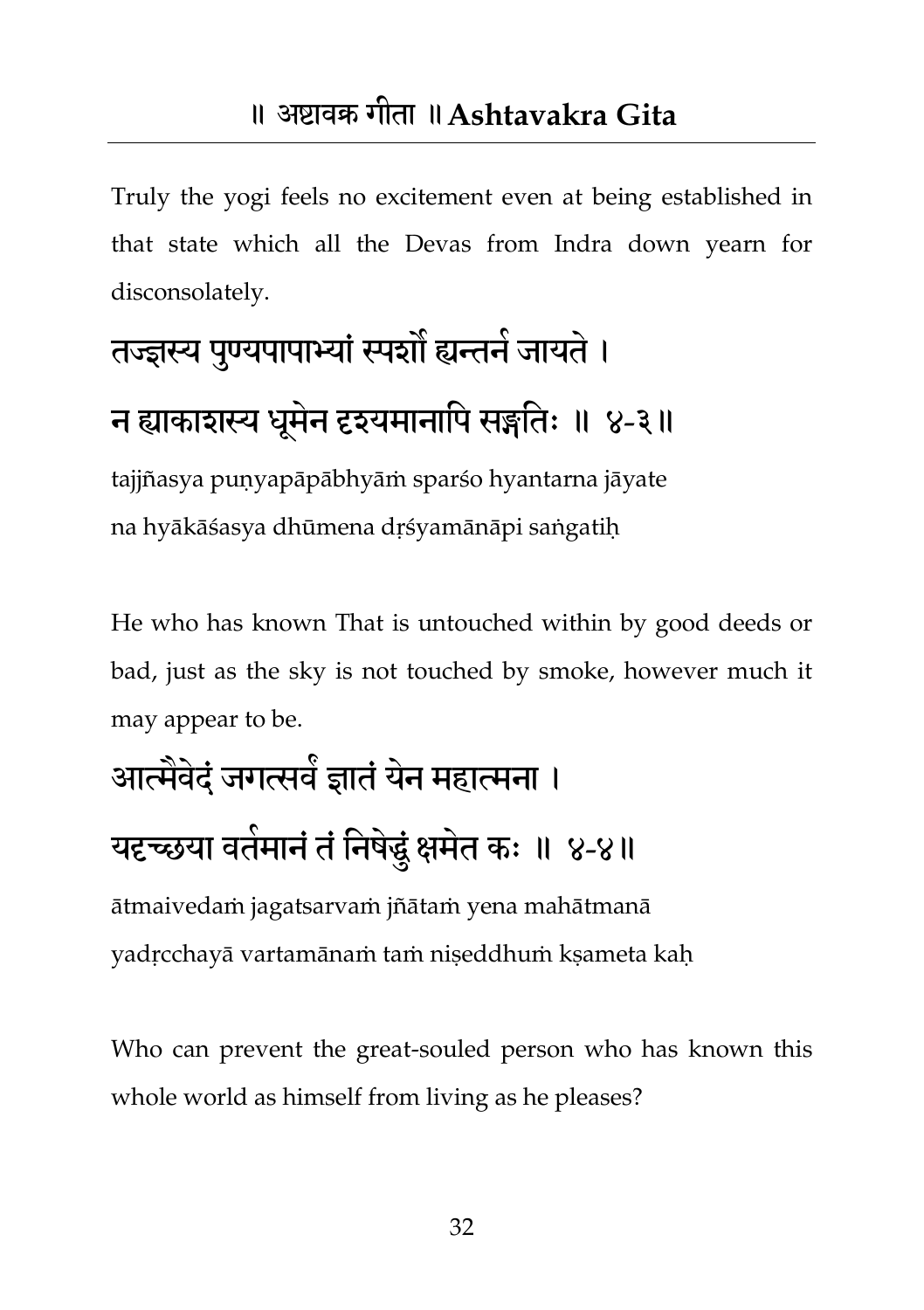# <span id="page-33-0"></span>आब्रह्मस्तंबपयेन्ते भूतग्रामे चतुर्विधे । विज्ञस्यैव हि सामर्थ्यमिच्छानिच्छाविवजनं ॥ ४-५॥

ābrahmastaṁbaparyante bhūtagrāme caturvidhe vijñasyaiva hi sāmarthyamicchānicchāvivarjane

Of all four categories of beings, from Brahma down to the last clump of grass, only the man of knowledge is capable of eliminating desire and aversion.

#### आत्मानभद्वमंकतश्चज्जानातत जगदीश्वयं ।

### यदु वेत्ति तत्स कुरुते न भयं तस्य कुत्रचित् ॥ ४-६॥

ātmānamadvayaṁ kaścijjānāti jagadīśvaram yad vetti tatsa kurute na bhayaṁ tasya kutracit

Rare is the man who knows himself as the undivided Lord of the world, and he who knows this is not afraid of anything.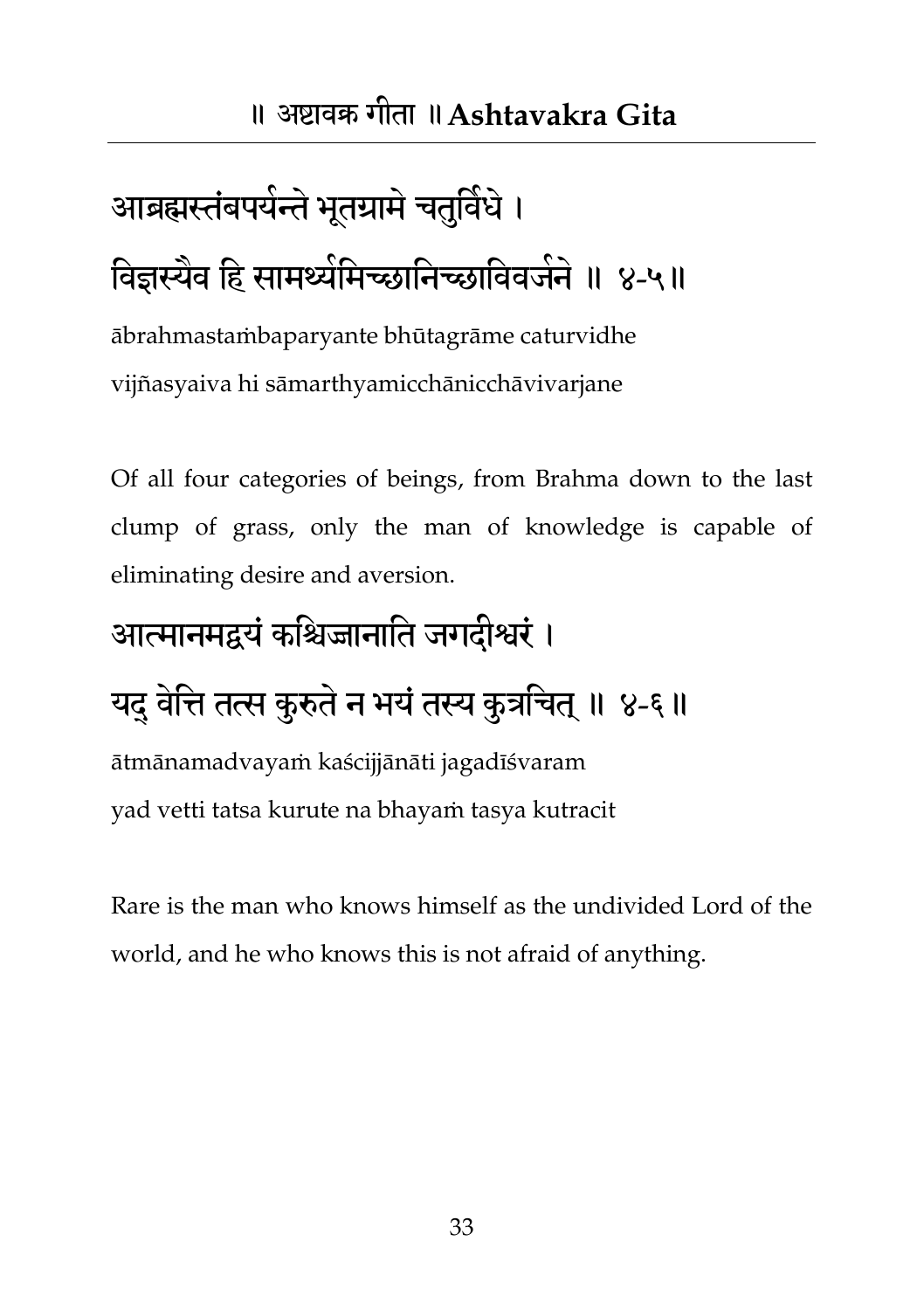#### Chapter 5

॥ पञ्चमोध्याय:॥

अष्टावक्र उवाच ॥

# न ते संगोऽस्ति केनापि किं शुद्धस्त्यक्तुमिच्छसि । संघातविलयं कुवंन्नेवमेव लयं व्रज ॥ ५-१॥

astāvakra uvāca na te saṁgo'sti kenāpi kiṁ śuddhastyaktumicchasi saṁghātavilayaṁ kurvannevameva layaṁ vraja

Ashtavakra: You are not bound by anything. What does a pure person like you need to renounce? Putting the complex organism to rest, you can go to your rest.

## उदेति भवतो विश्वं वारिधेरिव बुद्बुदः । इति ज्ञात्वैकमात्मानं एवमेव लयं व्रज ॥ ५-२॥ udeti bhavato viśvaṁ vāridheriva budbudaḥ iti jñātvaikamātmānaṁ evameva layaṁ vraja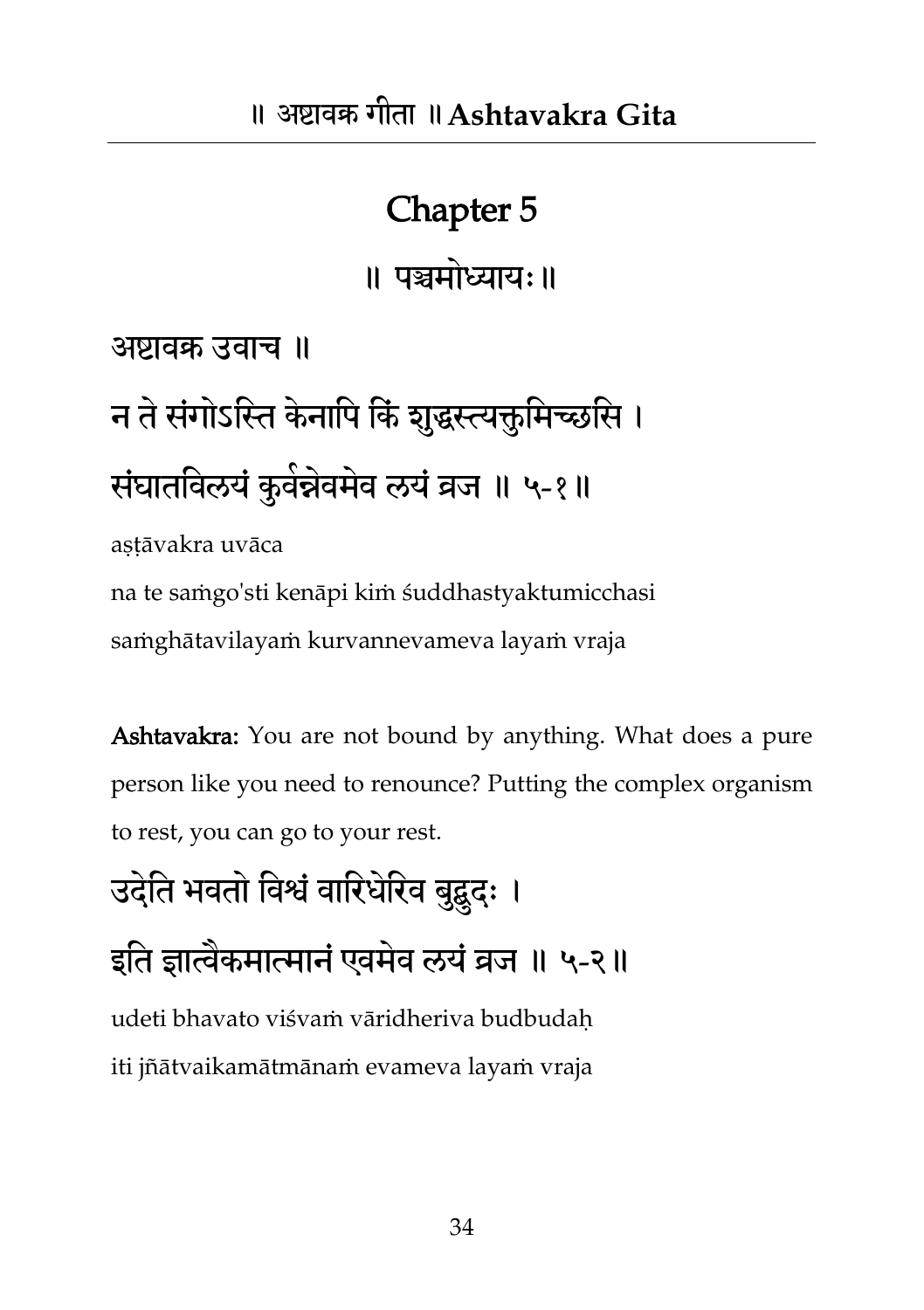#### ॥ अष्टावक्र गीता ॥**Ashtavakra Gita**

<span id="page-35-0"></span>All this arises out of you, like a bubble out of the sea. Knowing yourself like this to be but one, you can go to your rest.

## प्रत्यक्षमप्यवस्तुत्वादु विश्वं नास्त्यमले त्वयि । रज्जुसपे इव व्यक्तं एवमेव लयं व्रज ॥ ५-३॥

pratyakṣamapyavastutvād viśvaṁ nāstyamale tvayi rajjusarpa iva vyaktaṁ evameva layaṁ vraja

In spite of being in front of your eyes, all this, being insubstantial, does not exist in you, spotless as you are. It is an appearance like the snake in a rope, so you can go to your rest.

### समदुःखसुखः पूर्ण आशानैराश्ययोः समः । समजीवितमृत्युः सन्नेवमेव लयं व्रज ॥ ५-४॥ samaduḥkhasukhaḥ pūrṇa āśānairāśyayoḥ samaḥ samajīvitamṛtyuḥ sannevameva layaṁ vraja

Equal in pain and in pleasure, equal in hope and in disappointment, equal in life and in death, and complete as you are, you can go to your rest.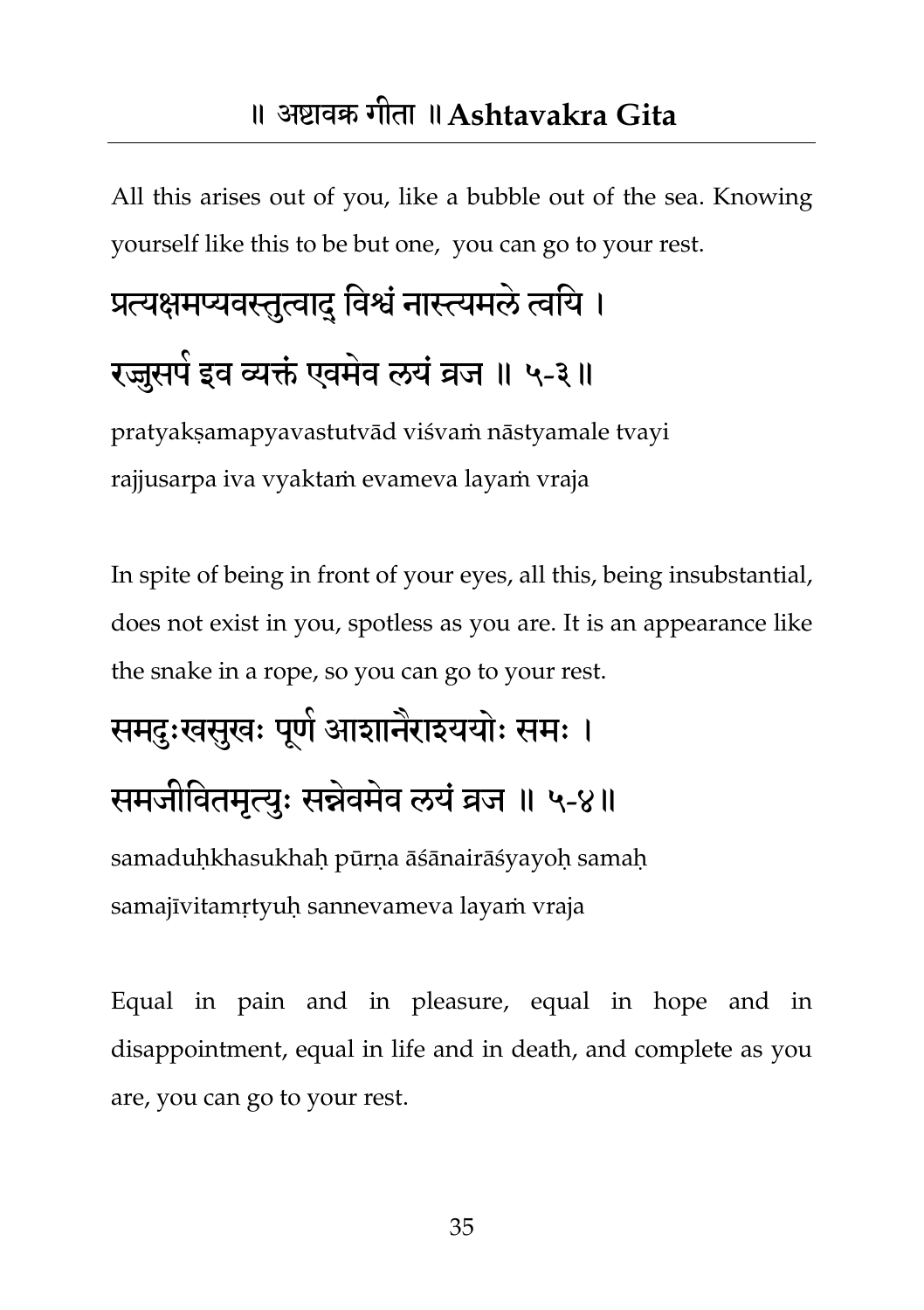॥ षष्टोध्याम्॥

अष्टावक्र उवाच ॥

आकाशवदनन्तोऽहं घटवत् प्राकृतं जगत् । इति ज्ञानं तथैतस्य न त्यागों न ग्रहो लयः ॥ ६-१॥

janaka uvāca

ākāśavadananto'haṁ ghaṭavat prākṛtaṁ jagat

iti jñānaṁ tathaitasya na tyāgo na graho layaḥ

Janaka: I am infinite like space, and the natural world is like a jar. To know this is knowledge, and then there is neither renunciation, acceptance or cessation of it.

महोदधिरिवाहं स प्रपंचो वीचिसऽन्निभः ।

इति ज्ञानं तथैतस्य न त्यागों न ग्रहो लयः ॥ ६-२॥ mahodadhirivāhaṁ sa prapaṁco vīcisa'nnibhaḥ

iti jñānaṁ tathaitasya na tyāgo na graho layaḥ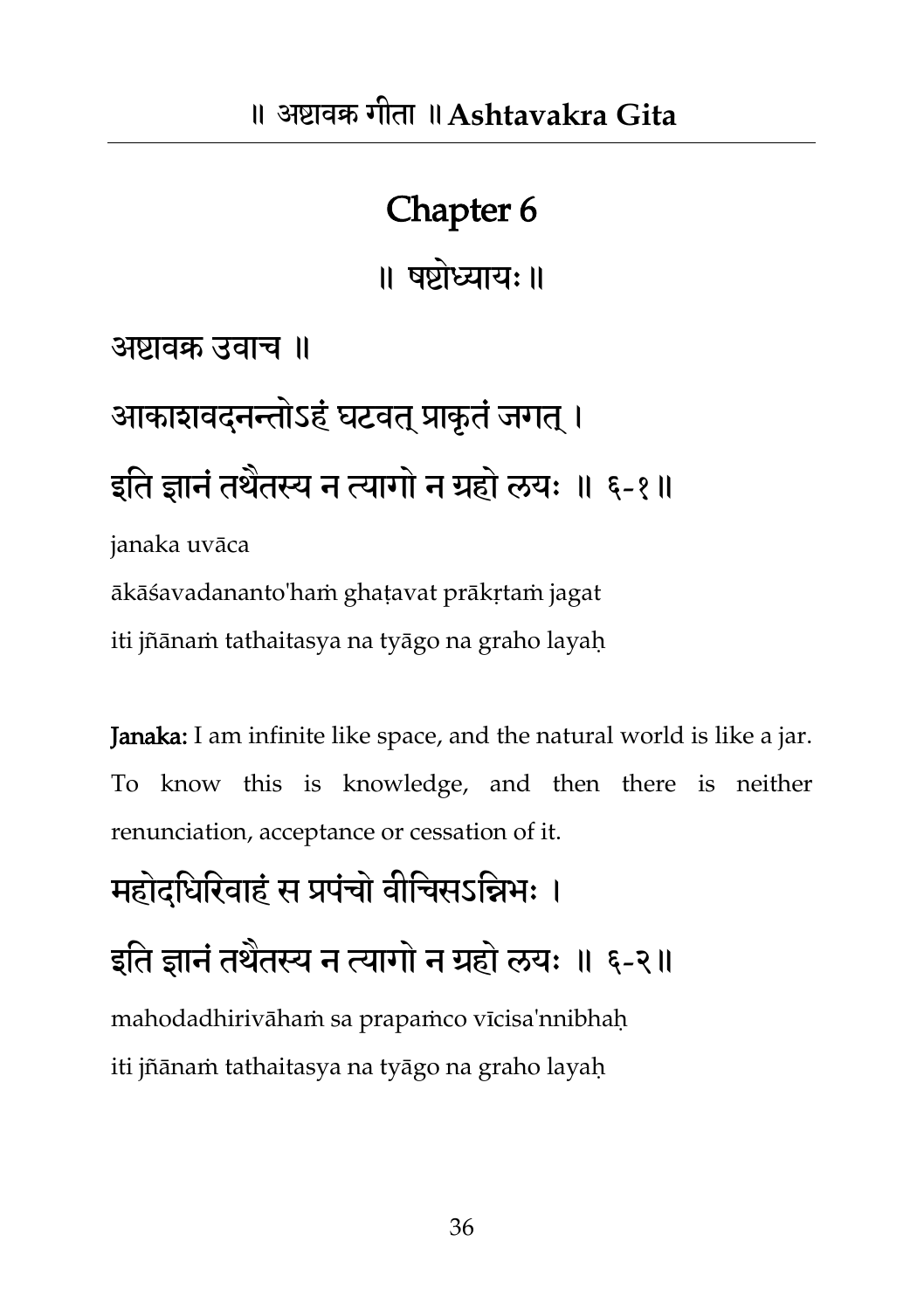#### ॥ अष्टावक्र गीता ॥**Ashtavakra Gita**

I am like the ocean, and the multiplicity of objects is comparable to a wave. To know this is knowledge, and then there is neither renunciation, acceptance or cessation of it.

# अहं स शुक्तिसङ्काशो रूप्यवद विश्वकल्पना । इति ज्ञानं तथैतस्य न त्यागों न ग्रहो लयः ॥ ६-३॥

ahaṁ sa śuktisaṅkāśo rūpyavad viśvakalpanā iti jñānaṁ tathaitasya na tyāgo na graho layaḥ

I am like the mother of pearl, and the imagined world is like the silver. To know this is knowledge, and then there is neither renunciation, acceptance or cessation of it.

## अहं वा सवेभूतेषु सर्वभूतान्यथो मयि । इति ज्ञानं तथैतस्य न त्यागों न ग्रहो लयः ॥ ६-४॥

ahaṁ vā sarvabhūteṣu sarvabhūtānyatho mayi iti jñānaṁ tathaitasya na tyāgo na graho layaḥ

Alternatively, I am in all beings, and all beings are in me. To know this is knowledge, and then there is neither renunciation, acceptance or cessation of it.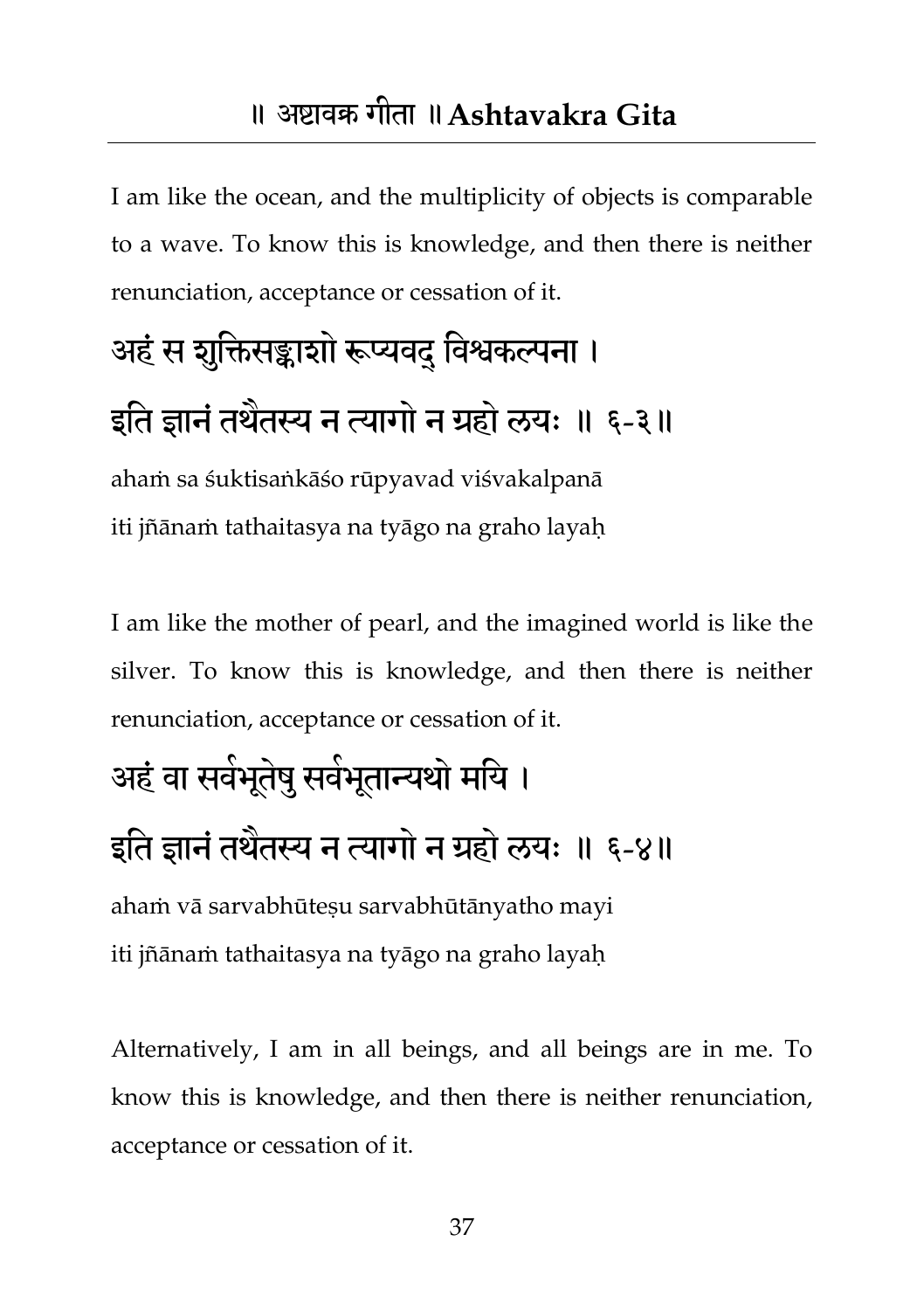॥सप्तभोऽध्याम्॥

जनक उवाच ॥

# मय्यनंतमहांभोधौ विश्वपोत इतस्ततः । भ्रमति स्वांतवातेन न ममास्त्यसहिष्णुता ॥ ७-१॥

janaka uvāca

mayyanaṁtamahāṁbhodhau viśvapota itastataḥ

bhramati svāṁtavātena na mamāstyasahiṣṇutā

Janaka: In the infinite ocean of myself the world boat drifts here and there, moved by its own inner wind. I am not put out by that.

मय्यनंतमहांभोधौ जगद्वीचिः स्वभावतः ।

उदेतु वास्तमायातु न मे वृद्धिने च क्षतिः ॥ ७-२॥

mayyanaṁtamahāṁbhodhau jagadvīcih svabhāvatah udetu vāstamāyātu na me vṛddhirna ca kṣatiḥ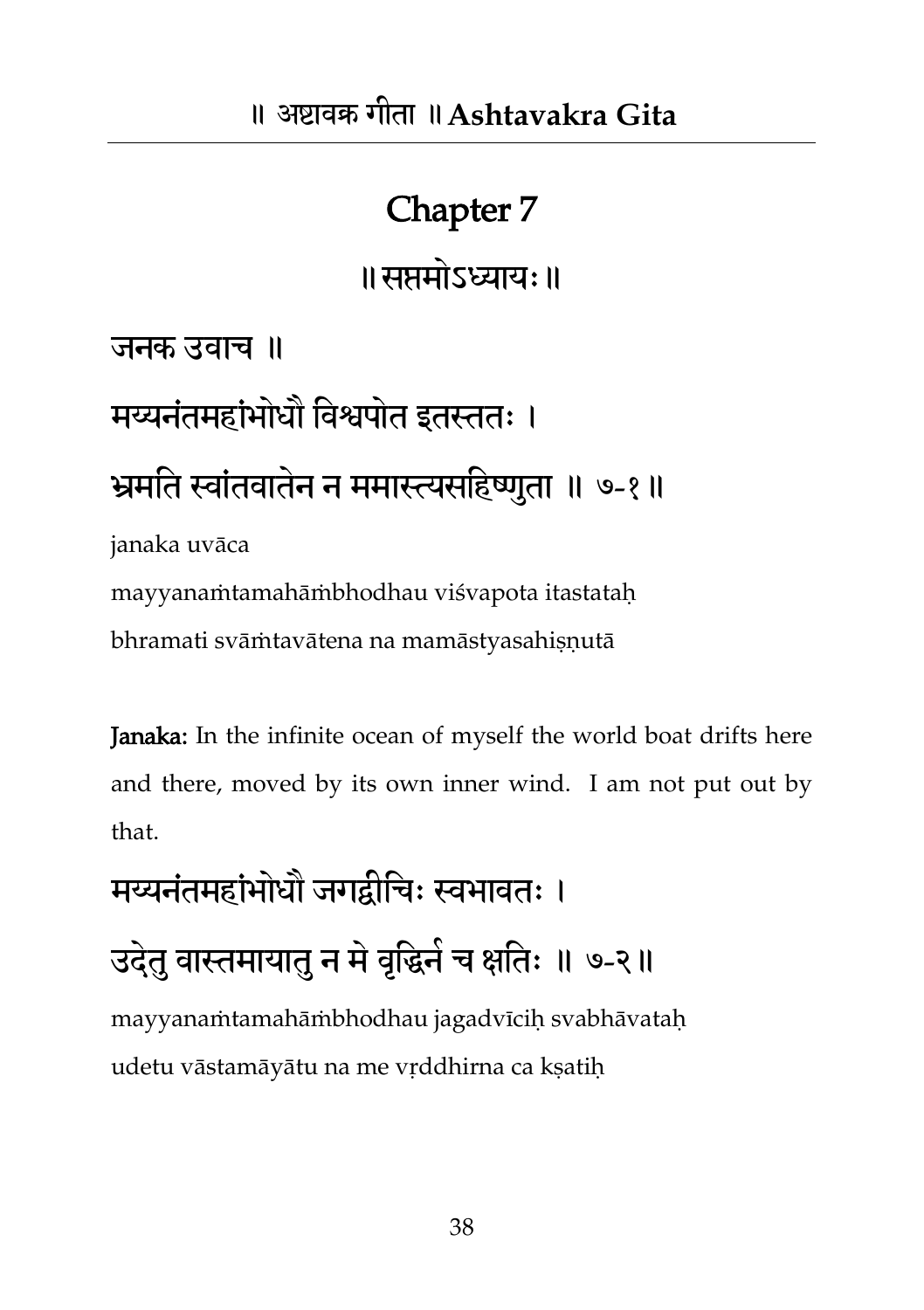Let the world wave of its own nature rise or disappear in the infinite ocean of myself. I neither gain nor lose anything by that.

# मय्यनंतमहांभोधौ विश्वं नाम विकल्पना । अतिशांतो निराकार एतदेवाहमास्थितः ॥ ७-३॥

mayyanaṁtamahāṁbhodhau viśvaṁ nāma vikalpanā atiśāṁto nirākāra etadevāhamāsthitaḥ

It is in the infinite ocean of myself that the mind-creation called the world takes place. I am supremely peaceful and formless, and I remain as such.

## नात्मा भावेषु नो भावस्तत्रानन्ते निरंजने। इत्यसक्तोऽस्पृहः शान्त एतदेवाहमास्तितः ॥ ७-४॥ nātmā bhāveṣu no bhāvastatrānante niraṁjane ityasakto'spṛhaḥ śānta etadevāhamāstitaḥ

My true nature is not contained in objects, nor does any object exist in it, for it is infinite and spotless. So it is unattached, desireless and at peace, and I remain as such.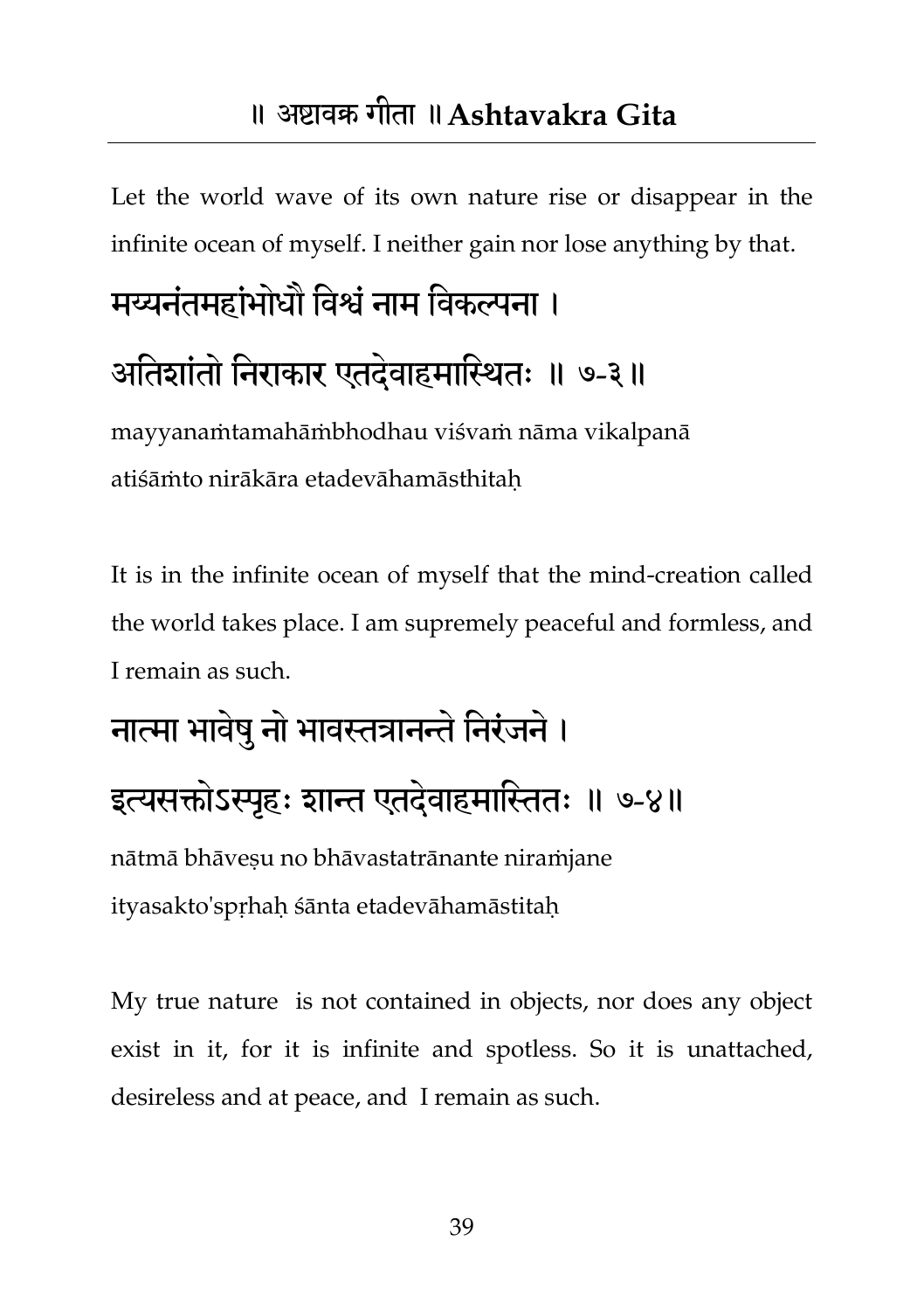## अहो चिन्मात्रमेवाहं इन्द्रजालोपमं जगत् । इति मम कथं कुत्र हेयोपादेयकल्पना ॥ ७-५॥

aho cinmātramevāhaṁ indrajālopamaṁ jagat iti mama kathaṁ kutra heyopādeyakalpanā

Truly I am but pure consciousness, and the world is like a magician's show, so how could I imagine there is anything there to take up or reject ?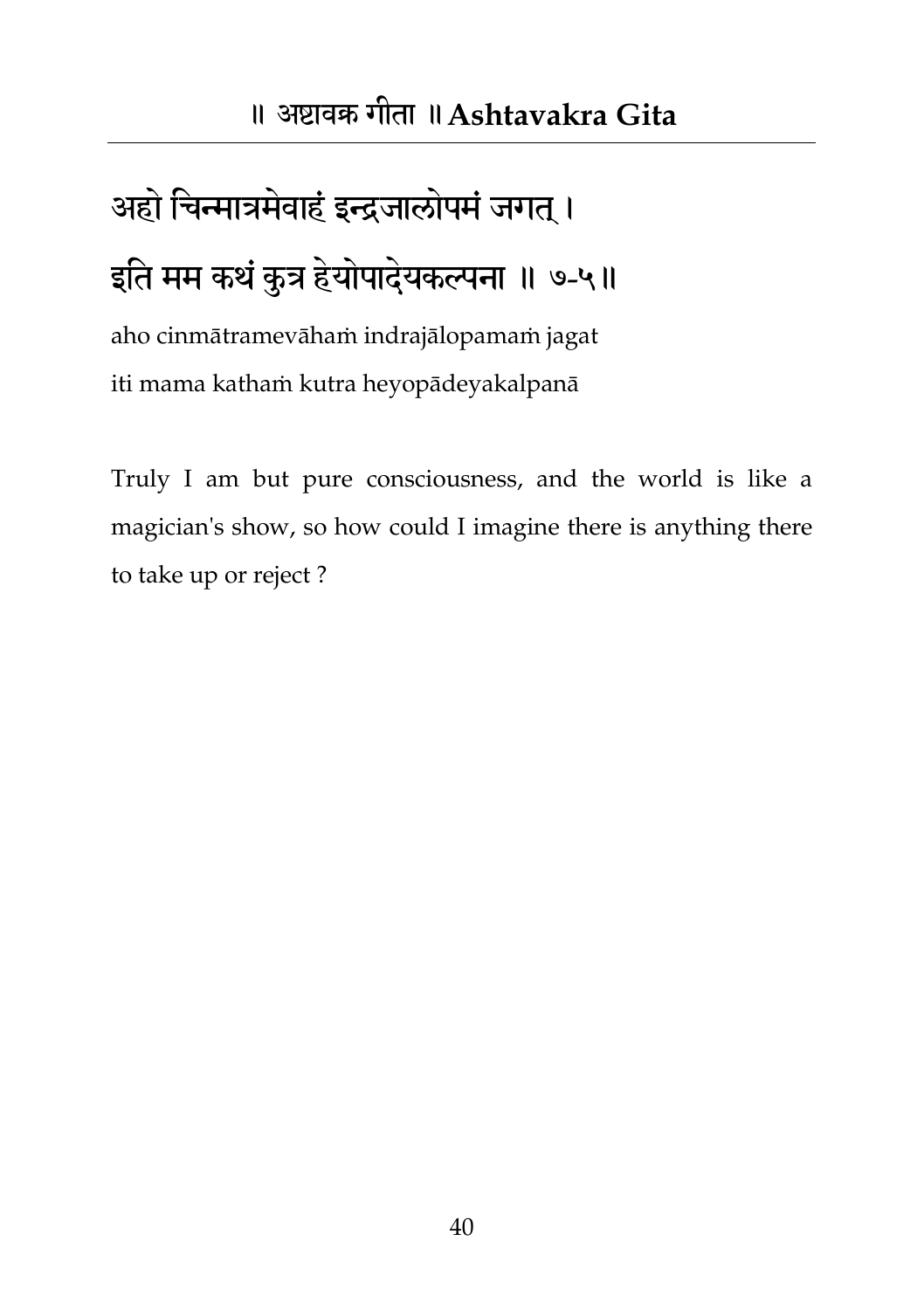॥अष्टभोध्याम्॥

अष्टावक्र उवाच ॥

## तदा बन्धो यदा चित्तं किन्चिदु वांछति शोचति । किंचिन् मुंचति गृण्हाति किंचिदु दृष्यति कुप्यति॥८-१॥ astāvakra uvāca

tadā bandho yadā cittaṁ kincid vāṁchati śocati kiṁcin muṁcati gṛṇhāti kiṁcid dṛṣyati kupyati

Ashtavakra: Bondage is when the mind longs for something, grieves about something, rejects something, holds on to something, is pleased about something or displeased about something.

## तदा मुक्तियेदा चित्तं न वांछति न शोचति । न मुंचति न गृण्हाति न हृष्यति न कुप्यति ॥ ८-२॥ tadā muktiryadā cittaṁ na vāṁchati na śocati

na muṁcati na gṛṇhāti na hṛṣyati na kupyati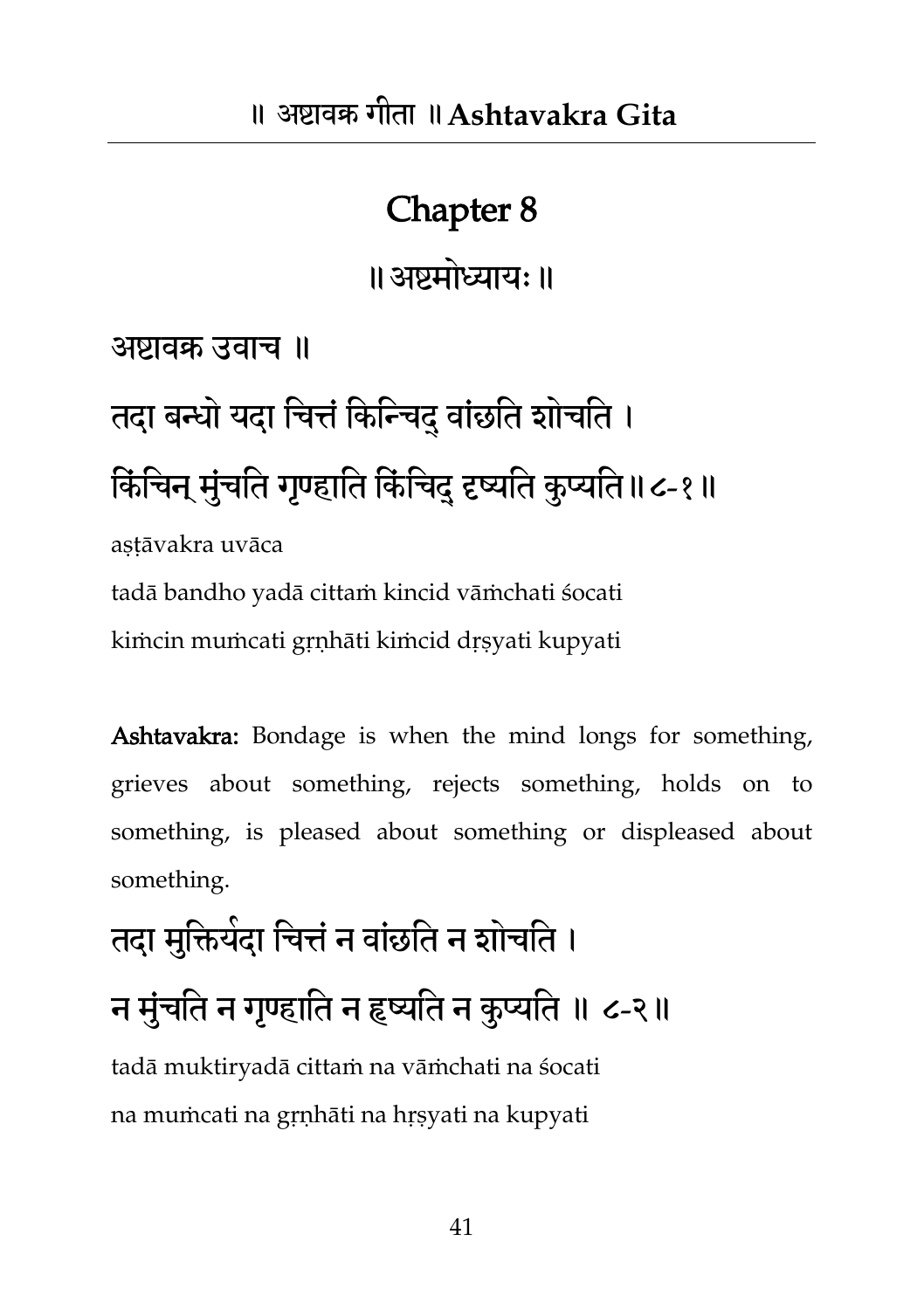Liberation is when the mind does not long for anything, grieve about anything, reject anything, or hold on to anything, and is not pleased about anything or displeased about anything.

### तदा बन्धो यदा चित्तं सक्तं काश्वपि दृष्टिषु ।

## तदा मोक्षो यदा चित्तमसक्तं सर्वदृष्टिषु ॥ ८-३॥

tadā bandho yadā cittaṁ saktaṁ kāśvapi dṛṣṭiṣu tadā mokso yadā cittamasaktam sarvadrstisu

Bondage is when the mind is tangled in one of the senses, and liberation is when the mind is not tangled in any of the senses.

### यदा नाहं तदा मोक्षो यदाहं बन्धनं तदा ।

### मत्वेति हेलया किंचिन्मा गृहाण विमुंच मा ॥ ८-४॥

yadā nāhaṁ tadā mokṣo yadāhaṁ bandhanaṁ tadā matveti helayā kiṁcinmā gṛhāṇa vimuṁca mā

When there is no "me" that is liberation, and when there is "me" there is bondage. Consider this carefully, and neither hold on nor reject.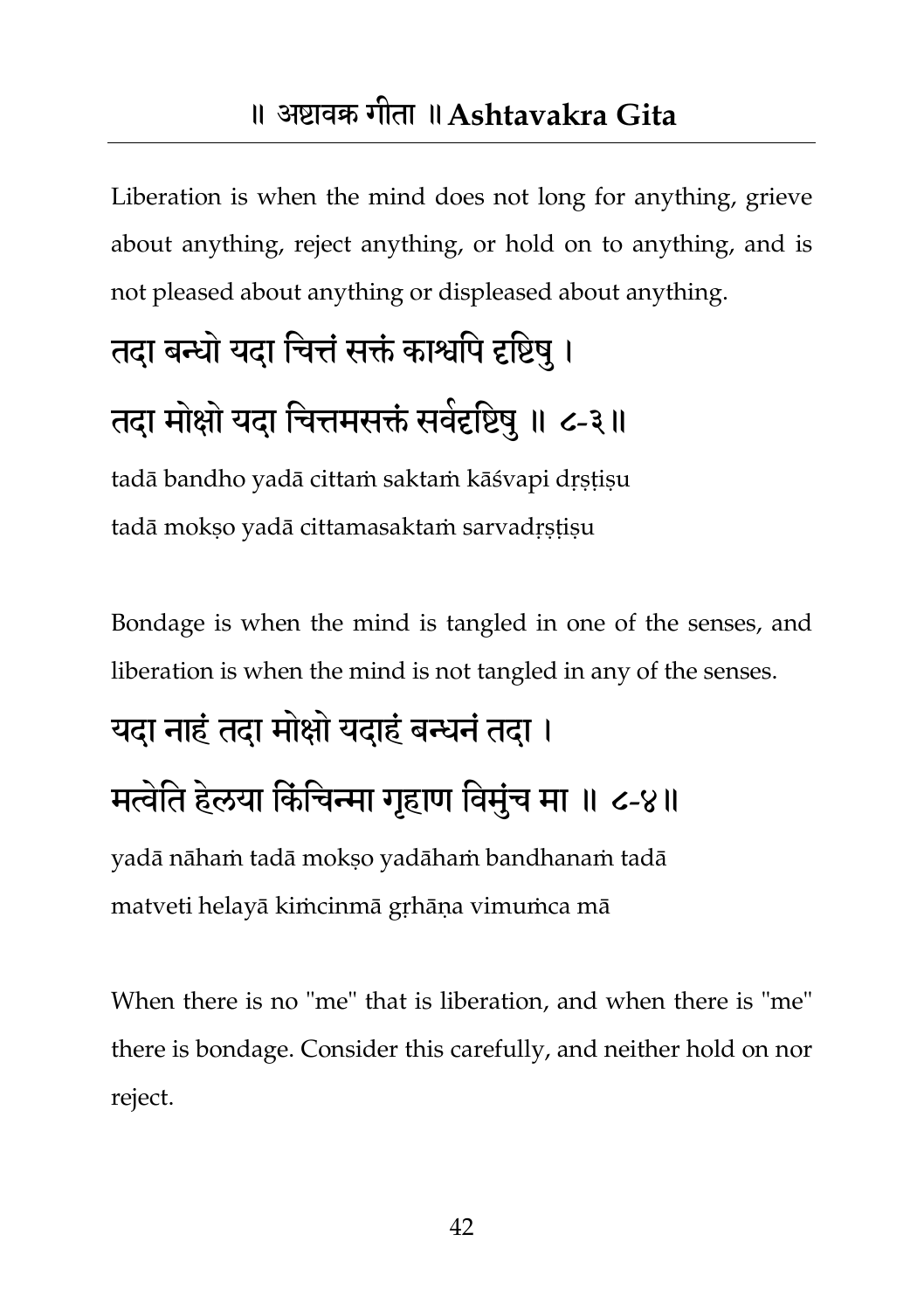॥नवभोऽध्याम्॥

अष्टावक्र उवाच ॥

कृताकृतेच द्वन्द्वातन कदा शान्तातन कस्य वा । एवं ज्ञात्वेह निवैदाद्भव त्यागपरोऽव्रती ॥ ९-१॥

astāvakra uvāca

kṛtākṛte ca dvandvāni kadā śāntāni kasya vā evaṁ jñātveha nirvedād bhava tyāgaparo'vratī

Ashtavakra: Knowing when the dualism of things done and undone has been put to rest, or the person for whom they occur has, then you can here and now go beyond renunciation and obligations by indifference to such things.

## कस्यापि तात धन्यस्य लोकचेष्टावलोकनात । जीवितेच्छा बुभुक्षा च बुभुत्सोपशमः गताः ॥ ९-२॥ kasyāpi tāta dhanyasya lokaceṣṭāvalokanāt jīvitecchā bubhukṣā ca bubhutsopaśamaḥ gatāḥ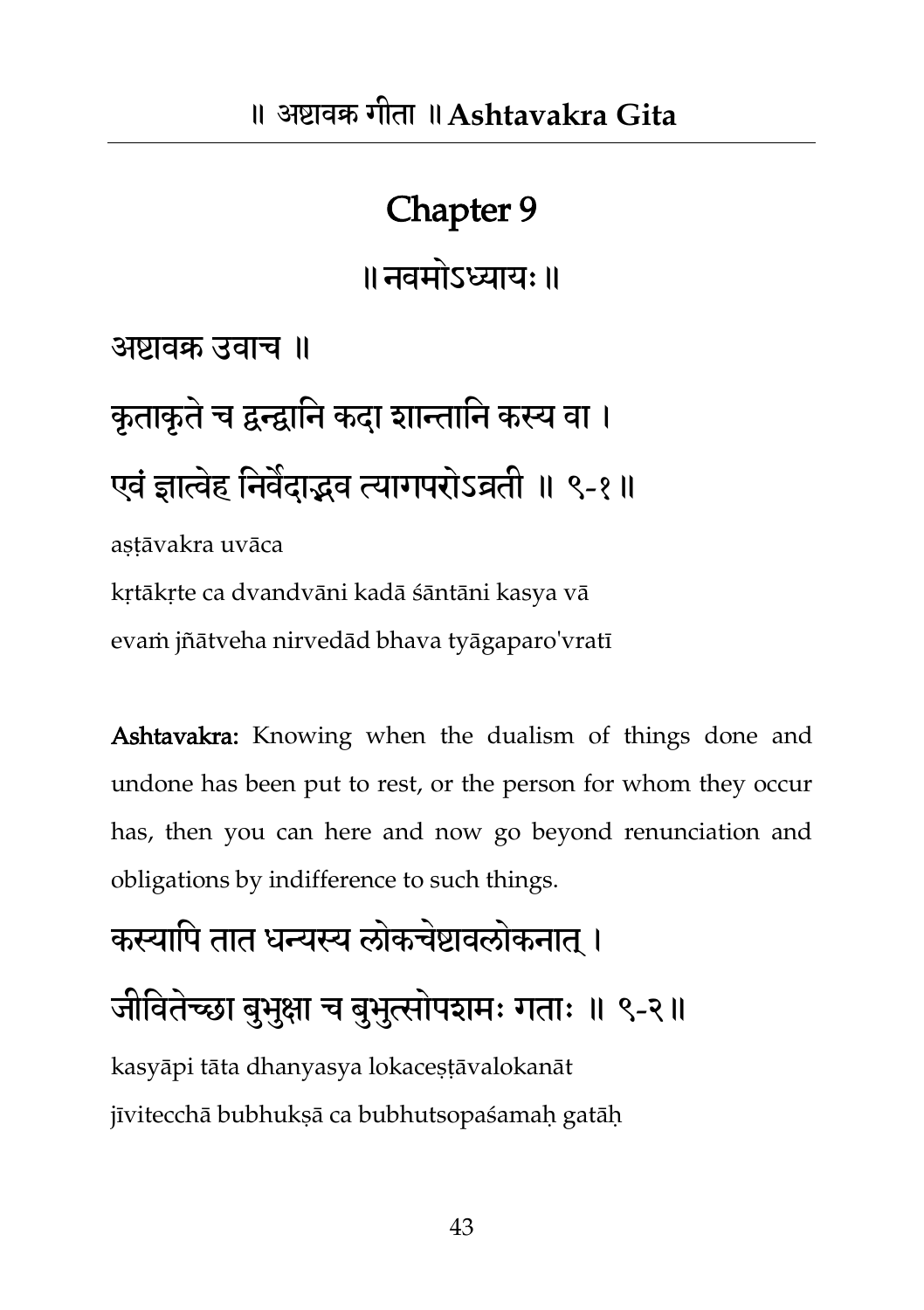Rare indeed, my son, is the lucky man whose observation of the world's behaviour has led to the extinction of his thirst for living, thirst for pleasure and thirst for knowledge.

## आनेत्यं सर्वमेवेदं तापत्रयदूषितं ।

### असरं निन्दितं हेयमिति निश्चित्य शाम्यति ॥ ९-३॥

anityaṁ sarvamevedaṁ tāpatrayadūṣitam asaraṁ ninditaṁ heyamiti niścitya śāmyati

All this is impermanent and spoilt by the three sorts of pain. Recognising it to be insubstantial, comtemptible and only fit for rejection, one attains peace.

## कोऽसौ कालो वयः किं वा यत्र द्वन्द्वानि नो नणां। तान्युपेक्ष्य यथाप्राप्तवर्ती सिद्धिमवाप्नुयात् ॥ ९-४॥

ko'sau kālo vayaḥ kiṁ vā yatra dvandvāni no nṛṇām tānyupekṣya yathāprāptavartī siddhimavāpnuyāt

When was that age or time of life when the dualism of extremes did not exist for men? Abandoning them, a person who is happy to take whatever comes attains perfection.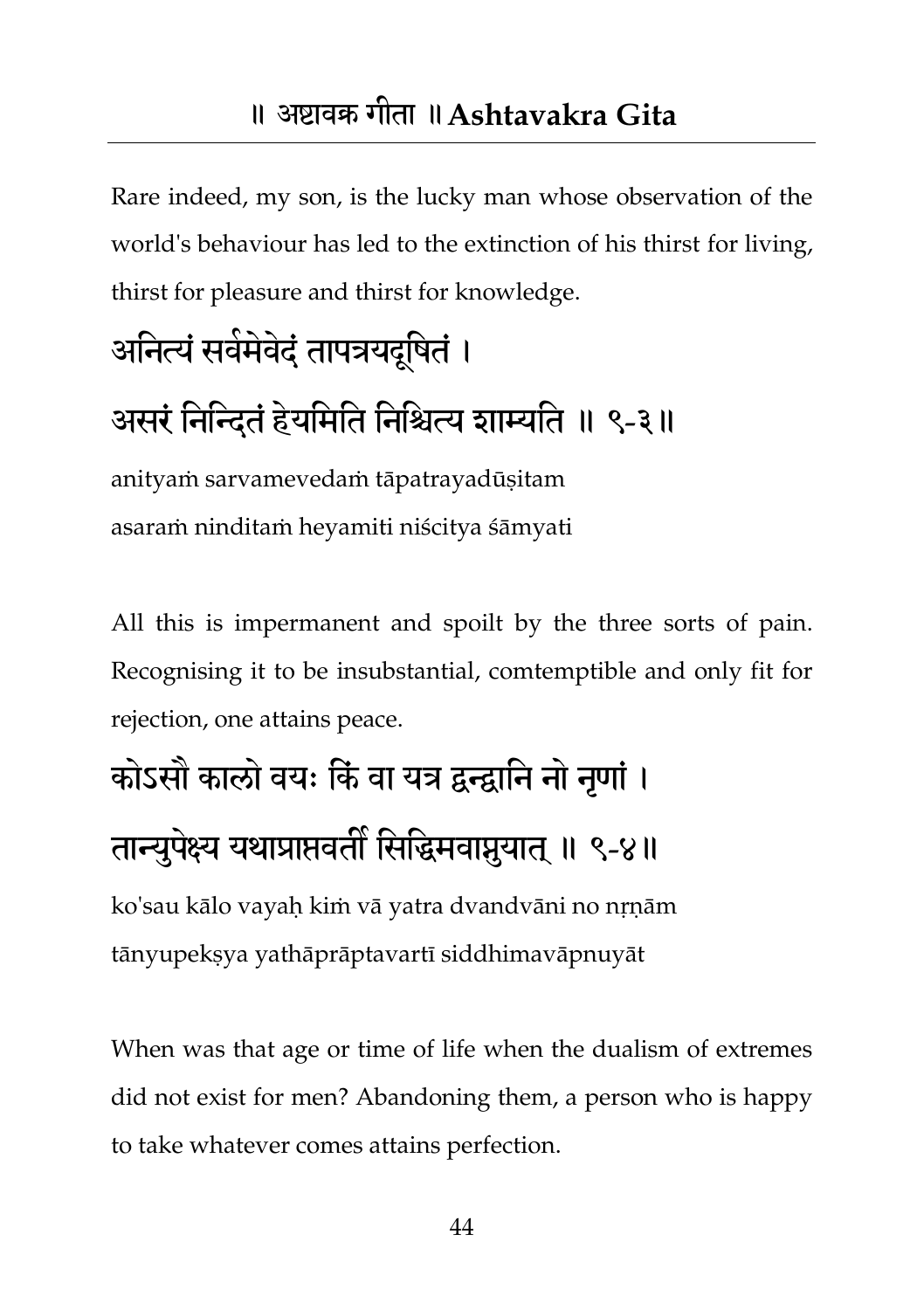## ना मतं महर्षीणां साधनां योगिनां तथा । दृष्ट्वा निवंदमापन्नः को न शाम्यति मानवः ॥ ९-५॥

nā mataṁ maharṣīṇāṁ sādhūnāṁ yogināṁ tathā dṛṣṭvā nirvedamāpannaḥ ko na śāmyati mānavaḥ

Who does not end up with indifference to such things and attain peace when he has seen the differences of opinions among the great sages, saints and yogis?

# कृत्वा मूर्तिपरिज्ञानं चैतन्यस्य न किं गुरुः । निवैदसमतायुक्त्या यस्तारयति संसृतेः ॥ ९-६॥

kṛtvā mūrtiparijñānaṁ caitanyasya na kiṁ guruḥ nirvedasamatāyuktyā yastārayati saṁsṛteḥ

Is he not a guru who, endowed with dispassion and equanimity, achieves full knowledge of the nature of consciousness, and leads others out of samsara?

# पश्य भूतविकारांस्त्वं भूतमात्रान् यथार्थतः । तत्क्षणाद् बन्धनिमुक्तः स्वरूपस्थो भविष्यसि ॥ ९-७॥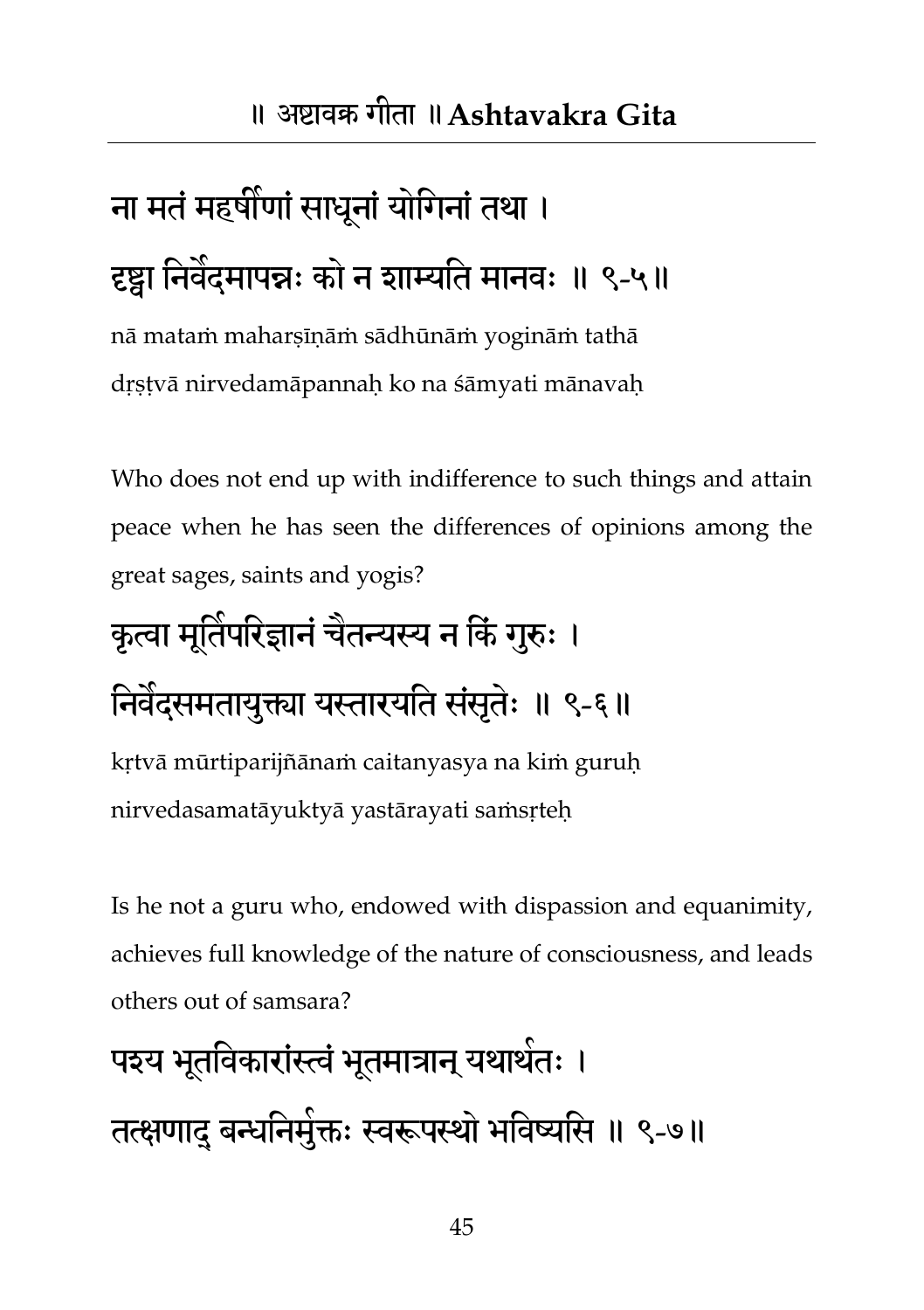paśya bhūtavikārāṁstvaṁ bhūtamātrān yathārthataḥ tatkṣaṇād bandhanirmuktaḥ svarūpastho bhaviṣyasi

If you would just see the transformations of the elements as nothing more than the elements, then you would immediately be freed from all bonds and established in your own nature.

## वासना एव संसार इति सवो विमुंच ताः । तत्त्यागो वासनात्यागातिततयर्द्य मथा तथा ॥ ९-८॥ vāsanā eva saṁsāra iti sarvā vimuṁca tāḥ tattyāgo vāsanātyāgātsthitiradya yathā tathā

One's inclinations are samsara. Knowing this, abandon them. The renunciation of them is the renunciation of it. Now you can remain as you are.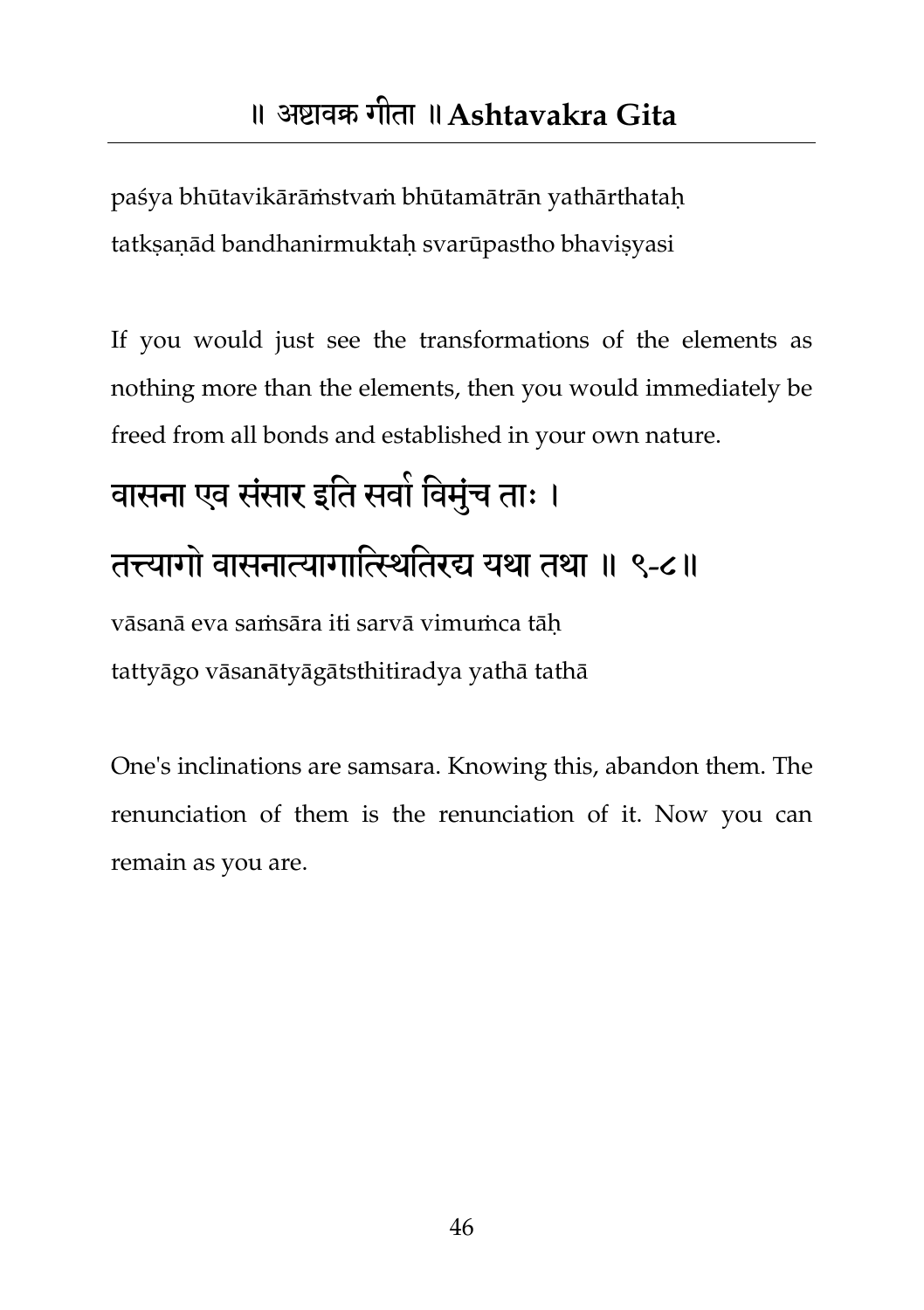॥दशभोध्याम्॥

अष्टावक्र उवाच ॥

विहाय वैरिणं काममर्थ चानथसंकुलं ।

### घर्ममप्येतयोहैतुं सर्वत्रादरं कुरु ॥ १०-१॥

aṣṭāvakra uvāca

vihāya vairiṇaṁ kāmamarthaṁ cānarthasaṁkulam dharmamapyetayorhetuṁ sarvatrādaraṁ kuru

Ashtavakra: Abandoning desire, the enemy, along with gain, itself so full of loss, and the good deeds which are the cause of the other two - practice indifference to everything.

स्वप्नेन्द्रजालवत पश्य दिनानि त्रीणि पंच वा ।

मित्रक्षेत्रधनागारदारदायादिसंपदः ॥ १०-२॥ svapnendrajālavat paśya dināni trīni pamca vā mitrakṣetradhanāgāradāradāyādisaṁpadaḥ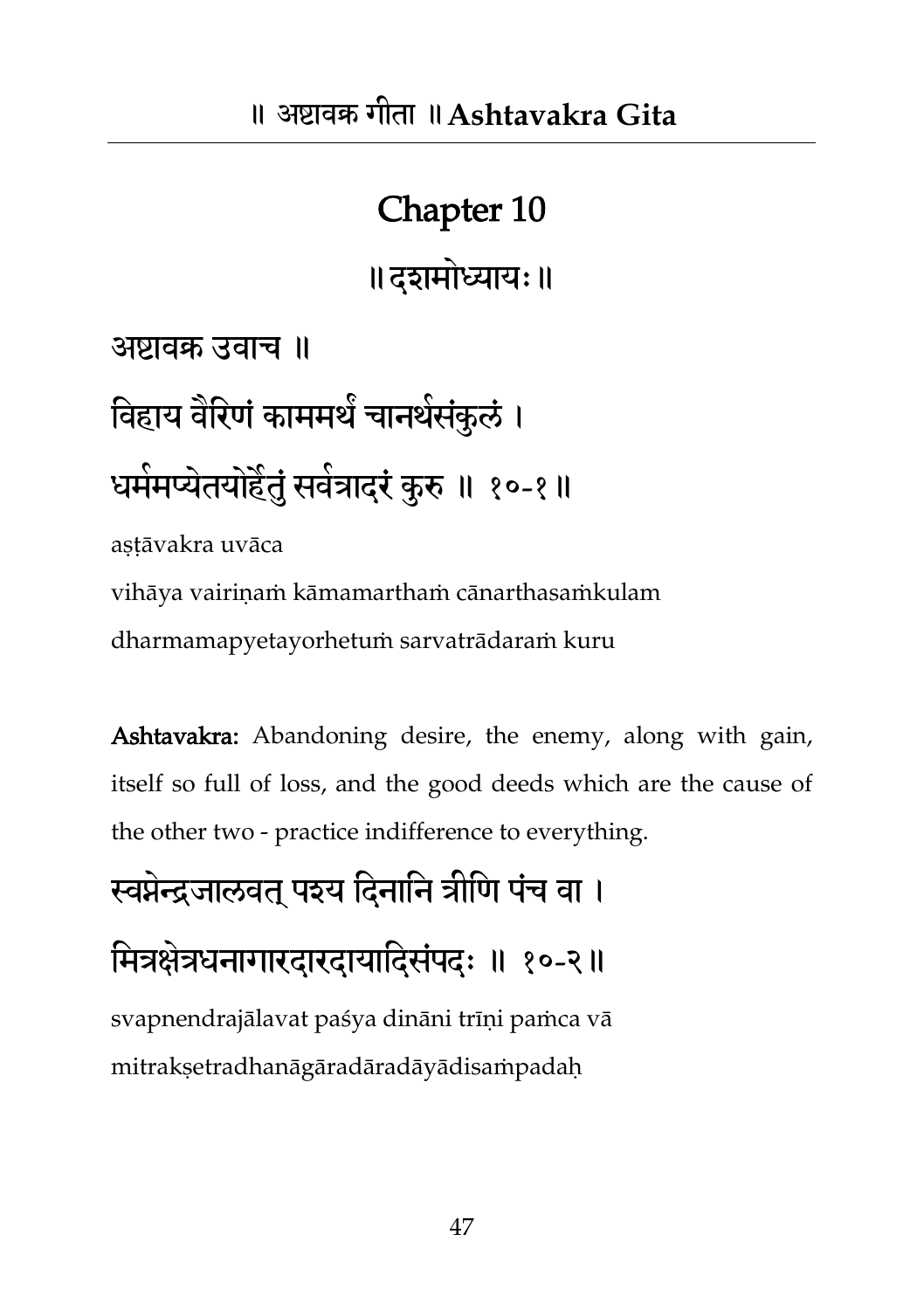Look on such things as friends, land, money, property, wife, and bequests as nothing but a dream or a magician's show lasting three or five days.

## यत्र यत्र भवेत्तृष्णा संसारं विद्धि तत्र वै । प्रौढवैराग्यमाश्रित्य वीततृष्णः सुखी भव ॥ १०-३॥

yatra yatra bhavettṛṣṇā saṁsāraṁ viddhi tatra vai praudhavairāgyamāśritya vītatrsnah sukhī Bhava

Wherever a desire occurs, see samsara in it. Establishing yourself in firm dispassion, be free of passion and happy.

तृष्णामात्रात्मको बन्धस्तन्नाशो मोक्ष उच्यते । भवासंसक्तिमात्रेण प्राप्तितुष्टिमुंहुमुंहुः ॥ १०-४॥ tṛṣṇāmātrātmako bandhastannāśo mokṣa ucyate bhavāsaṁsaktimātreṇa prāptituṣṭirmuhurmuhuḥ

The essential nature of bondage is nothing other than desire, and its elimination is known as liberation. It is simply by not being attached to changing things that the everlasting joy of attainment is reached.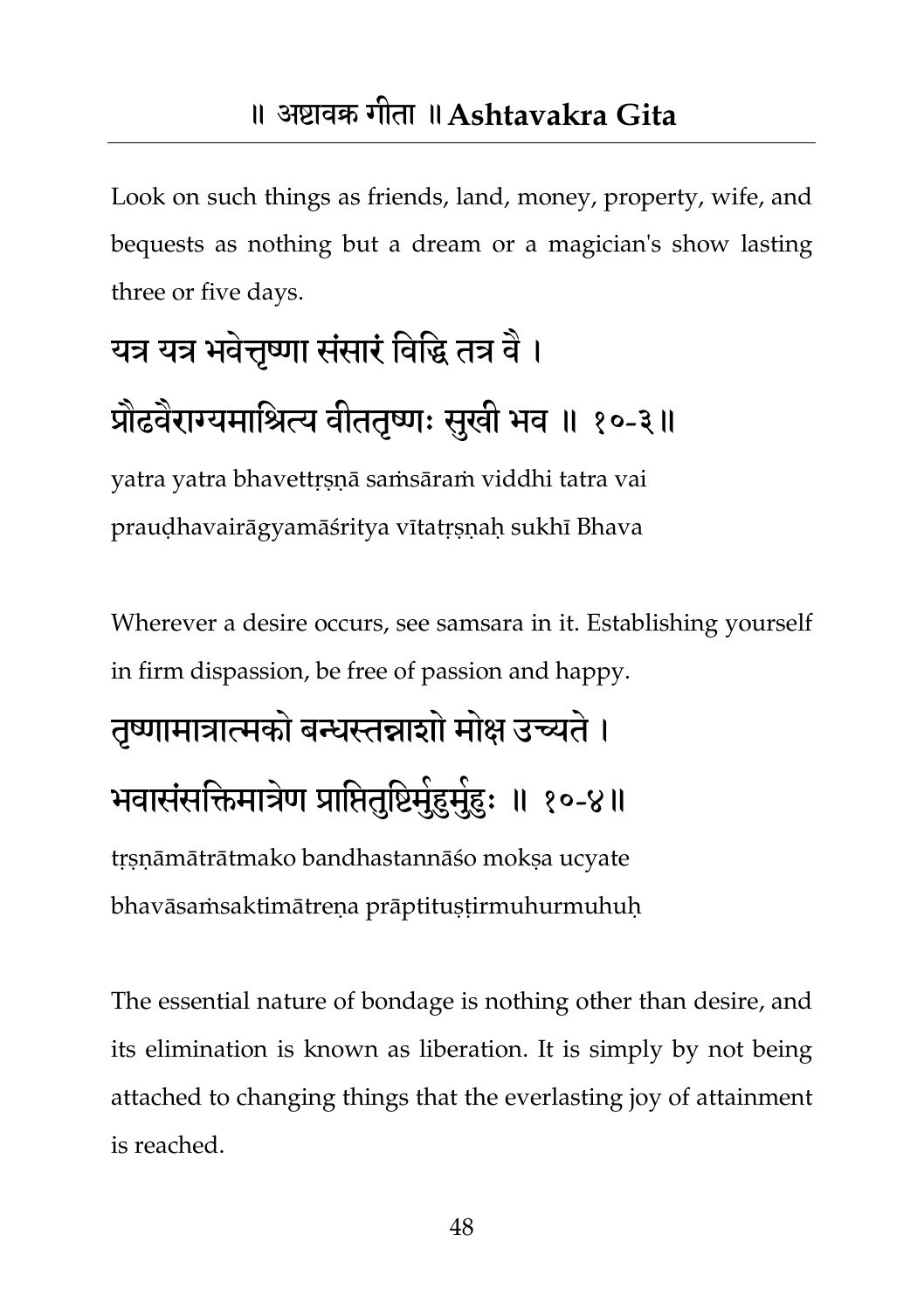# त्वमेकश्चेतनः शुद्धो जडं विश्वमसत्तथा । अविद्यापि न किंचित्सा का बुभुत्सा तथापि ते॥१०-५॥

tvamekaścetanaḥ śuddho jaḍaṁ viśvamasattathā avidyāpi na kiṁcitsā kā bubhutsā tathāpi te

You are one, conscious and pure, while all this is just inert nonbeing. Ignorance itself is nothing, so what need have you of desire to understand?

### राज्यं सुताः कलत्राणि शरीराणि सुखानि च ।

### संसक्तस्यापि नष्टानि तव जन्मनि जन्मनि ॥ १०-६॥

rājyaṁ sutāḥ kalatrāṇi śarīrāṇi sukhāni ca saṁsaktasyāpi naṣṭāni tava janmani janmani

Kingdoms, children, wives, bodies, pleasures - these have all been lost to you, life after life, attached to them though you were.

## अलमथैन कामेन सुकृतेनापि कमेणा ।

एभ्यः संसारकान्तारे न विश्रान्तमभून् मनः ॥ १०-७॥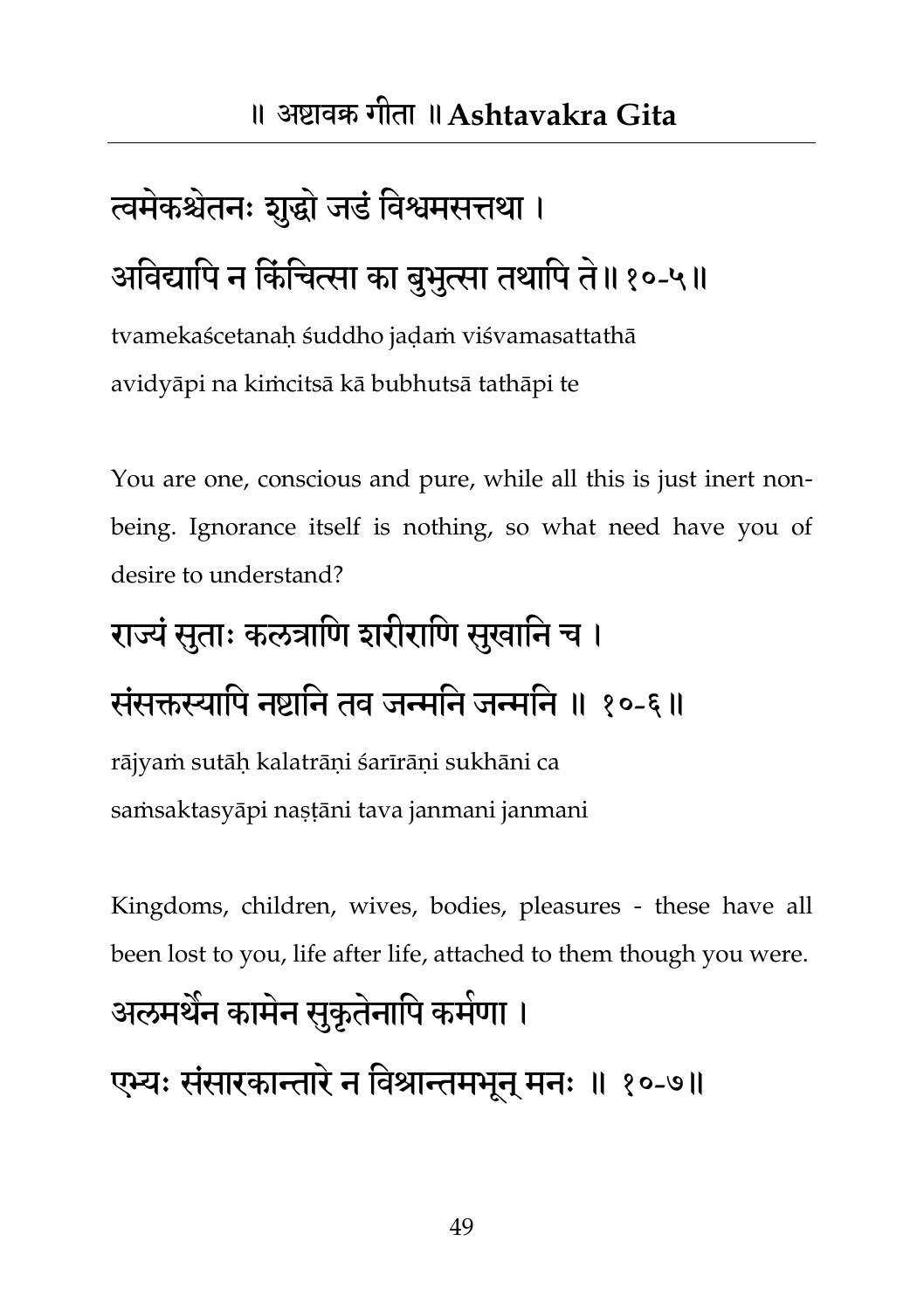alamarthena kāmena sukṛtenāpi karmaṇā ebhyaḥ saṁsārakāntāre na viśrāntamabhūn manaḥ

Enough of wealth, sensuality and good deeds. In the forest of samsara the mind has never found satisfaction in these.

# कृतं न कति जन्मानि कायेन मनसा गिरा । दुःखमायासदं कमे तदद्याप्युपरम्यताम् ॥ १०-८॥ kṛtaṁ na kati janmāni kāyena manasā girā

duḥkhamāyāsadaṁ karma tadadyāpyuparamyatām

How many births have you not done hard and painful labour with body, mind and speech. Now at last stop!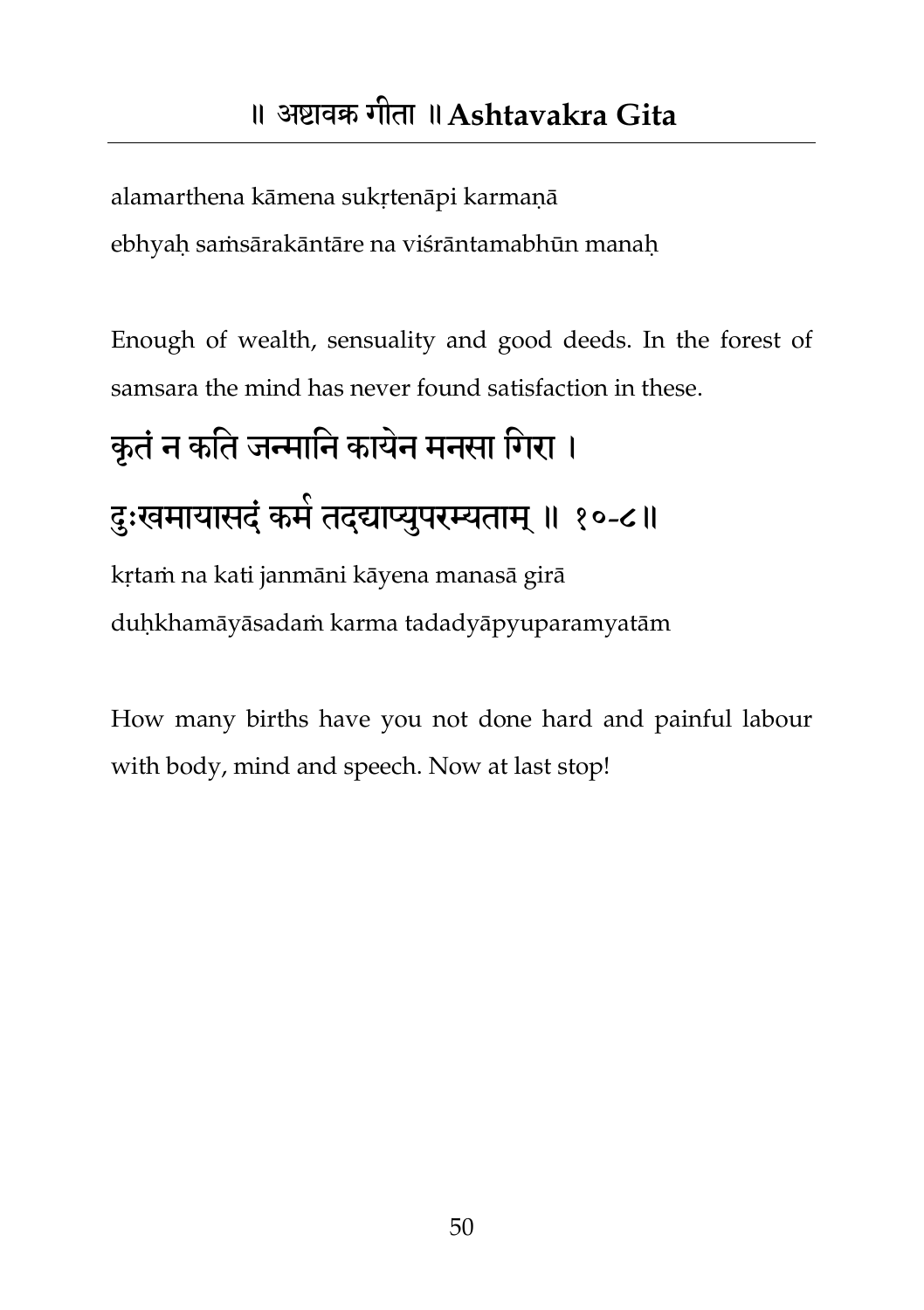॥एकादशोध्याम्॥

अष्टावक्र उवाच ॥

बावाबावतवकायश्च स्वबावातदतत तनश्चमी । निर्विकारो गतक्लेशः सुखेनैवोपशाम्यति ॥ ११-१॥

astāvakra uvāca bhāvābhāvavikāraśca svabhāvāditi niścayī nirvikāro gatakleśaḥ sukhenaivopaśāmyati

Ashtavakra: Unmoved and undistressed, realising that being, non-being and change are of the very nature of things, one easily finds peace.

इेश्वरः सर्वनिर्माता नेहान्य इति निश्चर्या । अन्तर्गलितसर्वाशः शान्तः क्वापि न सज्जतं ॥ ११-२॥ īśvaraḥ sarvanirmātā nehānya iti niścayī antargalitasarvāśaḥ śāntaḥ kvāpi na sajjate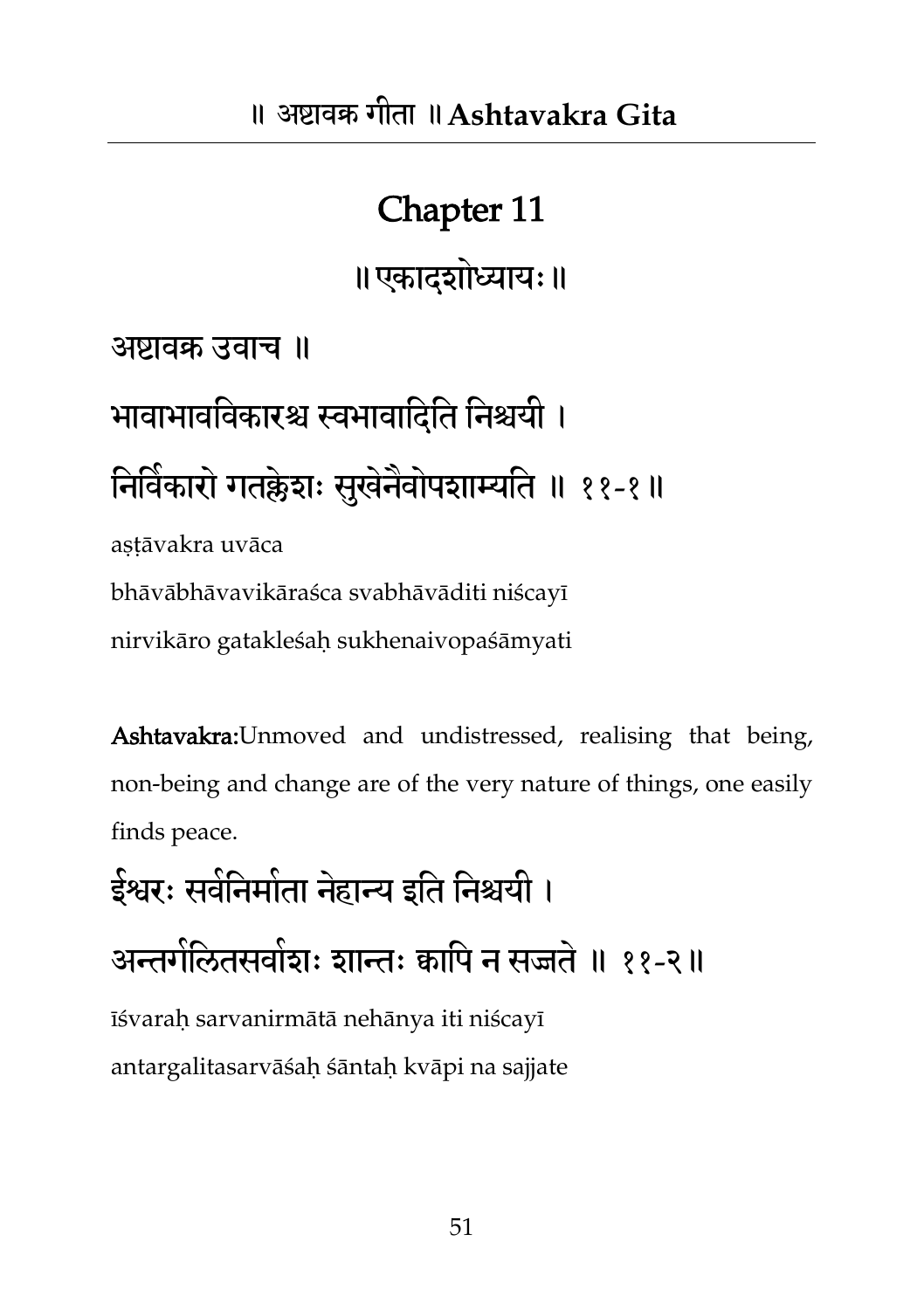#### ॥ अष्टावक्र गीता ॥**Ashtavakra Gita**

At peace, having shed all desires within, and realising that nothing exists here but the Lord, the Creator of all things, one is no longer attached to anything.

## आपदः संपदः काले दैवादेवीते निश्चयी ।

### तृप्तः स्वस्थेन्द्रियो नित्यं न वान्छति न शोचति॥११-३॥

āpadaḥ saṁpadaḥ kāle daivādeveti niścayī trptah svasthendriyo nityam na vānchati na śocati

Realising that misfortune and fortune come in their turn from fate, one is contented, one's senses under control, and does not like or dislike.

## सुखदुःखे जन्ममृत्यू दैवादेवेति निश्चयी । साध्यादशीं निरायासः कुवेन्नपि न लिप्यते ॥ ११-४॥

sukhaduḥkhe janmamṛtyū daivādeveti niścayī sādhyādarśī nirāyāsaḥ kurvannapi na lipyate

Realising that pleasure and pain, birth and death are from fate, and that one's desires cannot be achieved, one remains inactive, and even when acting does not get attached.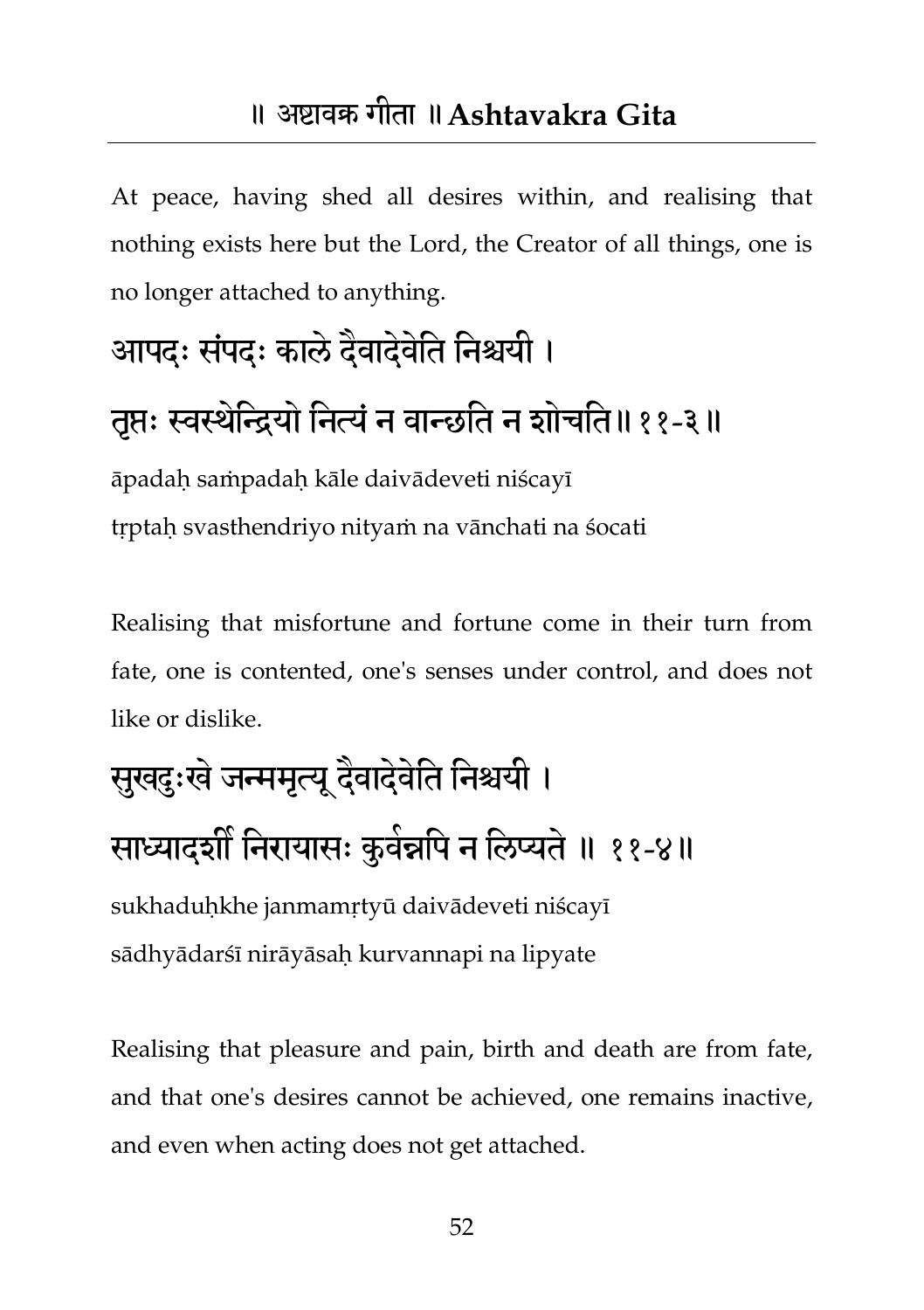# चिन्तया जायते दुःखं नान्यथेहेति निश्चयी । तया हीनः सुखी शान्तः सवेत्र गलितस्पृहः ॥ ११-५॥

cintayā jāyate duḥkhaṁ nānyatheheti niścayī tayā hīnah sukhī śāntah sarvatra galitasprhah

Realising that suffering arises from nothing other than thinking, dropping all desires one rids oneself of it, and is happy and at peace everywhere.

### नाहं दहेो न भेदहेो फोधोऽहतभतत तनश्चमी ।

### कैवल्यं इव संप्राप्तो न स्मरत्यकृतं कृतम् ॥ ११-६॥

nāhaṁ deho na me deho bodho'hamiti niścayī kaivalyaṁ iva saṁprāpto na smaratyakṛtaṁ kṛtam

Realising, "I am not the body, nor is the body mine. I am awareness", one attains the supreme state and no longer remembers things done or undone.

### आब्रह्मस्तंबपयन्तं अहमवेति निश्चयी ।

निर्विकल्पः शुचिः शान्तः प्राप्ताप्राप्तविनिवृतः ॥ ११-७॥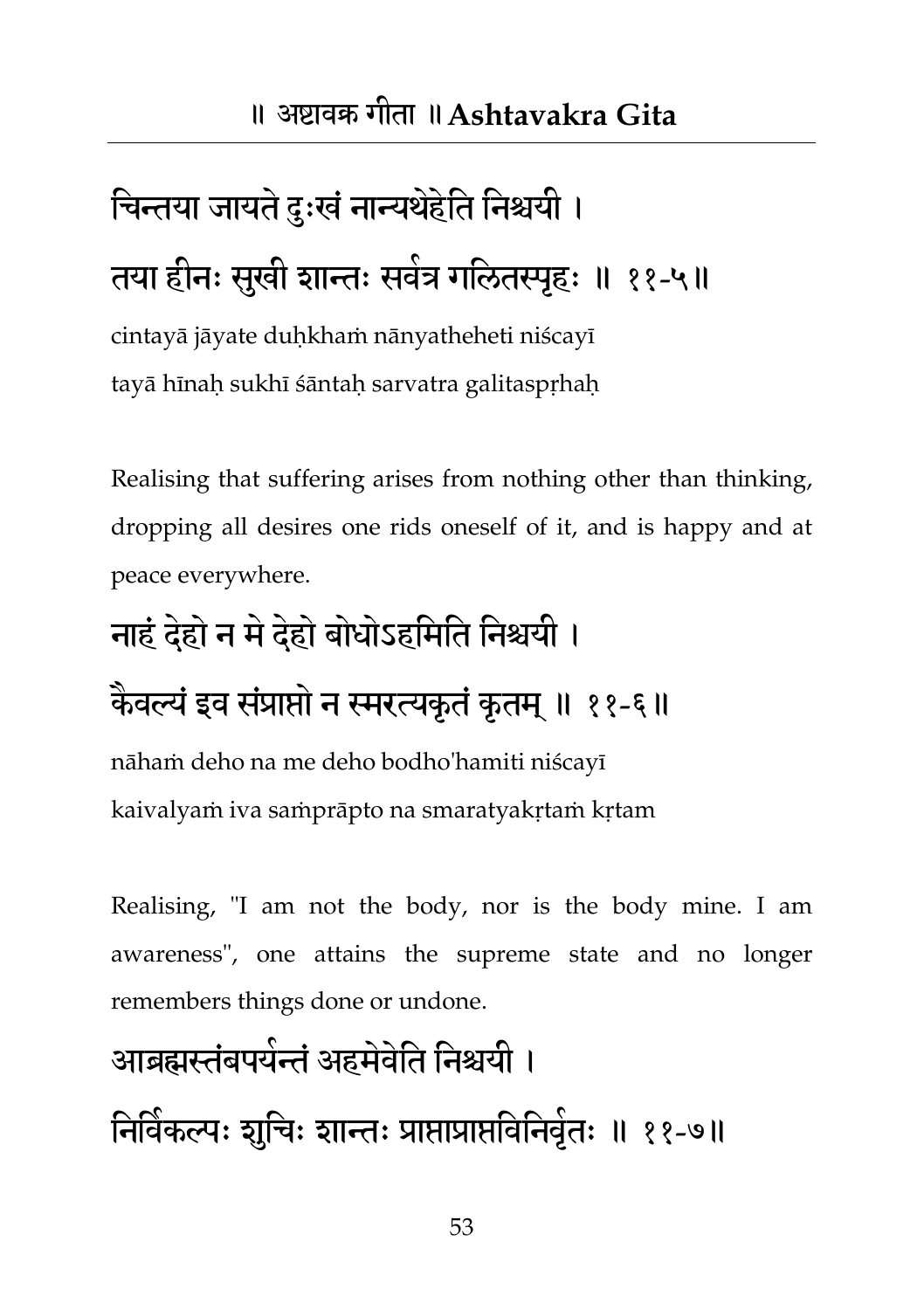ābrahmastaṁbaparyantaṁ ahameveti niścayī nirvikalpaḥ śuciḥ śāntaḥ prāptāprāptavinirvṛtaḥ

Realising, "I alone exist, from Brahma down to the last clump of grass", one becomes free from uncertainty, pure, at peace and unconcerned about what has been attained or not.

## नाश्चर्यमिदं विश्वं न किंचिदिति निश्चयी । निवासनः स्फूर्तिमात्रों न किंचिदिव शाम्यति ॥ ११-८॥ nāścaryamidaṁ viśvaṁ na kiṁciditi niścayī nirvāsanaḥ sphūrtimātro na kiṁcidiva śāmyati

Realising that all this varied and wonderful world is nothing, one becomes pure receptivity, free from inclinations, and as if nothing existed, one finds peace.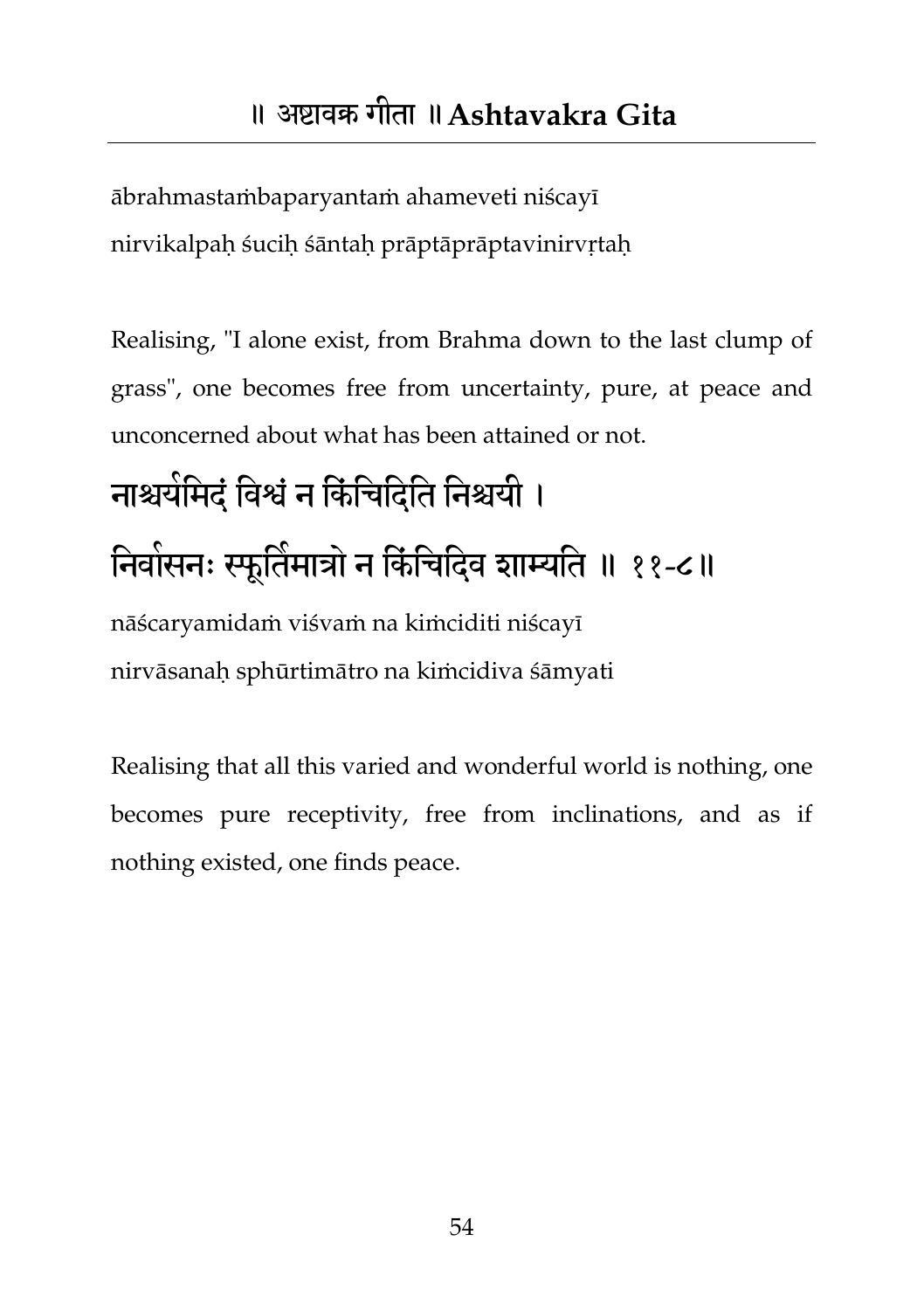॥द्वादशोध्याम्॥

जनक उवाच ॥

कायकृत्यासहः पूर्व ततो वाग्विस्तरासहः । अथ चिन्तासहस्तस्माद एवमेवाहमास्थितः ॥ १२-१॥ janaka uvāca kāyakṛtyāsahaḥ pūrvaṁ tato vāgvistarāsahaḥ

atha cintāsahastasmād evamevāhamāsthitaḥ

Janaka: First of all I was averse to physical activity, then to lengthy speech, and finally to thinking itself, which is why I am now established.

प्रीत्यभावेन शब्दादेरदृश्यत्वेन चात्मनः ।

विक्षेपैकाग्रहृदयं एवमेवाहमास्थितः ॥ १२-२॥

prītyabhāvena śabdāderadṛśyatvena cātmanaḥ vikṣepaikāgrahṛdaya evamevāhamāsthitaḥ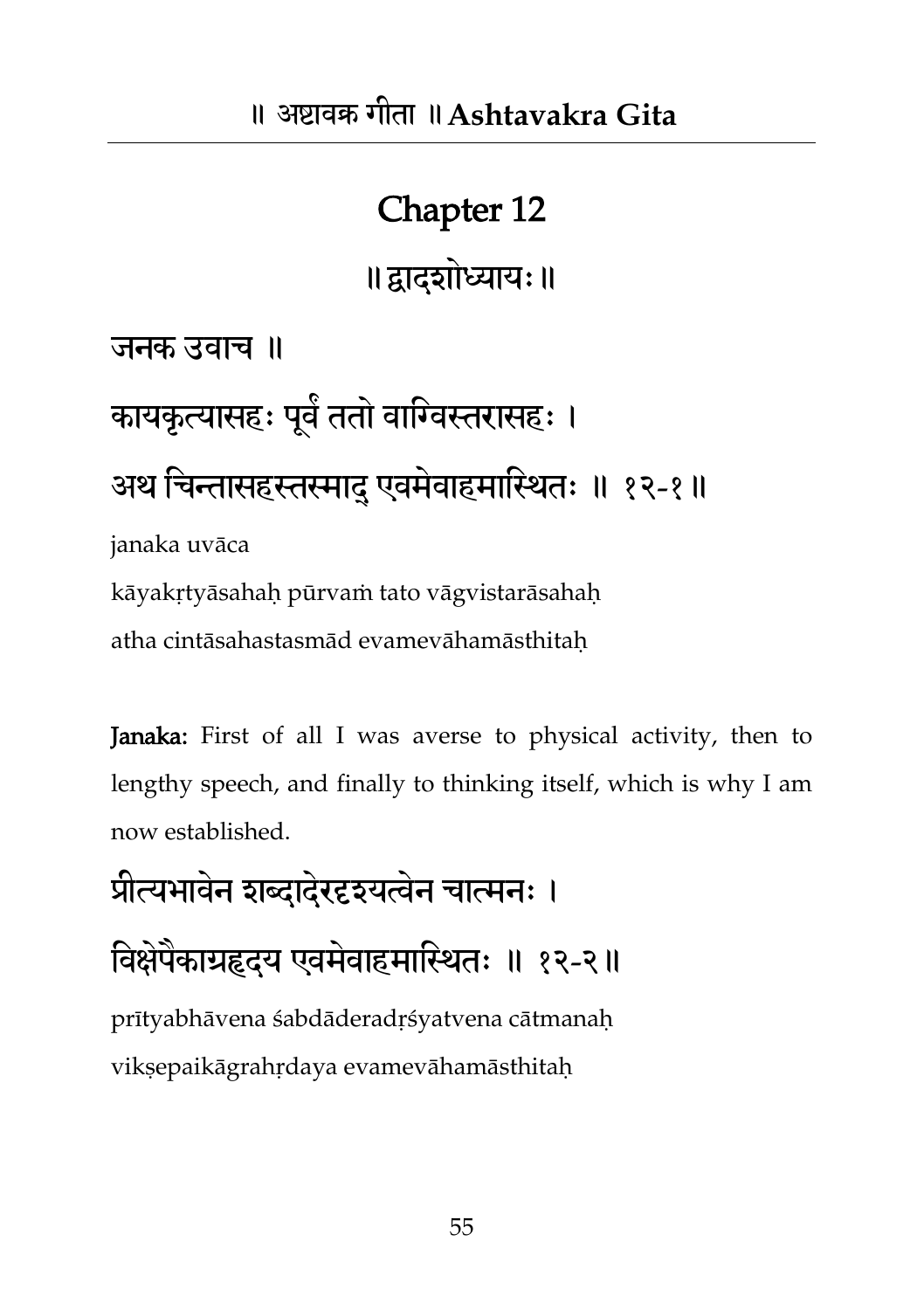In the absence of delight in sound and the other senses, and by the fact that I am myself not an object of the senses, my mind is focused and free from distraction - which is why I am now established.

# समाध्यासादिविक्षिप्तौ व्यवहारः समाधये । एवं विलोक्य नियमं एवमेवाहमास्थितः ॥ १२-३॥ ।

samādhyāsādiviksiptau vyavahārah samādhaye evaṁ vilokya niyamaṁ evamevāhamāsthitaḥ

In the absence of delight in sound and the other senses, and by the fact that I am myself not an object of the senses, my mind is focused and free from distraction - which is why I am now established.

## हेयोपादेयविरहादु एवं हर्षविषादयोः । अभावाद्द्य हे ब्रह्मन्न् एवमेवाहमास्थितः ॥ १२-४॥ heyopādeyavirahād evaṁ harṣaviṣādayoḥ abhāvādadya he brahmann evamevāhamāsthitaḥ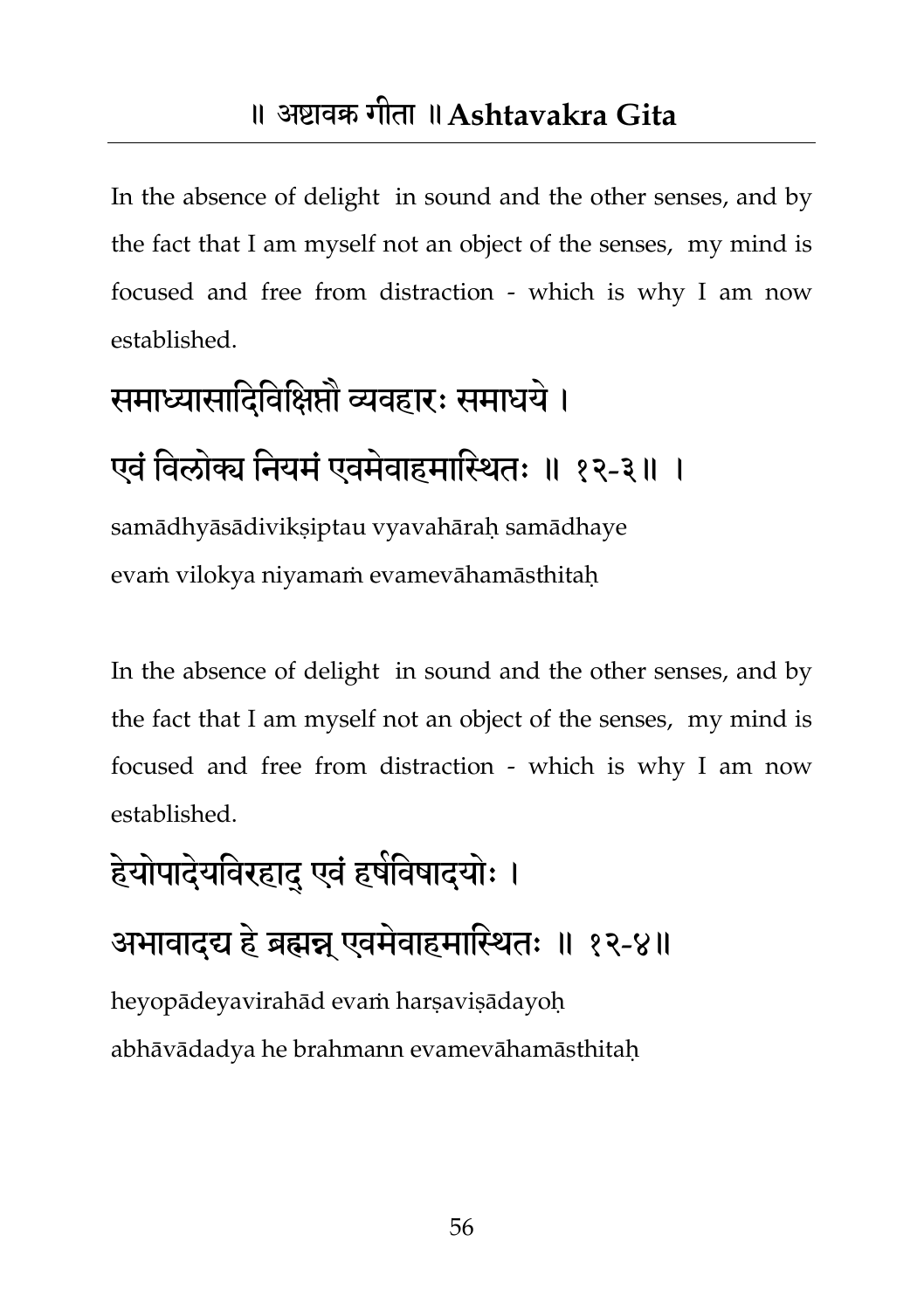By relinquishing the sense of rejection and acceptance, and with pleasure and disappointment ceasing today, brahmin - I am now established.

# आश्रमानाश्रमं ध्यानं चित्तस्वीकृतवजनं ।

### विकल्पं मम वीक्ष्येतेरेवमेवाहमास्थितः ॥ १२-५॥

āśramānāśramaṁ dhyānaṁ cittasvīkṛtavarjanam vikalpam mama vīksyaitairevamevāhamāsthitah

Life in a community, then going beyond such a state, meditation and the elimination of mind-made objects - by means of these I have seen my error, and I am now established.

## कमोनुष्ठानमज्ञानाद् यथैवोपरमस्तथा ।

### बुध्वा सम्यगिदं तत्त्वं एवमेवाहमास्थितः ॥ १२-६॥

karmānuṣṭhānamajñānād yathaivoparamastathā budhvā samyagidaṁ tattvaṁ evamevāhamāsthitaḥ

Just as the performance of actions is due to ignorance, so their abandonment is too. By fully recognising this truth, I am now established.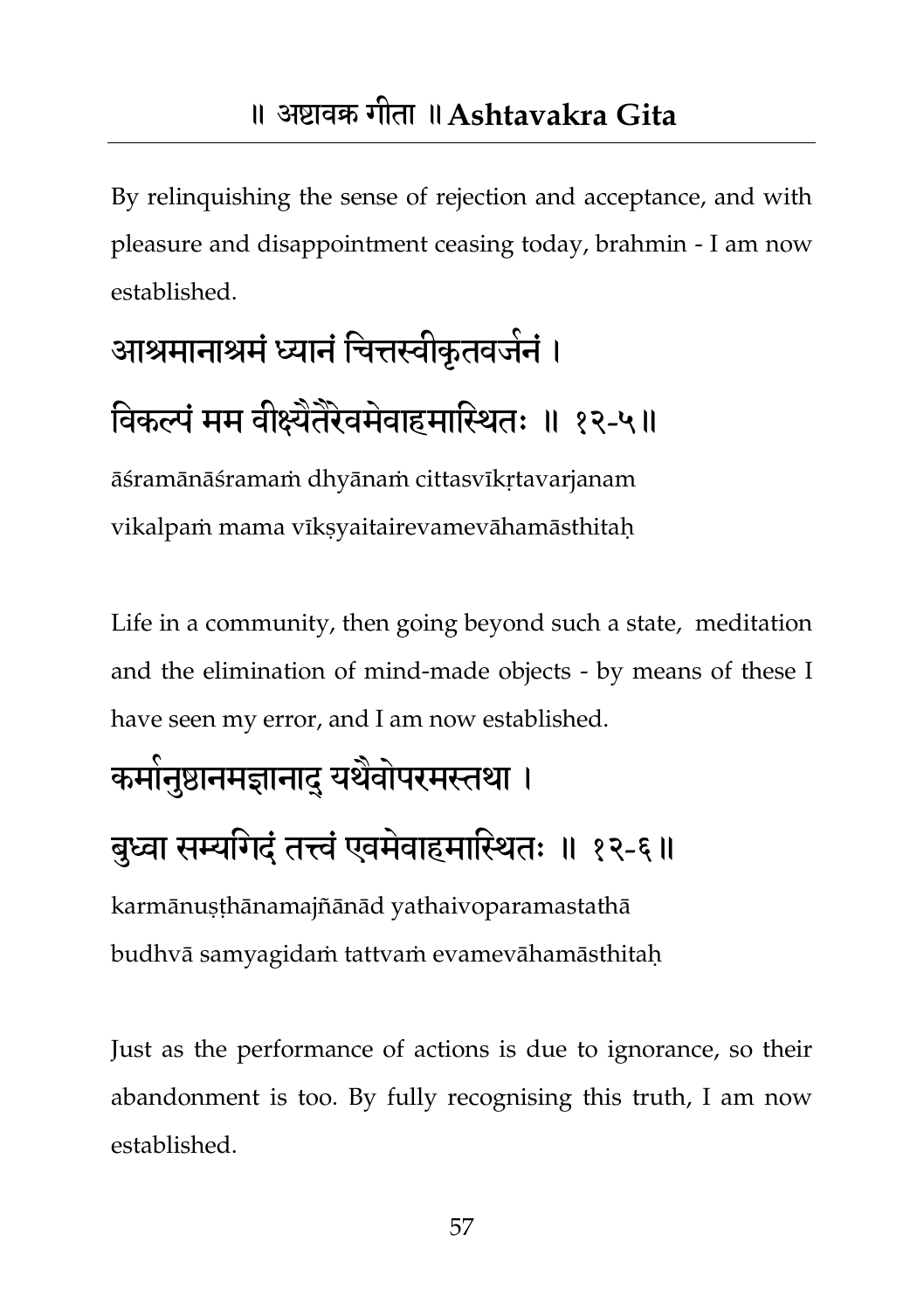# अचिंत्यं चिंत्यमानोऽपि चिन्तारूपं भजत्यसौ ।

### त्यक्त्वा तद्भावनं तस्मादु एवमेवाहमास्थितः ॥ १२-७॥

aciṁtyaṁ ciṁtyamāno'pi cintārūpaṁ bhajatyasau tyaktvā tadbhāvanaṁ tasmād evamevāhamāsthitaḥ

Trying to think the unthinkable, is doing something unnatural to thought. Abandoning such a practice therefore, I am now established.

## एवमेव कृतं येन स कृतार्थों भवेदसौ ।

### एवमेव स्वभावो यः स कृतार्थों भवेदसौ ॥ १२-८॥

evameva kṛtaṁ yena sa kṛtārtho bhavedasau evameva svabhāvo yaḥ sa kṛtārtho bhavedasau

He who has achieved this has achieved the goal of life. He who is of such a nature has done what has to be done.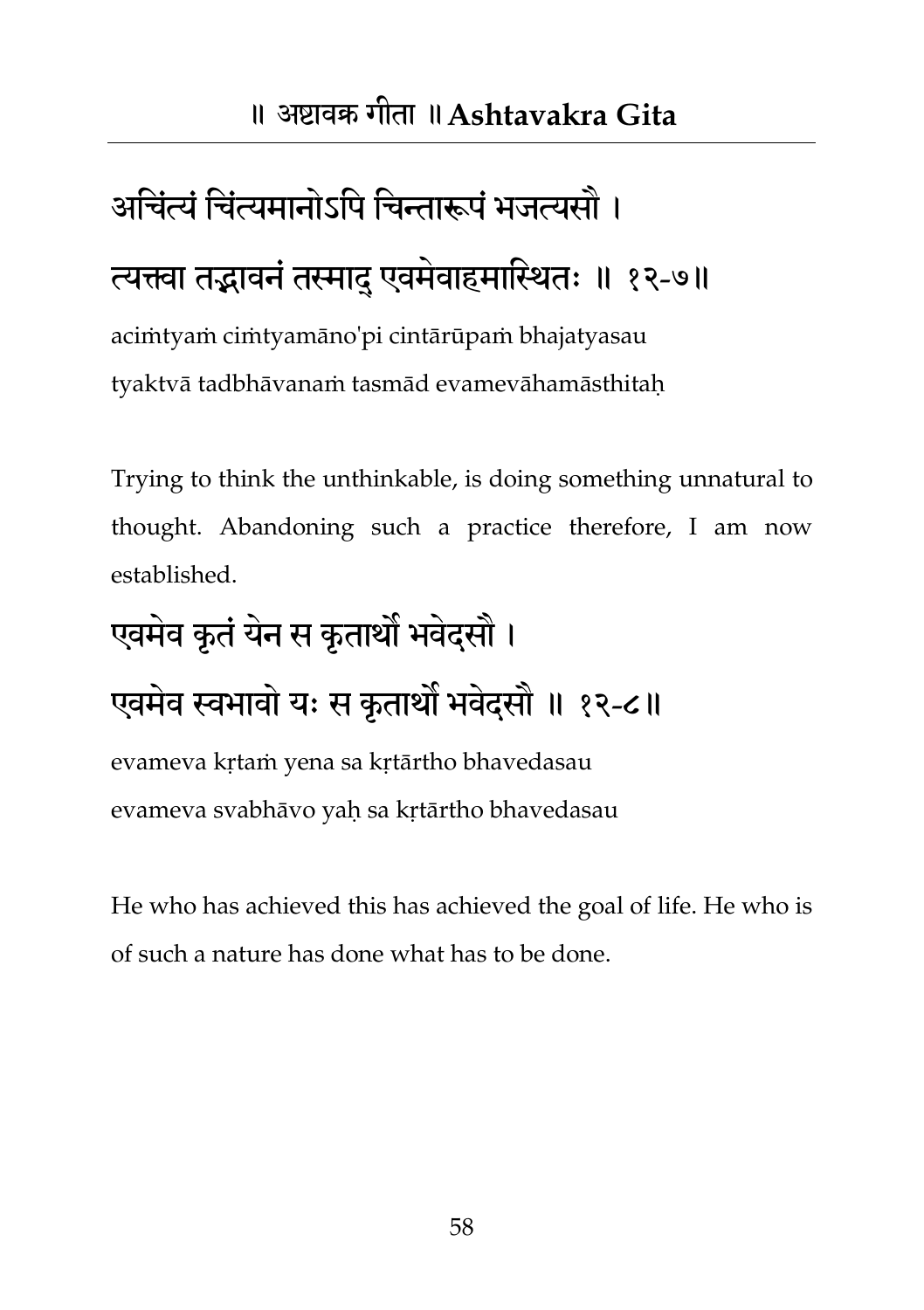॥त्रमोदशोऽध्याम्॥

जनक उवाच ॥

## आर्केचनभवं स्वास्थं कोपीनत्वेऽपि दुर्लभं । त्यागादाने विहायास्मादहमासे यथासुखम् ॥ १३-१॥ janaka uvāca

akiṁcanabhavaṁ svāsthaṁ kaupīnatve'pi durlabham tyāgādāne vihāyāsmādahamāse yathāsukham

Janaka: The inner freedom of having nothing is hard to achieve, even with just a loin-cloth, but I live as I please abandoning both renunciation and acquisition.

## कुत्रापि खेदः कायस्य जिह्वा कुत्रापि खेद्यते । मनः कुत्रापि तत्त्यक्त्वा पुरुषाथैं स्थितः सुखम् ॥ ३-२॥ kutrāpi khedaḥ kāyasya jihvā kutrāpi khedyate manaḥ kutrāpi tattyaktvā puruṣārthe sthitaḥ sukham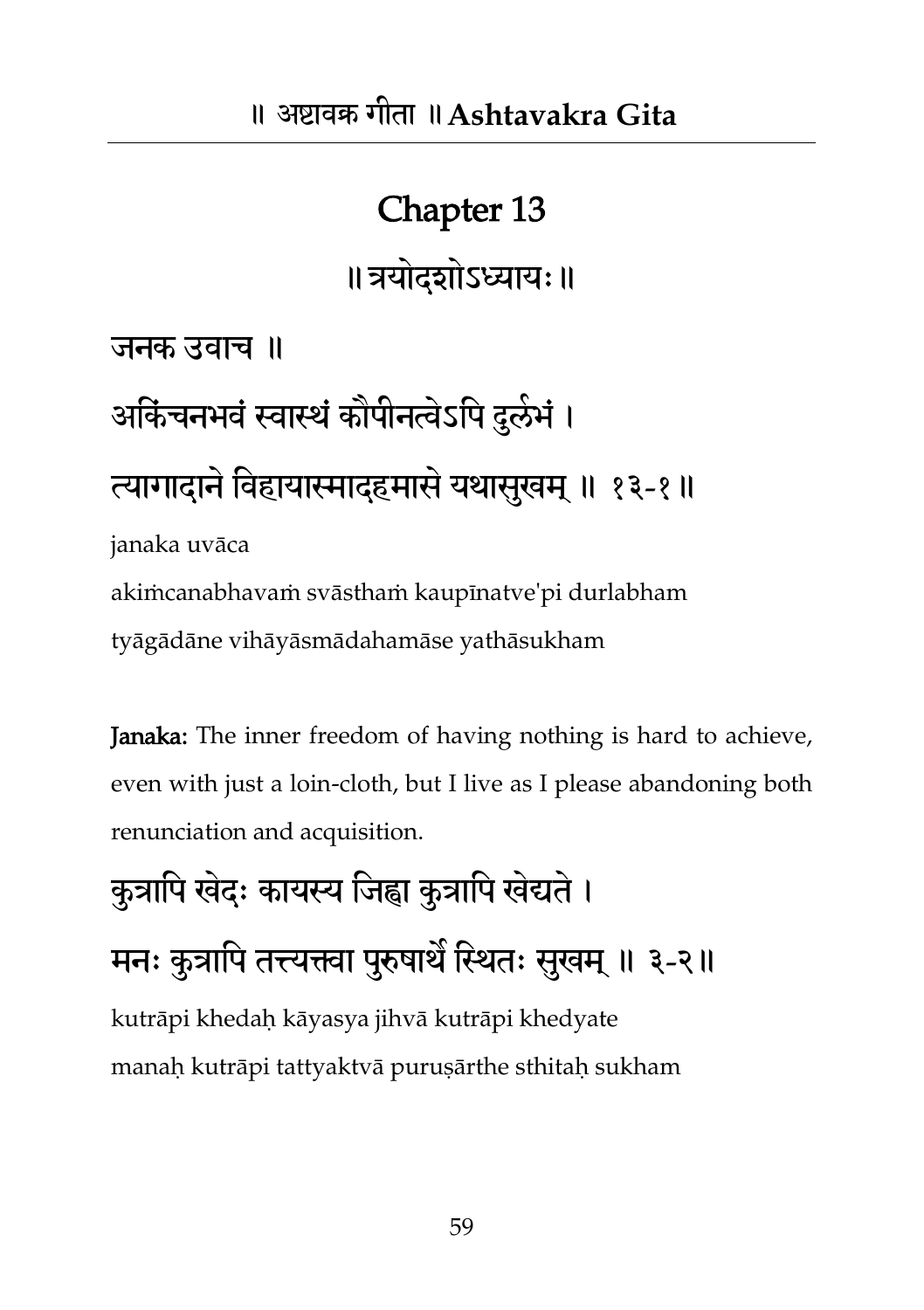#### ॥ अष्टावक्र गीता ॥**Ashtavakra Gita**

Sometimes one experiences distress because of one's body, sometimes because of one's speech, and sometimes because of one's mind. Abandoning all of these, I live as I please in the goal of humanity.

# कृतं किमपि नैव स्याद् इति संचिन्त्य तत्त्वतः । यदा यत्कतुंमायाति तत् कृत्वासे यथासुखम् ॥ १३-३॥

kṛtaṁ kimapi naiva syād iti saṁcintya tattvataḥ yadā yatkartumāyāti tat kṛtvāse yathāsukham

Recognising that in reality no action is ever committed, I live as I please, just doing what presents itself to be done.

### कर्मनेष्कर्म्यनिबन्धभावा देहस्थयोगिनः ।

### संयोगायोगविरहादहमासे यथासुखम् ॥ १३-४॥

karmanaiṣkarmyanirbandhabhāvā dehasthayoginaḥ saṁyogāyogavirahādahamāse yathāsukham

Yogis who identify themselves with their bodies are insistent on fulfilling and avoiding certain actions, but I live as I please abandoning attachment and rejection.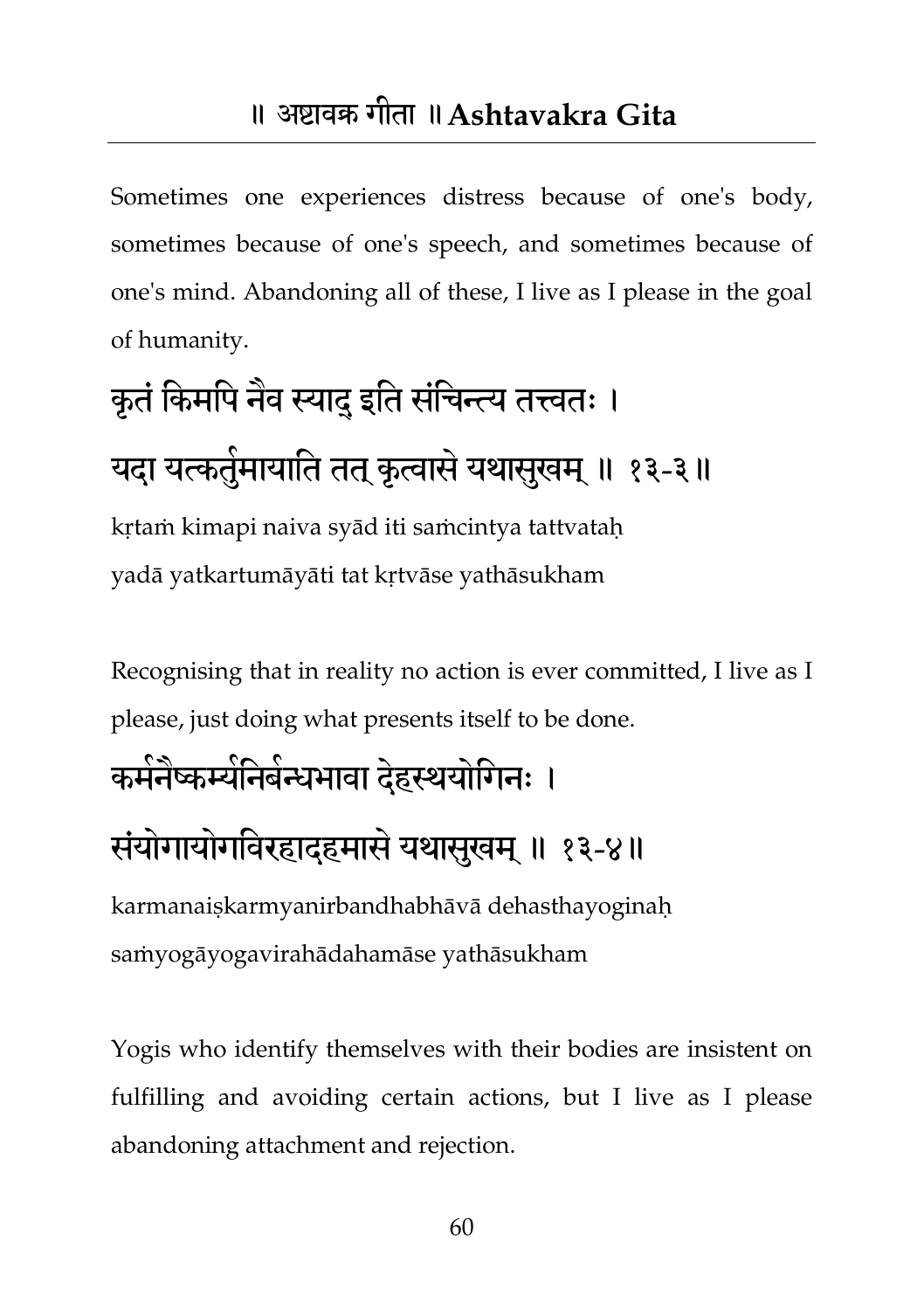### अर्थानथौं न में स्थित्या गत्या न शयनेन वा ।

### तिष्ठन् गच्छन् स्वपन् तस्माद्हमासे यथासुखम्॥१३-५

arthānarthau na me sthityā gatyā na śayanena vā tiṣṭhan gacchan svapan tasmādahamāse yathāsukham

No benefit or loss comes to me by standing, walking or lying down, so consequently I live as I please whether standing, walking or sleeping.

## स्वपतो नास्ति मे हानिः सिद्धियेलवतो न वा ।

### नाशोल्लासौ विहायास्मदहमासे यथासुखम् ॥ १३-६॥

svapato nāsti me hāniḥ siddhiryatnavato na vā nāśollāsau vihāyāsmadahamāse yathāsukham

I lose nothing by sleeping and gain nothing by effort, so consequently I live as I please, abandoning loss and success.

## सुखादिरूपा नियमं भावेष्वालोक्य भूरिशः । शुभाशुभे विहायास्मादहमासे यथासुखम् ॥ १३-७॥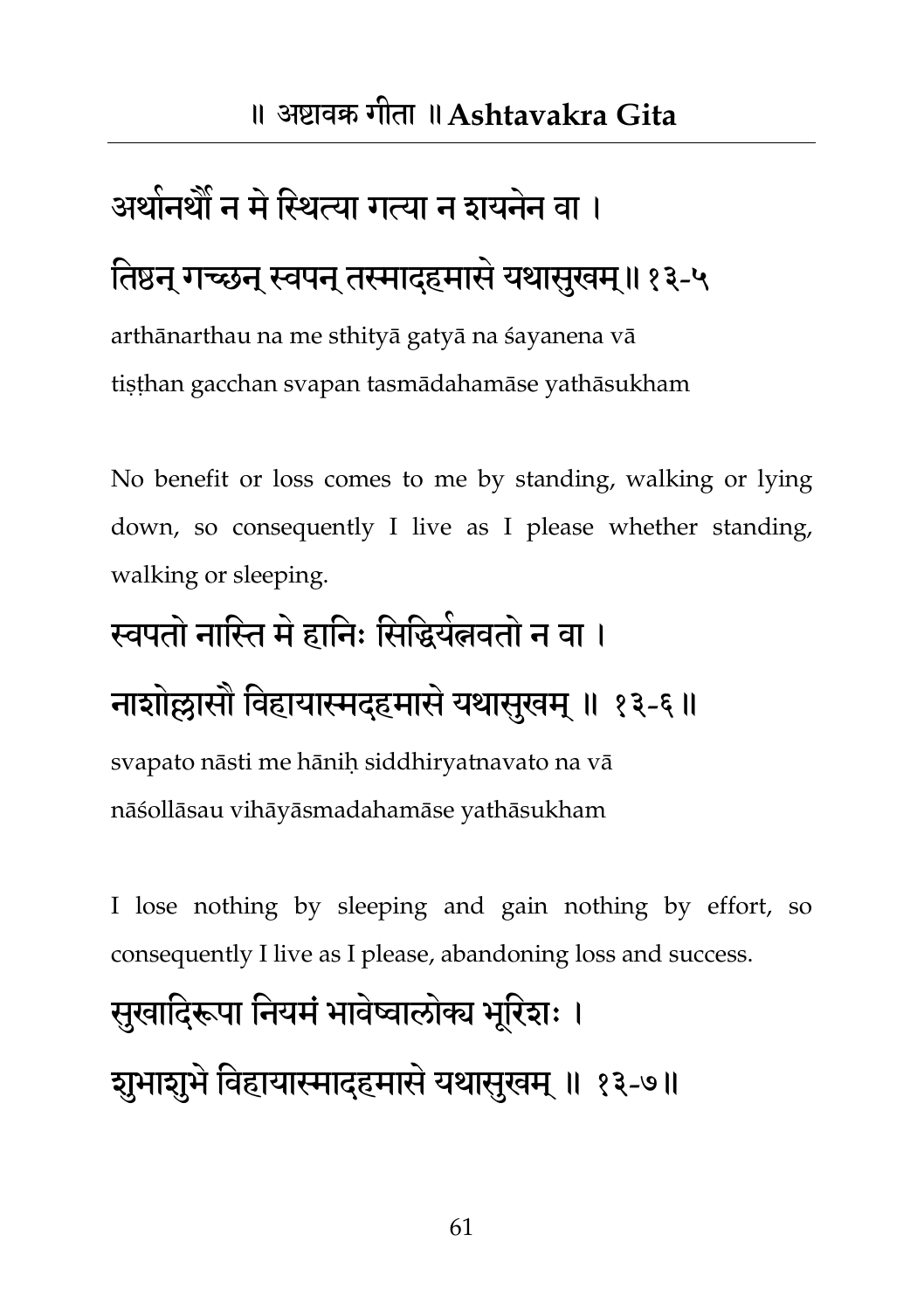sukhādirūpā niyamaṁ bhāveṣvālokya bhūriśaḥ śubhāśubhe vihāyāsmādahamāse yathāsukham

Frequently observing the drawbacks of such things as pleasant objects, I live as I please, abandoning the pleasant and unpleasant.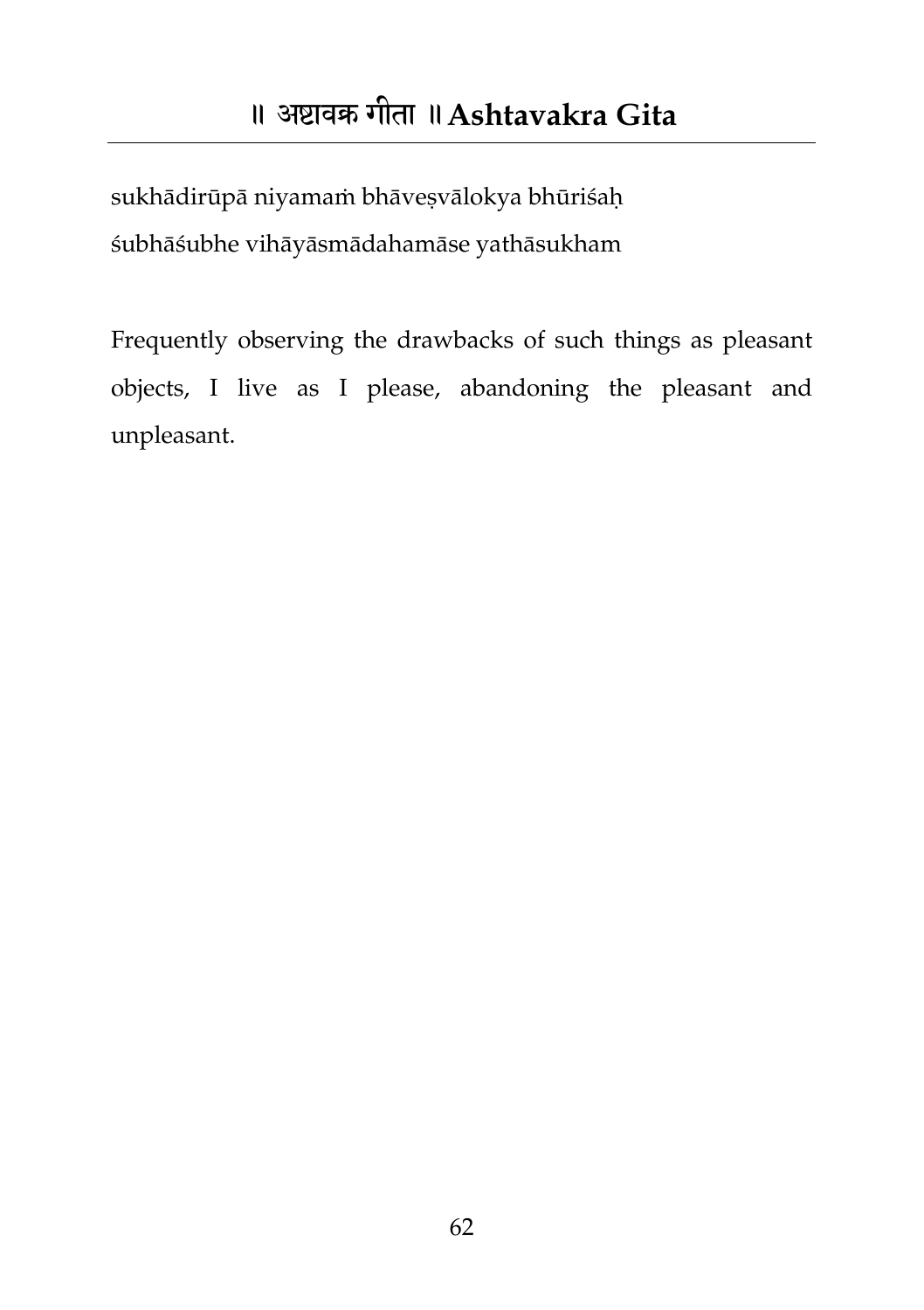## Chapter 14 ॥ चतुदंशोऽध्यायः ॥

जनक उवाच ॥

# प्रकृत्या शून्यचित्तो यः प्रमादादु भावभावनः । निद्रितो बोधित इव क्षीणसंस्मरणो हि सः ॥ १४-१॥

janaka uvāca

prakṛtyā śūnyacitto yaḥ pramādād bhāvabhāvanaḥ nidrito bodhita iva kṣīṇasaṁsmaraṇo hi saḥ

Janaka: He who by nature is empty minded, and who thinks of things only unintentionally, is freed from deliberate remembering like one awakened from a dream.

#### क्व धनानि क्व मित्राणि क्व मे विषयदस्यवः ।

क्व शास्त्रं क च विज्ञानं यदा मे गलिता स्पहा ॥ १४-२॥

kva dhanāni kva mitrāni kva me visayadasyavah kva śāstraṁ kva ca vijñānaṁ yadā me galitā spṛhā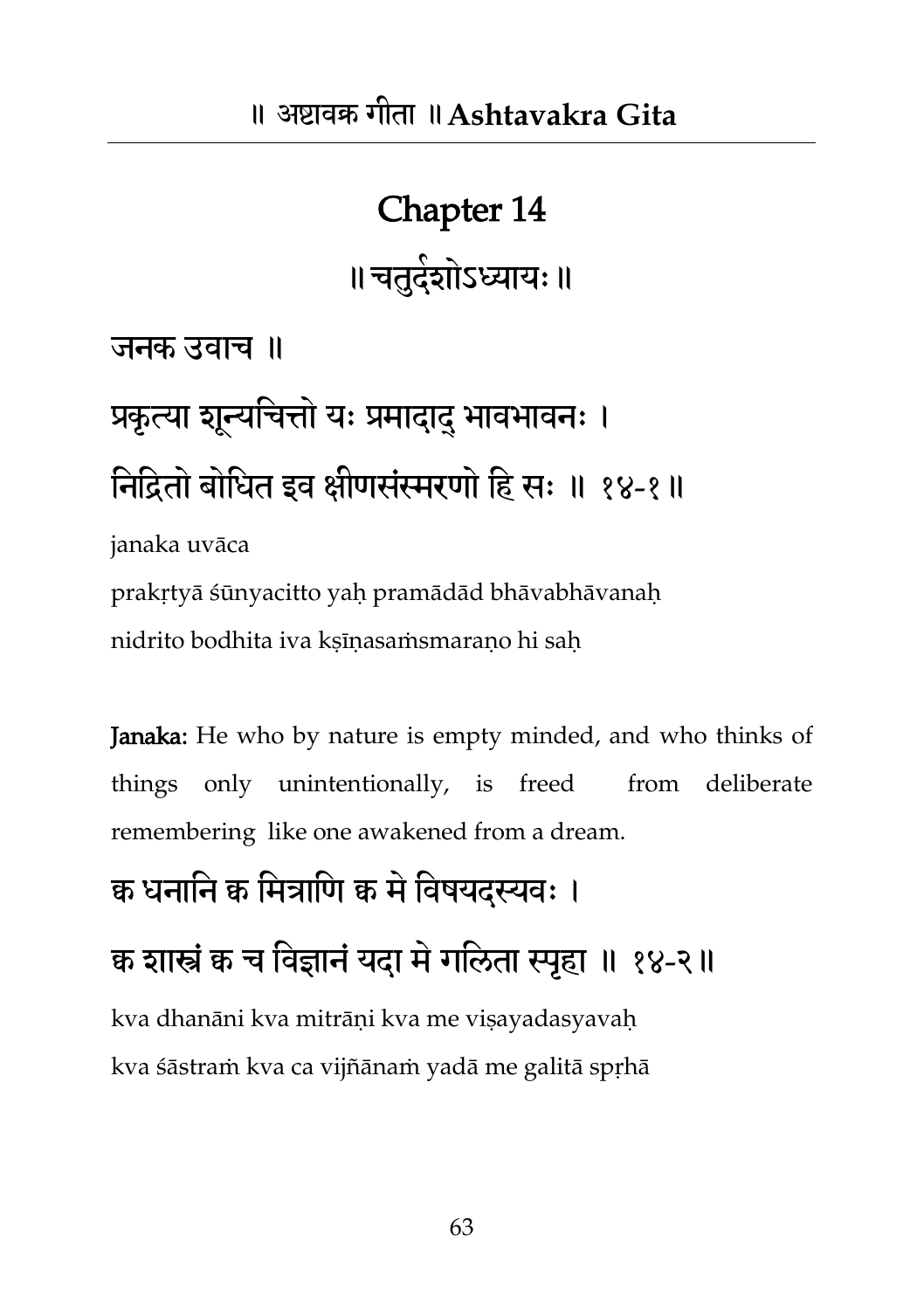#### ॥ अष्टावक्र गीता ॥**Ashtavakra Gita**

When my desire has been eliminated, I have no wealth, friends, robber senses, scriptures or knowledge?

# विज्ञाते साक्षिपुरुषे परमात्मनि चेश्वरे । नैराइये बंधमोक्षे च न चिंता मुक्तये मम ॥ १४-३॥

vijñāte sāksipuruse paramātmani ceśvare nairāśye baṁdhamokṣe ca na ciṁtā muktaye mama

Realising my supreme self-nature in the Person of the Witness, the Lord, and the state of desirelessness in bondage or liberation, I feel no inclination for liberation.

## अंतविकल्पशून्यस्य बहिः स्वच्छन्दचारिणः । भ्रान्तस्यवे दशास्तास्तास्तादृशा एव जानते॥ १४-४॥ aṁtarvikalpaśūnyasya bahiḥ svacchandacāriṇaḥ bhrāntasyeva daśāstāstāstādṛśā eva jānate

The various states of one who is free of uncertainty within, and who outwardly wanders about as he pleases like an idiot, can only be known by someone in the same condition.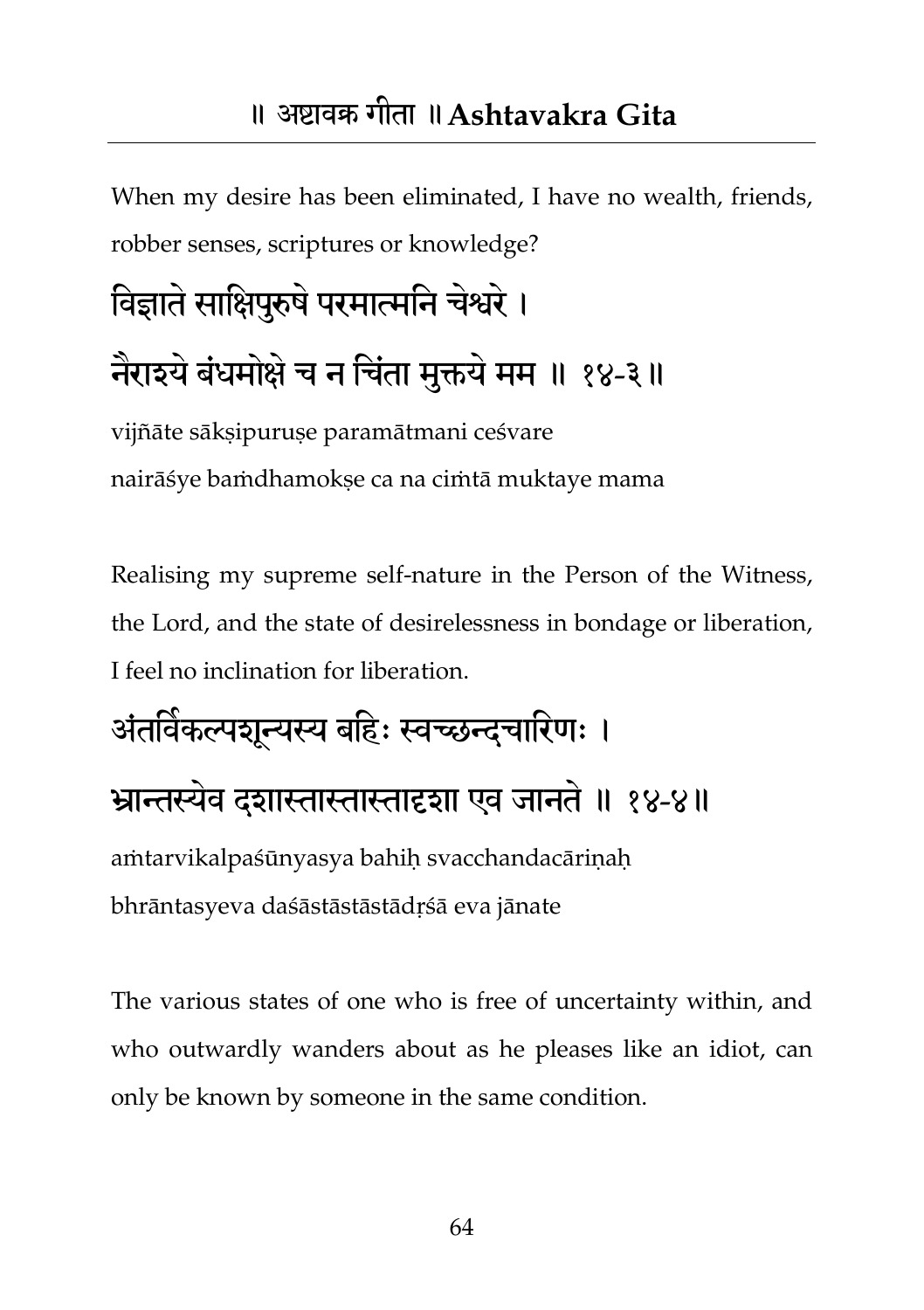॥ पञ्चदशोध्यायः ॥

अष्टावक्र उवाच ॥

यथातथोपदेशेन कृताथेः सत्त्वबुद्धिमान् । आजीवमपि जिज्ञासुः परस्तत्र विमुह्यति ॥ १५-१॥ astāvakra uvāca

yathātathopadeśena kṛtārthaḥ sattvabuddhimān ājīvamapi jijñāsuḥ parastatra vimuhyati

Ashtavakra: While a man of pure intelligence may achieve the goal by the most casual of instruction, another may seek knowledge all his life and still remain bewildered.

मोक्षो विषयवैरस्यं बन्धो वैषयिको रसः ।

एतावदेव विज्ञानं यथेच्छसि तथा कुरु ॥ १५-२॥

mokso visayavairasyam bandho vaisayiko rasah etāvadeva vijñānaṁ yathecchasi tathā kuru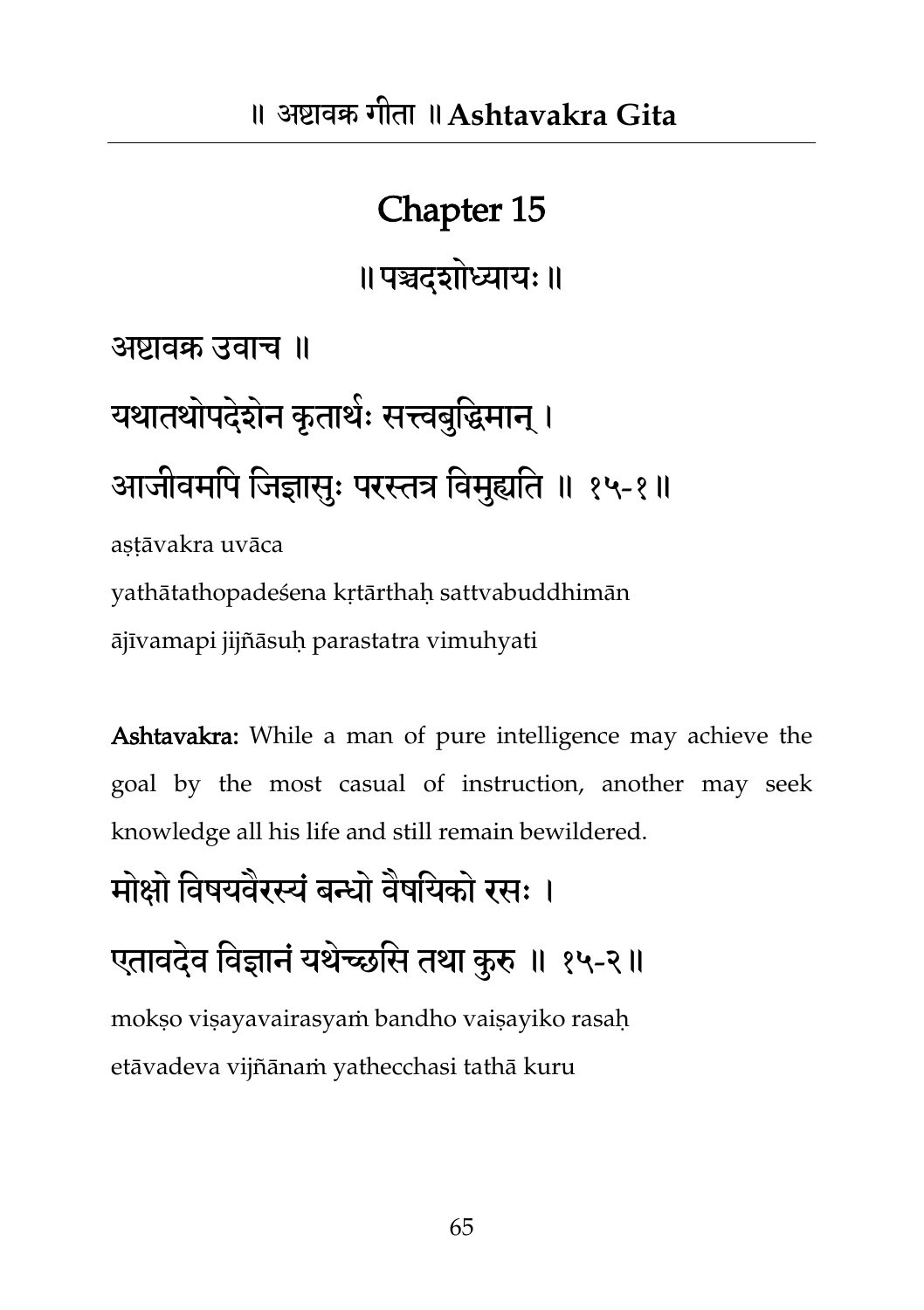Liberation is distaste for the objects of the senses. Bondage is love of the senses. This is knowledge. Now do as you please.

# वाग्मिप्राज्ञानमहोद्योगं जनं मूकजडालसं। करोति तत्त्वबोधोऽयमतस्त्यक्तो बुभुक्षभिः ॥ १५-३॥

vāgmiprājñānamahodyogaṁ janaṁ mūkajaḍālasam karoti tattvabodho'yamatastyakto bubhukṣabhiḥ

This awareness of the truth makes an eloquent, clever and energetic man dumb, stupid and lazy, so it is avoided by those whose aim is enjoyment.

## न त्वं देहो न ते देहो भोक्ता कतो न वा भवान् । चिद्रूपोऽसि सदा साक्षी निरपेक्षः सुखं चर ॥ १५-४॥ na tvaṁ deho na te deho bhoktā kartā na vā bhavān cidrūpo'si sadā sākṣī nirapekṣaḥ sukhaṁ cara

You are not the body, nor is the body yours, nor are you the doer of actions or the reaper of their consequences. You are eternally pure consciousness the witness, in need of nothing - so live happily.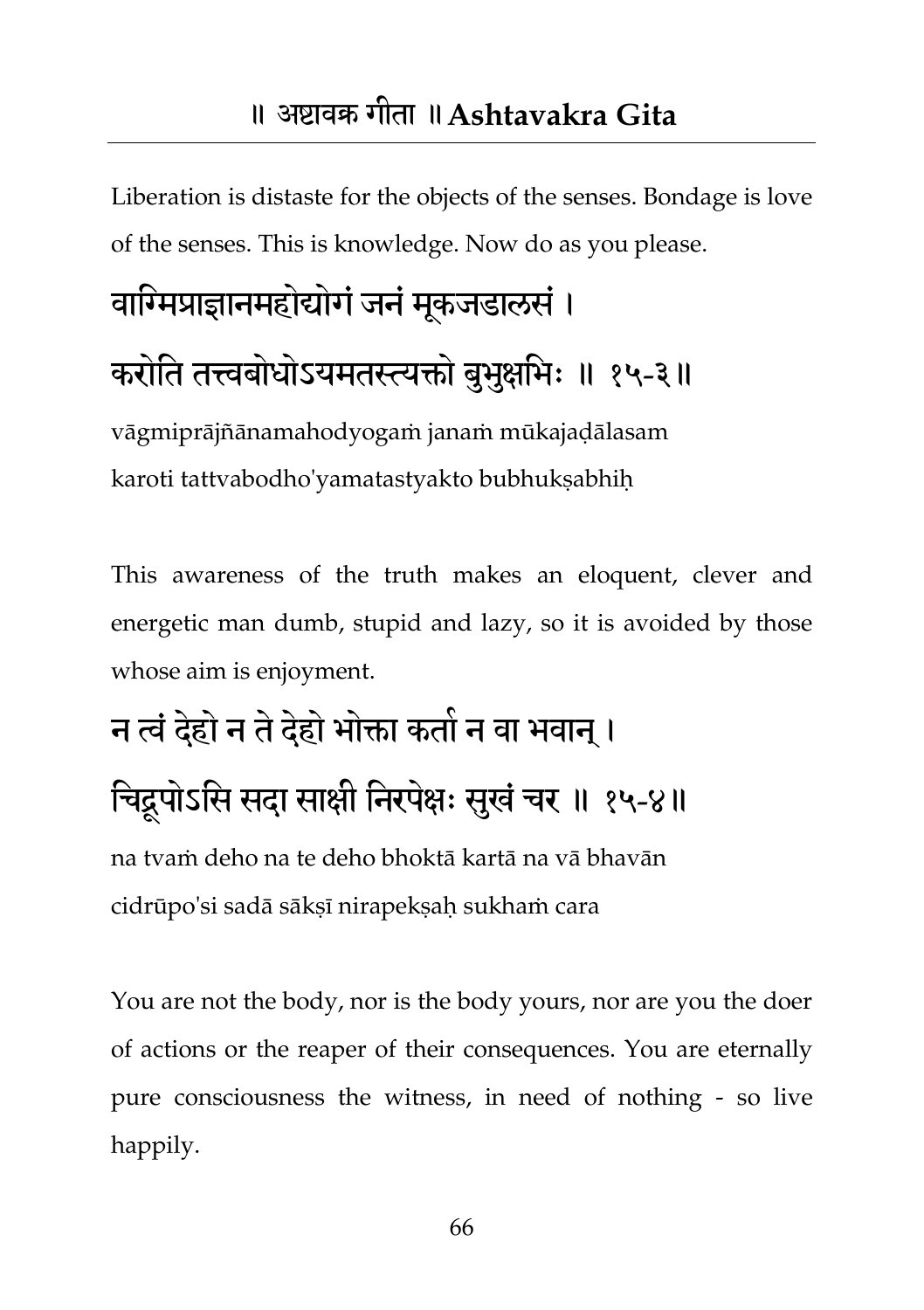# रागद्वेषौ मनोधर्मौ न मनस्ते कदाचन । निर्विकल्पोऽसि बोधात्मा निर्विकारः सुखं चर॥१५-५॥

rāgadveṣau manodharmau na manaste kadācana nirvikalpo'si bodhātmā nirvikāraḥ sukhaṁ cara

Desire and anger are objects of the mind, but the mind is not yours, nor ever has been. You are choiceless, awareness itself and unchanging - so live happily.

# सवेभूतेषु चात्मानं सर्वभूतानि चात्मनि । विज्ञाय निरहंकारो निमेमस्त्वं सुखी भव ॥ १५-६॥

sarvabhūtesu cātmānam sarvabhūtāni cātmani vijñāya nirahaṁkāro nirmamastvaṁ sukhī Bhava

Recognising oneself in all beings, and all beings in oneself, be happy, free from the sense of responsibility and free from preoccupation with "me".

## तवश्वंस्फुयतत मत्रदेंतयंगा इव सागये। तत्त्वमेव न सन्देहश्चिन्मूतै विज्वरो भव ॥ १५-७॥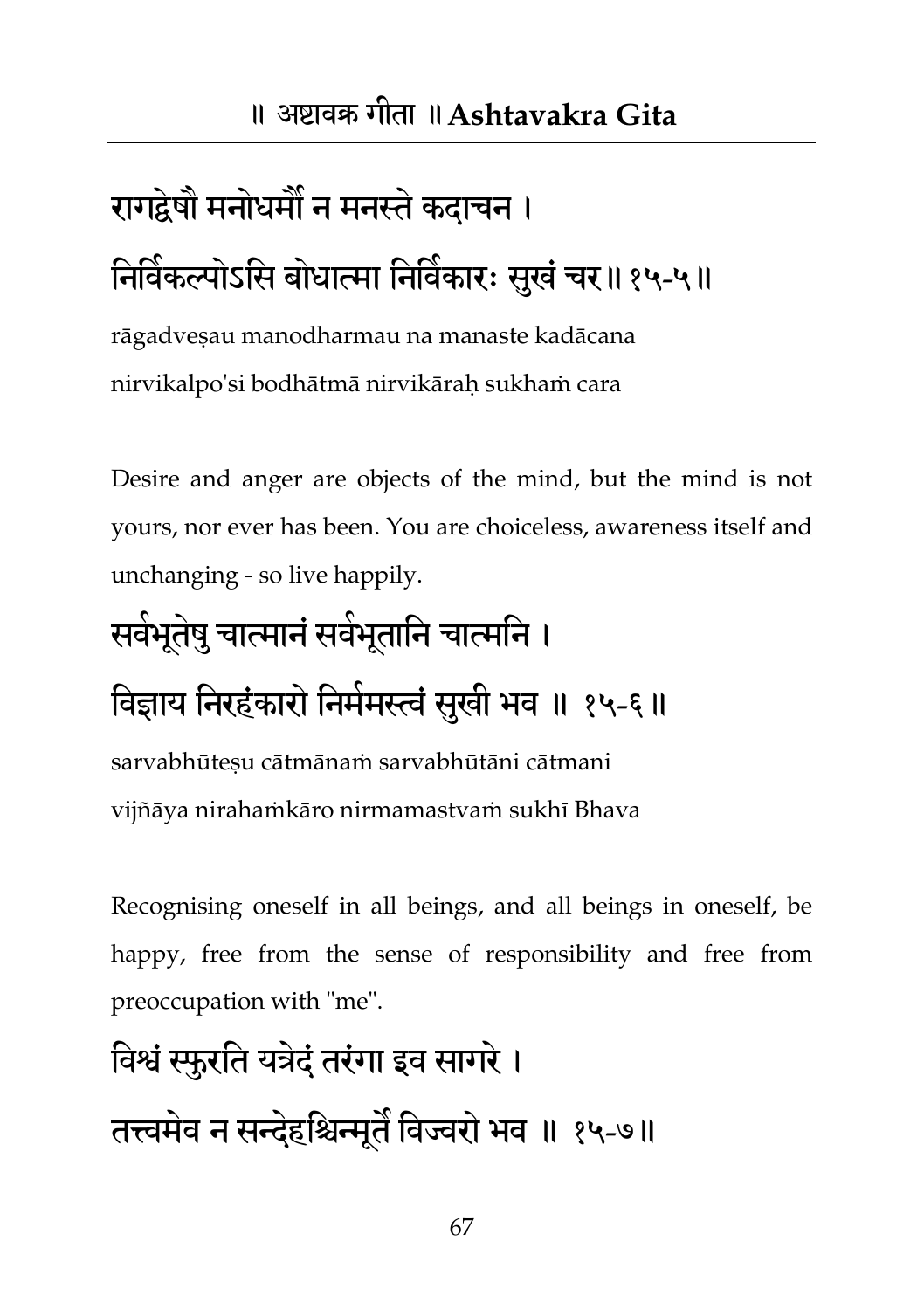viśvaṁ sphurati yatredaṁ taraṁgā iva sāgare tattvameva na sandehaścinmūrte vijvaro Bhava

Your nature is the consciousness, in which the whole world wells up, like waves in the sea. That is what you are, without any doubt, so be free of disturbance.

### श्रद्धस्व तात श्रद्धस्व नात्र मोऽहं कुरुष्व भोः ।

#### ज्ञानस्वरूपो भगवानात्मा त्वं प्रकृतेः परः ॥ १५-८॥

śraddhasva tāta śraddhasva nātra mo'haṁ kurusva bhoh jñānasvarūpo bhagavānātmā tvaṁ prakṛteḥ paraḥ

Have faith, my son, have faith. Don't let yourself be deluded in this, sir. You are yourself the Lord, whose very nature is knowledge, and are beyond natural causation.

## गुणैः संवेष्टितो देहस्तिष्ठत्यायाति याति च । आत्मा न गंता नागंता किमेनमनुशोचसि ॥ १५-९॥ guṇaiḥ saṁveṣṭito dehastiṣṭhatyāyāti yāti ca ātmā na gaṁtā nāgaṁtā kimenamanuśocasi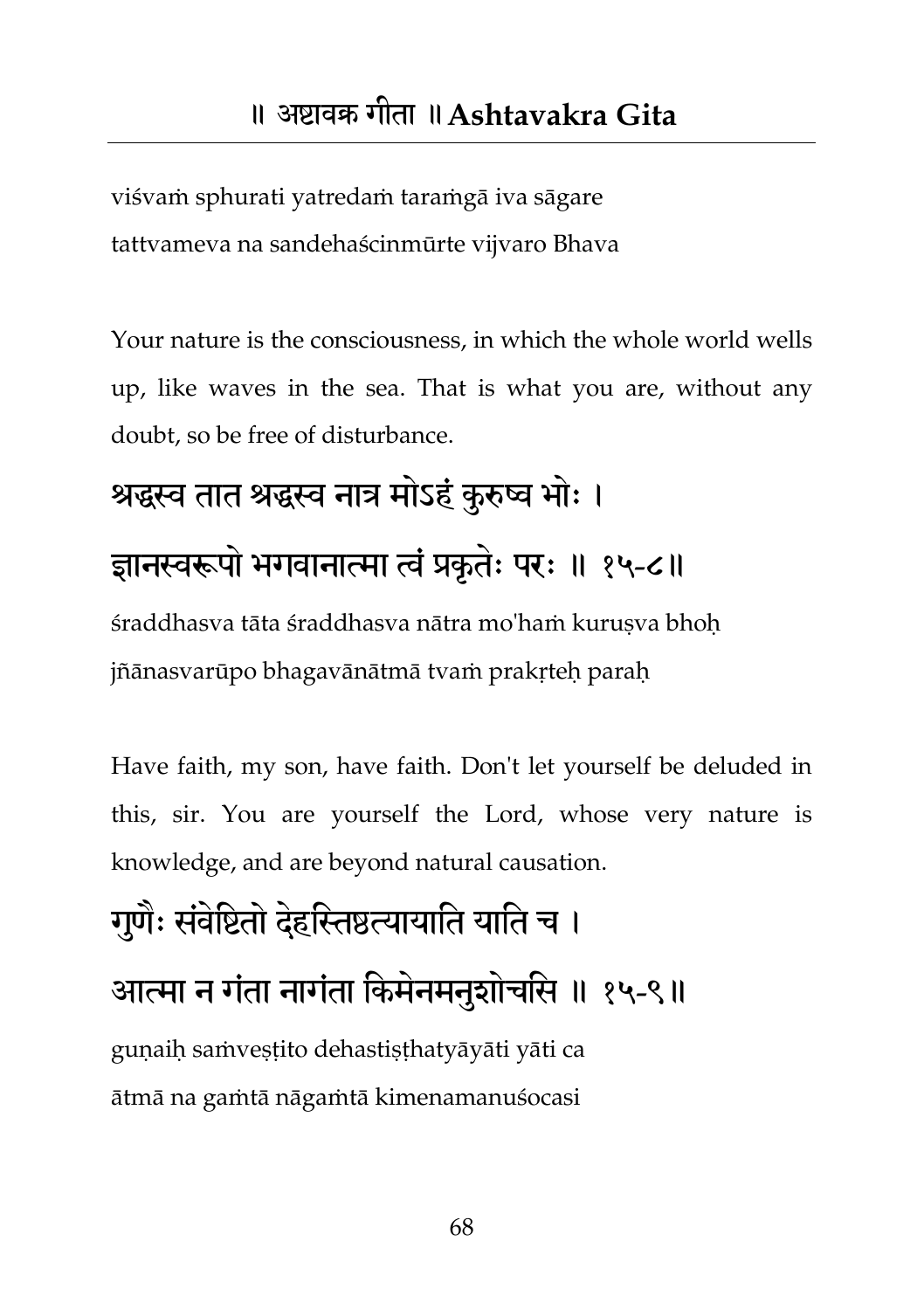The body invested with the senses stands still, and comes and goes. You yourself neither come nor go, so why bother about them?

# देहस्तिष्ठतु कल्पान्तं गच्छत्वद्येव वा पुनः ।

### क्व वृद्धिः क्व च वा हानिस्तव चिन्मात्ररूपिणः॥१५-१०॥

dehastiṣṭhatu kalpāntaṁ gacchatvadyaiva vā punaḥ kva vṛddhiḥ kva ca vā hānistava cinmātrarūpiṇaḥ

Let the body last to the end of the Age, or let it come to an end right now. What have you gained or lost, who consist of pure consciousness?

### त्वय्यनंतमहांभोधौ विश्ववीचि: स्वभावत: ।

### उदेतु वास्तमायातु न ते वृद्धिने वा क्षतिः ॥ १५-११॥

tvayyanaṁtamahāṁbhodhau viśvavīciḥ svabhāvataḥ udetu vāstamāyātu na te vṛddhirna vā kṣatiḥ

Let the world wave rise or subside according to its own nature in you, the great ocean. It is no gain or loss to you.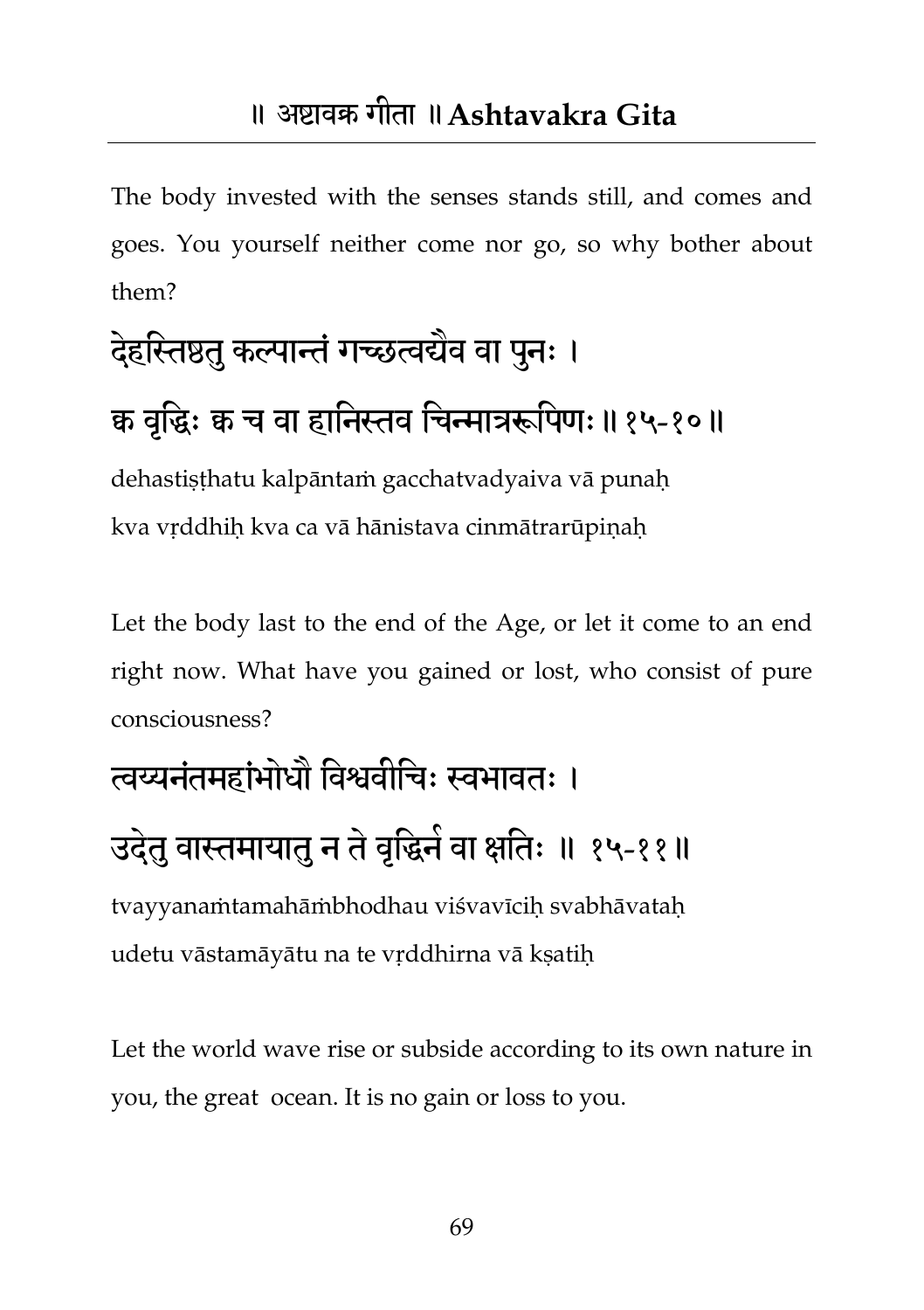## तात चिन्मात्ररूपोऽसि न ते भिन्नमिदं जगत् । अतः कस्य कथं कुत्र हेयोपादेयकल्पना ॥ १५-१२॥

tāta cinmātrarūpo'si na te bhinnamidaṁ jagat ataḥ kasya kathaṁ kutra heyopādeyakalpanā

My son, you consist of pure consciousness, and the world is not separate from you. So who is to accept or reject it, and how, and why?

### एकस्मिन्नव्यये शान्ते चिदाकाशेऽमले त्वयि ।

## कुतो जन्म कुतो कमे कुतोऽहंकार एव च ॥ १५-१३॥

ekasminnavyaye śānte cidākāśe'male tvayi kuto janma kuto karma kuto'haṁkāra eva ca

How can there be either birth, karma or responsibility in that one unchanging, peaceful, unblemished and infinite consciousness which is you?

### यत्त्वं पश्यसि तत्रैकस्त्वमेव प्रतिभाससे ।

किं पृथक् भासते स्वणोत् कटकांगदनूपुरम् ॥ १५-१४॥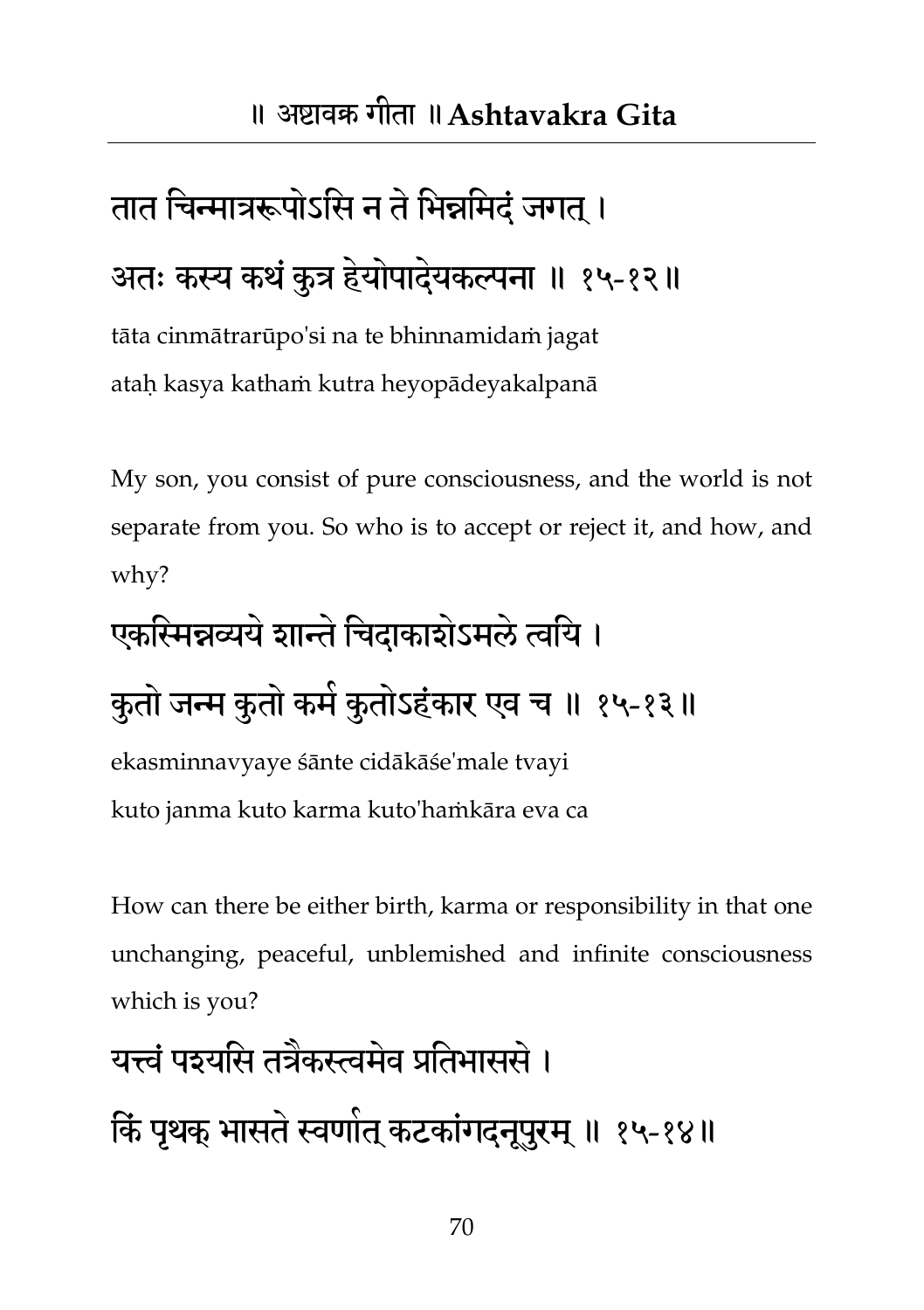yattvaṁ paśyasi tatraikastvameva pratibhāsase kiṁ pṛthak bhāsate svarṇāt kaṭakāṁgadanūpuram

Whatever you see, it is you alone manifest in it. How could bracelets, armlets and anklets be different from the gold they are made of?

# अयं सोऽहमयं नाहं विभागमिति संत्यज । सर्वमात्मेति निश्चित्य निःसङ्कल्पः सुखी भव॥१५-१५॥

ayaṁ so'hamayaṁ nāhaṁ vibhāgamiti saṁtyaja sarvamātmeti niścitya nihsaṅkalpah sukhī Bhava

Giving up such distinctions as "He is what I am", and "I am not that", recognise that "Everything is myself", and be without distinction and happy.

## तवैवाज्ञानतो विश्वं त्वमेकः परमार्थतः ।

### त्वत्तोऽन्यो नास्ति संसारी नासंसारी च कश्चन॥१५-१६

tavaivājñānato viśvaṁ tvamekaḥ paramārthataḥ tvatto'nyo nāsti saṁsārī nāsaṁsārī ca kaścana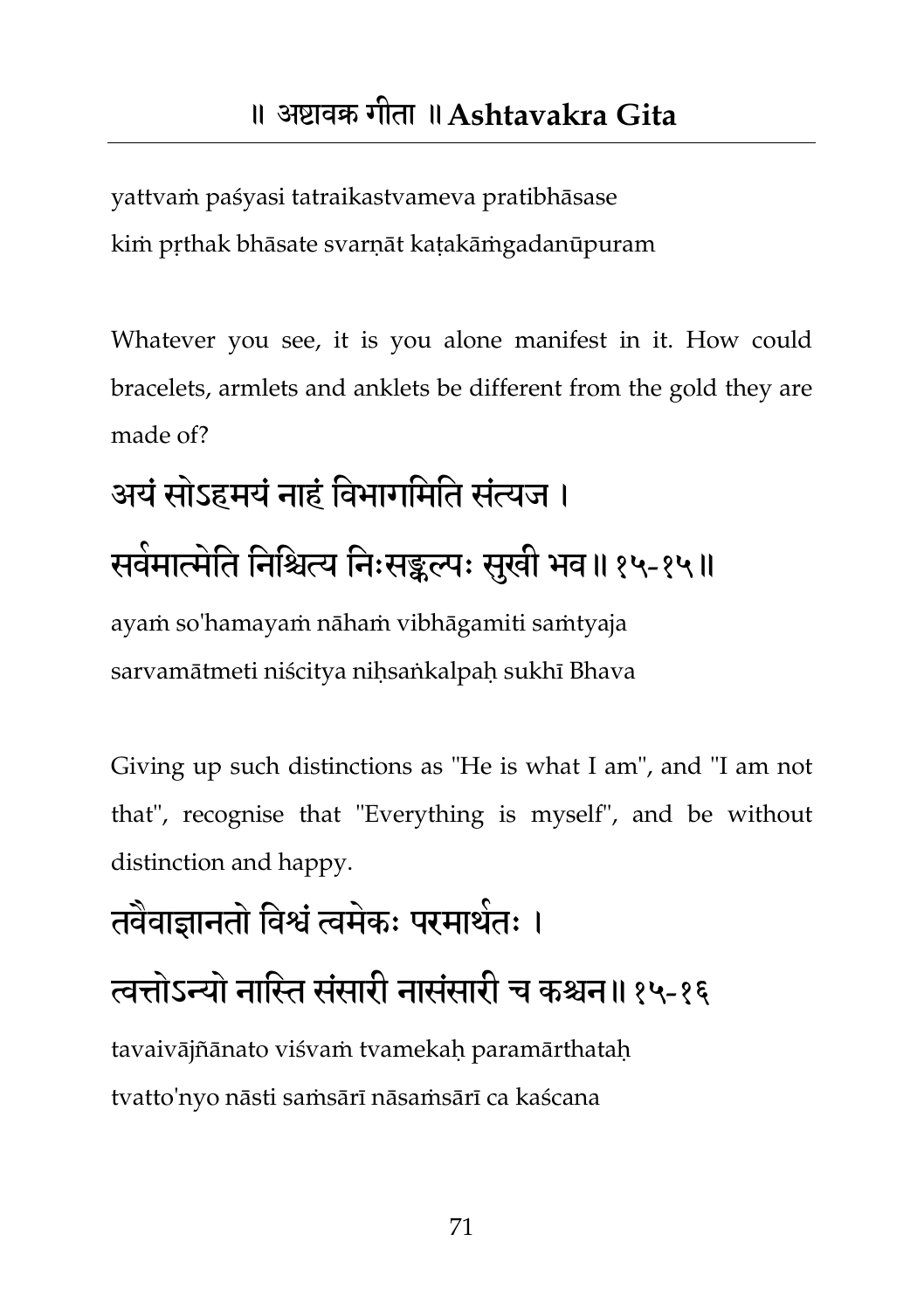It is through your ignorance that all this exists. In reality you alone exist. Apart from you there is no one within or beyond samsara.

## भ्रातन्तभात्रतभदंतवश्वंन तकंतचतदतत तनश्चमी । निवासनः स्फूर्तिमात्रों न किंचिदिव शाम्यति ॥१५-१७॥

bhrāntimātramidaṁ viśvaṁ na kiṁciditi niścayī nirvāsanaḥ sphūrtimātro na kiṁcidiva śāmyati

Knowing that all this is an illusion, one becomes free of desire, pure receptivity and at peace, as if nothing existed.

#### एक एव भवांभोधावासीदस्ति भविष्यति ।

## न ते बन्धोऽस्ति मोक्षो वा कृत्यकृत्यः सुखं चर ॥ १५-१८॥

eka eva bhavāṁbhodhāvāsīdasti bhaviṣyati

na te bandho'sti mokṣo vā kṛtyakṛtyaḥ sukhaṁ cara

Only one thing has existed, exists and will exist in the ocean of being. You have no bondage or liberation. Live happily and fulfilled.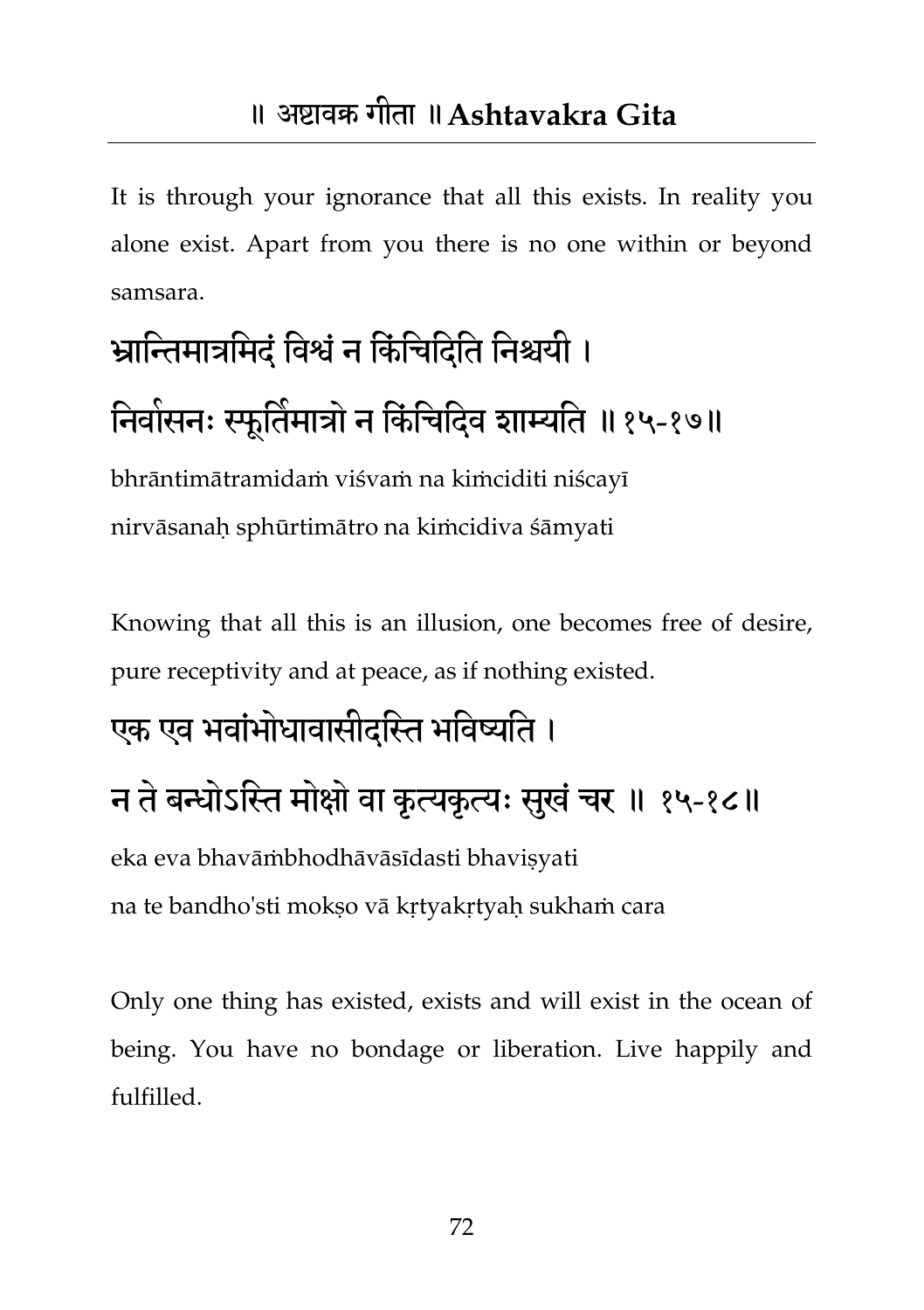## मा सङ्कल्पविकल्पाभ्यां चित्तं क्षोभय चिन्मय । उपशाम्य सुखं तिष्ठ स्वात्मन्यानन्दविग्रहे ॥ १५-१९॥

mā saṅkalpavikalpābhyāṁ cittaṁ kṣobhaya cinmaya upaśāmya sukhaṁ tiṣṭha svātmanyānandavigrahe

Being pure consciousness, do not disturb your mind with thoughts of for and against. Be at peace and remain happily in yourself, the essence of joy.

#### त्यजैव ध्यानं सर्वत्र मा किंचिद् हृदि धारय ।

#### आत्मा त्वं मुक्त एवासि किं विमृश्य करिष्यसि॥१५-२०

tyajaiva dhyānaṁ sarvatra mā kiṁcid hṛdi dhāraya ātmā tvaṁ mukta evāsi kiṁ vimṛśya kariṣyasi

Give up meditation completely but don't let the mind hold on to anything. You are free by nature, so what will you achieve by forcing the mind?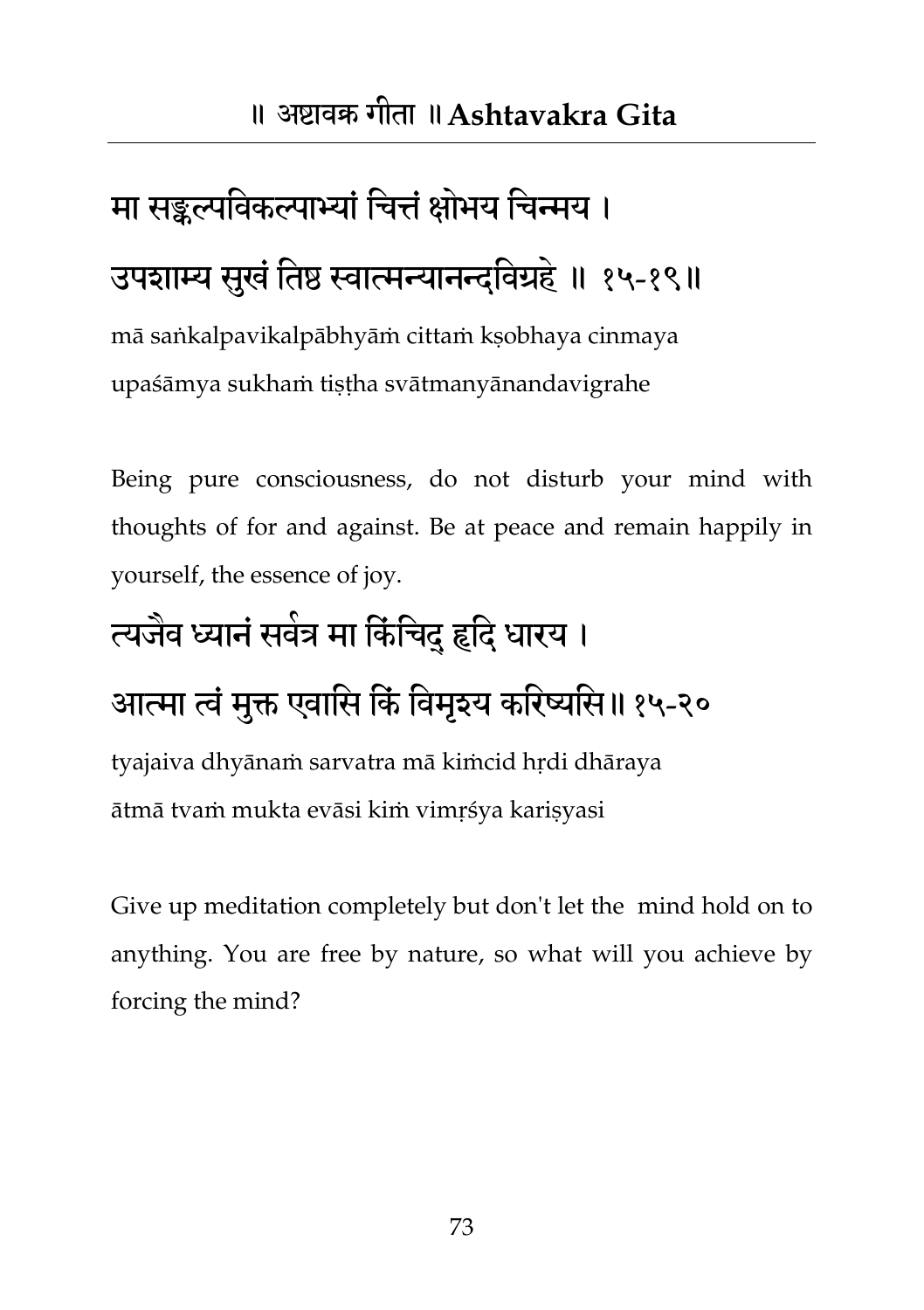#### Chapter 16

॥षोढशोध्याम्॥

अष्टावक्र उवाच ॥

आचक्ष्व श्रणु वा तात नानाशास्त्राण्यनेकशः । तथापि न तव स्वास्थ्यं सर्वविस्मरणादु ऋते ॥ १६-१॥ astāvakra uvāca

ācakṣva śṛṇu vā tāta nānāśāstrāṇyanekaśaḥ

tathāpi na tava svāsthyaṁ sarvavismaraṇād ṛte

Ashtavakra: My son, you may recite or listen to countless scriptures, but you will not be established within until you can forget everything.

भोगं कमे समाधिं वा कुरु विज्ञ तथापि ते ।

चित्तं निरस्तसवोशमत्यर्थं रोचयिष्यति ॥ १६-२॥

bhogaṁ karma samādhiṁ vā kuru vijña tathāpi te cittaṁ nirastasarvāśamatyarthaṁ rocayiṣyati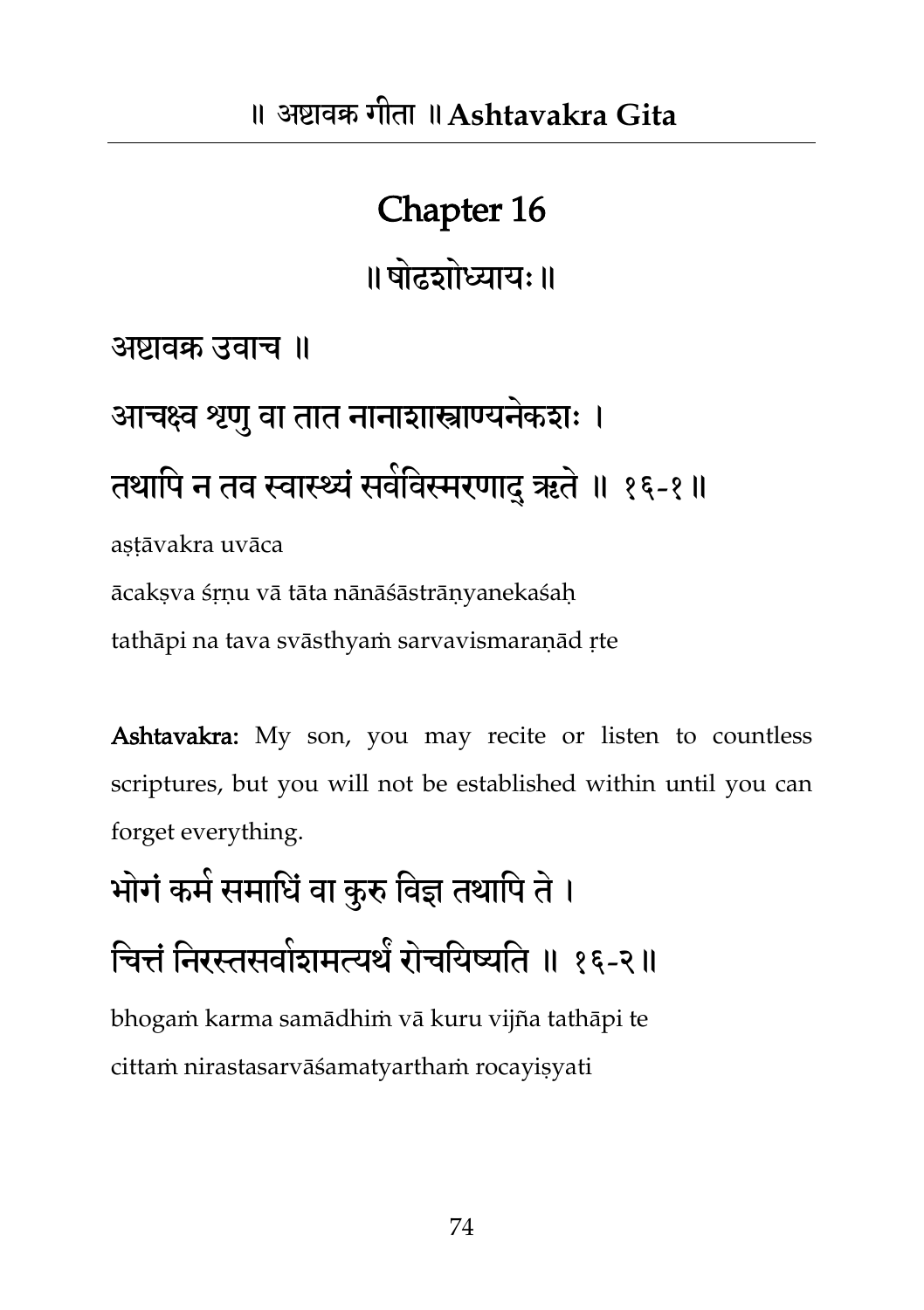#### ॥ अष्टावक्र गीता ॥**Ashtavakra Gita**

You may, as a learned man, indulge in wealth, activity and meditation, but your mind will still long for that which is the cessation of desire, and beyond all goals.

## आयासात्सकलो दुःखी नैनं जानाति कश्चन । अनेनैवोपदेशेन धन्यः प्राप्नोति निर्वृतिम् ॥ १६-३॥

āyāsātsakalo duḥkhī nainaṁ jānāti kaścana anenaivopadeśena dhanyah prāpnoti nirvrtim

Everyone is in pain because of their own effort, but no-one realises it. By just this very instruction, the lucky one attains tranquillity.

#### व्यापारे खिद्यते यस्तु निमेषोन्मेषयोरपि ।

#### तस्यालस्य धुरीणस्य सुखं नन्यस्य कस्यचित् ॥१६-४॥

vyāpāre khidyate yastu nimeṣonmeṣayorapi tasyālasya dhurīṇasya sukhaṁ nanyasya kasyacit

Happiness belongs to no-one but that supremely lazy man for whom even opening and closing his eyes is a bother.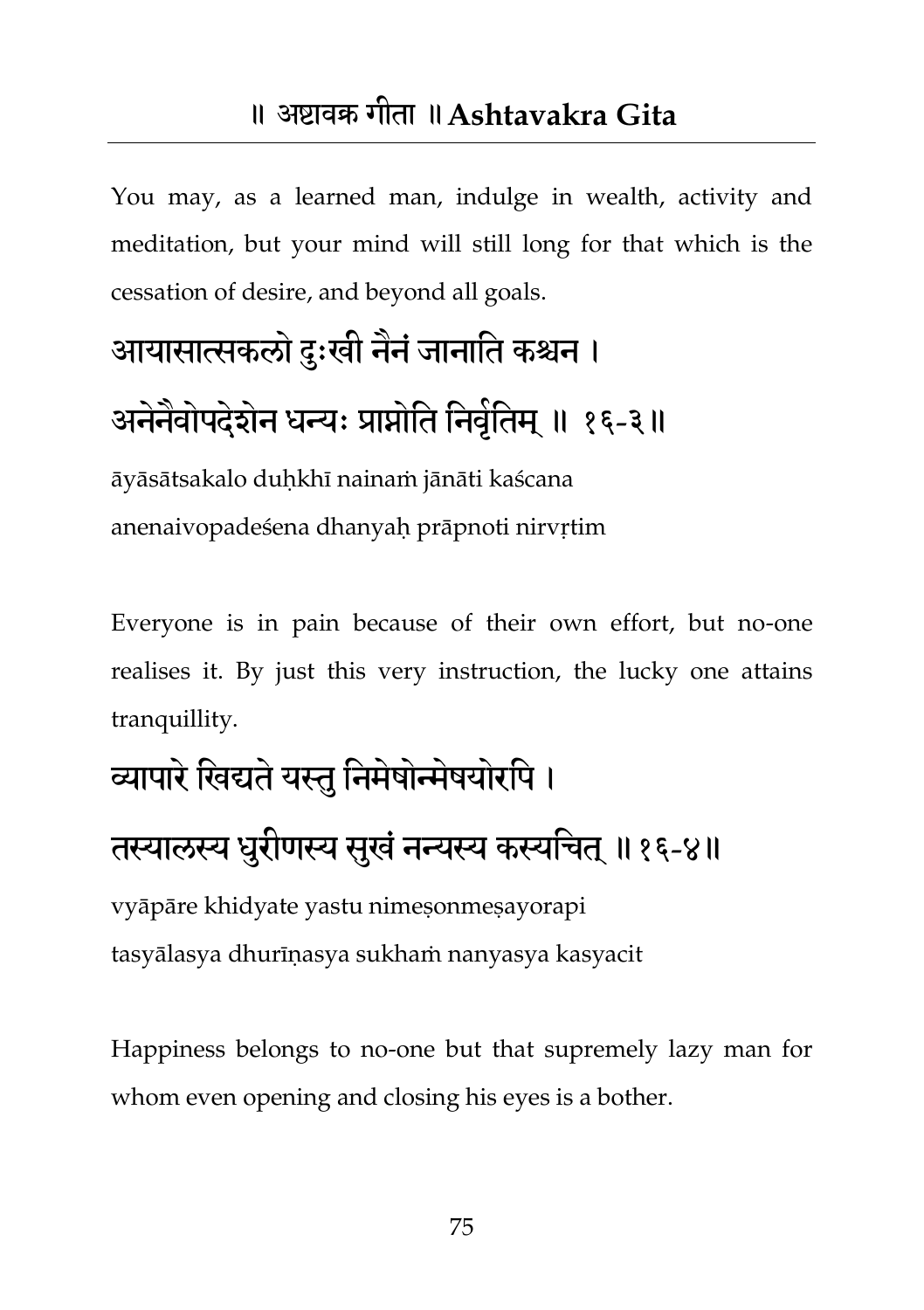## इदं कृतमिदं नेति द्वंद्वैमुक्तं यदा मनः । धर्मार्थकाममोक्षेषु निरपेक्षं तदा भवेत् ॥ १६-५॥

idaṁ kṛtamidaṁ neti dvaṁdvairmuktaṁ yadā manaḥ dharmārthakāmamokṣeṣu nirapekṣaṁ tadā bhavet

When the mind is freed from such pairs of opposites as, "I have done this", and "I have not done that", it becomes indifferent to merit, wealth, sensuality and liberation.

#### विरक्तो विषयद्वेष्टा रागी विषयलोलुपः ।

#### ग्रहमोक्षविहीनस्तु न विरक्तो न रागवान् ॥ १६-६॥

virakto viṣayadveṣṭā rāgī viṣayalolupaḥ grahamokṣavihīnastu na virakto na rāgavān

One man is abstemious and averse to the senses, another is greedy and attached to them, but he who is free from both taking and rejecting is neither abstemious nor greedy.

## हेयोपादेयता तावत्संसारविटपांकरः । स्पृहा जीवति यावद् वै निर्विचारदशास्पदम् ॥ १६-७॥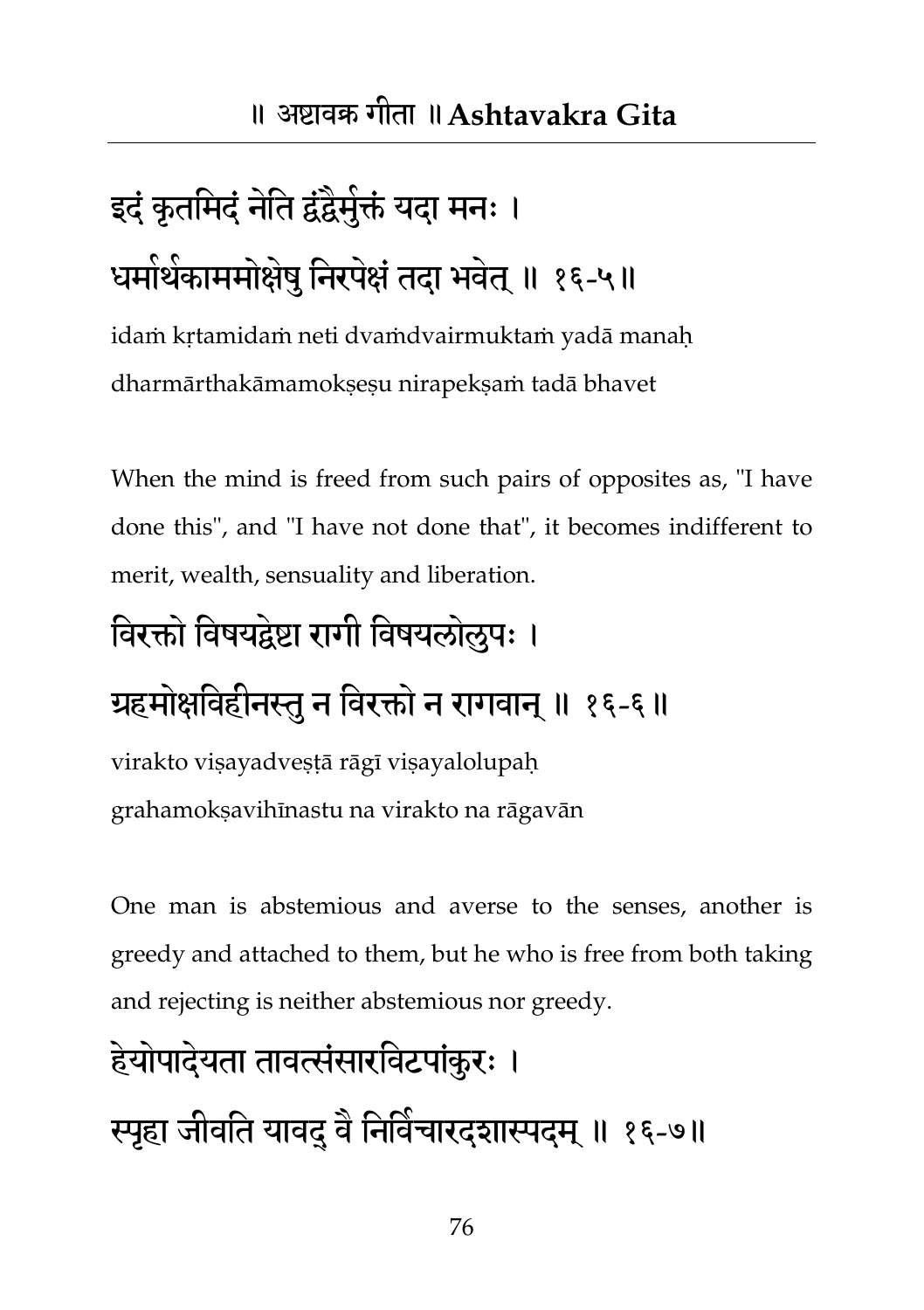heyopādeyatā tāvatsaṁsāraviṭapāṁkuraḥ spṛhā jīvati yāvad vai nirvicāradaśāspadam

So long as desire, which is the state of lack of discrimination, remains, the sense of revulsion and attraction will remain, which is the root and branch of samsara.

## प्रवृत्तौ जायते रागो निर्वृत्तौ द्वेष एव हि । निर्द्वन्द्वो बालवद् धीमान् एवमेव व्यवस्थितः ॥ १६-८॥ pravṛttau jāyate rāgo nirvṛttau dveṣa eva hi nirdvandvo bālavad dhīmān evameva vyavasthitaḥ

Desire springs from usage, and aversion from abstension, but the wise man is free from the pairs of opposites like a child, and becomes established.

### हातुमिच्छति संसारं रागी दुःखजिहासया । वीतरागों हि निर्दुःखस्तस्मिन्नपि न खिद्यति ॥ १६-९॥ hātumicchati saṁsāraṁ rāgī duḥkhajihāsayā vītarāgo hi nirduḥkhastasminnapi na khidyati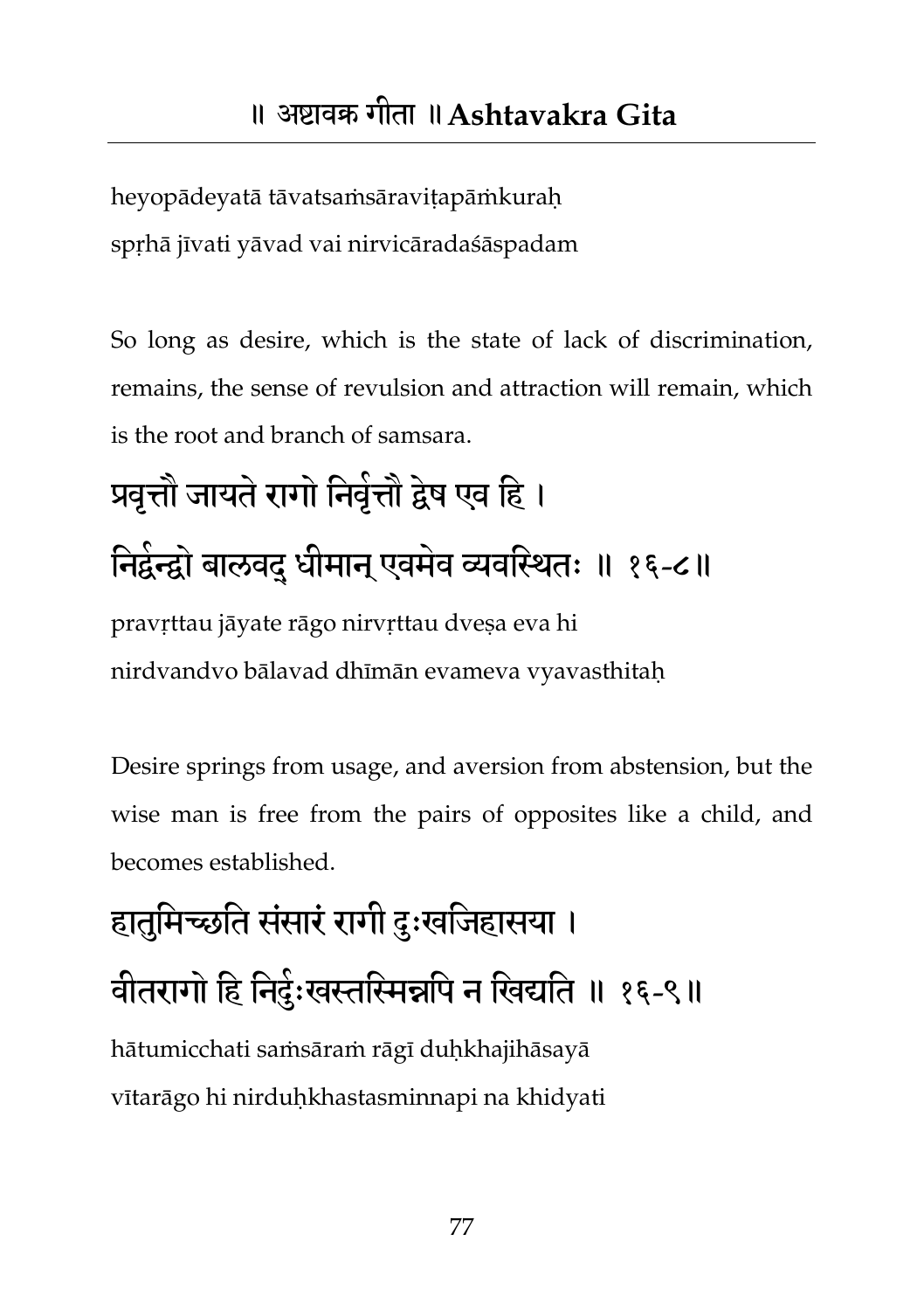The passionate man wants to be rid of samsara so as to avoid pain, but the dispassionate man is free from pain and feels no distress even in it.

## यस्याभिमानो मोक्षेऽपि देहेऽपि ममता तथा । न च ज्ञानी न वा योगी केवलं दुःखभागसौ ॥ १६-१०॥

yasyābhimāno mokṣe'pi dehe'pi mamatā tathā na ca jñānī na vā yogī kevalaṁ duḥkhabhāgasau

He who is proud about even liberation or his own body, and feels them his own, is neither a seer nor a yogi. He is still just a sufferer.

## हरो यद्युपदे़ष्टा ते हरिः कमलजोऽपि वा । तथापि न तव स्वार्थ्यं सर्वविस्मरणादृते ॥ १६-११॥

haro yadyupadeṣṭā te hariḥ kamalajo'pi vā tathāpi na tava svāthyaṁ sarvavismaraṇādṛte

If even Shiva, Vishnu or the lotus-born Brahma were your instructor, until you have forgotten everything you cannot be established within.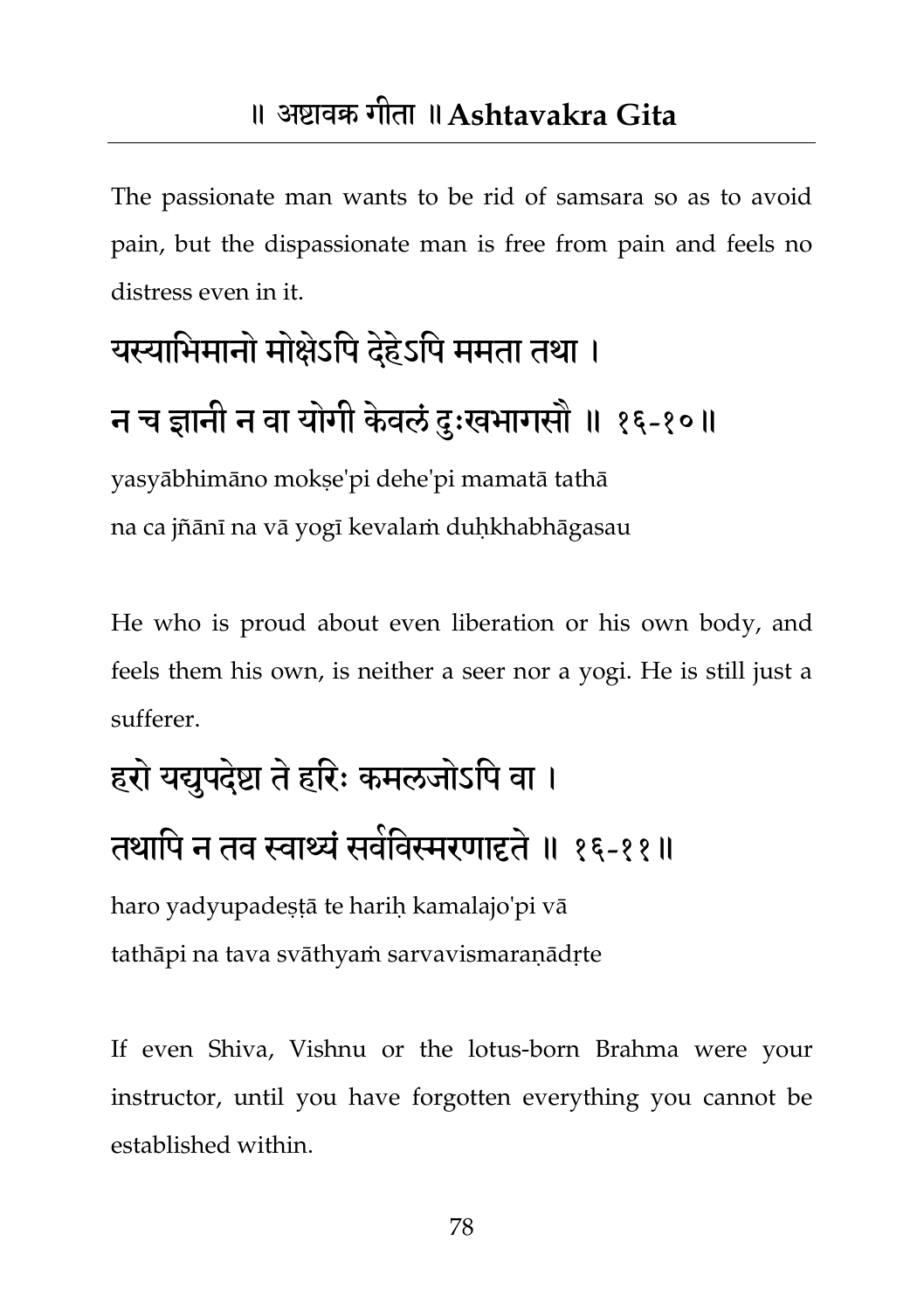#### Chapter 17

॥सप्तदशोध्याम्॥

अष्टावक्र उवाच ॥

## तेन ज्ञानफलं प्राप्तं योगाभ्यासफलं तथा । त्तप्तः स्वच्छेन्द्रियो नित्यं एकाकी रमते तु यः ॥ १७-१॥ astāvakra uvāca

tena jñānaphalaṁ prāptaṁ yogābhyāsaphalaṁ tathā tṛptaḥ svacchendriyo nityaṁ ekākī ramate tu yaḥ

Ashtavakta said: He who is content, with purified senses, and always enjoys solitude, has gained the fruit of knowledge and the fruit of the practice of yoga too.

न कदाचिज्जगत्यस्मिन तत्त्वज्ञा हन्त खिद्यति । यत एकेन तेनेदं पूर्णं ब्रह्माण्डमण्डलम् ॥ १७-२॥ na kadācijjagatyasmin tattvajñā hanta khidyati yata ekena tenedaṁ pūrṇaṁ brahmāṇḍamaṇḍalam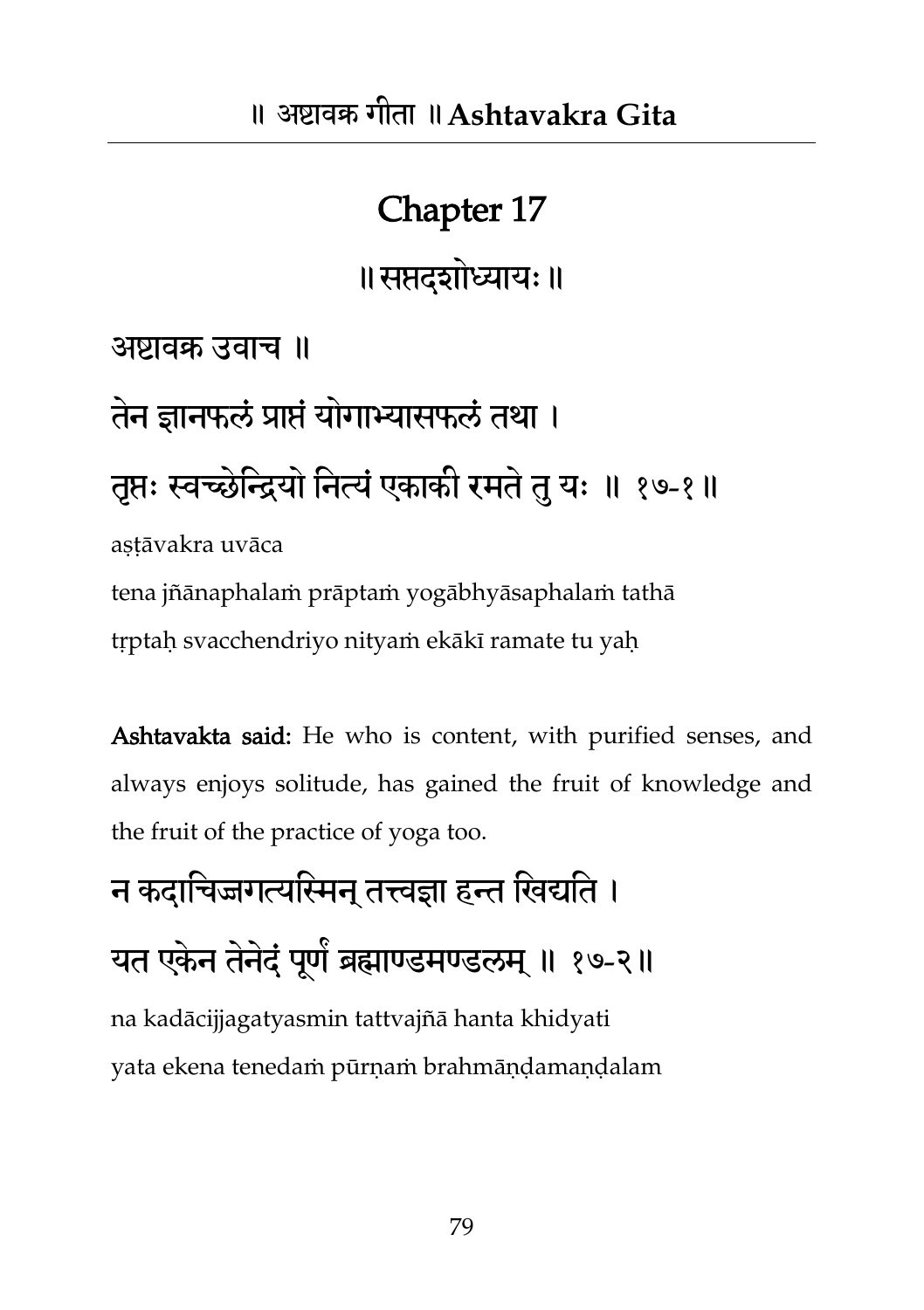The knower of truth is never distressed in this world, for the whole round world is full of himself alone.

### न जातु विषयाः केऽपि स्वारामं हषेयन्त्यमी । सल्लकीपल्लवप्रीतमिवेभं निंबपल्लवाः ॥ १७-३॥ na jātu visayāh ke'pi svārāmam harsayantyamī sallakīpallavaprītamivebhaṁ niṁbapallavāḥ

None of these senses please a man who has found satisfaction within, just as Nimba leaves do not please the elephant that likes Sallaki leaves.

## यस्तु भोगेषु भुक्तेषु न भवत्यधिवासिता । अभुक्तेषु निराकांक्षी तदृशो भवदुलंभः ॥ १७-४॥ yastu bhogeṣu bhukteṣu na bhavatyadhivāsitā

abhuktesu nirākāṁksī tadrśo bhavadurlabhah

The man who is not attached to the things he has enjoyed, and does not hanker after the things he has not enjoyed, such a man is hard to find.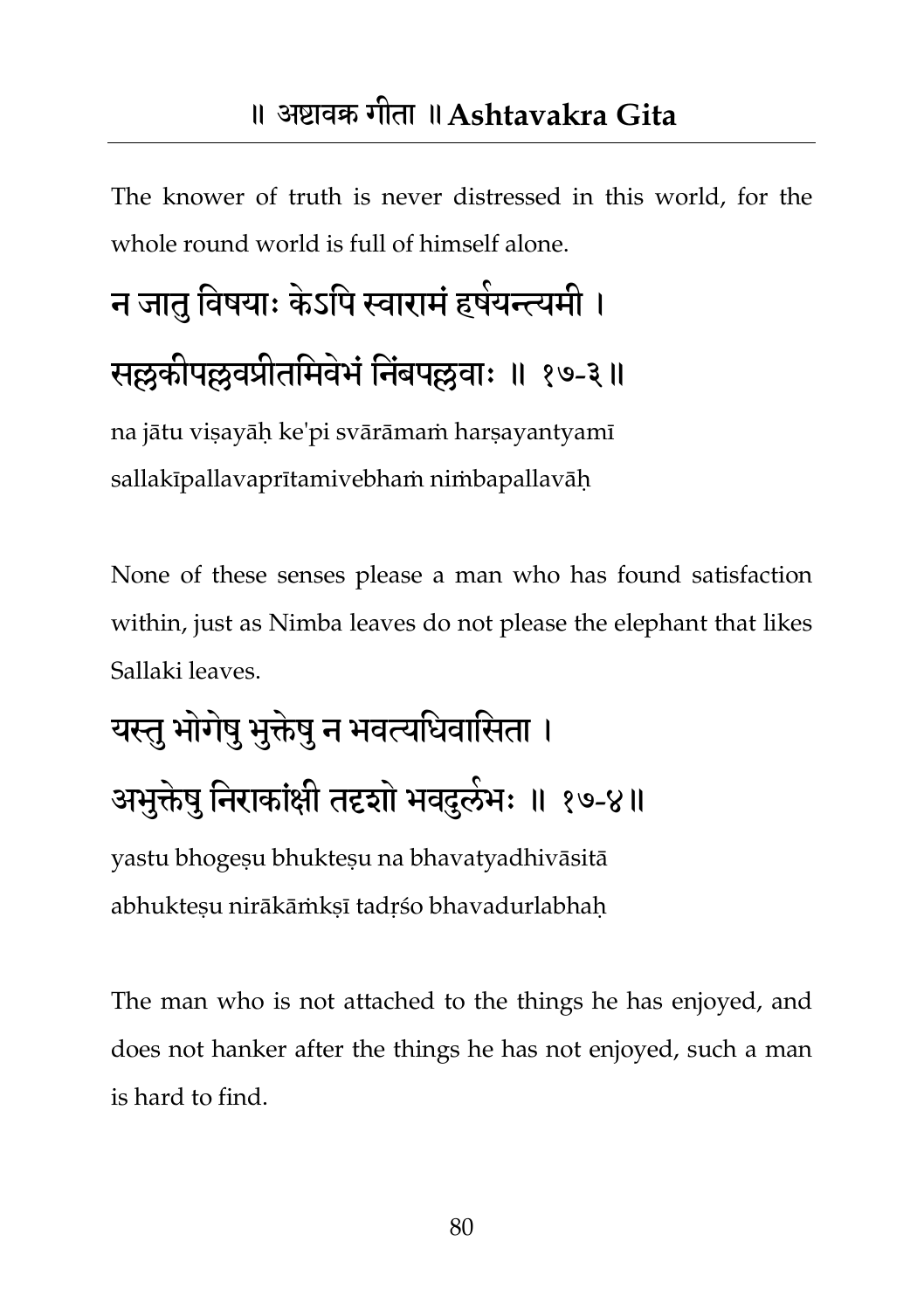## बुभुक्षुरिह संसारे मुमुक्षुरपि दृश्यते । भोगमोक्षनिराकांक्षी विरलो हि महाशयः ॥ १७-५॥

bubhukṣuriha saṁsāre mumukṣurapi dṛśyate bhogamokṣanirākāṁkṣī viralo hi mahāśayaḥ

Those who desire pleasure and those who desire liberation are both found in samsara, but the great souled man who desires neither pleasure nor liberation is rare indeed.

### धमोर्थकाममोक्षेषु जीविते मरणे तथा ।

#### कस्याप्युदारचित्तस्य हेयोपादेयता न हि ॥ १७-६॥

dharmārthakāmamokṣeṣu jīvite maraṇe tathā kasyāpyudāracittasya heyopādeyatā na hi

It is only the noble minded who is free from attraction or repulsion to religion, wealth, sensuality, and life and death too.

#### वांछा न विश्वविलये न द्वेषस्तस्य च स्थितौ ।

यथा जीविकया तस्मादु धन्य आस्ते यथा सुखम्॥१७-७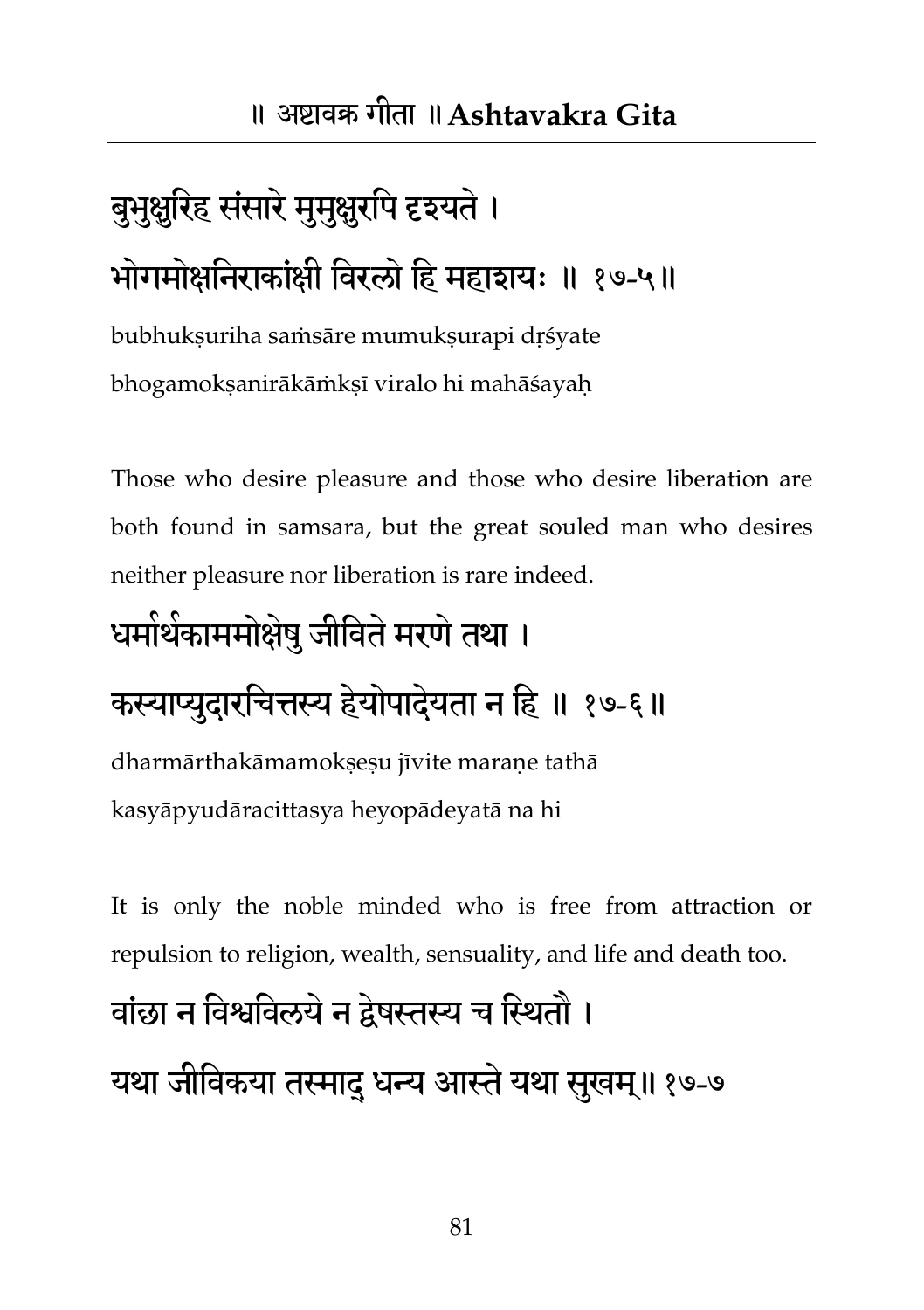vāṁchā na viśvavilaye na dveṣastasya ca sthitau yathā jīvikayā tasmād dhanya āste yathā sukham

He feels no desire for the elimination of all this, nor anger at its continuing, so the lucky man lives happily with whatever sustinence presents itself.

### कृतार्थोऽनेन ज्ञानेनेत्येवं गलितधीः कृती । पइयन् श्रण्वन् स्पृशन् जिघ्रन्न् अश्नन्नस्ते यथा सुखम्॥१७-८ kṛtārtho'nena jñānenetyevaṁ galitadhīḥ kṛtī paśyan śṛṇvan spṛśan jighrann aśnannaste yathā sukham

Thus fulfilled through this knowledge, contented and with the thinking mind emptied, he lives happily just seeing, hearing, feeling, smelling and tasting.

## शून्या दृष्टिवृंथा चेष्टा विकलानीन्द्रियाणि च । न स्पृहा न विरक्तिवो क्षीणसंसारसागरे ॥ १७-९॥ śūnyā dṛṣṭirvṛthā ceṣṭā vikalānīndriyāṇi ca na spṛhā na viraktirvā kṣīṇasaṁsārasāgare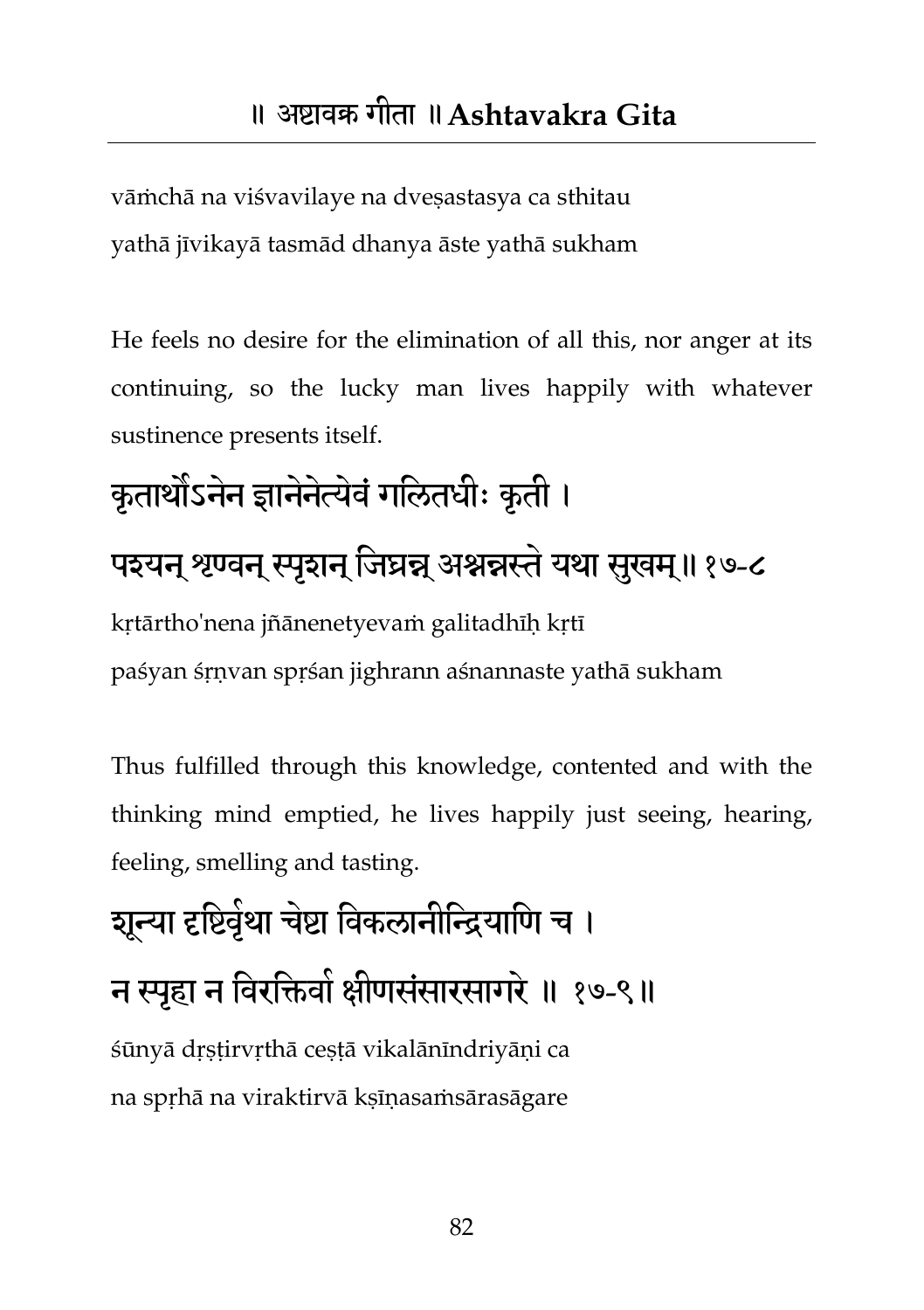#### ॥ अष्टावक्र गीता ॥**Ashtavakra Gita**

In him for whom the ocean of samsara has dried up, there is neither attachment or aversion. His gaze is vacant, his behaviour purposeless, and his senses inactive.

## न जगति न निद्राति नोन्मीलति न मीलति । अहो परदशा कापि वर्तते मुक्तचेतसः ॥ १७-१०॥

na jagarti na nidrāti nonmīlati na mīlati aho paradaśā kvāpi vartate muktacetasaḥ

Surely the supreme state is eveywhere for the liberated mind. He is neither awake nor asleep, and neither opens or closes his eyes.

# सर्वत्र दृश्यते स्वस्थः सर्वत्र विमलाशयः ।

समस्तवासना मुक्तो मुक्तः सर्वत्र राजते ॥ १७-११॥

sarvatra drśyate svasthaḥ sarvatra vimalāśayaḥ samastavāsanā mukto muktaḥ sarvatra rājate

The liberated man is resplendent everywhere, free from all desires. Everywhere he appears self-possessed and pure of heart.

#### पश्यन् श्रण्वन् स्पृशन् जिघ्रन्नश्नन् गृण्हन् वदुन् व्रजन् ।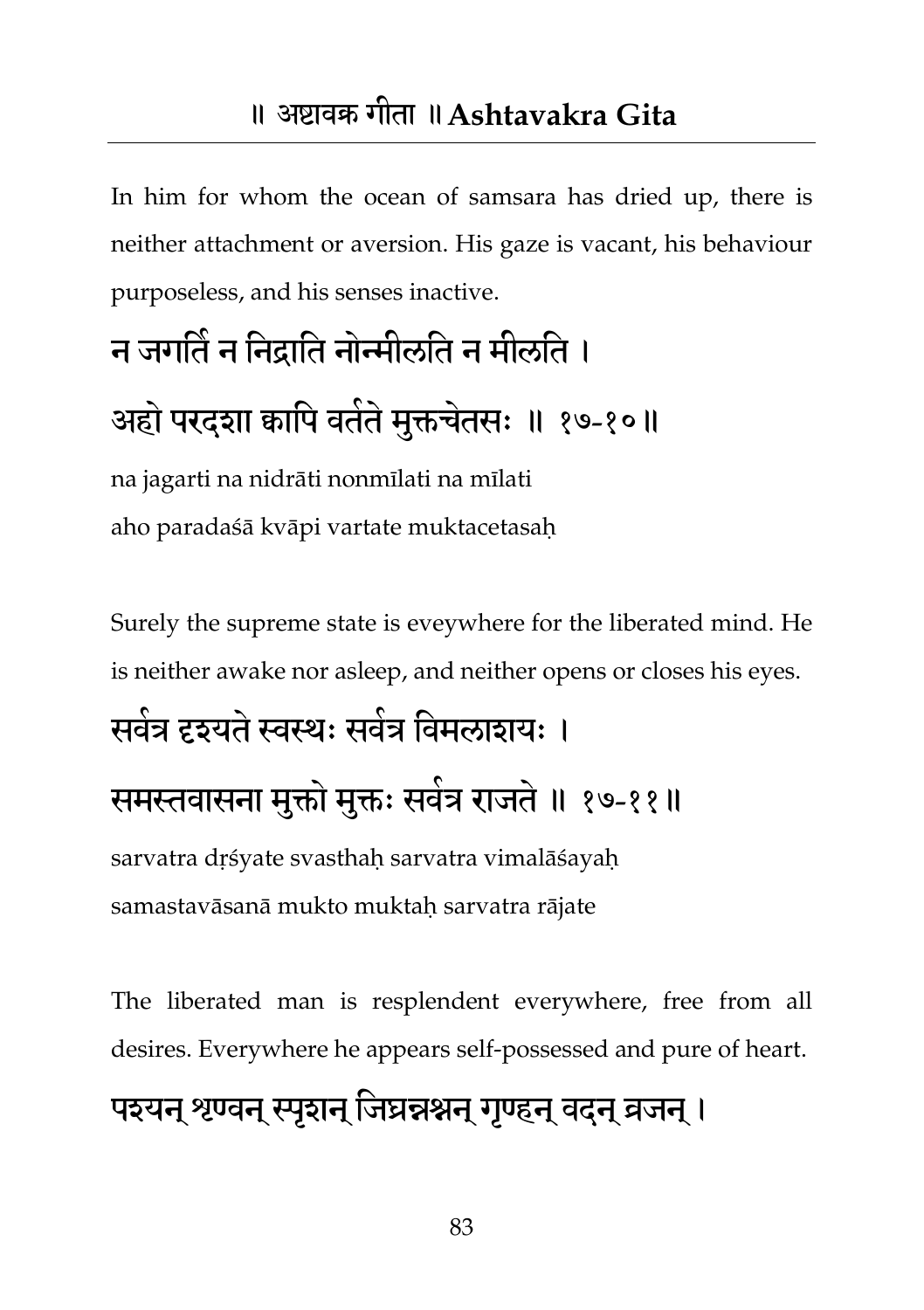#### इेहितानीहितैमुक्तो मुक्त एव महाशयः ॥ १७-१२॥

paśyan śṛṇvan spṛśan jighrann aśnan gṛṇhan vadan vrajan īhitānīhitairmukto mukta eva mahāśayaḥ

Seeing, hearing, feeling, smelling, tasting, speaking and walking about, the great souled man who is freed from trying to achieve or avoid anything is free indeed.

# न निन्दति न च स्तौति न हृष्यति न कृप्यति ।

#### न ददाति न गृण्हाति मुक्तः सवेत्र नीरसः ॥ १७-१३॥

na nindati na ca stauti na hṛṣyati na kupyati na dadāti na gṛṇhāti muktaḥ sarvatra nīrasaḥ

The liberated man is free from desires everywhere. He neither blames, praises, rejoices, is disappointed, gives nor takes.

### सानुरागां स्त्रियं दृष्ट्वा मृत्युं वा समुपस्थितं । अविह्वलमनाः स्वस्थो मुक्त एव महाशयः ॥ १७-१४॥ sānurāgāṁ striyaṁ dṛṣṭvā mṛtyuṁ vā samupasthitam avihvalamanāḥ svastho mukta eva mahāśayaḥ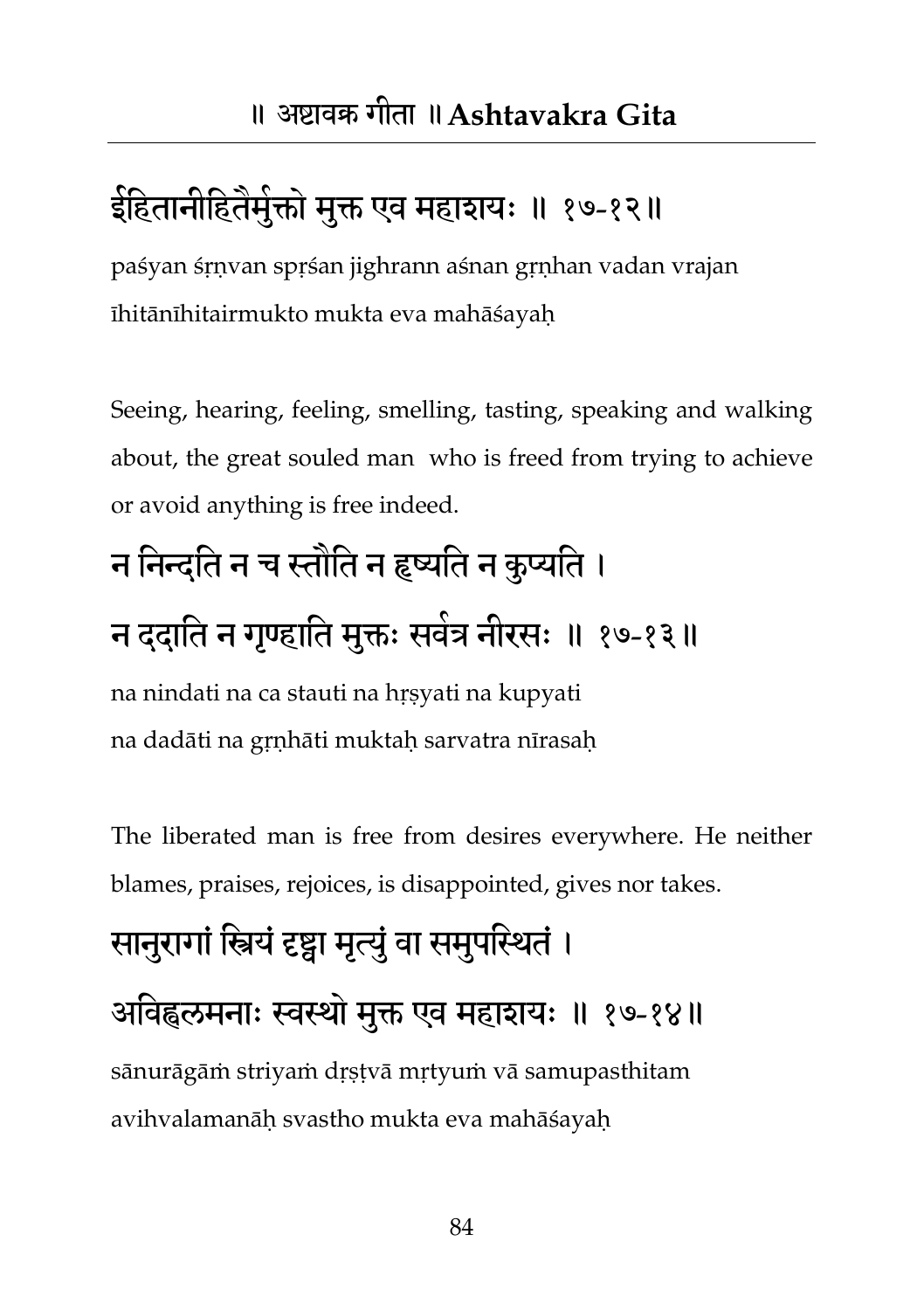#### ॥ अष्टावक्र गीता ॥**Ashtavakra Gita**

When a great souled one is unperturbed in mind and selfpossessed at either the sight of a woman full of desire or at approaching death, he is truly liberated.

## सुखे दुःखे नरे नायों संपत्सु विपत्सु च । विशेषों नैव धीरस्य सर्वत्र समद्दिनिः ॥ १७-१५॥

sukhe duḥkhe nare nāryāṁ saṁpatsu vipatsu ca viśeso naiva dhīrasya sarvatra samadarśinah

There is no distinction between pleasure and pain, man and woman, success and failure for the wise man who looks on everything as equal.

## न हिंसा नैव कारुण्यं नौद्धत्यं न च दीनता । नाश्चर्य नैव च क्षोभः क्षीणसंसरणं नरे ॥ १७-१६॥

na hiṁsā naiva kāruṇyaṁ nauddhatyaṁ na ca dīnatā nāścaryaṁ naiva ca kṣobhaḥ kṣīṇasaṁsaraṇe nare

There is no aggression nor compassion, no pride nor humility, no wonder nor confusion for the man whose days of in samsara are over.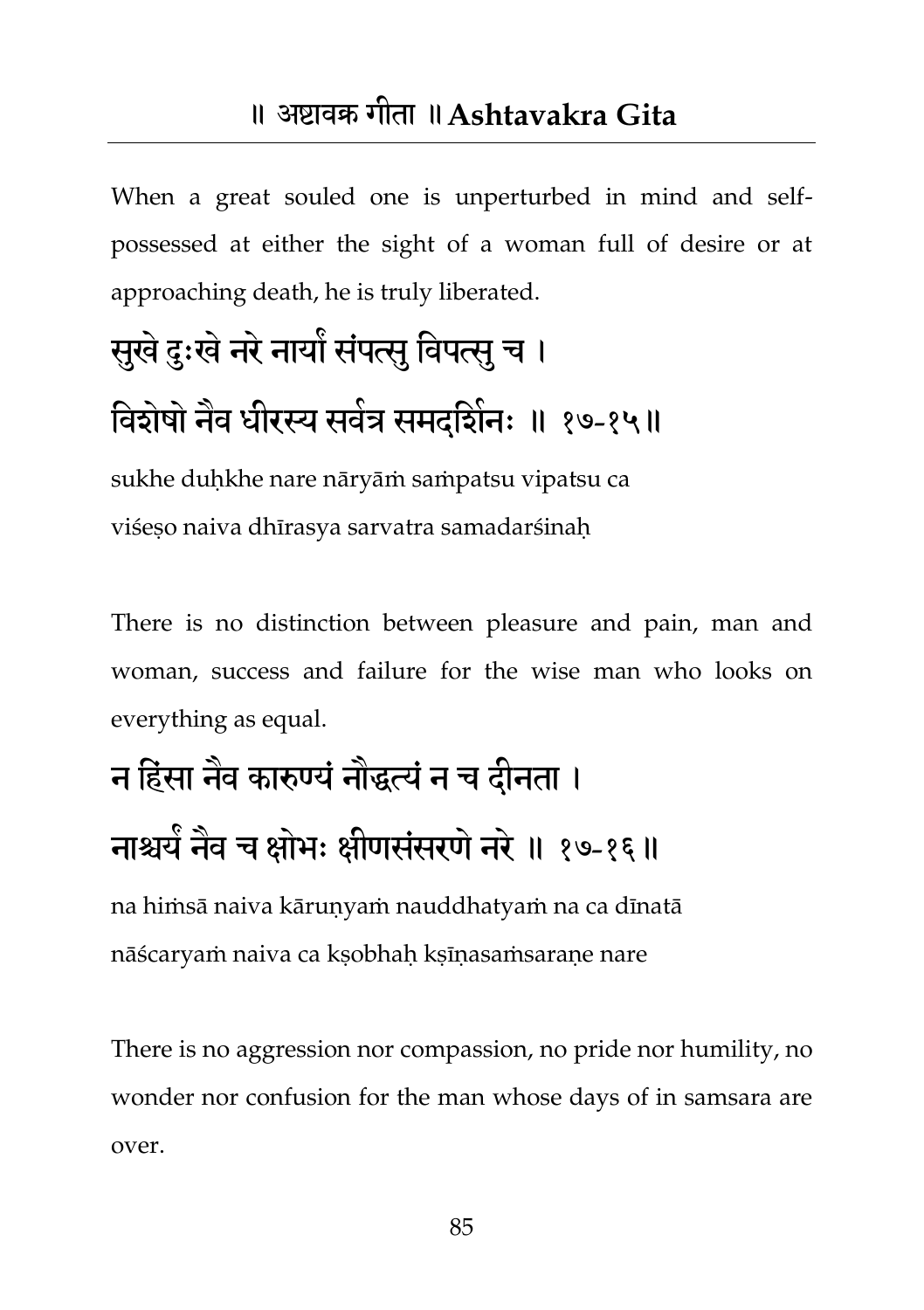## न मुक्तो विषयद्वेष्टा न वा विषयलोलुपः । असंसक्तमना नित्यं प्राप्ताप्राप्तमुपाश्नुते ॥ १७-१७॥

na mukto viṣayadveṣṭā na vā viṣayalolupaḥ asaṁsaktamanā nityaṁ prāptāprāptamupāśnute

The liberated man is not averse to the senses and nor is he attached to them. He enjoys hinself continually with an unattached mind in both achievement and non-achievement.

#### समाधानसमाधानहिताहितविकल्पनाः ।

#### शून्यचित्तो न जानाति कैवल्यमिव संस्थितः ॥ १७-१८॥

samādhānasamādhānahitāhitavikalpanāḥ śūnyacitto na jānāti kaivalyamiva saṁsthitaḥ

One established in the Absolute state with an empty mind does not know the alternatives of inner stillness and lack of inner stillness, and of good and evil.

#### निर्ममो निरहंकारो न किंचिदिति निश्चितः ।

अन्तर्गलितसवांशः कुवंन्नपि करोति न ॥ १७-१९॥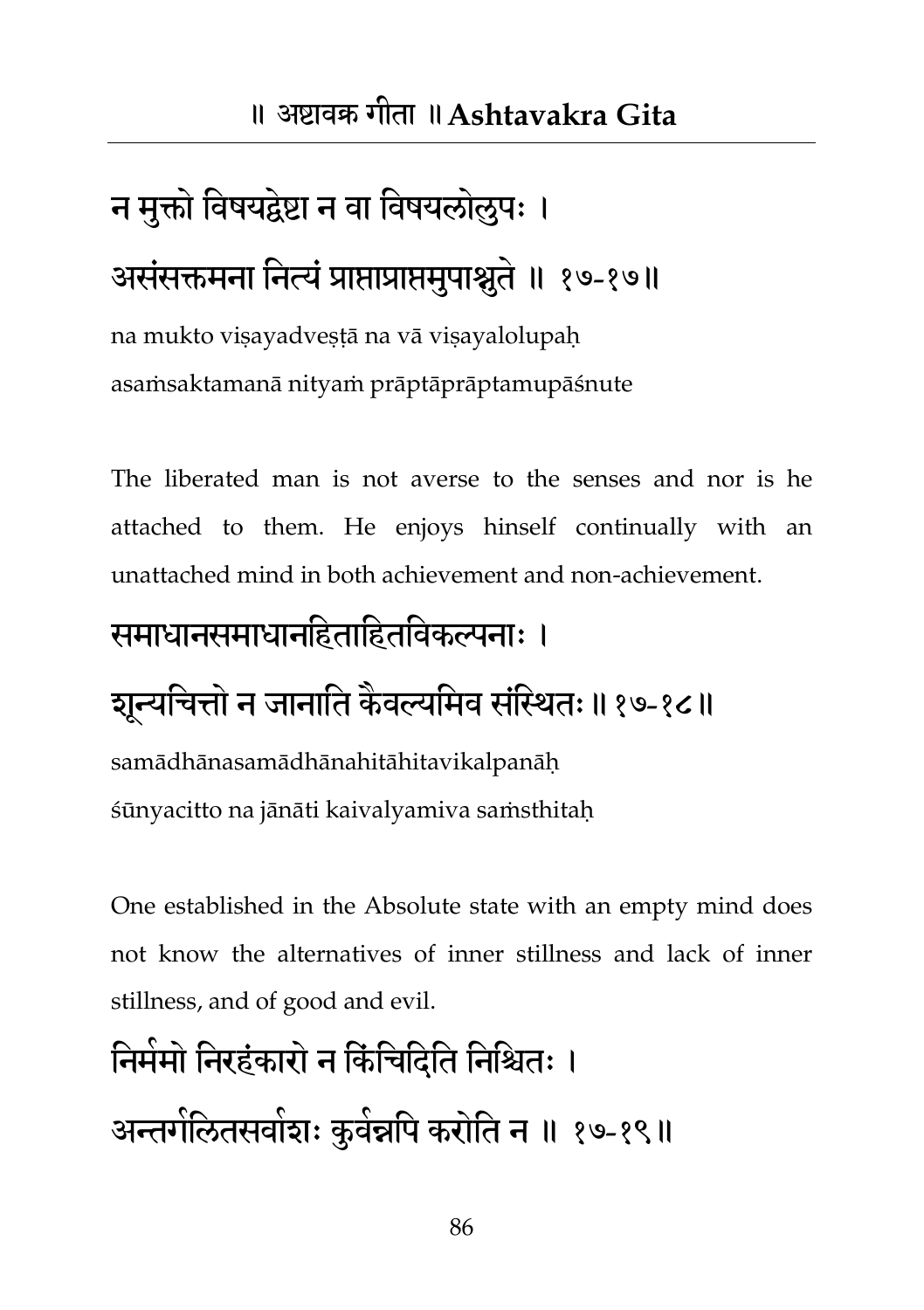nirmamo nirahaṁkāro na kiṁciditi niścitaḥ antargalitasarvāśaḥ kurvannapi karoti na

Free of "me" and "mine" and of a sense of responsibility, aware that "Nothing exists", with all desires extinguished within, a man does not act even in acting.

# मनःप्रकाशसंमोहस्वप्नजाड्यविवर्जितः । दशां कामपि संप्राप्तो भवेदु गलितमानसः ॥ १७-२०॥

manaḥprakāśasaṁmohasvapnajāḍyavivarjitaḥ daśāṁ kāmapi saṁprāpto bhaved galitamānasaḥ

He whose thinking mind is dissolved achieves the indescribable state and is free from the mental display of delusion, dream and ignorance.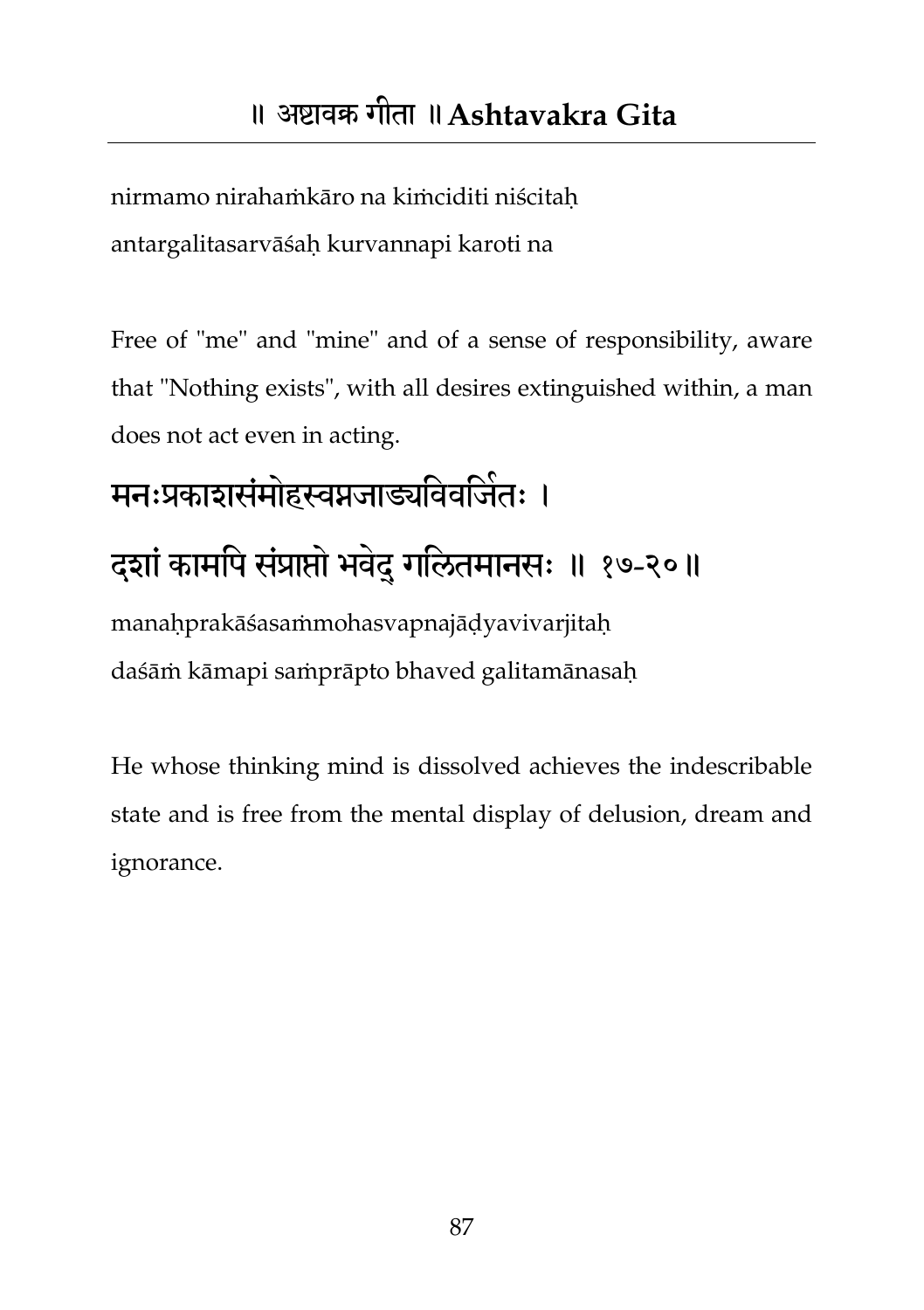#### Chapter 18

॥अष्टादशोऽध्याम्॥

अष्टावक्र उवाच ॥

## यस्य बोधोद्ये तावत्स्वप्नवदु भवति भ्रमः । तस्मै सुखैकरूपाय नमः शान्ताय तेजसे ॥ १८-१॥ astāvakra uvāca

yasya bodhodaye tāvatsvapnavad bhavati bhramaḥ tasmai sukhaikarūpāya namaḥ śāntāya tejase

Ashtavakra: Praise be to that by the awareness of which delusion itself becomes dream-like, to that which is pure happiness, peace and light.

अजेयित्वाखिलान् अर्थान् भोगानाप्नोति पुष्कलान् । न हि सर्वपरित्याजमन्तरेण सुखी भवेत् ॥ १८-२॥ arjayitvākhilān arthān bhogānāpnoti puṣkalān na hi sarvaparityājamantareṇa sukhī bhavet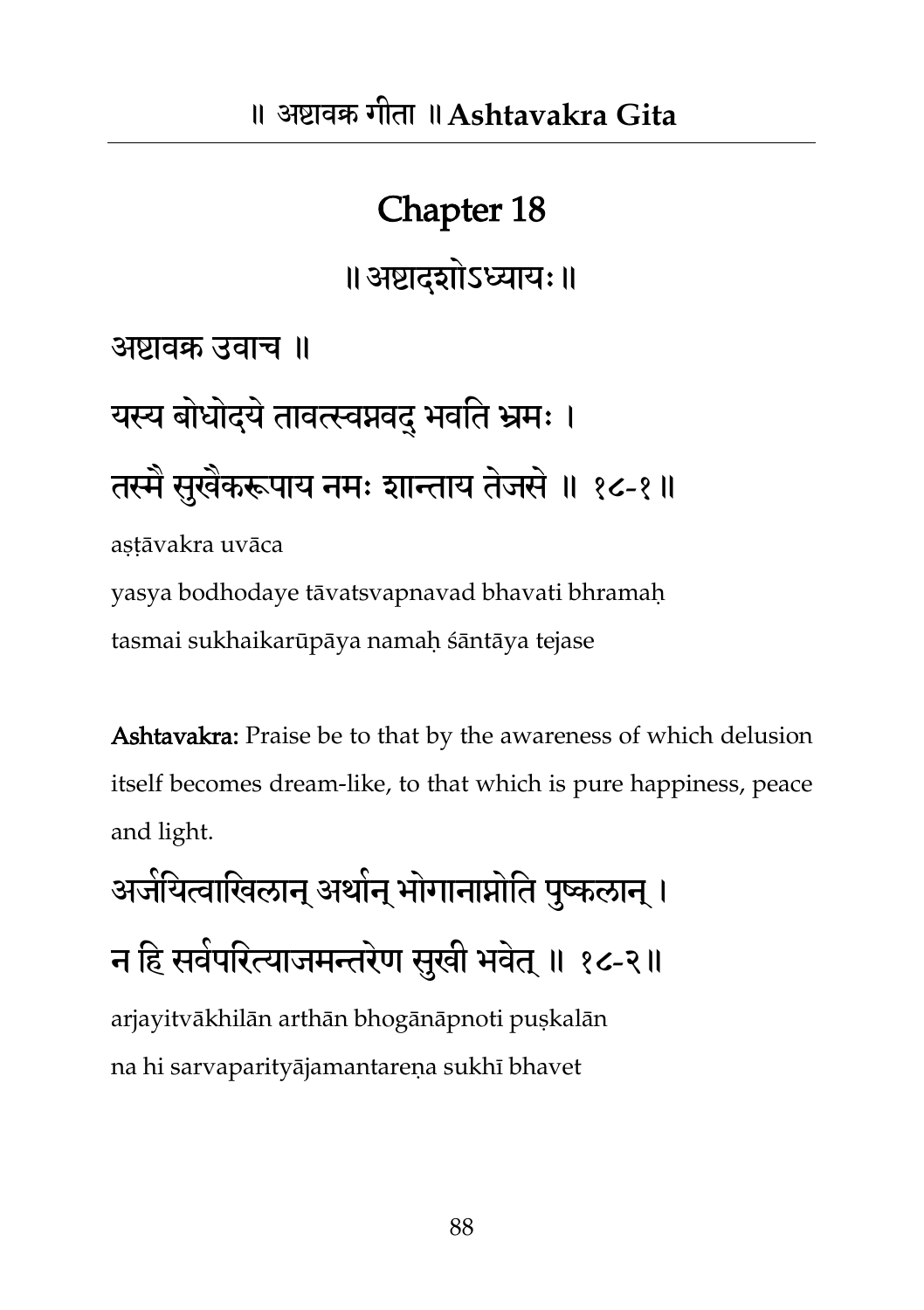One may get all sorts of pleasure by the acquisition of various objects of enjoyment, but one cannot be happy except by the renunciation of everything.

## कर्तव्यदुःखमातेण्डज्वालादग्धान्तरात्मनः । कुतः प्रशमपीयूषधारासारमृते सुखम् ॥ १८-३॥

kartavyaduḥkhamārtaṇḍajvālādagdhāntarātmanaḥ kutaḥ praśamapīyūṣadhārāsāramṛte sukham

How can there be happiness, for one who has been burnt inside by the blistering sun of the pain of thinking that there are things that still need doing, without the rain of the nectar of peace?

#### भवोऽयं भावनामात्रो न किंचित् परमथेतः ।

#### नास्त्यभावः स्वभावनां भावाभावविभाविनाम् ॥ १८-४॥

bhavo'yaṁ bhāvanāmātro na kiṁcit paramarthataḥ nāstyabhāvaḥ svabhāvanāṁ bhāvābhāvavibhāvinām

This existence is just imagination. It is nothing in reality, but there is no non-being for natures that know how to distinguish being from non being.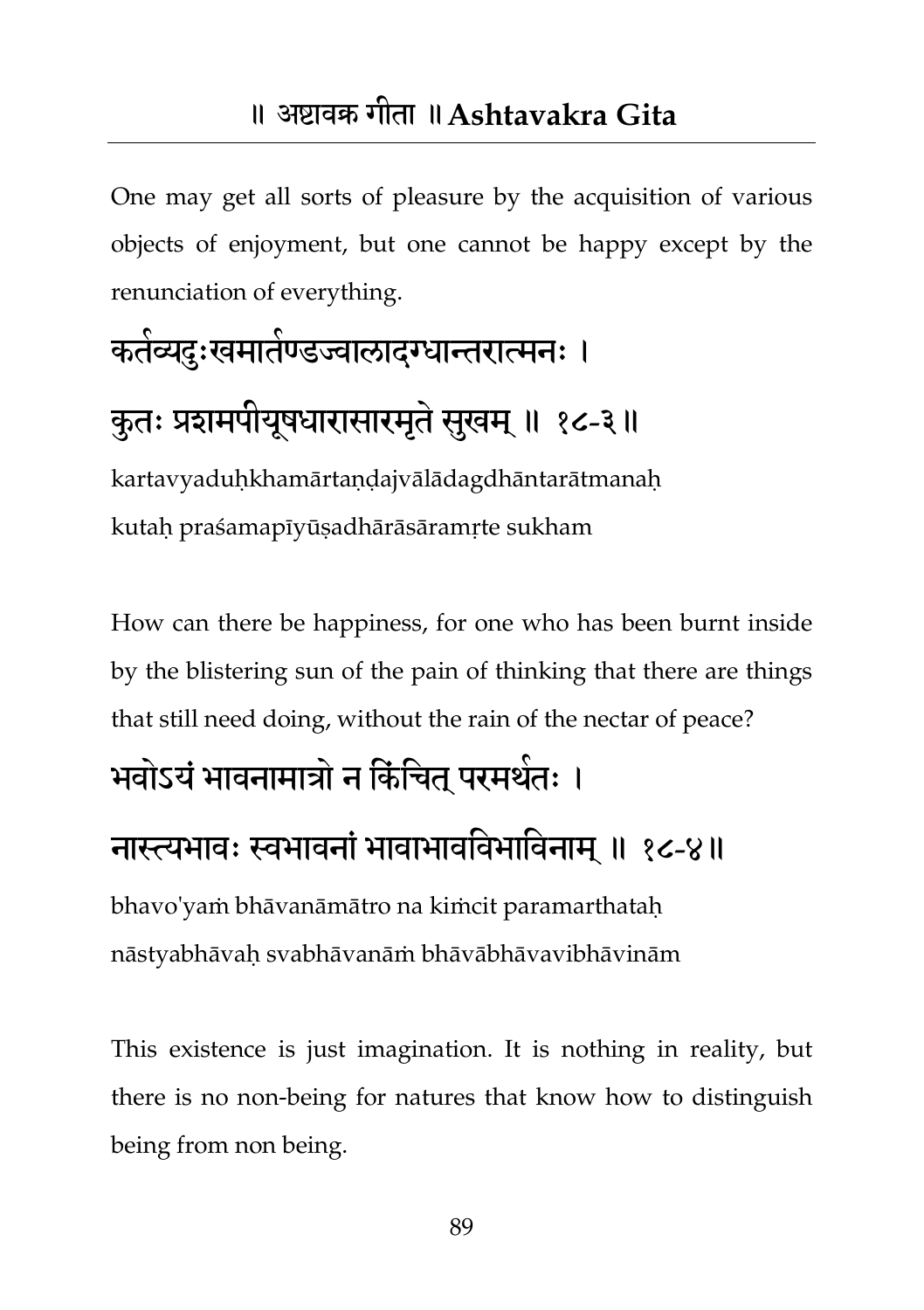## न दूरं न च संकोचाल्लब्धमेवात्मनः पदं। निविकल्पं निरायासं निर्विकारं निरंजनम् ॥ १८-५॥

na dūraṁ na ca saṁkocāllabdhamevātmanaḥ padam nirvikalpaṁ nirāyāsaṁ nirvikāraṁ niraṁjanam

The realm of one's self is not far away, and nor can it be achieved by the addition of limitations to its nature. It is unimaginable, effortless, unchanging and spotless.

#### व्यामोहमात्रविरतौ स्वरूपादानमात्रतः ।

#### वीतशोका विराजन्ते निरावरणदृष्टयः ॥ १८-६॥

vyāmohamātraviratau svarūpādānamātrataḥ vītaśokā virājante nirāvaraṇadṛṣṭayaḥ

By the simple elimination of delusion and the recognition of one's true nature, those whose vision is unclouded live free from sorrow.

## समस्तं कल्पनामात्रमात्मा मुक्तः सनातनः ।

इति विज्ञाय धीरो हि किमभ्यस्यति बालवत ॥ १८-७॥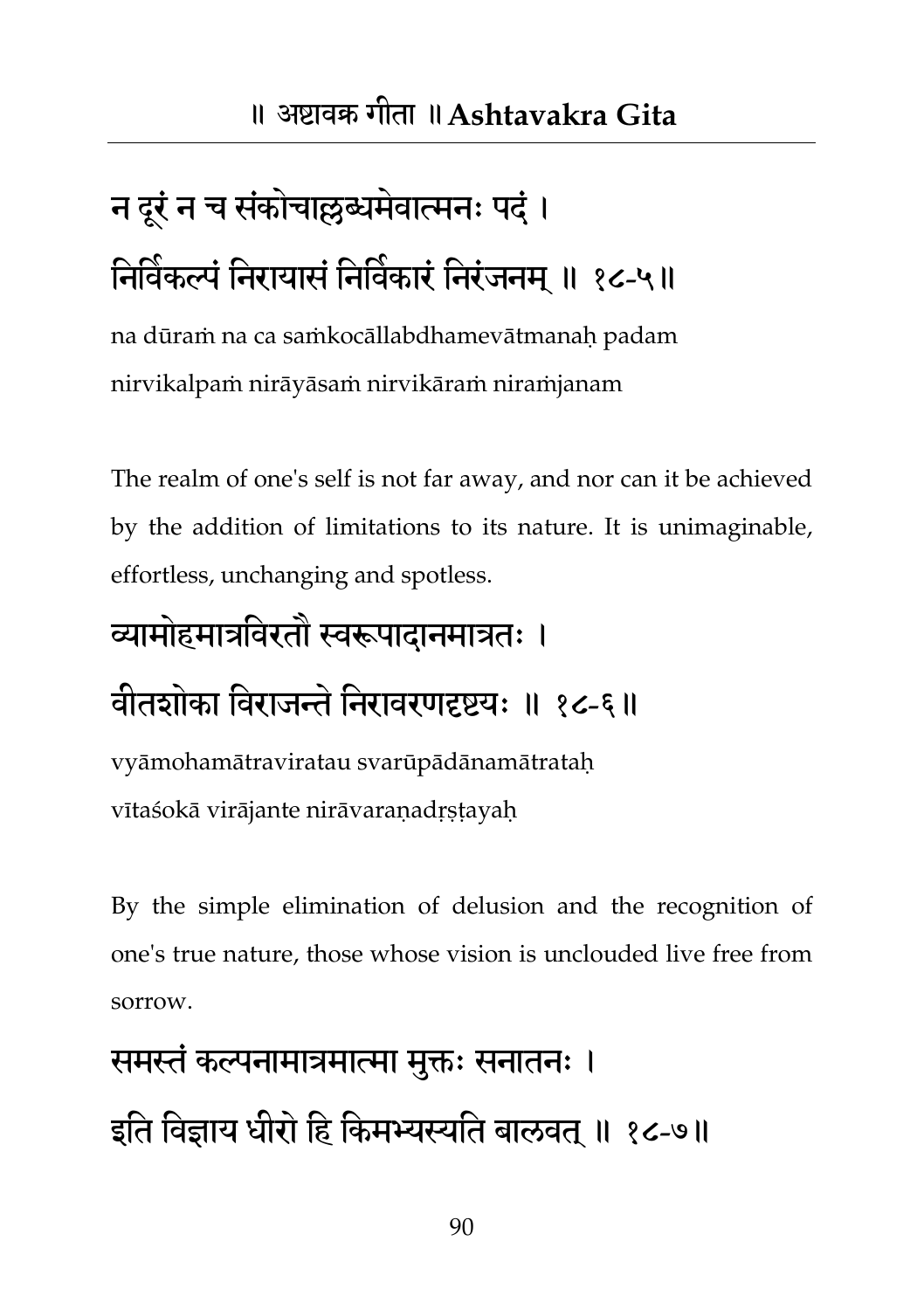samastam kalpanāmātramātmā muktaḥ sanātanaḥ iti vijñāya dhīro hi kimabhyasyati bālavat

Knowing everything as just imagination, and himself as eternally free, how should the wise man behave like a fool?

## आत्मा ब्रह्मतेत तनतश्चत्य बावाबावौ च कतितौ । निष्कामः किं विजानाति किं बूते च करोति किम्॥१८-८

ātmā brahmeti niścitya bhāvābhāvau ca kalpitau niṣkāmaḥ kiṁ vijānāti kiṁ brūte ca karoti kim

Knowing himself to be God and being and non-being just imagination, what should the man free from desire learn, say or do?

अयं सोऽहमयं नाहं इति क्षीणा विकल्पना । सर्वमात्मेति निश्चित्य तूर्ष्णौभूतस्य योगिनः ॥ १८-९॥ ayaṁ so'hamayaṁ nāhaṁ iti kṣīṇā vikalpanā sarvamātmeti niścitya tūṣṇīṁbhūtasya yoginaḥ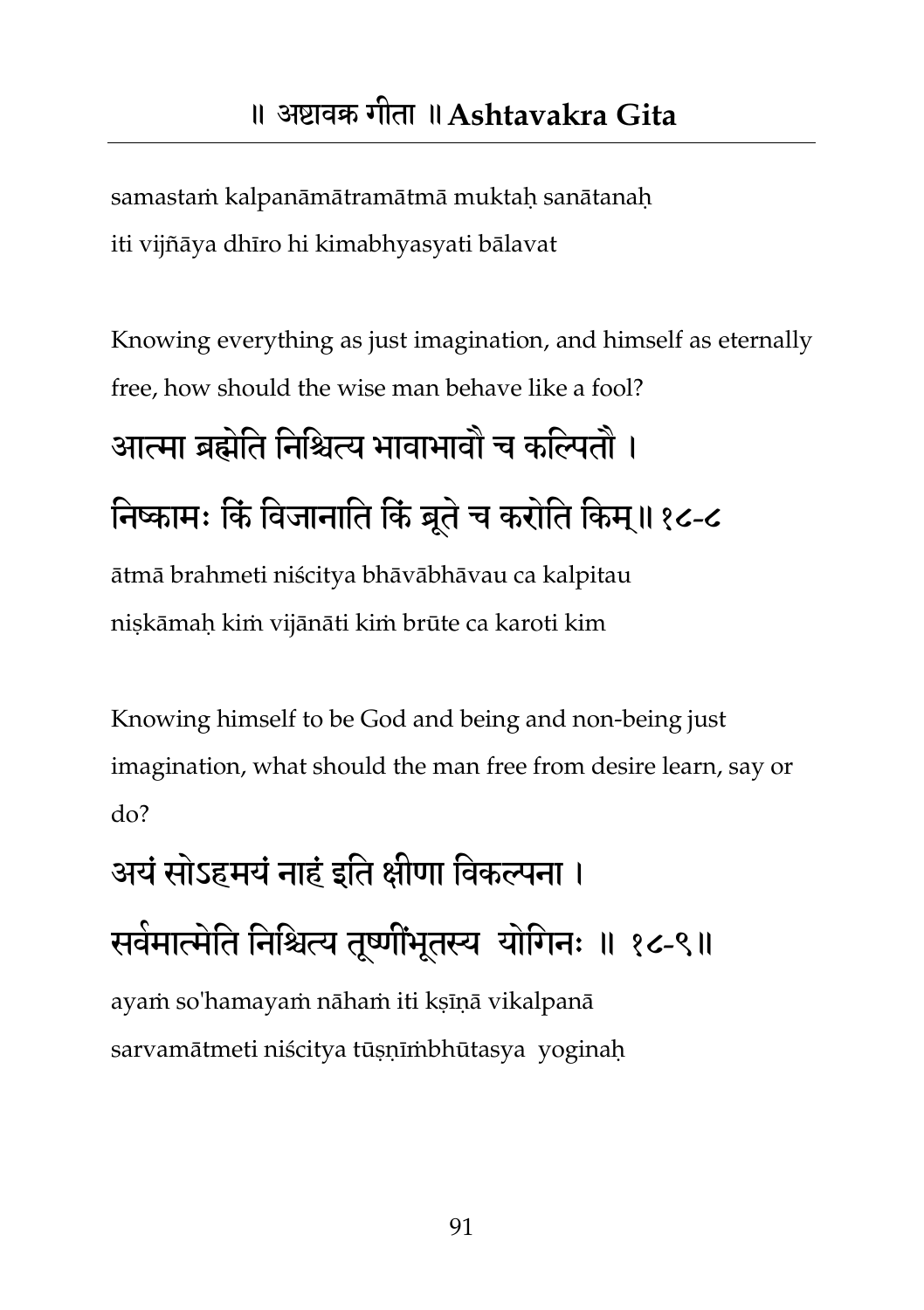#### ॥ अष्टावक्र गीता ॥**Ashtavakra Gita**

Considerations like "I am this" or "I am not this" are finished for the yogi who has gone silent realising "Everything is myself".

## न विक्षेपों न चैकार्घ्यं नातिबोधों न मूढता । न सुखं न च वा दुःखं उपशान्तस्य योगिनः ॥ १८-१०॥

na vikṣepo na caikāgryaṁ nātibodho na mūḍhatā na sukhaṁ na ca vā duḥkhaṁ upaśāntasya yoginaḥ

For the yogi who has found peace, there is no distraction or onepointedness, no higher knowledge or ignorance, no pleasure and no pain.

## स्वाराज्यं भैक्षवृत्तौ च लाभालाभं जनं वनं ।

#### निर्विकल्पस्वभावस्य न विशेषोऽस्ति योगिनः॥१८-११

svārājye bhaikṣavṛttau ca lābhālābhe jane vane nirvikalpasvabhāvasya na viśeṣo'sti yoginaḥ

The dominion of heaven or beggary, gain or loss, life among men or in the forest, these make no difference to a yogi whose nature it is to be free from distinctions.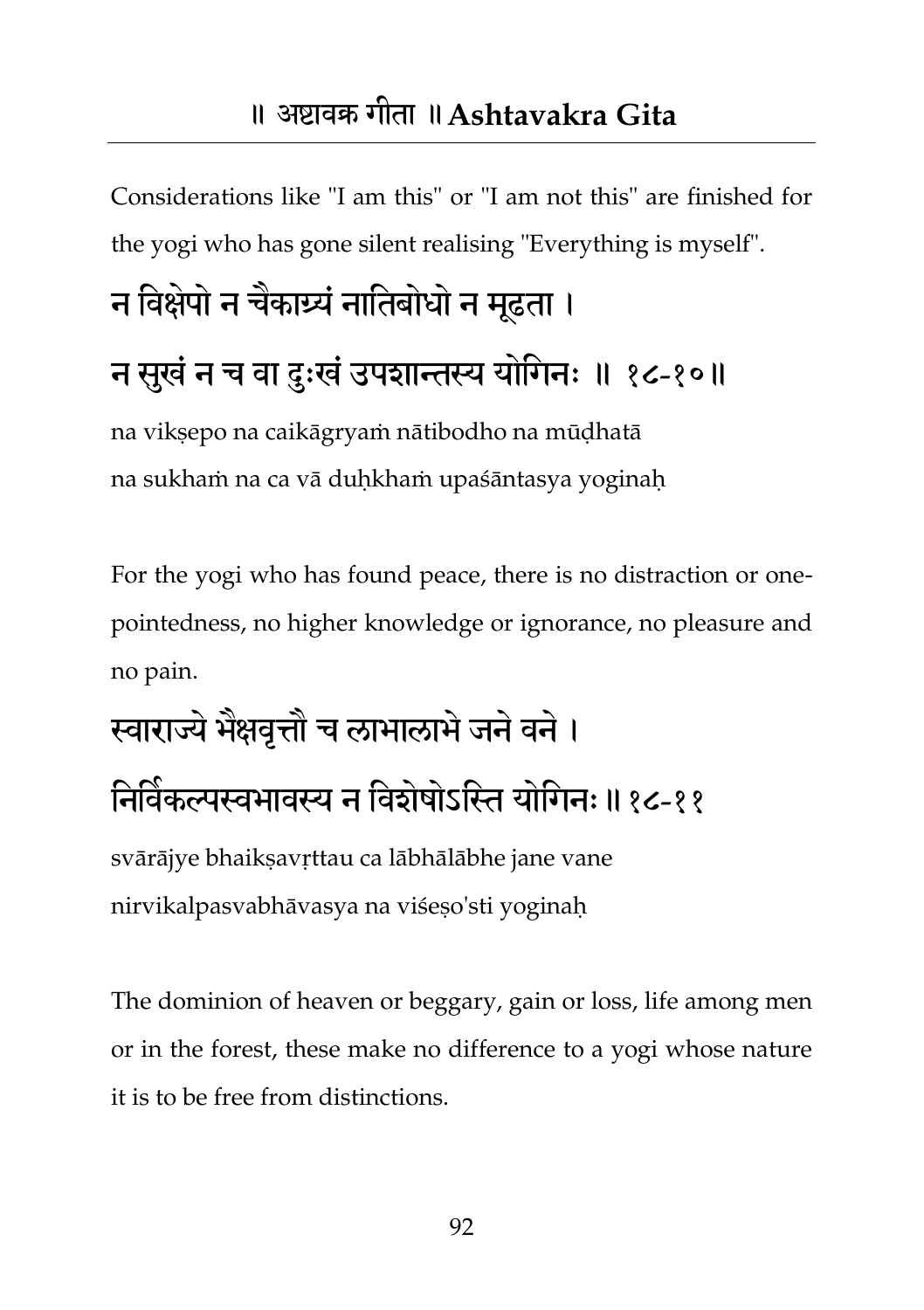## क्व धर्मः क च वा कामः क चाथंः क विवंकिता । इदं कृतमिदं नेति द्वन्द्वैमुक्तस्य योगिनः ॥ १८-१२॥

kva dharmaḥ kva ca vā kāmaḥ kva cārthaḥ kva vivekitā idaṁ kṛtamidaṁ neti dvandvairmuktasya yoginaḥ

There is no religion, wealth, sensuality or discrimination for a yogi free from such opposites as "I have done this," and "I have not done that."

### कृत्यं किमपि नैवास्ति न कापि हृदि रंजना ।

#### यथा जीवनमेवेह जीवन्मुक्तस्य योगिनः ॥ १८-१३॥

kṛtyaṁ kimapi naivāsti na kāpi hṛdi raṁjanā yathā jīvanameveha jīvanmuktasya yoginaḥ

There is nothing needing to be done, or any attachment in his heart for the yogi liberated while still alive. Things are just for life-time.

## क्व मोहः क्व च वा विश्वं क्व तदु ध्यानं क्व मुक्तता । सर्वसंकल्पसीमायां विश्रान्तस्य महात्मनः ॥ १८-१४॥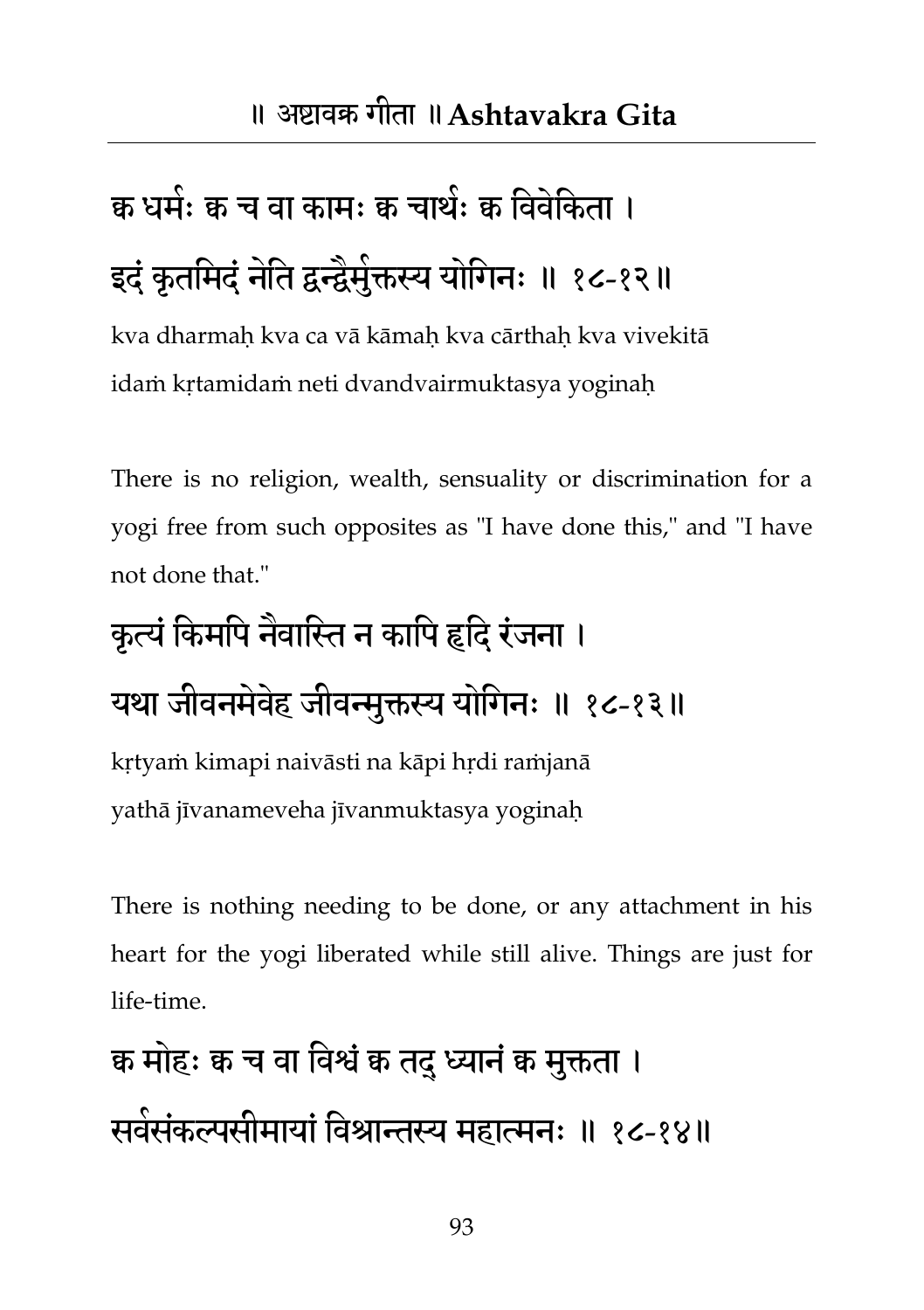kva mohaḥ kva ca vā viśvaṁ kva tad dhyānaṁ kva muktatā sarvasaṁkalpasīmāyāṁ viśrāntasya mahātmanaḥ

There is no delusion, world, meditation on That, or liberation for the pacified great soul. All these things are just the realm of imagination.

## येन विश्वमिदं दृष्टं स नास्तीति करोतु वै । निवासनः किं कुरुते पश्यन्नपि न पश्यति ॥ १८-१५॥

yena viśvamidaṁ dṛṣṭaṁ sa nāstīti karotu vai nirvāsanaḥ kiṁ kurute paśyannapi na paśyati

He by whom all this is seen may well make out it doesn't exist, but what is the desireless one to do. Even in seeing it he does not see it.

#### येन दृष्टं परं ब्रह्म सोऽहं ब्रह्मेति चिन्तयेत ।

#### किं चिन्तयति निश्चिन्तो द्वितीयं यो न पइयति॥१८-१६

yena dṛṣṭaṁ paraṁ brahma so'haṁ brahmeti cintayet kiṁ cintayati niścinto dvitīyaṁ yo na paśyati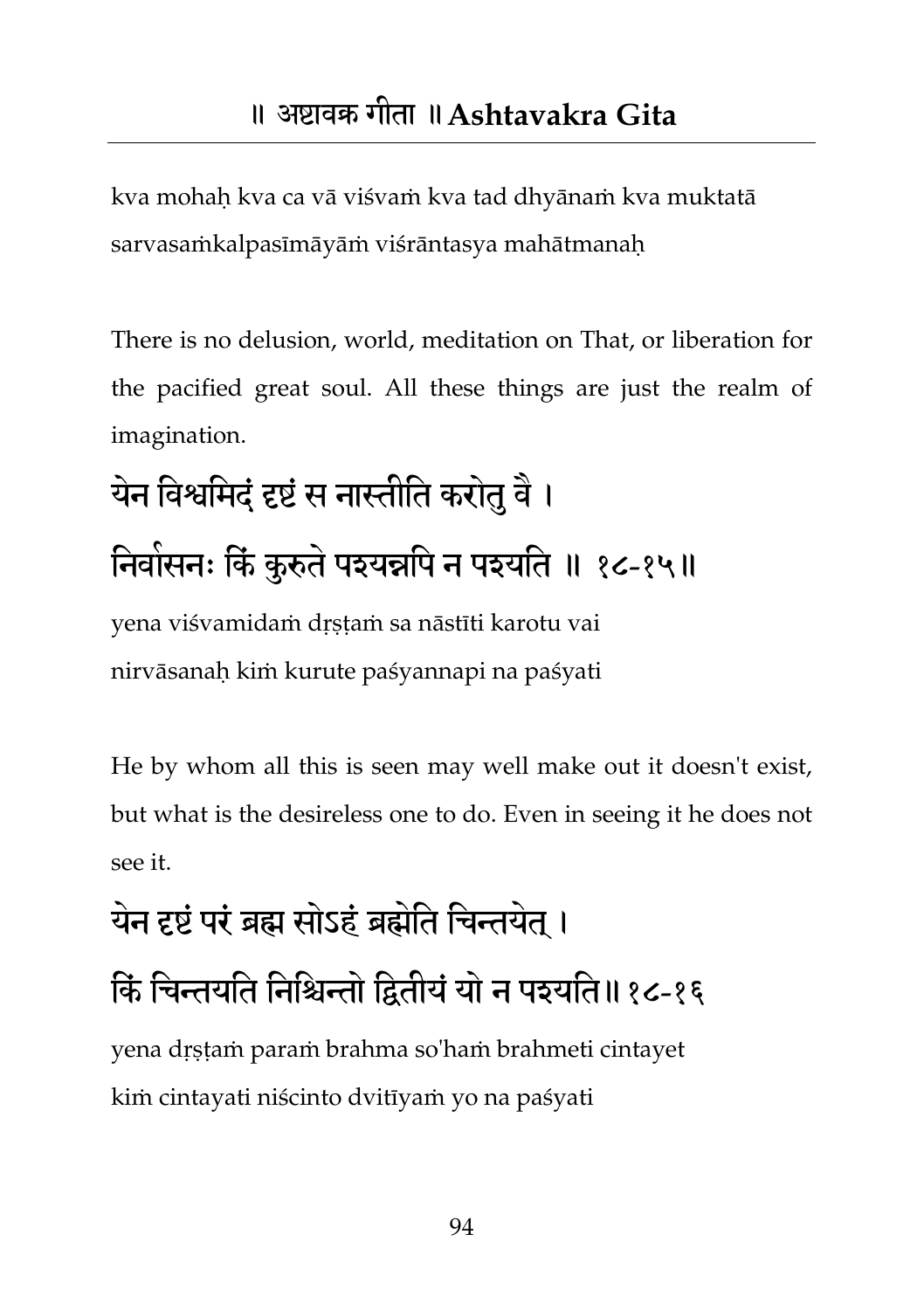He by whom the Supreme Brahma is seen may think "I am Brahma", but what is he to think who is without thought, and who sees no duality.

### दृष्टो येनात्मविक्षेपो निरोधं कुरुते त्वसौ ।

#### उदारस्तु न विक्षिप्तः साध्याभावात्करोति किम्॥१८-१७

dṛṣṭo yenātmavikṣepo nirodhaṁ kurute tvasau udārastu na viksiptah sādhyābhāvātkaroti kim

He by whom inner distraction is seen may put an end to it, but the noble one is not distracted. When there is nothing to achieve what is he to do?

#### धीरो लोकविपयेस्तो वर्तमानोऽपि लोकवत् ।

#### नो समाधिं न विक्षेपं न लोपं स्वस्य पश्यति ॥ १८-१८॥

dhīro lokaviparyasto vartamāno'pi lokavat no samādhiṁ na vikṣepaṁ na lopaṁ svasya paśyati

The wise man, unlike the worldly man, does not see inner stillness, distraction or fault in himself, even when living like a worldly man.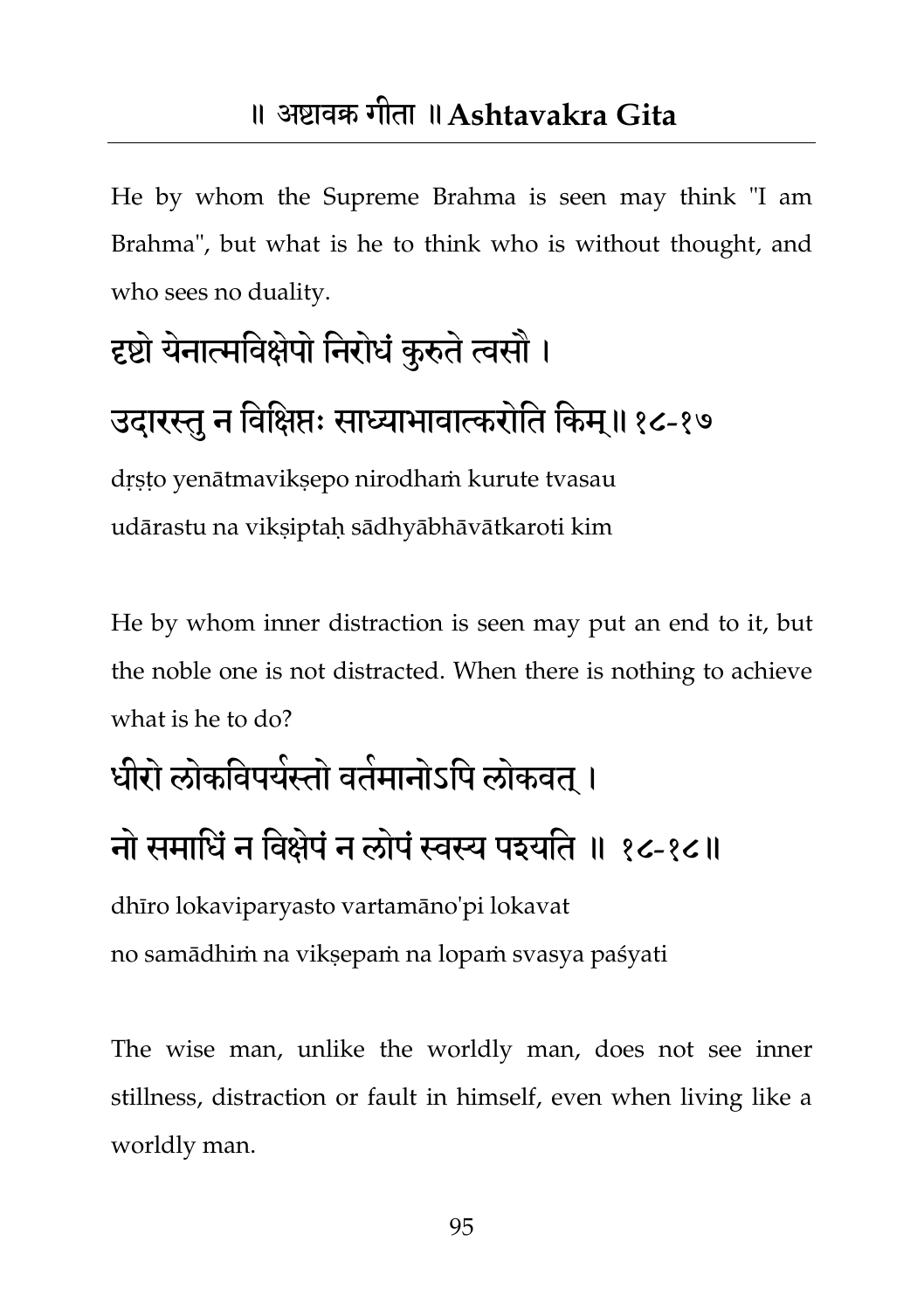## भावाभावविहीनो यस्तृप्तो निर्वासनो बुधः । नैव किंचित्कृतं तेन लोकदृष्ट्या विकुवेता ॥ १८-१९॥

bhāvābhāvavihīno yastṛpto nirvāsano budhaḥ naiva kiṁcitkṛtaṁ tena lokadṛṣṭyā vikurvatā

Nothing is done by him who is free from being and non-being, who is contented, desireless and wise, even if in the world's eyes he does act .

## प्रवृत्तौ वा निवृत्तौ वा नैव धीरस्य दुग्रेहः ।

#### यदा यत्कतुंमायाति तत्कृत्वा तिष्ठते सुखम् ॥ १८-२०॥

pravṛttau vā nivṛttau vā naiva dhīrasya durgrahaḥ yadā yatkartumāyāti tatkṛtvā tiṣṭhate sukham

The wise man who just goes on doing what presents itself for him to do, encounters no difficulty in either activity or inactivity.

## निवासनो निरालंबः स्वच्छन्दो मुक्तबन्धनः । क्षिप्तः संस्कारवातेन चेष्टते शुष्कपणेवत् ॥ १८-२१॥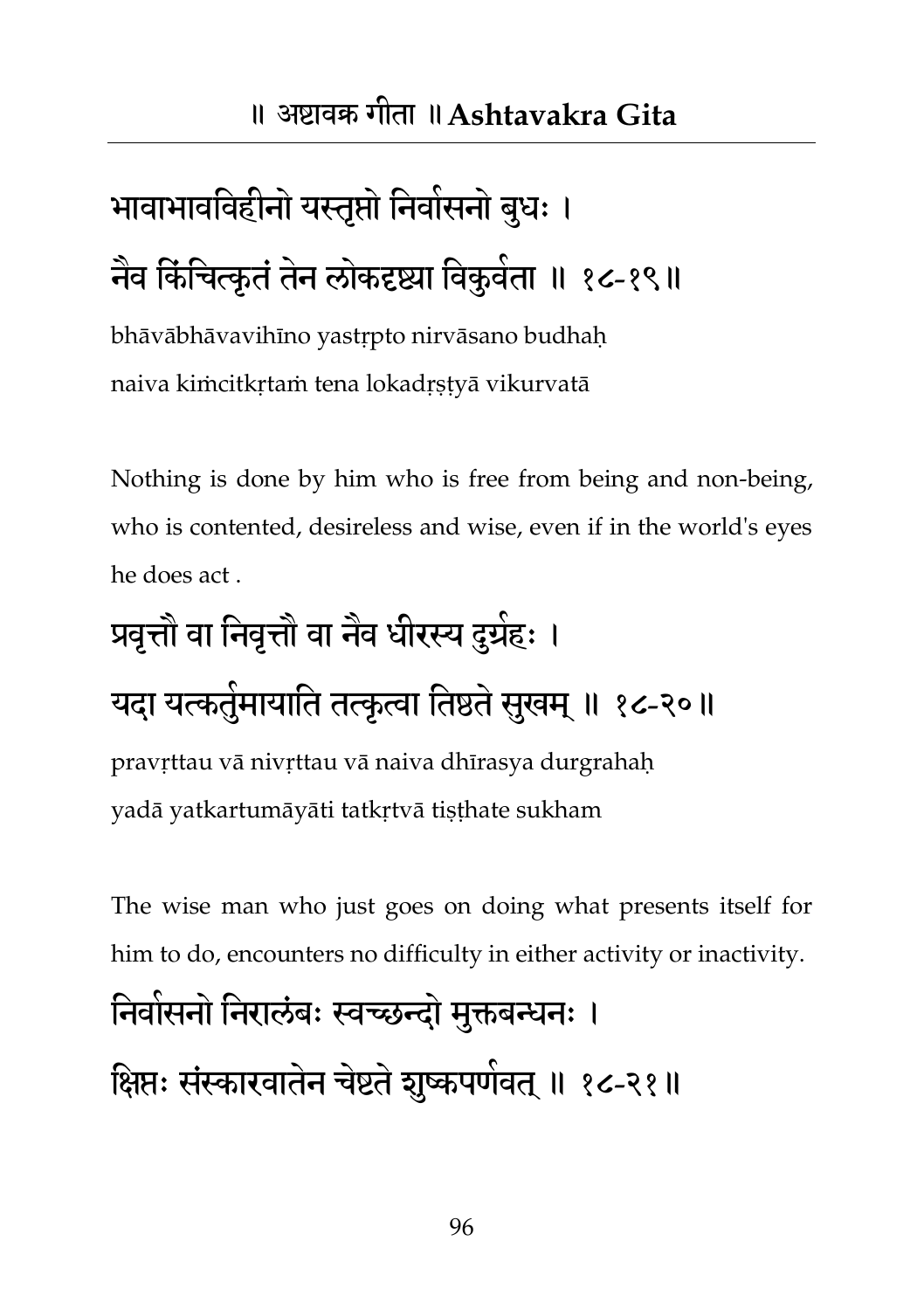nirvāsano nirālaṁbah svacchando muktabandhanah ksiptah saṁskāravātena cestate śuskaparnavat

He who is desireless, self-reliant, independent and free of bonds functions like a dead leaf blown about by the wind of causality .

#### असंसारस्य तु कापि न हर्षो न विषादिता ।

#### स शीतरहभना तनत्यंतवदहे इव याजमे॥ १८-२२॥

asamsārasya tu kvāpi na harso na visāditā sa śītalahamanā nityaṁ videha iva rājaye

There is neither joy nor sorrow for one who has transcended samsara. With a peaceful mind he lives as if without a body.

## कुत्रापि न जिहासास्ति नाशो वापि न कुत्रचित् ।

#### आत्मायाभस्य धीयस्य शीतराच्छतयात्मन्॥१८-२३॥

kutrāpi na jihāsāsti nāśo vāpi na kutracit ātmārāmasya dhīrasya śītalācchatarātmanaḥ

He whose joy is in himself, and who is peaceful and pure within has no desire for renunciation or sense of loss in anything.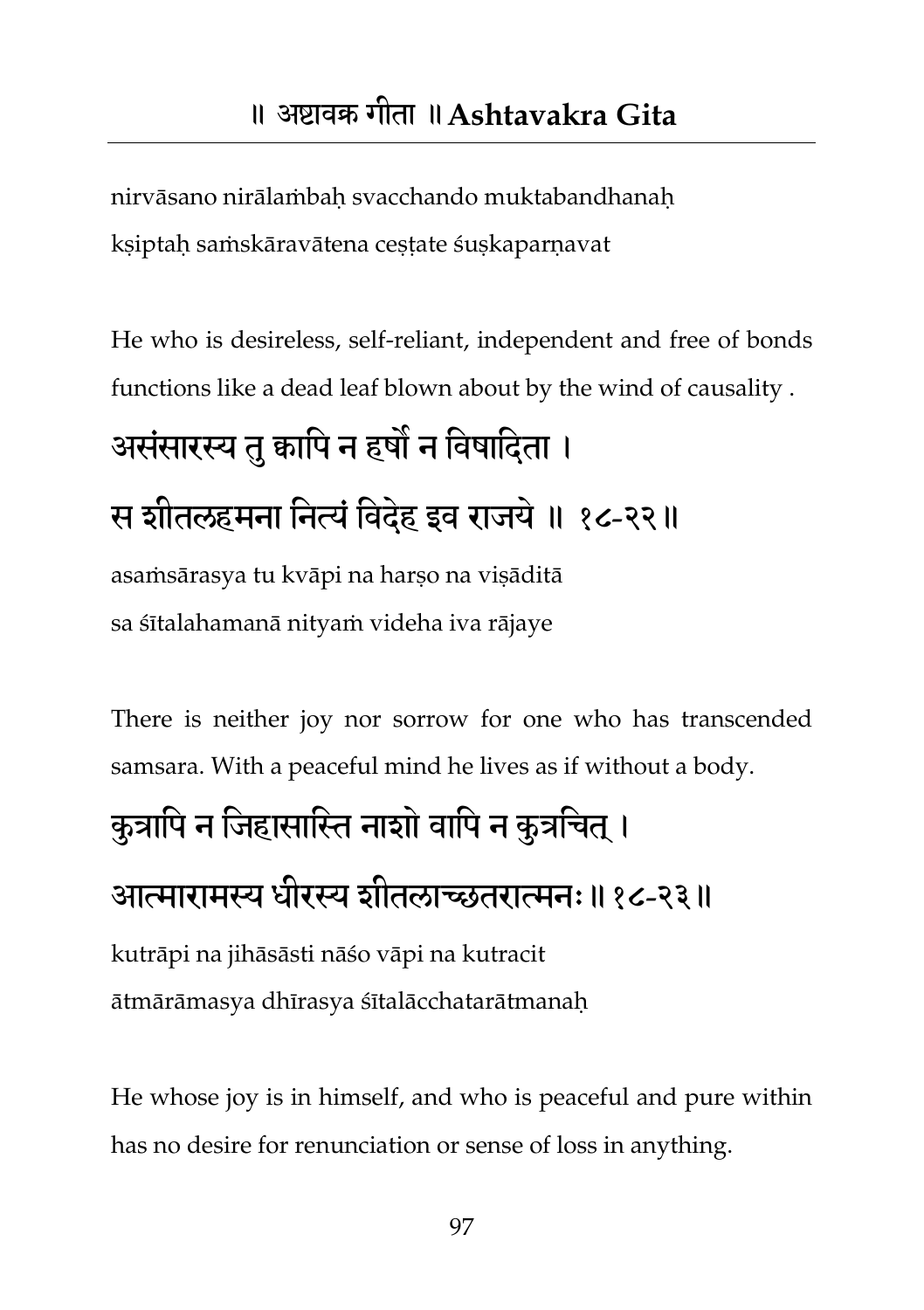## प्रकृत्या शून्यचित्तस्य कुवेतोऽस्य यद्दच्छया । प्राकृतस्यवे धीयस्य न भानो नावभानता ॥ १८-२४॥

prakṛtyā śūnyacittasya kurvato'sya yadṛcchayā prākṛtasyeva dhīrasya na māno nāvamānatā

For the man with a naturally empty mind, doing just as he pleases, there is no such thing as pride or false humility, as there is for the natural man.

## कृतं देहेन कमैदं न मया शुद्धरूपिणा । इति चिन्तानुरोधी यः कुवेन्नपि करोति न ॥ १८-२५॥

kṛtaṁ dehena karmedaṁ na mayā śuddharūpiṇā iti cintānurodhī yaḥ kurvannapi karoti na

"This action was done by the body but not by me."The pure natured person thinking like this, is not acting even when acting.

#### अतद्वादीव कुरुते न भवेदपि बालिशः ।

जीवन्मुक्तः सुखी श्रीमान् संसरन्नपि शोभते ॥ १८-२६॥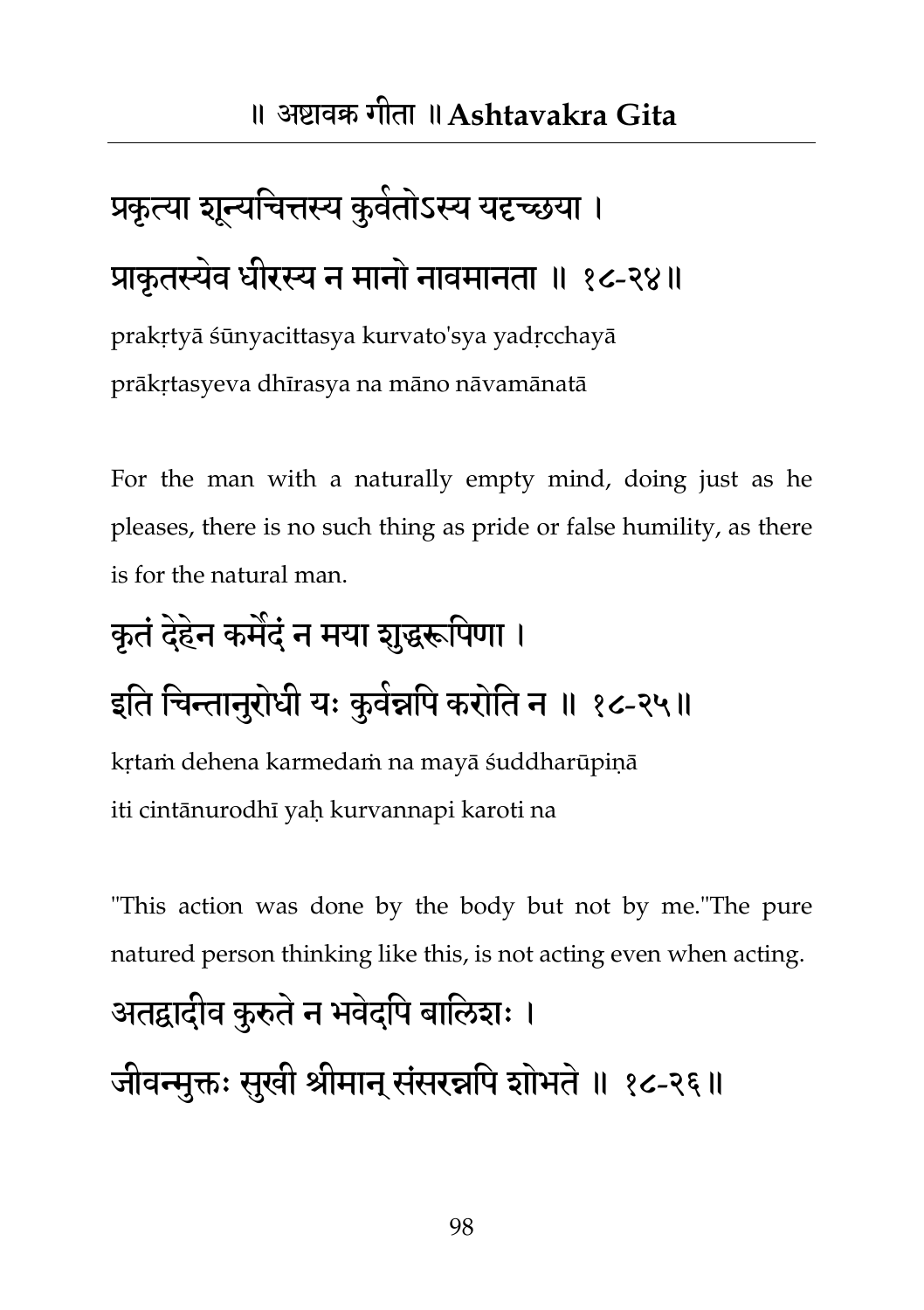atadvādīva kurute na bhavedapi bāliśaḥ

jīvanmuktaḥ sukhī śrīmān saṁsarannapi śobhate

He who acts without being able to say why, but is not thereby a fool, he is one liberated while still alive, happy and blessed. He is happy even in samsara.

## नाविचारसुश्रान्तो धीरो विश्रान्तिमागतः । न कल्पते न जाति न श्रणोति न पश्यति ॥ १८-२७॥

nāvicārasuśrānto dhīro viśrāntimāgataḥ na kalpate na jāti na śṛṇoti na paśyati

He who has had enough of endless considerations and has attained to peace, does not think, know, hear or see.

## असमाधेरविक्षेपान् न मुमुक्षुने चेतरः । निश्चित्य कल्पितं पश्यन् ब्रह्मेवास्ते महाशयः॥१८-२८॥ asamādheravikṣepān na mumukṣurna cetaraḥ

niścitya kalpitaṁ paśyan brahmaivāste mahāśayaḥ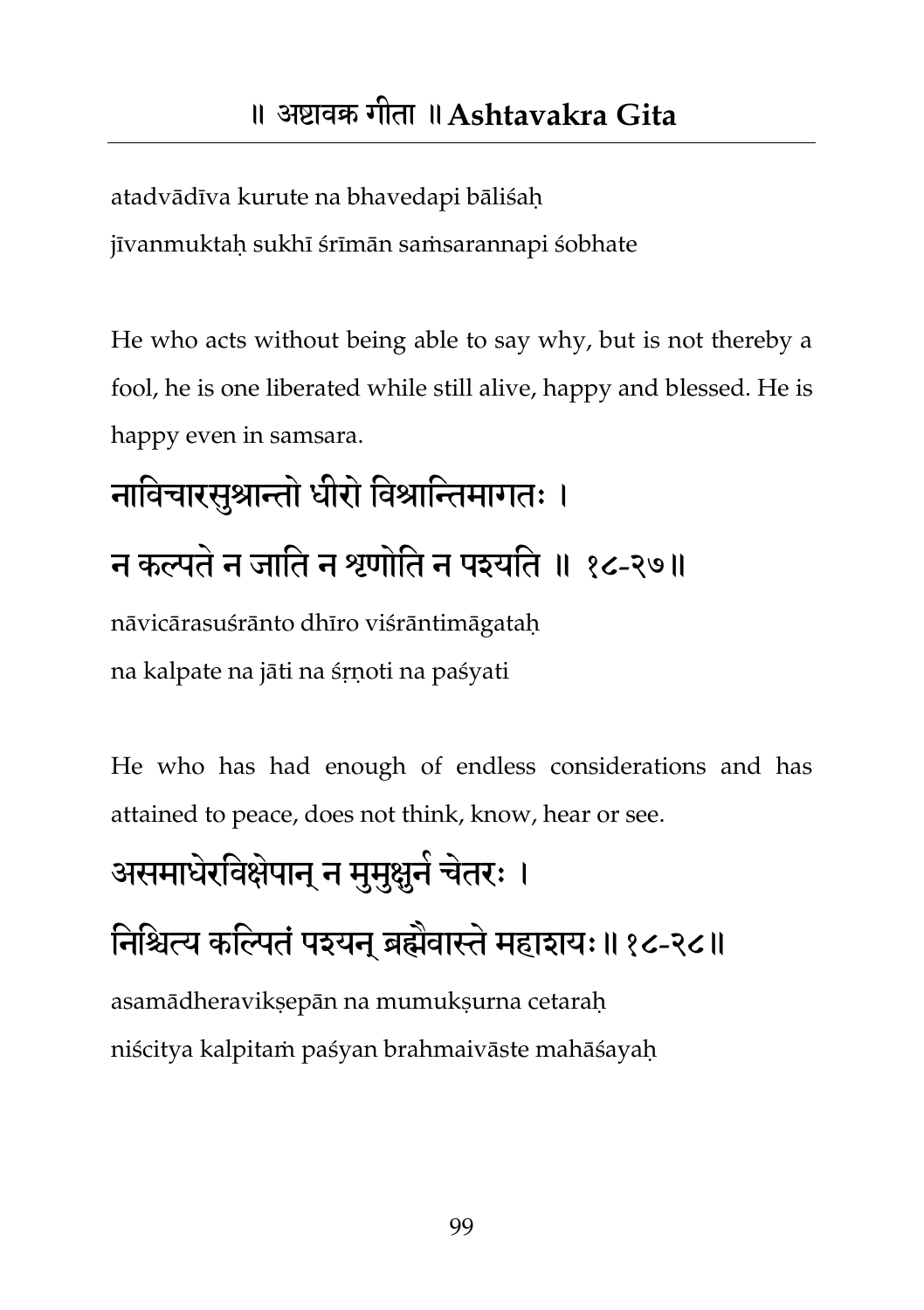He who is beyond mental stillness and distraction, does not desire either liberation or its opposite. Recognising that things are just constructions of the imagination, that great soul lives as God here and now.

## यस्यान्तः स्यादहंकारो न करोति करोति सः । निरहंकारघीरेण न किंचिदकृतं कृतम् ॥ १८-२९॥

yasyāntaḥ syādahaṁkāro na karoti karoti saḥ nirahaṁkāradhīreṇa na kiṁcidakṛtaṁ kṛtam

He who feels responsibility within, acts even when not acting, but there is no sense of done or undone for the wise man who free from the sense of responsibility.

## नोद्विग्नं न च सन्तुष्टमकतृं स्पन्दवजितं । निराशं गतसन्देहं चित्तं मुक्तस्य राजते ॥ १८-३०॥

nodvignaṁ na ca santuṣṭamakartṛ spandavarjitam nirāśaṁ gatasandehaṁ cittaṁ muktasya rājate

The mind of the liberated man is not upset or pleased. It shines unmoving, desireless, and free from doubt.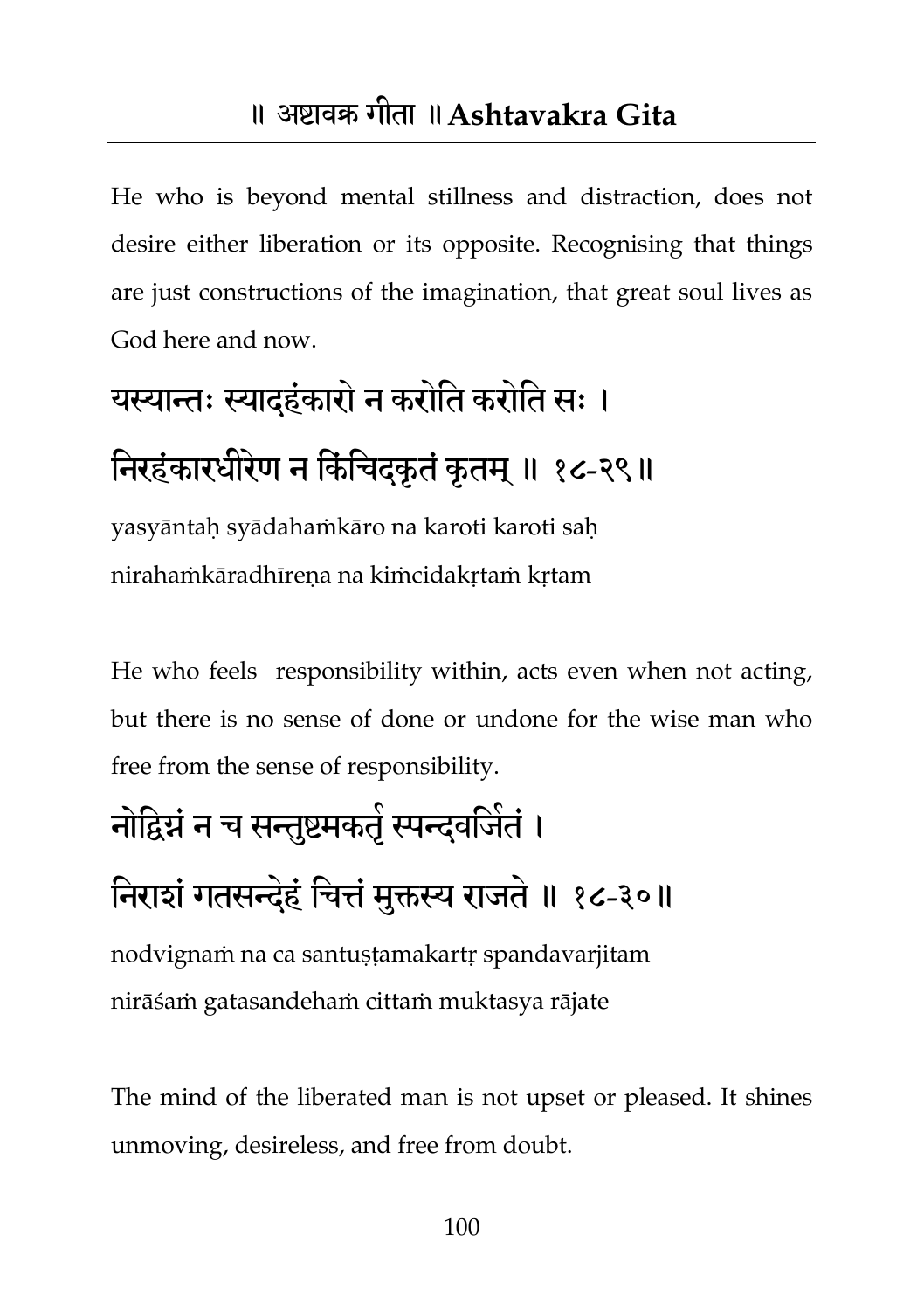## निध्याेतुं चेष्टितुं वापि यचित्तं न प्रवतेते । निर्निर्मित्तमिद्ं किंतु निध्योयेति विचेष्टते ॥ १८-३१॥

nirdhyātuṁ ceṣṭituṁ vāpi yaccittaṁ na pravartate nirnimittamidaṁ kiṁtu nirdhyāyeti viceṣṭate

He whose mind does not set out to meditate or act, meditates and acts without an object.

## तत्त्वं यथार्थमाकण्यं मन्दः प्राप्नोति मूढतां ।

#### अथवा याति संकोचममूढः कोऽपि मूढवत् ॥ १८-३२॥

tattvaṁ yathārthamākarṇya mandaḥ prāpnoti mūḍhatām athavā yāti saṁkocamamūḍhaḥ ko'pi mūḍhavat

A stupid man is bewildered when he hears the real truth, while even clever man is humbled by it just like the fool.

### एकाग्रता निरोधो वा मूढैरभ्यस्यते भृशं । धीराः कृत्यं न पइयन्ति सुप्तवत्स्वपदे स्थिताः॥१८-३३

ekāgratā nirodho vā mūḍhairabhyasyate bhṛśam dhīrāḥ kṛtyaṁ na paśyanti suptavatsvapade sthitāḥ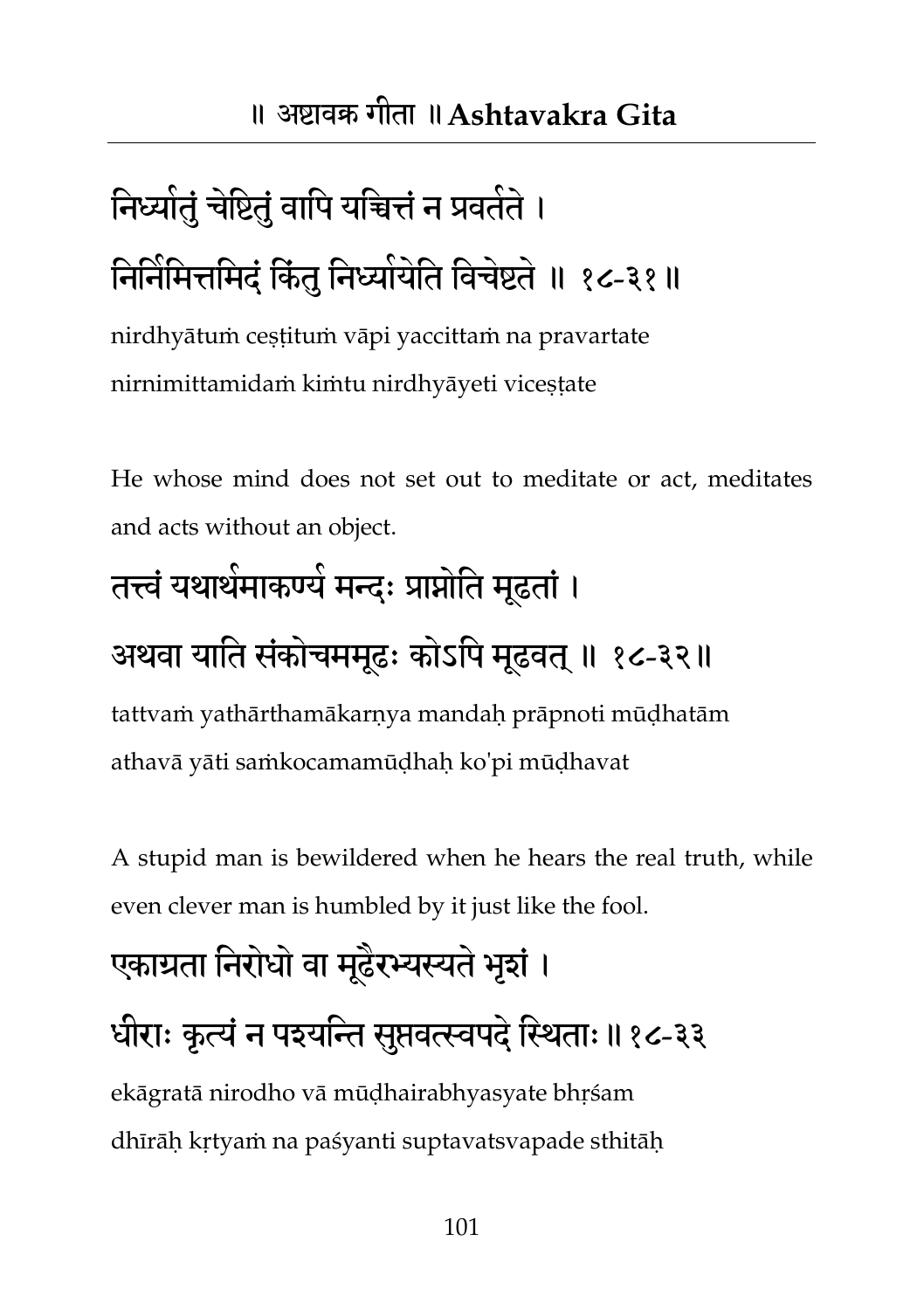The ignorant make a great effort to practise one-pointedness and the stopping of thought, while the wise see nothing to be done and remain in themselves like those asleep.

## अप्रयत्नात् प्रयत्नाद् वा मूढो नाप्नोति निर्वृतिं । तत्त्वनिश्चयमात्रेण प्राज्ञो भवति निवृतः ॥ १८-३४॥

aprayatnāt prayatnād vā mūḍho nāpnoti nirvṛtim tattvaniścayamātrena prājño bhavati nirvrtah

The stupid does not attain cessation whether he acts or abandons action, while the wise man find peace within simply by knowing the truth.

#### शुद्धं बुद्धं प्रियं पूर्णं निष्प्रपंचं निरामयं ।

#### आत्मानं तं न जानन्ति तत्राभ्यासपरा जनाः॥१८-३५॥

śuddhaṁ buddhaṁ priyaṁ pūrṇaṁ niṣprapaṁcaṁ nirāmayam ātmānaṁ taṁ na jānanti tatrābhyāsaparā janāḥ

People cannot come to know themselves by practices - pure awareness, clear, complete, beyond multiplicity and faultless though they are.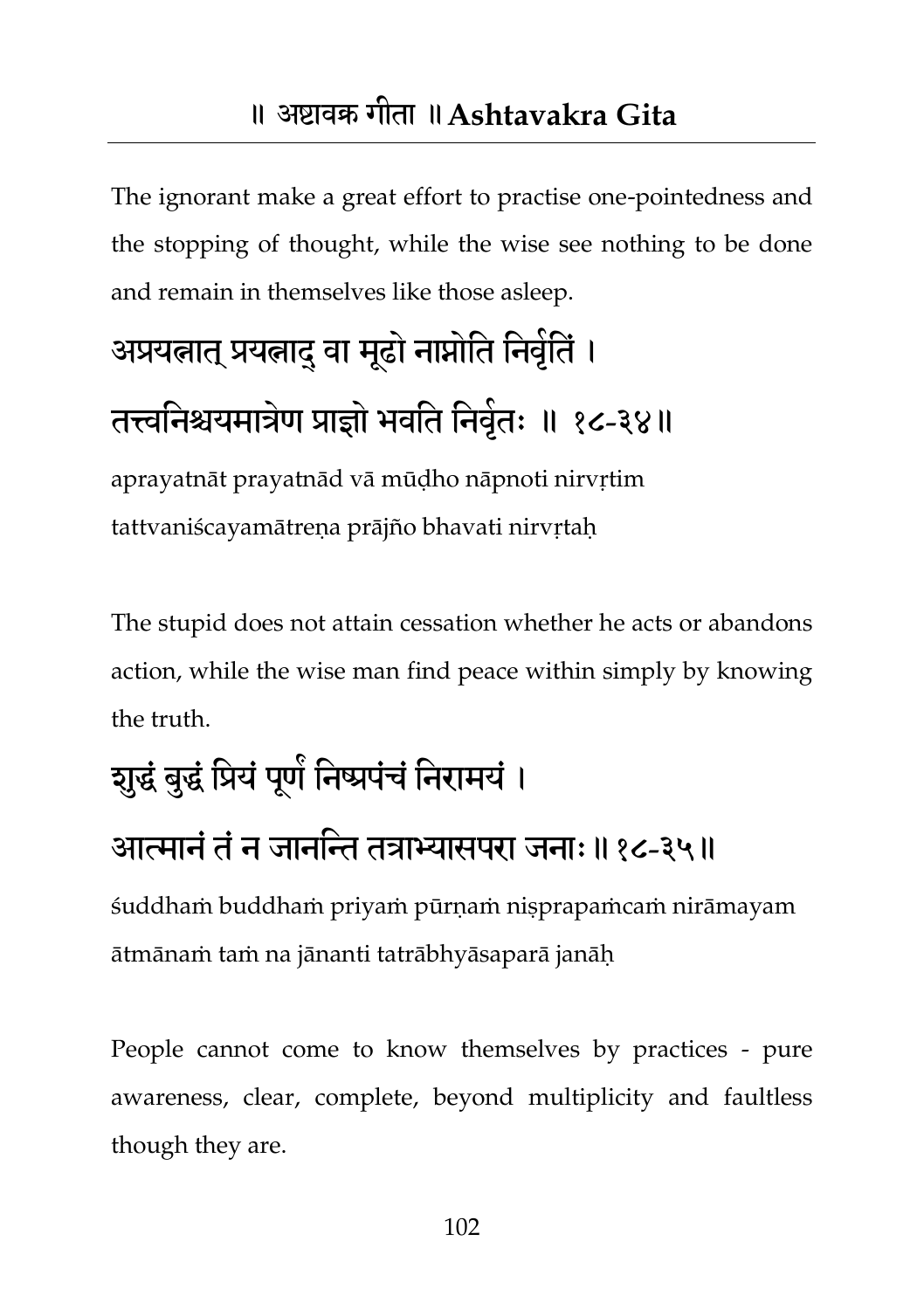## नाप्नोति कर्मणा मोक्षं विमूढोऽभ्यासरूपिणा । धन्यो विज्ञानमात्रेण मुक्तस्तिष्ठत्यविकियः ॥ १८-३६॥

nāpnoti karmaṇā mokṣaṁ vimūḍho'bhyāsarūpiṇā dhanyo vijñānamātreṇa muktastiṣṭhatyavikriyaḥ

The stupid does not achieve liberation even through regular practice, but the fortunate remains free and actionless simply by discrimination.

# मूढो नाप्नोति तदु ब्रह्म यतो भवितुमिच्छति । अनिच्छन्नपि धीरो हि परब्रह्मस्वरूपभाक् ॥ १८-३७॥

mūḍho nāpnoti tad brahma yato bhavitumicchati anicchannapi dhīro hi parabrahmasvarūpabhāk

The stupid does not attain Godhead because he wants to be it, while the wise man enjoys the Supreme Godhead without even wanting it.

## निराधारा ग्रहव्यग्रा मूढाः संसारपोषकाः । एतस्यानथंमूलस्य मूलच्छेदः कृतो बुधैः ॥ १८-३८॥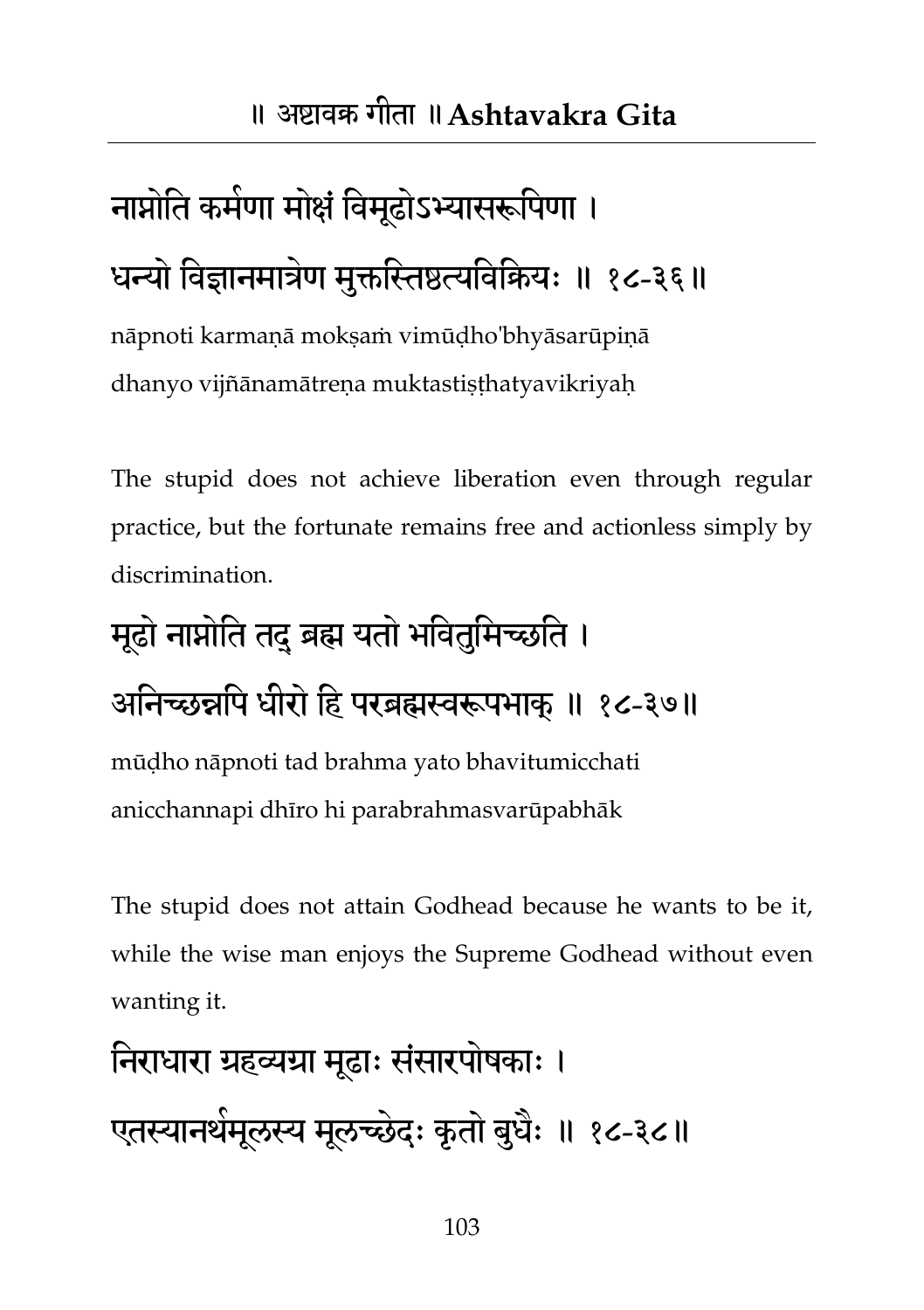nirādhārā grahavyagrā mūḍhāḥ saṁsārapoṣakāḥ etasyānarthamūlasya mūlacchedaḥ kṛto budhaiḥ

Even when living without any support and eager for achievement, the stupid are still nourishing Samsara, while the wise have cut at the very root of its unhappiness.

### न शान्तिं लभते मूढो यतः शमितुमिच्छति । धीरस्तत्त्वं विनिश्चित्य सर्वदा शान्तमानसः ॥ १८-३९॥ na śāntiṁ labhate mūḍho yataḥ śamitumicchati dhīrastattvaṁ viniścitya sarvadā śāntamānasaḥ

The stupid does not find peace because he is wanting it, while the wise discriminating the truth is always peaceful minded.

#### कात्मनो दर्शनं तस्य यदु दृष्टमवलंबते ।

#### धीरास्तं तं न पइयन्ति पइयन्त्यात्मानमव्ययम्॥१८-४०

kvātmano darśanaṁ tasya yad dṛṣṭamavalaṁbate dhīrāstaṁ taṁ na paśyanti paśyantyātmānamavyayam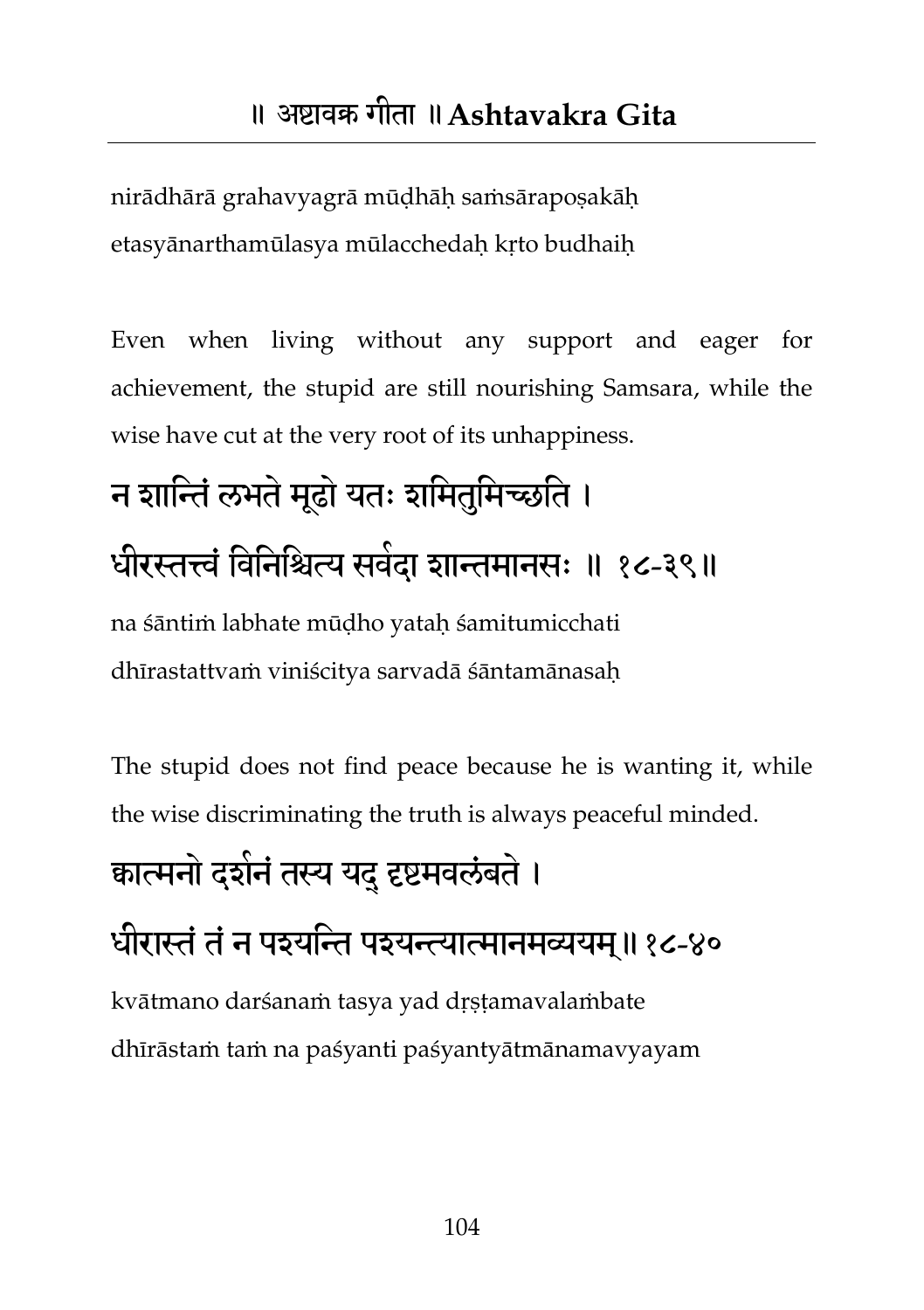How can there be self knowledge for him whose knowledge depends on what he sees. The wise do not see this and that, but see themselves as unending.

## क्व निरोधो विमूढस्य यो निबेन्धें करोति वै । स्वारामस्यैव धीरस्य सर्वदासावकृत्रिमः ॥ १८-४१॥

kva nirodho vimūḍhasya yo nirbandhaṁ karoti vai svārāmasyaiva dhīrasya sarvadāsāvakrtrimah

How can there be cessation of thought for the misguided who is striving for it. Yet it is there always naturally for the wise man delighted in himself.

## भावस्य भावकः कश्चिन् न किंचिदु भावकोपरः ।

#### उभयाभावकः कश्चिदु एवमेव निराकुलः ॥ १८-४२॥

bhāvasya bhāvakaḥ kaścin na kiṁcid bhāvakoparaḥ ubhayābhāvakaḥ kaścid evameva nirākulaḥ

Some think that something exists, and others that nothing does. Rare is the man who does not think either, and is thereby free from distraction.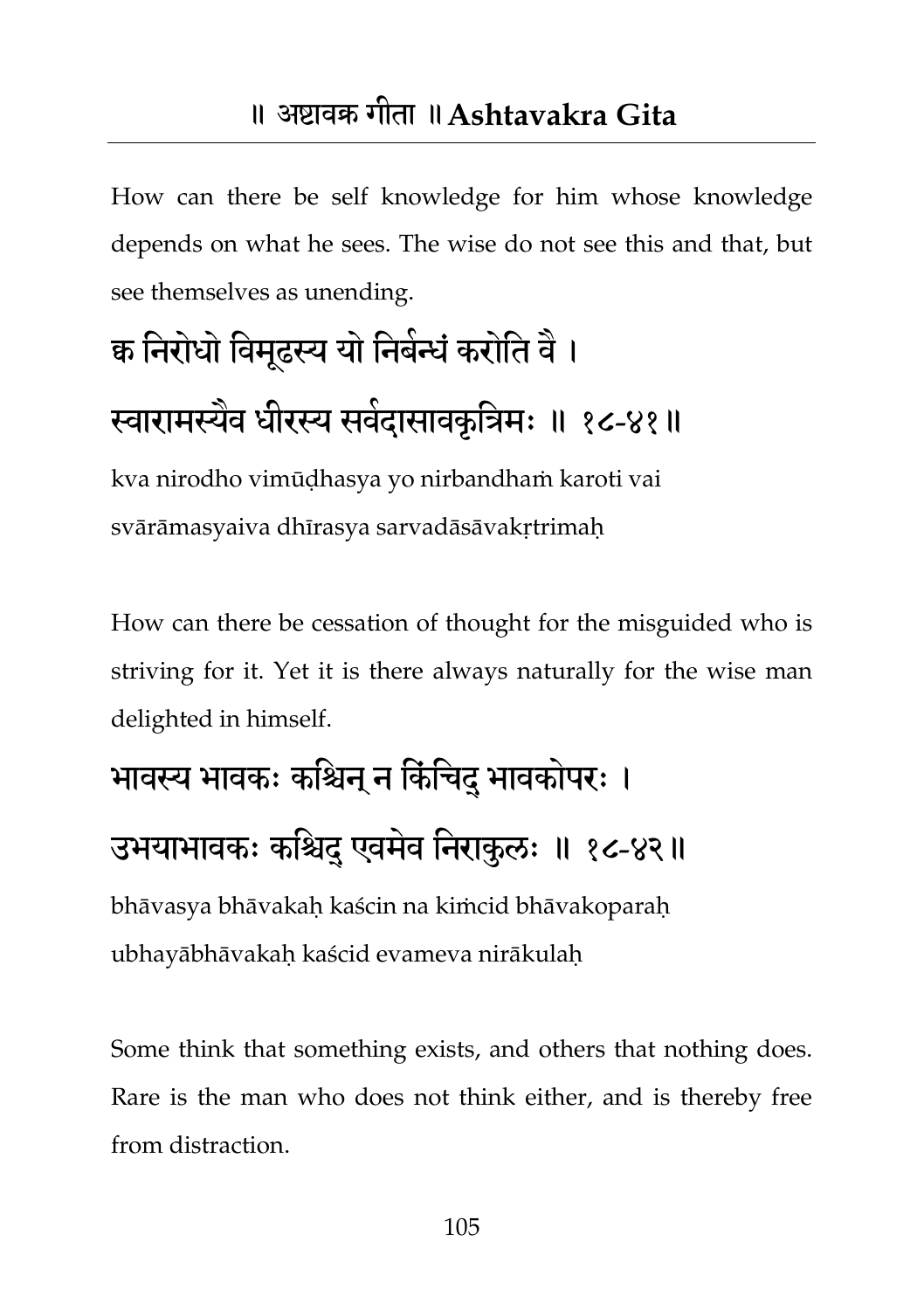## शुद्धमद्वयमात्मानं भावयन्ति कुबुद्धयः । न तु जानन्ति संमोहाद्यावज्जीवमनिवृंताः ॥ १८-४३॥ śuddhamadvayamātmānaṁ bhāvayanti kubuddhayaḥ

na tu jānanti saṁmohādyāvajjīvamanirvṛtāḥ

Those of weak intelligence think of themselves as pure nonduality, but because of their delusion do not know this, and remain unfulfilled all their lives.

## मुमुक्षोर्बुद्धिरालंबमन्तरेण न विद्यते । निरालंबेव निष्कामा बुद्धिमुक्तस्य सवेदा ॥ १८-४४॥

mumukṣorbuddhirālaṁbamantareṇa na vidyate nirālaṁbaiva niṣkāmā buddhirmuktasya sarvadā

The mind of the man seeking liberation can find no resting place within, but the mind of the liberated man is always free from desire by the very fact of being without a resting place.

#### विषयद्वीपिनो वीक्ष्य चकिताः शरणार्थिनः ।

विशन्ति झटिति कोर्ड निरोधैकार्यासेद्धये ॥ १८-४५॥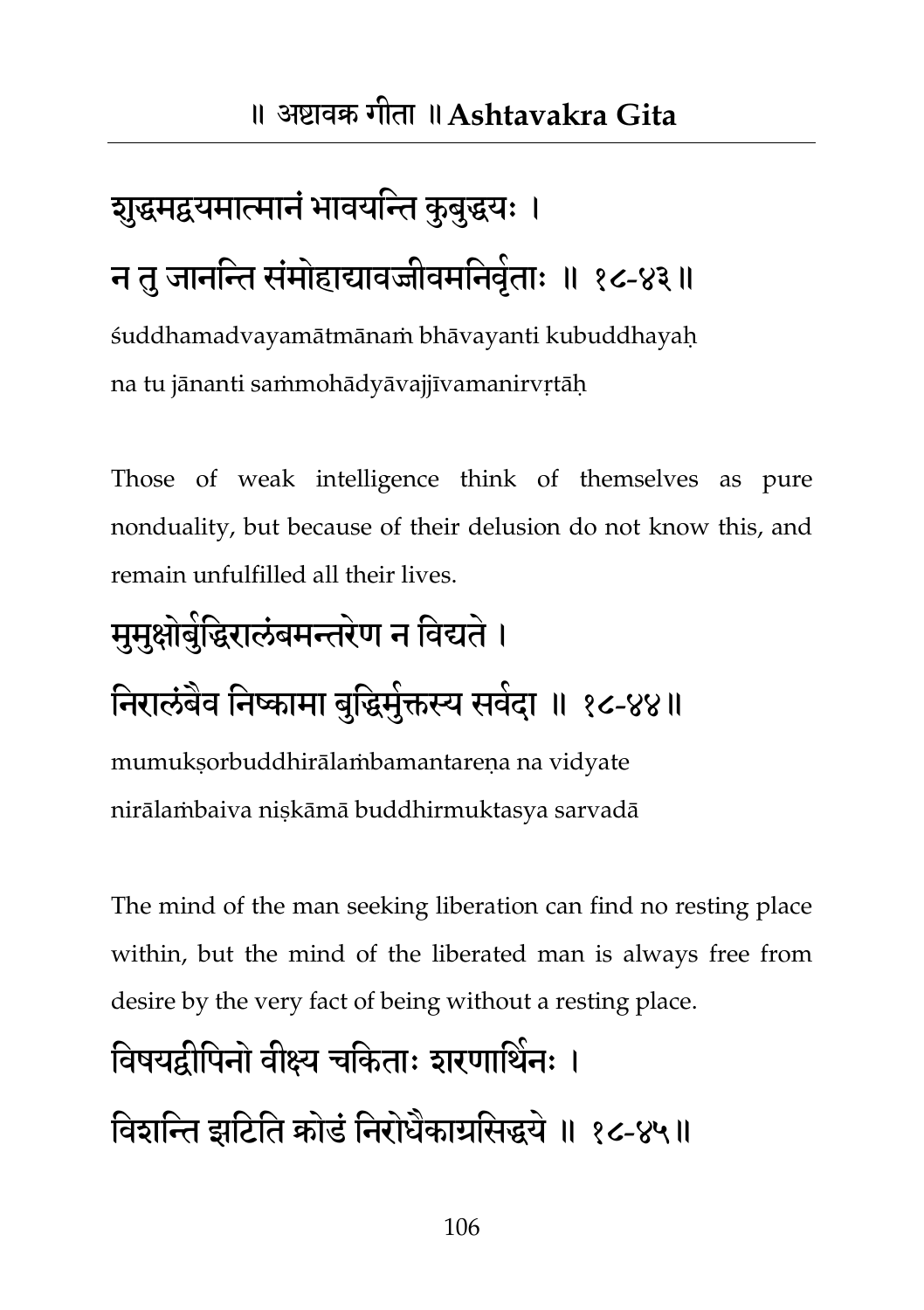viṣayadvīpino vīkṣya cakitāḥ śaraṇārthinaḥ viśanti jhaṭiti kroḍaṁ nirodhaikāgrasiddhaye

Seeing the tigers of the senses the frightened refuge-seek ers at once enter the cave in search of cessation of thought and onepointedness.

### निर्वासनं हरि दृष्ट्वा तूर्ष्णौं विषयदन्तिनः । पलायन्ते न शक्तास्ते सेवन्ते कृतचाटवः ॥ १८-४६॥ nirvāsanaṁ hariṁ drstvā tūsnīm visayadantinah palāyante na śaktāste sevante kṛtacāṭavaḥ

Seeing the desireless lion the elephants of the senses silently run away, or, if they cannot, serve him like flatterers.

## न मक्तिकारिकां धत्ते निःशङ्को यक्तमानसः । पइयन् श्रण्वन् स्पृशन् जिघ्रन्नश्नन्नास्ते यथासुखम्॥

na muktikārikāṁ dhatte niḥśaṅko yuktamānasaḥ paśyan śṛṇvan spṛśan jighrannaśnannāste yathāsukham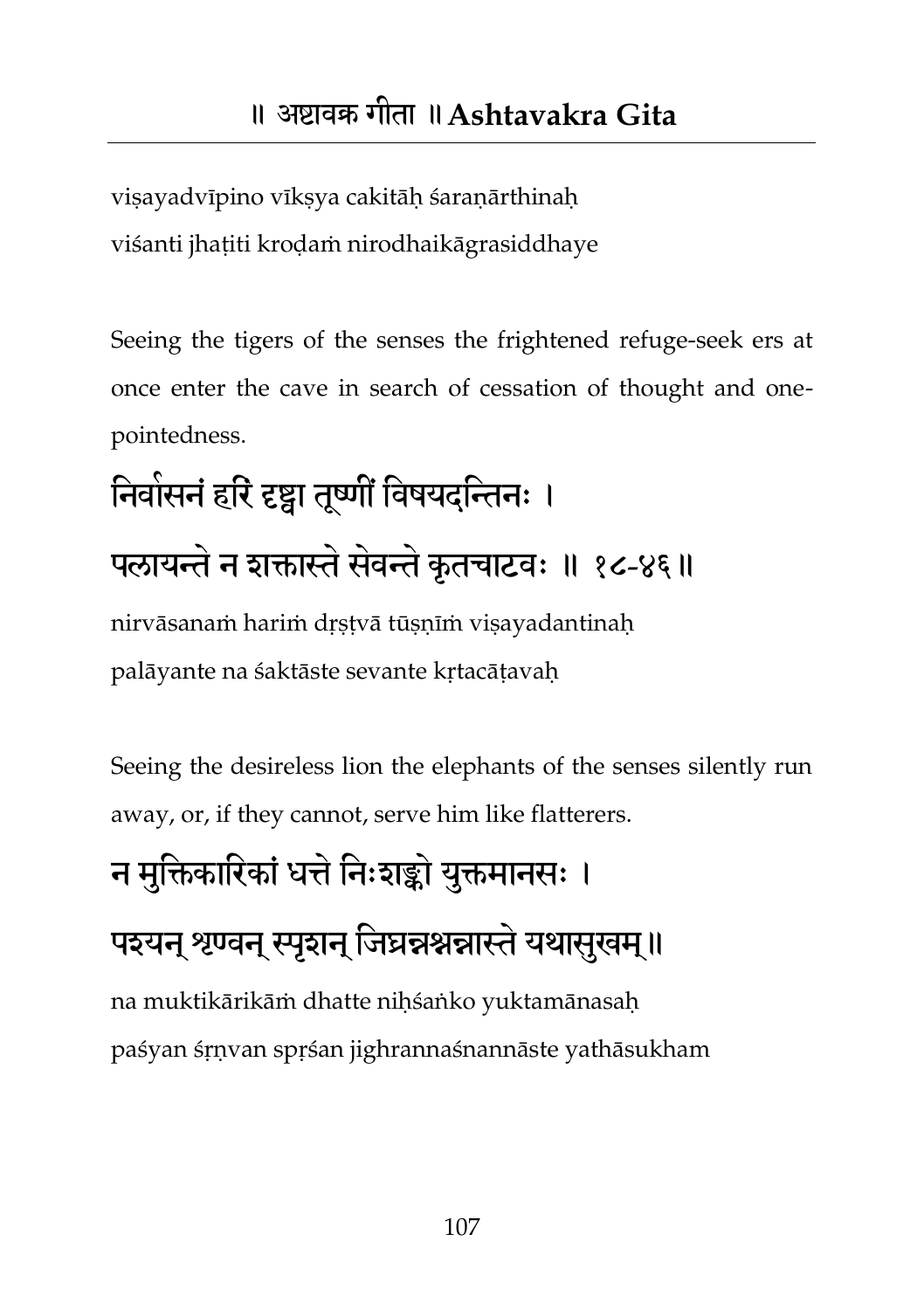The man who is free from doubts and whose mind is free does not bother about means of liberation. Whether seeing, hearing, feeling smelling or tasting, he lives at ease.

# वस्तुश्रवणमात्रेण शुद्धबुद्धिनैराकुलः ।

नैवाचारमनाचारमौदास्यं वा प्रपश्यति ॥ १८-४८॥

vastuśravaṇamātreṇa śuddhabuddhirnirākulaḥ naivācāramanācāramaudāsyaṁ vā prapaśyati

He whose mind is pure and undistracted from the simple hearing of the Truth sees neither something to do nor something to avoid nor a cause for indifference.

## यदा यत्कतुंमायाति तदा तत्कुरुते ऋजुः । शुभं वाप्यशुभं वापि तस्य चेष्टा हि बालवत् ॥ १८-४९॥

yadā yatkartumāyāti tadā tatkurute ṛjuḥ śubhaṁ vāpyaśubhaṁ vāpi tasya ceṣṭā hi bālavat

The straight forward person does whatever presents itself to be done, good or bad, for his actions are like those of a child.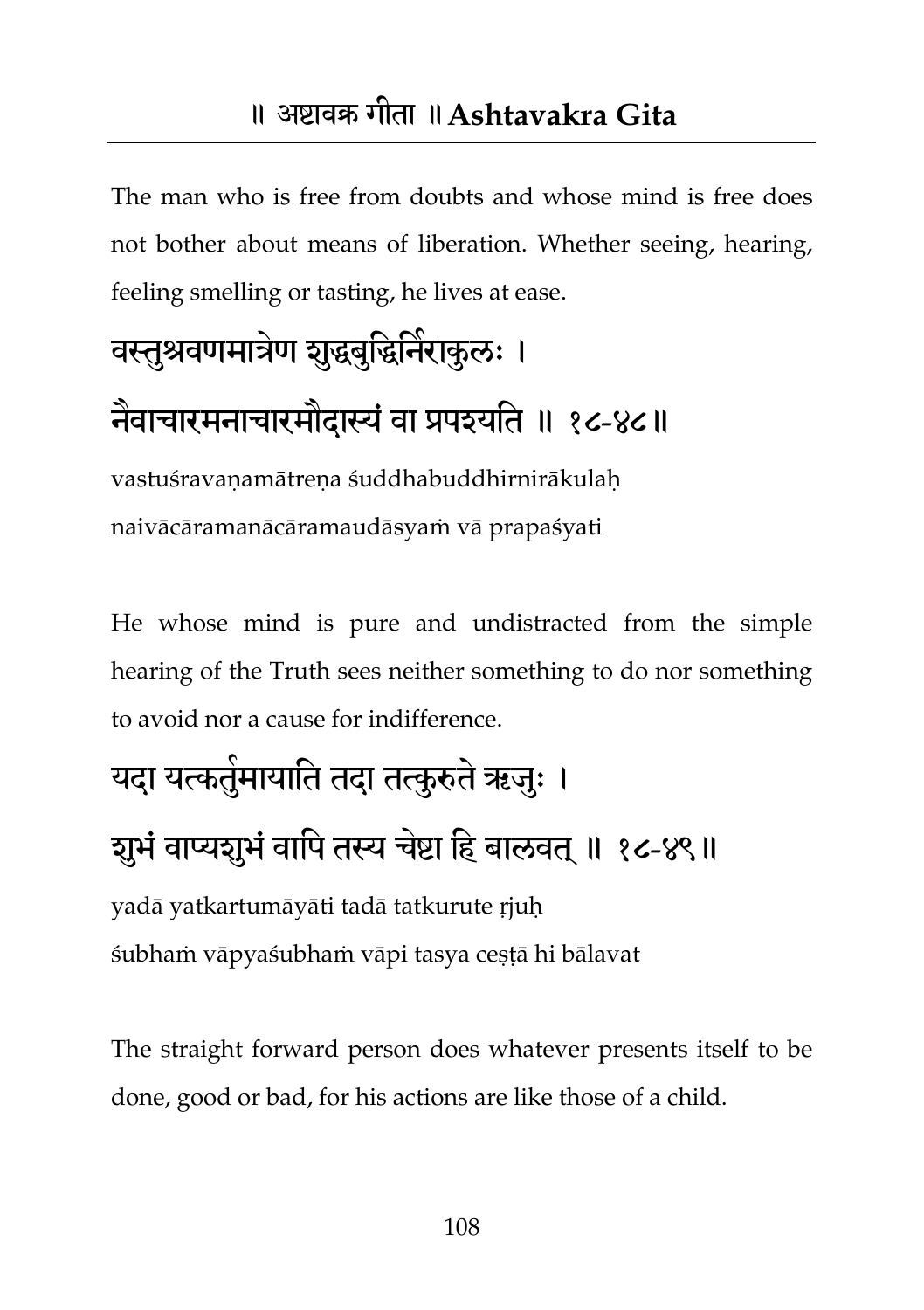## स्वातंत्र्यात्सुखमाप्नोति स्वातंत्र्याल्लभते परं । स्वातंत्र्यान्निवृतिं गच्छेत्स्वातंत्र्यात् परमं पदम्॥१८-५०

svātaṁtryātsukhamāpnoti svātaṁtryāllabhate param svātaṁtryānnirvṛtiṁ gacchetsvātaṁtryāt paramaṁ padam

By inner freedom one attains happiness, by inner freedom one reaches the Supreme, by inner freedom one comes to absence of thought, by inner freedom to the Ultimate State.

### अकतृंत्वमभोक्तृत्वं स्वात्मनो मन्यतं यदा ।

#### तदा क्षीणा भवन्त्येव समस्ताश्चित्तवृत्तयः ॥ १८-५१॥

akartṛtvamabhoktṛtvaṁ svātmano manyate yadā tadā kṣīṇā bhavantyeva samastāścittavṛttayaḥ

When one sees oneself as neither the doer nor the reaper of the consequences, then all mind waves come to an end.

## उच्छृंखराप्यकृततका तस्थततधीयस्य याजते। न तु सस्पृहचित्तस्य शान्तिमूेढस्य कृत्रिमा ॥ १८-५२॥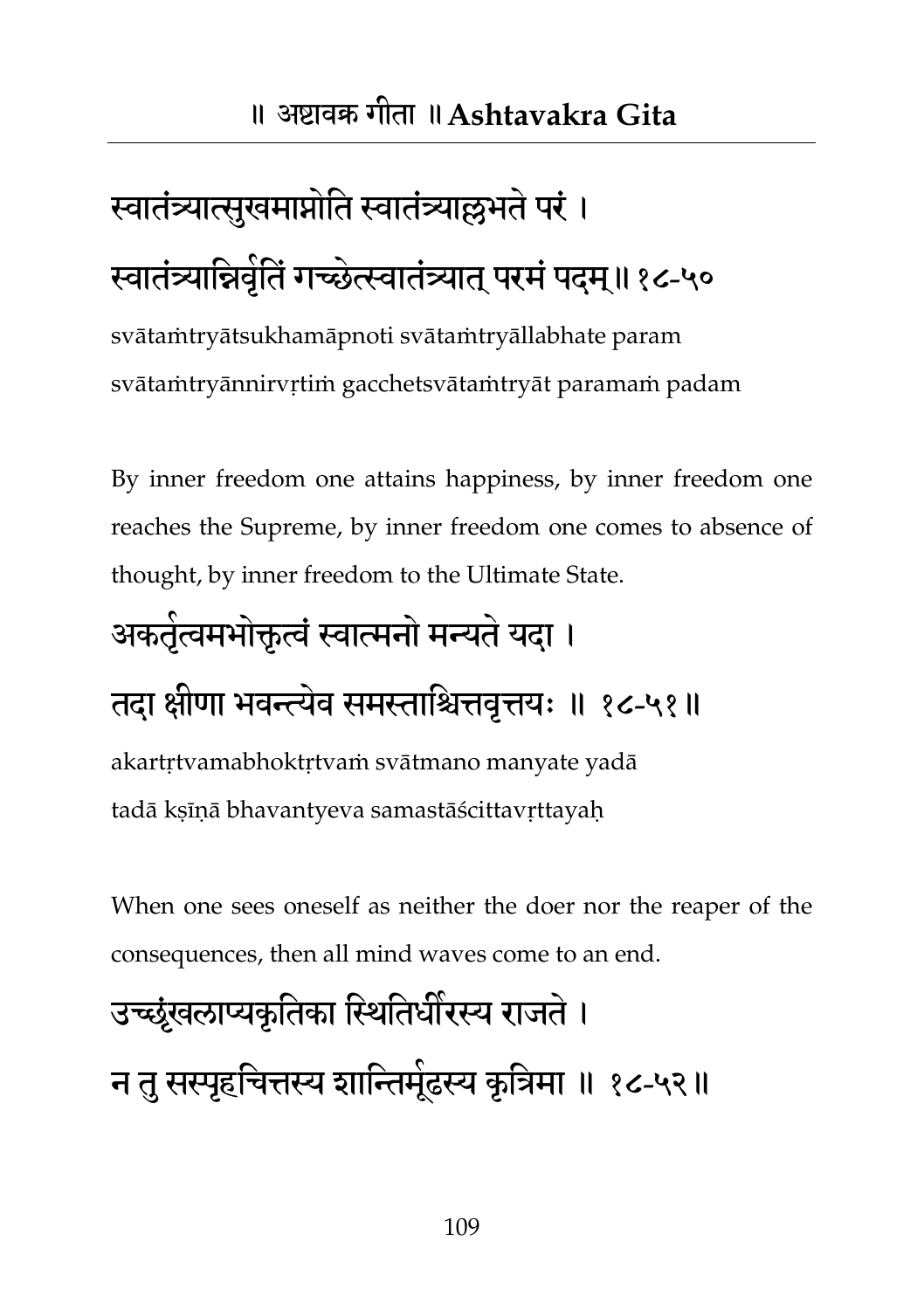ucchṛṁkhalāpyakṛtikā sthitirdhīrasya rājate na tu saspṛhacittasya śāntirmūḍhasya kṛtrimā

The spontaneous unassumed behaviour of the wise is noteworthy, but not the deliberate purposeful stillness of the fool.

## विलसन्ति महाभोगेविंशन्ति गिरिगह्वरान् । निरस्तकल्पना धीरा अबद्धा मुक्तबुद्धयः ॥ १८-५३॥ vilasanti mahābhogairviśanti girigahvarān

nirastakalpanā dhīrā abaddhā muktabuddhayaḥ

The wise who are rid of imagination, unbound and with unfettered awareness may enjoy themselves in the midst of many goods, or alternatively go off to mountain caves.

### श्रोत्रियं देवतां तीर्थमङ्गनां भूपतिं प्रियं ।

#### दृष्ट्वा संपूज्य धीरस्य न कापि हृदि वासना ॥ १८-५४॥

śrotriyaṁ devatāṁ tīrthamaṅganāṁ bhūpatiṁ priyam dṛṣṭvā saṁpūjya dhīrasya na kāpi hṛdi vāsanā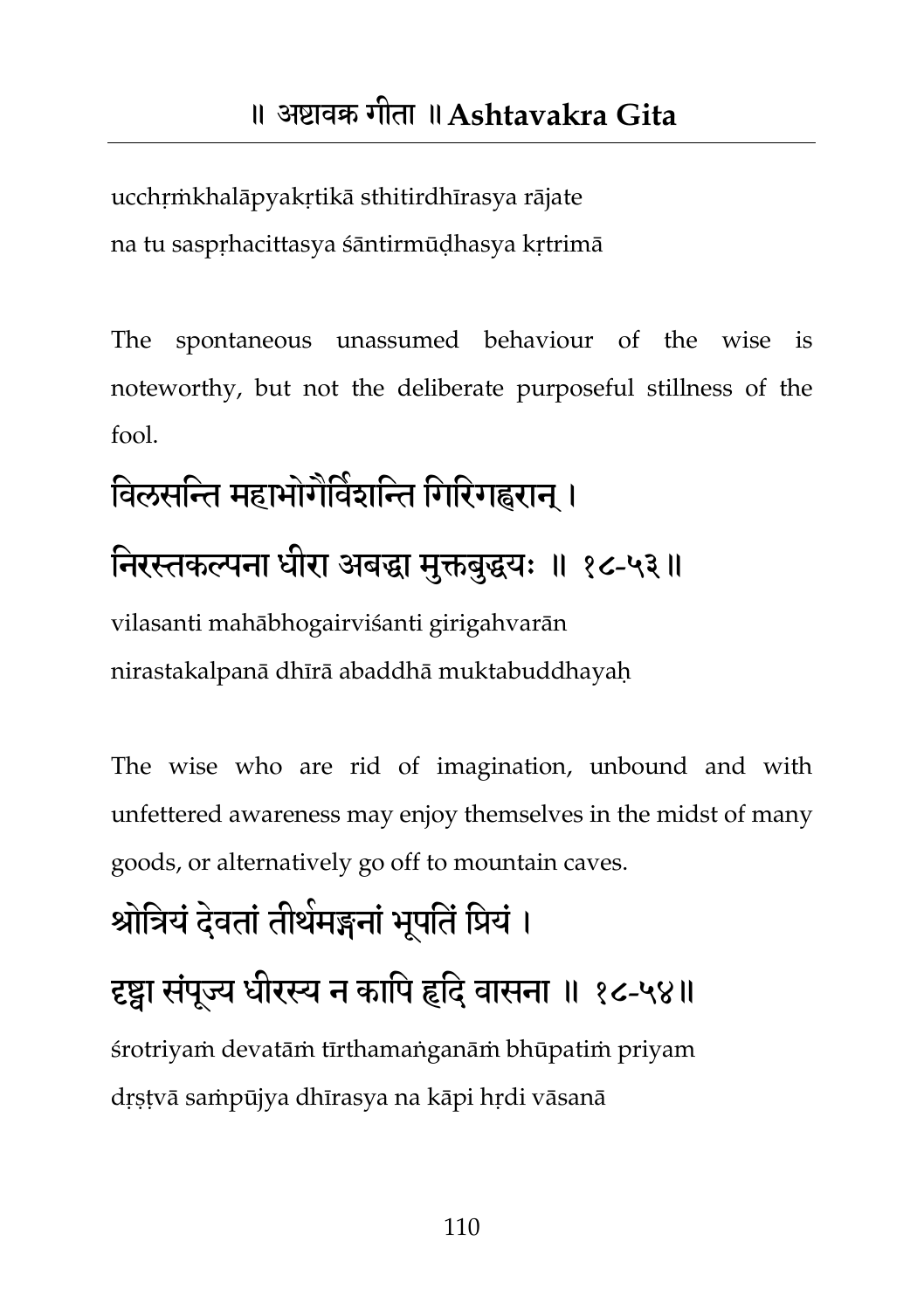There is no attachment in the heart of a wise man whether he sees or pays homage to a learned brahmin, a celestial being, a holy place, a woman, a king or a friend.

### भृत्यैः पुत्रैः कलत्रैश्च दौद्दित्रैश्चापि गोत्रजैः ।

#### विहस्य धिक्कृतो योगी न याति विकृतिं मनाक् ॥ १८-५५॥

bhṛtyaiḥ putraiḥ kalatraiśca dauhitraiścāpi gotrajaiḥ vihasya dhikkṛto yogī na yāti vikṛtiṁ manāk

A yogi is not in the least put out even when humiliated by the ridicule of servants, sons, wives, grandchildren or other relatives.

## सन्तुष्टोऽपि न सन्तुष्टः खिन्नोऽपि न च खिद्यते । तस्याश्चर्यदश्ां तां तां तादृशा एव जानते ॥ १८-५६॥

santuṣṭo'pi na santuṣṭaḥ khinno'pi na ca khidyate tasyāścaryadaśāṁ tāṁ tāṁ tādṛśā eva jānate

Even when pleased he is not pleased , not suffering even when in pain. Only those like him can know the wonderful state of such a man.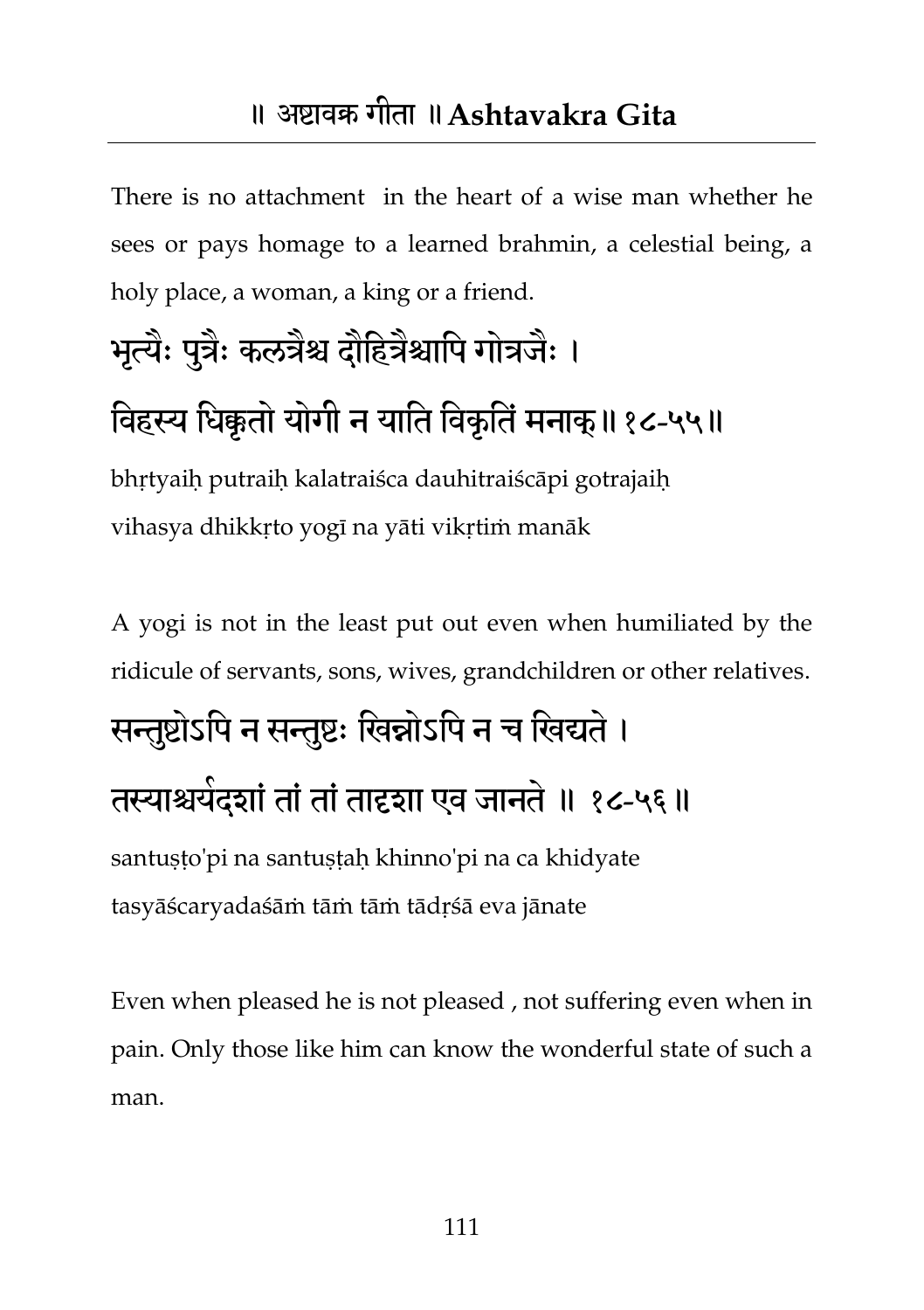## कतंव्यतेव संसारों न तां पइयन्ति सूरयः । शून्याकारा निराकारा निर्वेकारा निरामयाः ॥ १८-५७॥

kartavyataiva saṁsāro na tāṁ paśyanti sūrayaḥ śūnyākārā nirākārā nirvikārā nirāmayāḥ

It is the feeling that there is something that needs to be achieved which is Samsara. The wise who are of the form of emptiness, formless, unchanging and spotless see no such thing.

## अकुवंन्नपि संक्षोभाद् व्यग्रः सवंत्र मूढधीः ।

### कुवंन्नपि तु कृत्यानि कुशलो हि निराकुलः ॥ १८-५८॥

akurvannapi saṁkṣobhād vyagraḥ sarvatra mūḍhadhīḥ kurvannapi tu kṛtyāni kuśalo hi nirākulaḥ

Even when doing nothing the fool is agitated by restlessness, while a skilful man remains undisturbed even when doing what there is to do.

## सुखमास्ते सुखं शेते सुखमायाति याति च । सुखं वक्ति सुखं भुंक्ते व्यवहारेऽपि शान्तधीः॥१८-५९॥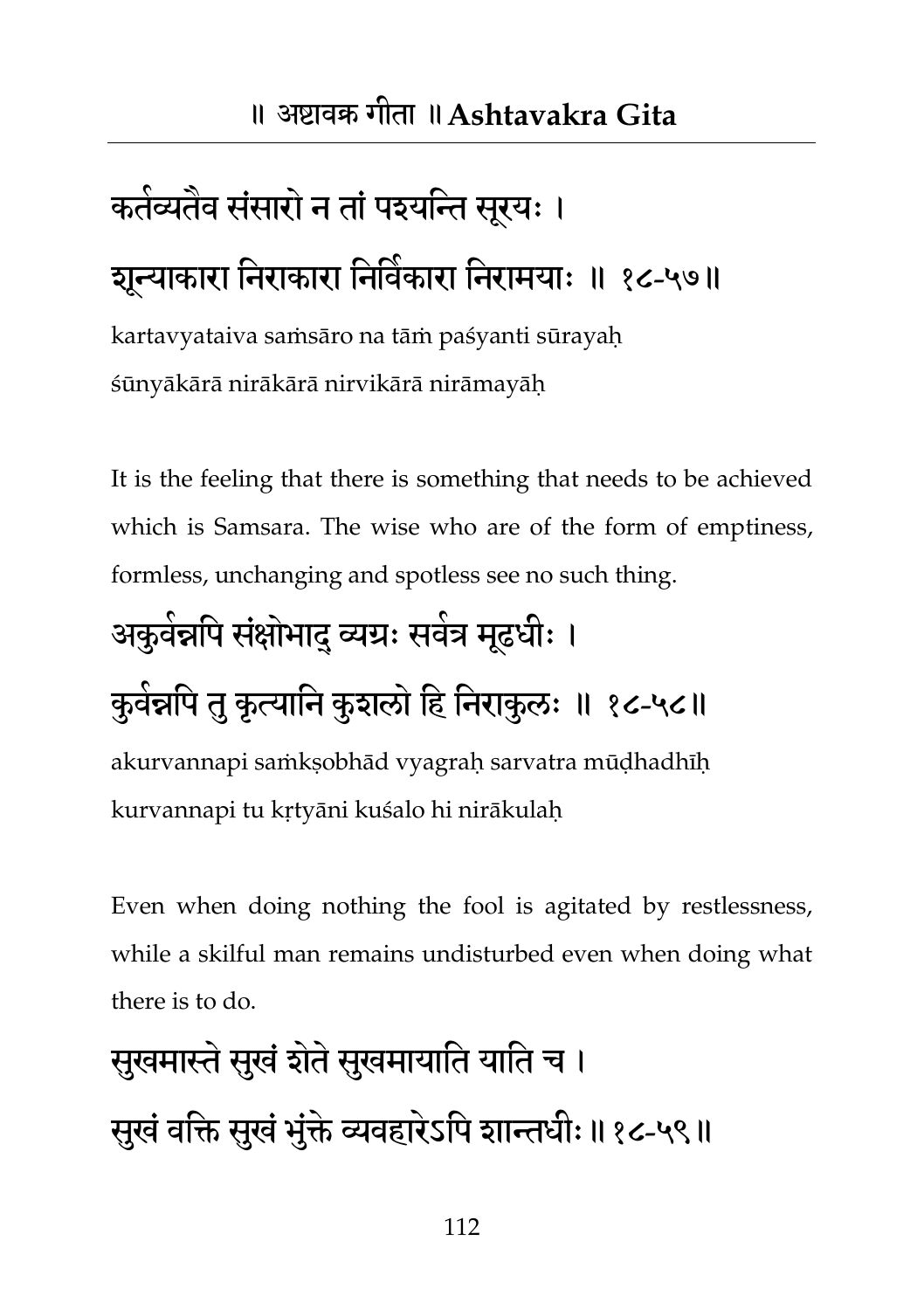sukhamāste sukhaṁ śete sukhamāyāti yāti ca sukhaṁ vakti sukhaṁ bhuṁkte vyavahāre'pi śāntadhīḥ

Happy he stands, happy he sits, happy sleeps and happy he comes and goes. Happy he speaks, and happy he eats. This is the life of a man at peace.

# स्वभावाद्यस्य नैवार्तिलौकवद् व्यवहारिणः । महाहृद इवाक्षोभ्यो गतक्लेशः स शोभते ॥ १८-६०॥

svabhāvādyasya naivārtirlokavad vyavahārinah mahāhṛda ivākṣobhyo gatakleśaḥ sa śobhate

He who of his very nature feels no unhappiness in his daily life like worldly people, remains undisturbed like a great lake, cleared of defilement.

# निवृत्तिरपि मूढस्य प्रवृत्ति रुपजायते ।

#### प्रवृत्तिरपि धीरस्य निवृत्तिफलभागिनी ॥ १८-६१॥

nivṛttirapi mūḍhasya pravṛtti rupajāyate pravṛttirapi dhīrasya nivṛttiphalabhāginī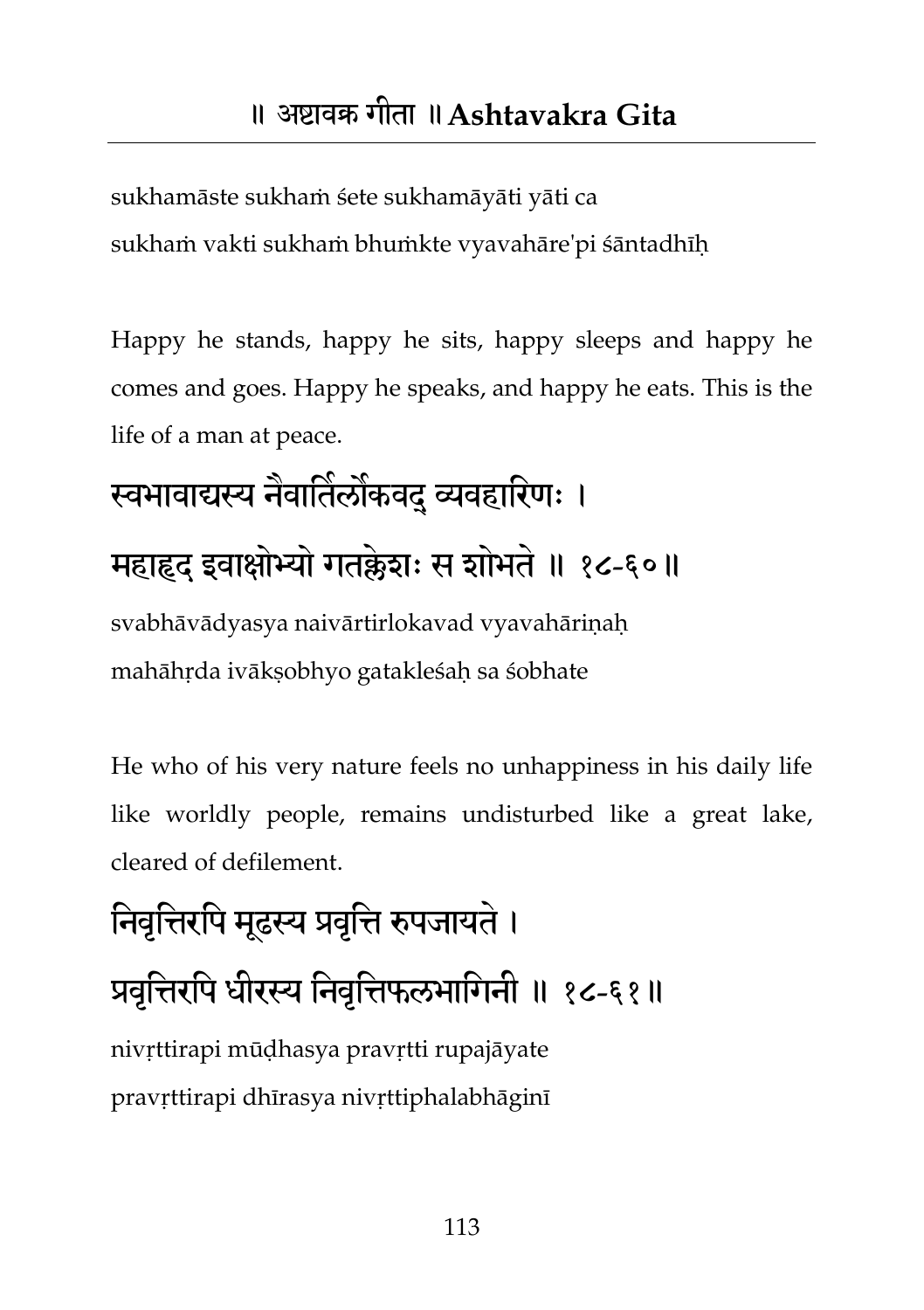Even abstention from action leads to action in a fool, while even the action of the wise man brings the fruits of inaction.

# परिग्रहेषु वैराग्यै प्रायो मूढस्य दृइयते । देहे विगलिताशस्य क रागः क विरागता ॥ १८-६२॥

parigrahesu vairāgyam prāyo mūdhasya drśyate dehe vigalitāśasya kva rāgaḥ kva virāgatā

A fool often shows aversion towards his belongings, but for him whose attachment to the body has dropped away, there is neither attachment nor aversion.

### भावनाभावनासक्ता दृष्टिमूंढस्य सर्वदा ।

#### भाव्यभावनया सा तु स्वस्थस्यादृष्टिरूपिणी ॥ १८-६३॥

bhāvanābhāvanāsaktā dṛṣṭirmūḍhasya sarvadā bhāvyabhāvanayā sā tu svasthasyādṛṣṭirūpiṇī

The mind of the fool is always caught in thinking or not thinking, but the wise man's is of the nature of no thought because he thinks what should be thought.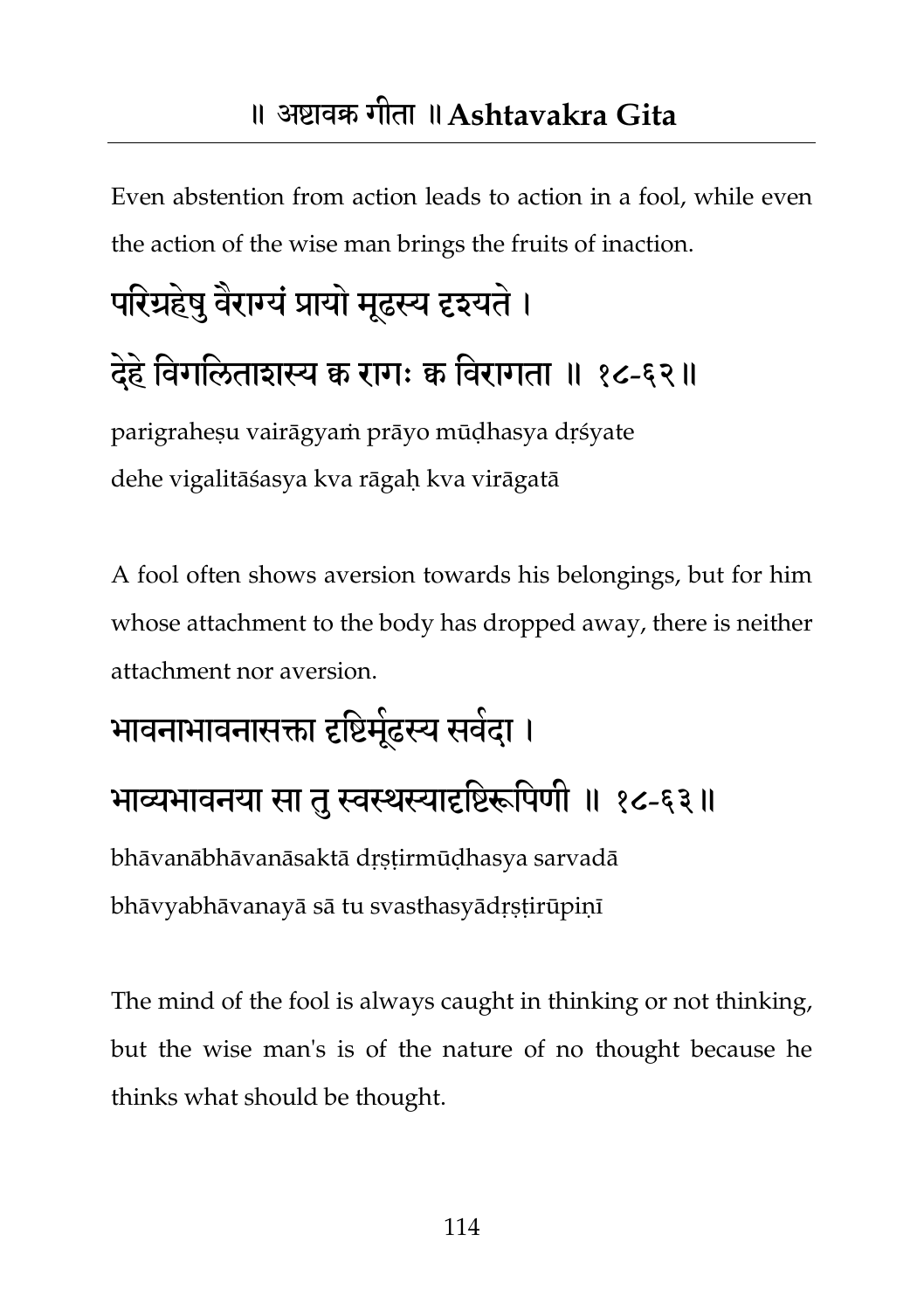## सवारंभेषु निष्कामो यश्चरेद् बालवन् मुनिः । न लेपस्तस्य शुद्धस्य कियमाणोऽपि कर्माणे ॥ १८-६४॥

sarvāraṁbheṣu niṣkāmo yaścared bālavan muniḥ na lepastasya śuddhasya kriyamāṇo'pi karmaṇi

For the seer who behaves like a child, without desire in all actions, there is no attachment for such a pure one even in the work he does.

#### स एव धन्य आत्मज्ञः सर्वभावेषु यः समः ।

#### पश्यन् श्रण्वन् स्पृशन् जिघ्रन्न् अश्नन्निस्तर्षमानसः ॥ १८-६५

sa eva dhanya ātmajñaḥ sarvabhāveṣu yaḥ samaḥ paśyan śṛṇvan spṛśan jighrann aśnannistarṣamānasaḥ

Blessed is he who knows himself and is the same in all states, with a mind free from craving whether he is seeing, hearing, feeling, smelling or tasting.

## क्व संसारः क्व चाभासः क्व साध्यं क्व च साधनं । आकाशस्येव धीरस्य निर्विकल्पस्य सर्वदा ॥ १८-६६॥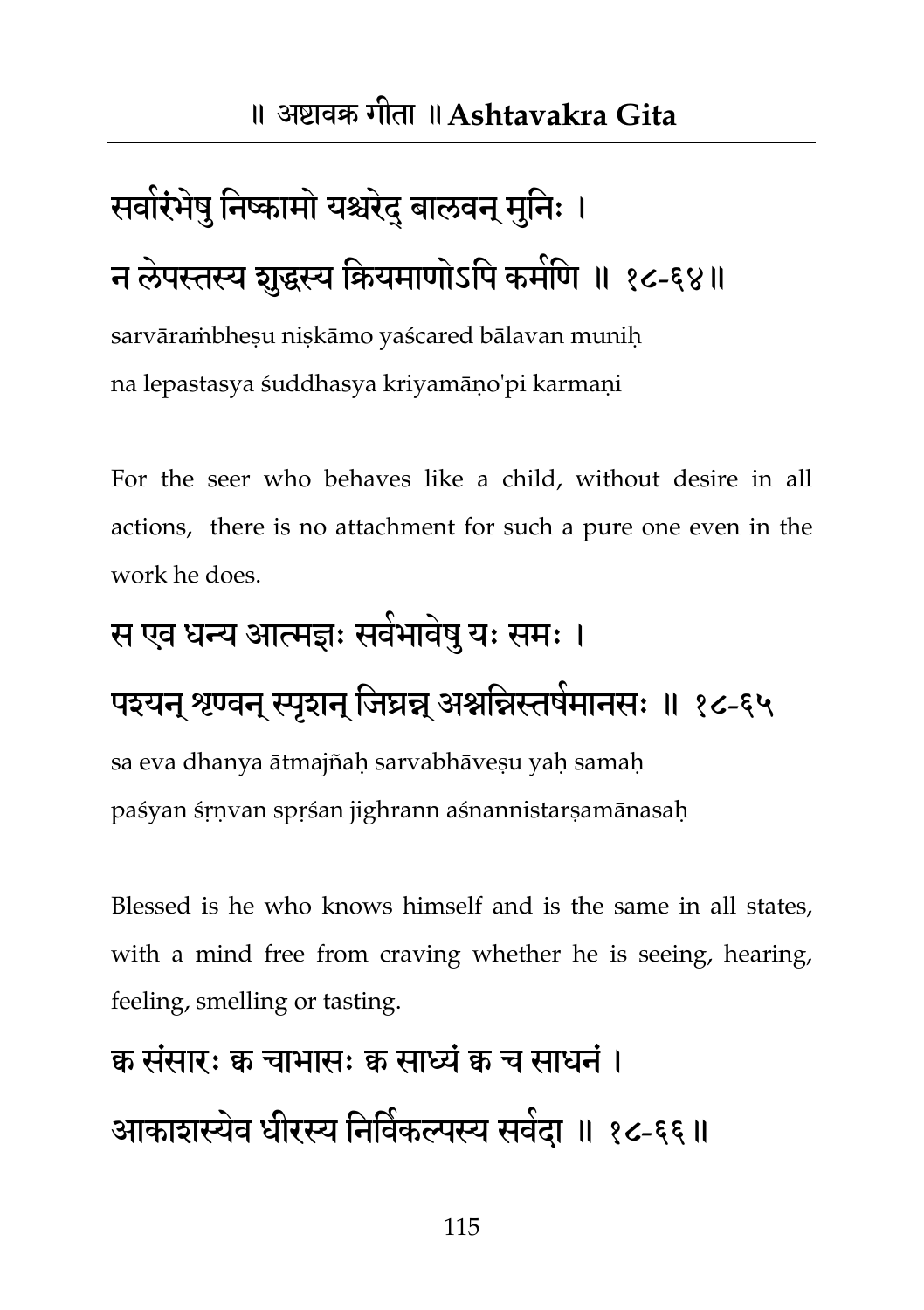kva saṁsāraḥ kva cābhāsaḥ kva sādhyaṁ kva ca sādhanam ākāśasyeva dhīrasya nirvikalpasya sarvadā

There is no man subject to Samsara, sense of individuality, goal or means to the goal for the wise man who is always free from imaginations, and unchanging as space?

## स जयत्यर्थसंन्यासी पूर्णस्वरसविग्रहः । अकृत्रिमोऽनवच्छिन्ने समाधियस्य वर्तते ॥ १८-६७॥ sa jayatyarthasamnyāsī pūrnasvarasavigrahah

akṛtrimo'navacchinne samādhiryasya vartate

Glorious is he who has abandoned all goals and is the incarnation of satisfaction, his very nature, and whose inner focus on the Unconditioned is quite spontaneous.

## बहुनात्र किमुक्तेन ज्ञाततत्त्वो महाशयः । भोगमोक्षनिराकांक्षी सदा सर्वत्र नीरसः ॥ १८-६८॥ bahunātra kimuktena jñātatattvo mahāśayaḥ bhogamokṣanirākāṁkṣī sadā sarvatra nīrasaḥ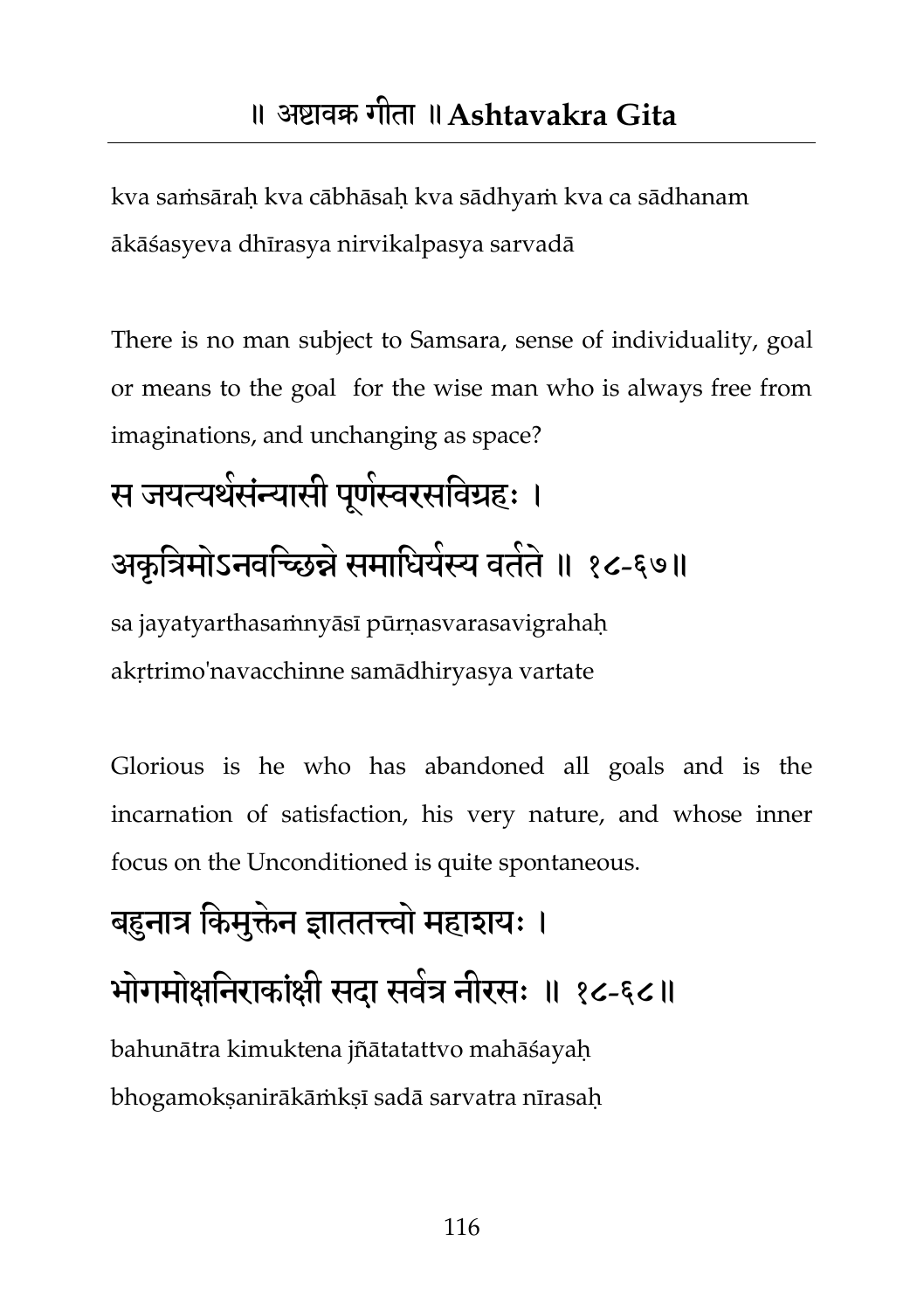In brief, the great-souled man who has come to know the Truth is without desire for either pleasure or liberation, and is always and everywhere free from attachment.

## महदादि जगद्दैतं नाममात्रविजृभितं ।

#### विहाय शुद्धबोधस्य किं कृत्यमवशिष्यते ॥ १८-६९॥

mahadādi jagaddvaitaṁ nāmamātravijṛṁbhitam vihāya śuddhabodhasya kiṁ kṛtyamavaśiṣyate

What remains to be done by the man who is pure awareness and has abandoned everything that can be expressed in words from the highest heaven to the earth itself?

#### भ्रमभृतमिदं सर्वे किंचिन्नास्तीति निश्चयी ।

#### अलक्ष्यस्फुरणः शुद्धः स्वभावेनैव शाम्यति ॥ १८-७०॥

bhramabhṛtamidaṁ sarvaṁ kiṁcinnāstīti niścayī alakṣyasphuraṇaḥ śuddhaḥ svabhāvenaiva śāmyati

The pure man who has experienced the Indescribable attains peace by his own nature, realising that all this is nothing but illusion, and that nothing is.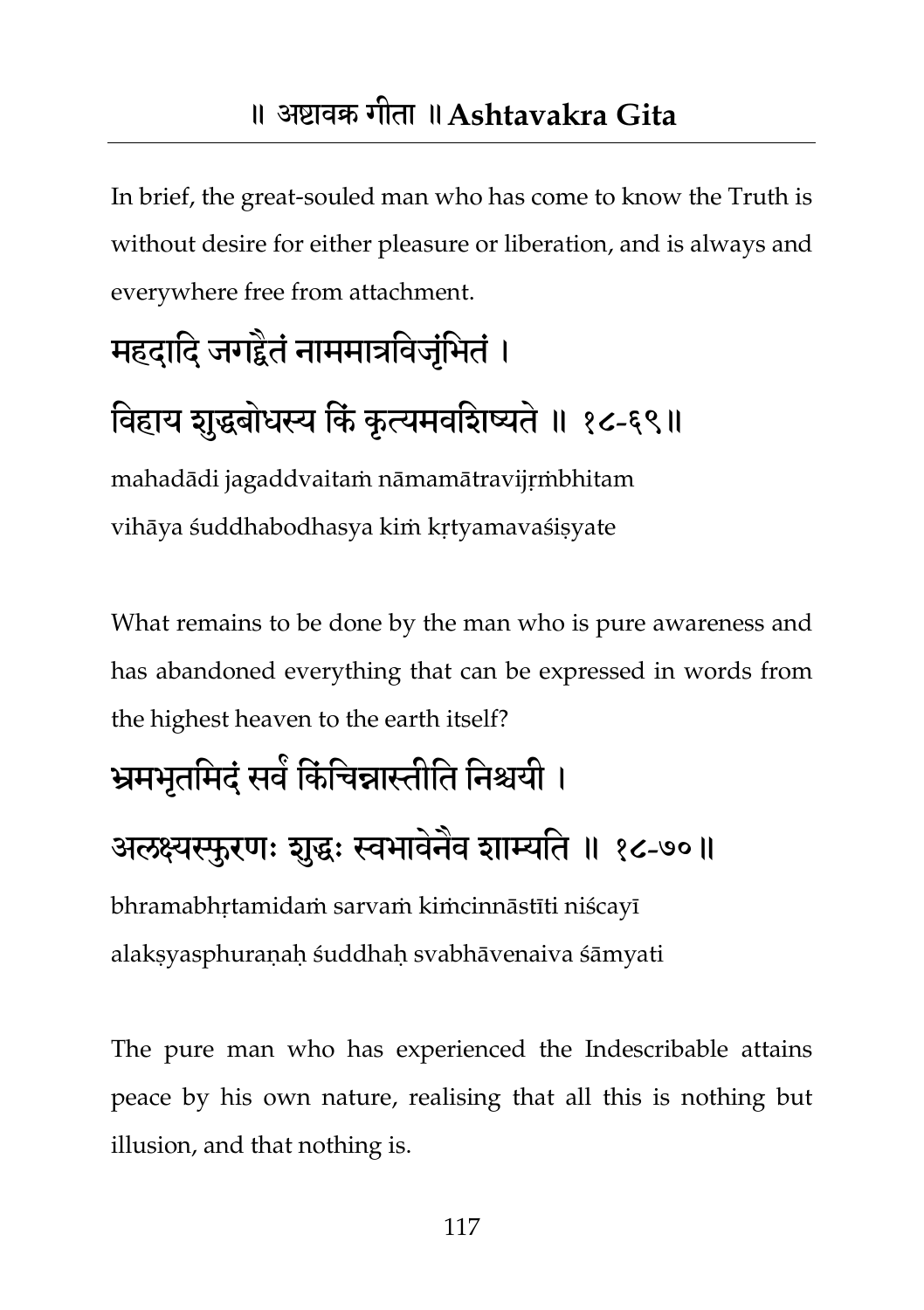## शुद्धस्फुरणरूपस्य दृश्यभावमपश्यतः । क विधिः क वैराग्यं क त्यागः क शमोऽपि वा॥१८-७१

śuddhasphuraṇarūpasya dṛśyabhāvamapaśyataḥ kva vidhiḥ kva vairāgyaṁ kva tyāgaḥ kva śamo'pi vā

There are no rules, dispassion, renunciation or meditation for one who is pure receptivity by nature, and admits no knowable form of being?

#### स्फुरतोऽनन्तरूपेण प्रकृतिं च न पश्यतः ।

#### क्व बन्धः क्व च वा मोक्षः क्व हषंः क्व विषादिता॥ १८-७२

sphurato'nantarūpeṇa prakṛtiṁ ca na paśyataḥ kva bandhaḥ kva ca vā mokṣaḥ kva harṣaḥ kva viṣāditā

For him who shines with the radiance of Infinity and is not subject to natural causality there is neither bondage, liberation, pleasure nor pain.

## बुद्धिपर्यन्तसंसारे मायामात्रं विवतेते । निमेमो निरहंकारो निष्कामः शोभते बुधः ॥ १८-७३॥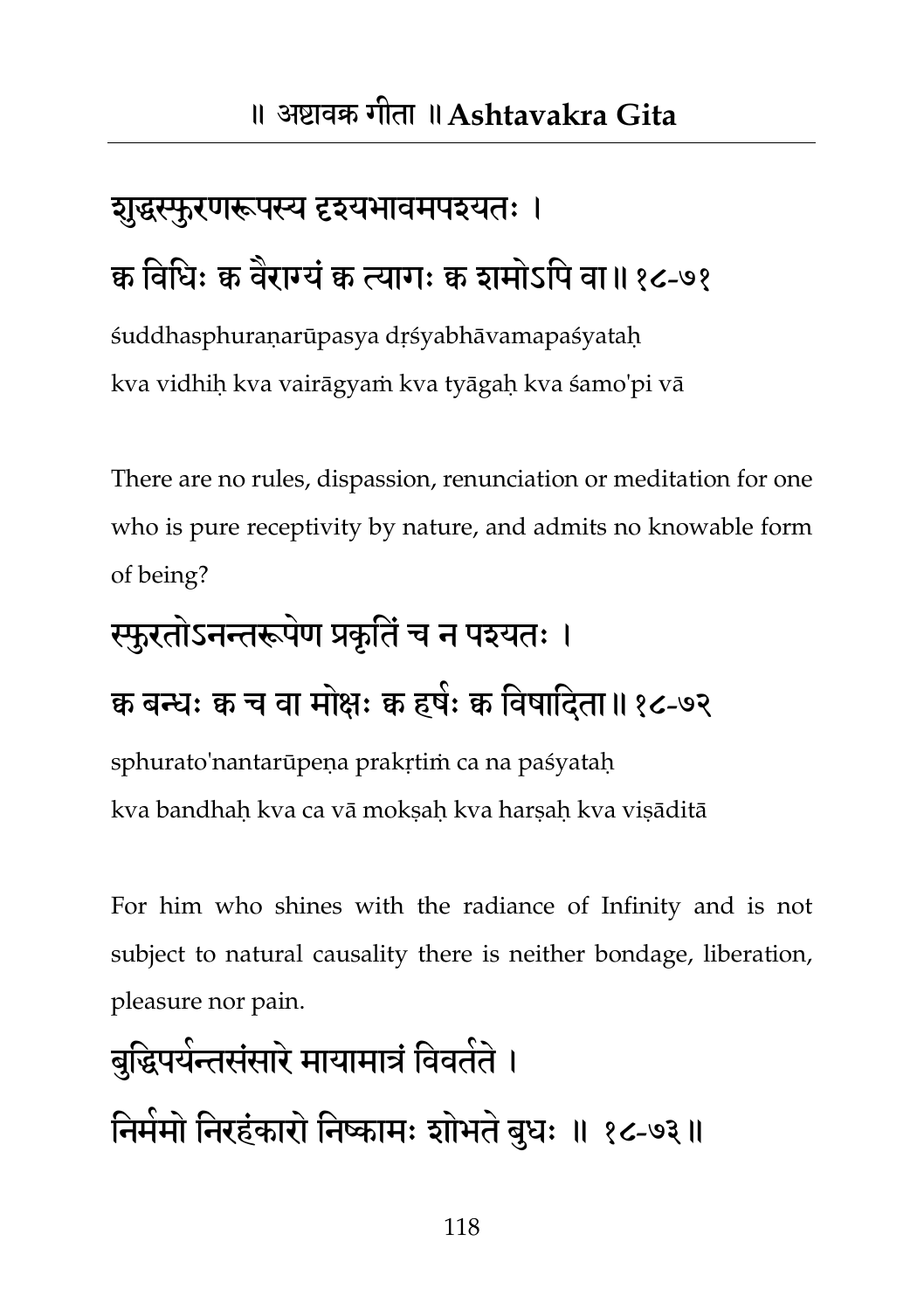buddhiparyantasaṁsāre māyāmātraṁ vivartate nirmamo nirahaṁkāro niskāmah śobhate budhah

Pure illusion reigns in Samsara which will continue until self realisation, but the enlightened man lives in the beauty of freedom from me and mine, from the sense of responsibility and from any attachment.

#### अक्षयं गतसन्तापमात्मानं पश्यतो मुनेः ।

#### क्व तवर्द्या च क्व वा तवश्वंक्व दहेोऽहंभभतेत वा॥१८-७४॥

aksayaṁ gatasantāpamātmānaṁ paśyato muneh kva vidyā ca kva vā viśvaṁ kva deho'haṁ mameti vā

For the seer who knows himself as imperishable and beyond pain there is neither knowledge, a world nor the sense that I am the body or the body mine.

## निरोधादीनि कमोणि जहाति जडधीयदि । मनोरथान् प्रलापांश्च कर्तुमाप्नोत्यतत्क्षणात् ॥ १८-७५॥ nirodhādīni karmāṇi jahāti jaḍadhīryadi manorathān pralāpāṁśca kartumāpnotyatatkṣaṇāt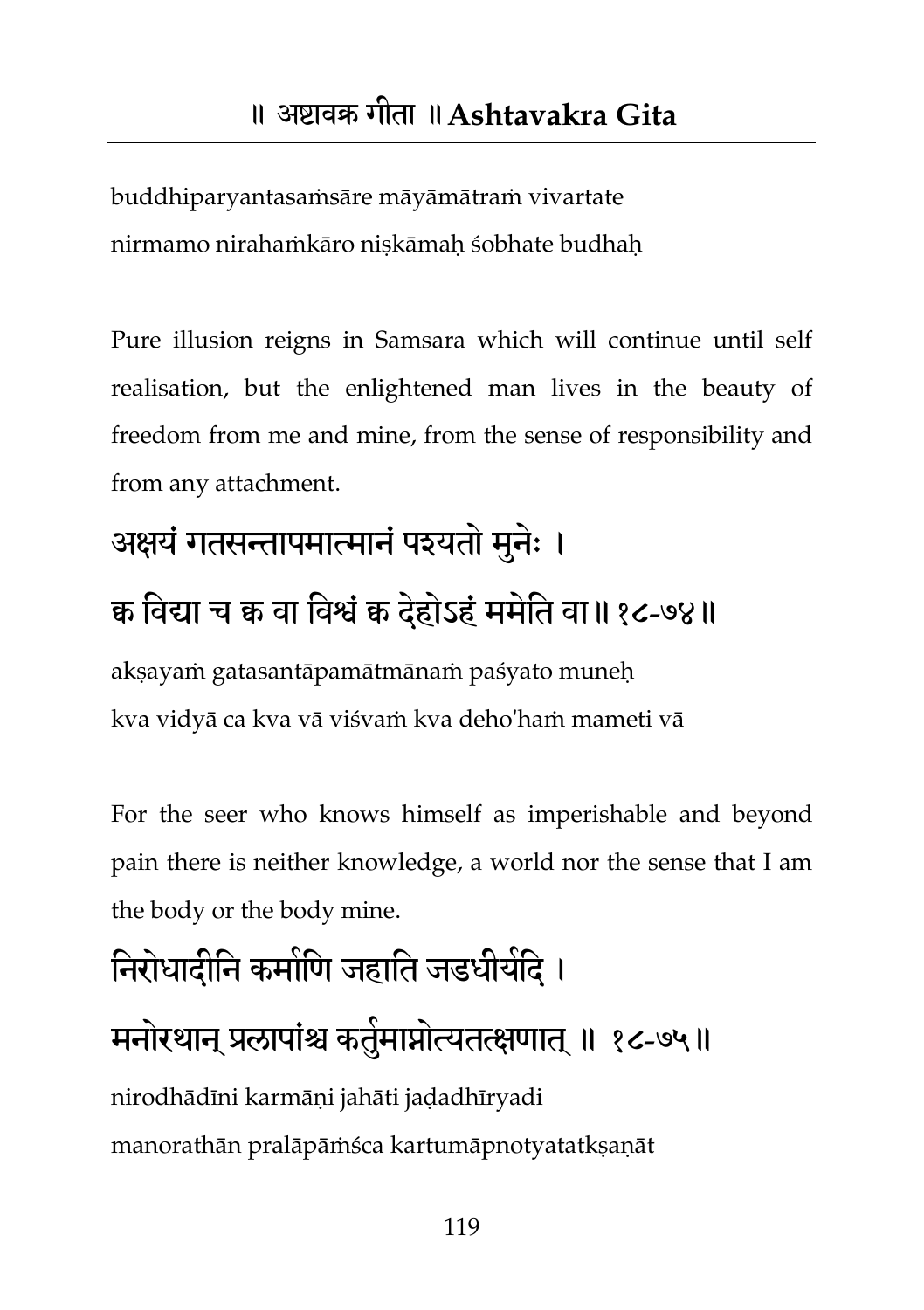No sooner does a man of low intelligence give up activities like the elimination of thought than he falls into mind racing and chatter.

## मन्दः श्रुत्वापि तद्वस्तु न जहाति विमूढतां। निर्विकल्पो बहियेलादन्तविषयलालसः ॥ १८-७६॥

mandaḥ śrutvāpi tadvastu na jahāti vimūḍhatām nirvikalpo bahiryatnādantarvisayalālasah

A fool does not get rid of his stupidity even on hearing the truth. He may appear outwardly free from imaginations, but inside he is hankering after the senses still.

## ज्ञानाद् गलितकमो यो लोकदृष्ट्यापि कमेकृत् । नाप्नोत्यवसरं कमें वक्तुमेव न किंचन ॥ १८-७७॥

jñānād galitakarmā yo lokadṛṣṭyāpi karmakṛt nāpnotyavasaraṁ karmaṁ vaktumeva na kiṁcana

Though in the eyes of the world he is active, the man who has shed action through knowledge finds no means of doing or speaking anything.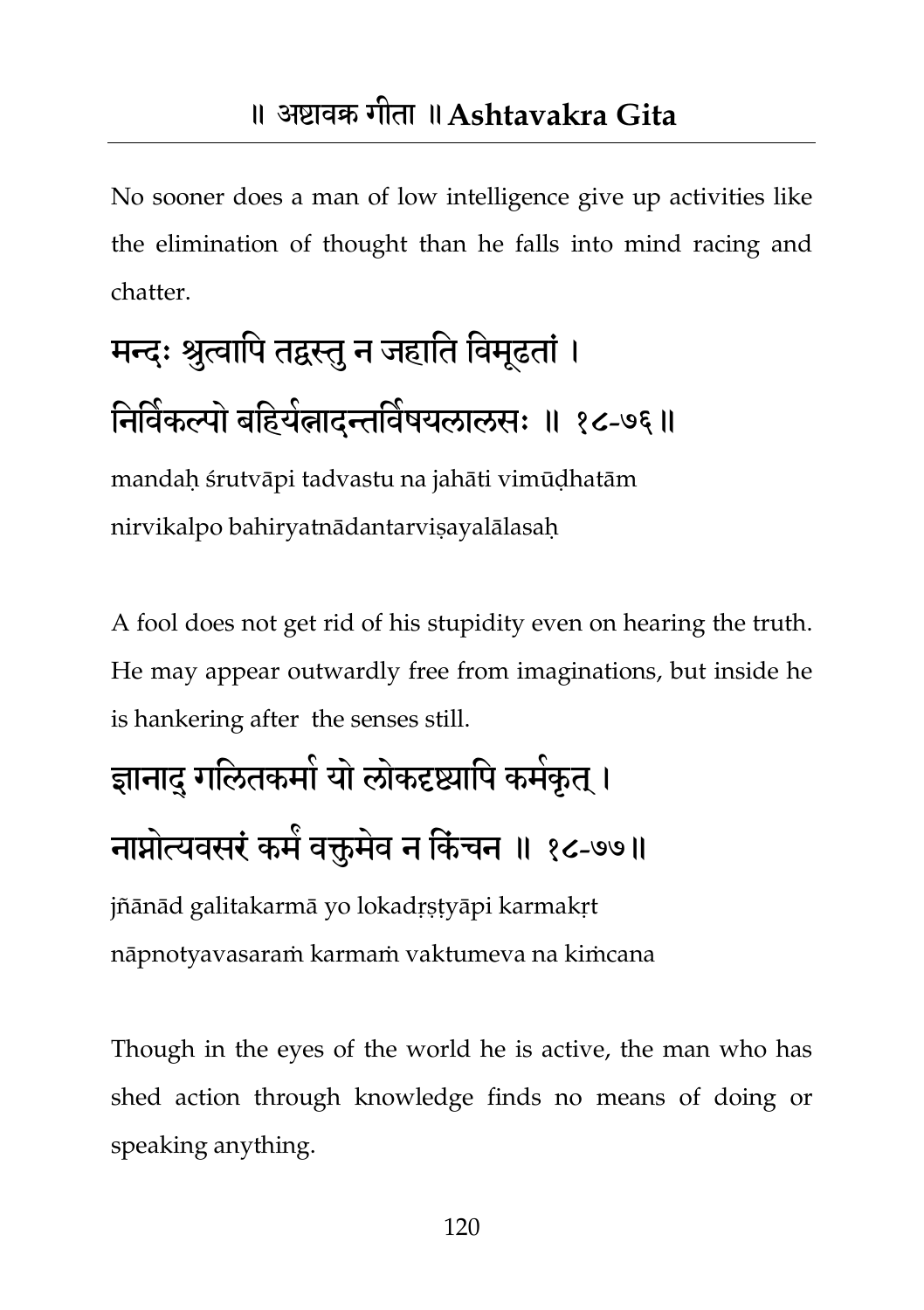## क्व तमः क्व प्रकाशो वा हानं क च न किंचन । निर्विकारस्य धीरस्य निरातंकस्य सर्वदा ॥ १८-७८॥

kva tamaḥ kva prakāśo vā hānaṁ kva ca na kiṁcana nirvikārasya dhīrasya nirātaṁkasya sarvadā

For the wise man who is always unchanging and fearless there is neither darkness nor light nor destruction, nor anything.

### क्व धैर्य क विवंकित्वं क निरातंकतापि वा ।

### आनेवांच्यस्वभावस्य निःस्वभावस्य योगिनः॥ १८-७९॥

kva dhairyaṁ kva vivekitvaṁ kva nirātaṁkatāpi vā anirvācyasvabhāvasya niḥsvabhāvasya yoginaḥ

There is neither fortitude, prudence nor courage for the yogi whose nature is beyond description and free of individuality.

## न स्वगौ नैव नरको जीवन्मुक्तिने चैव हि । बहुनात्र किमुक्तेन योगदृष्ट्या न किंचन ॥ १८-८०॥

na svargo naiva narako jīvanmuktirna caiva hi bahunātra kimuktena yogadṛṣṭyā na kiṁcana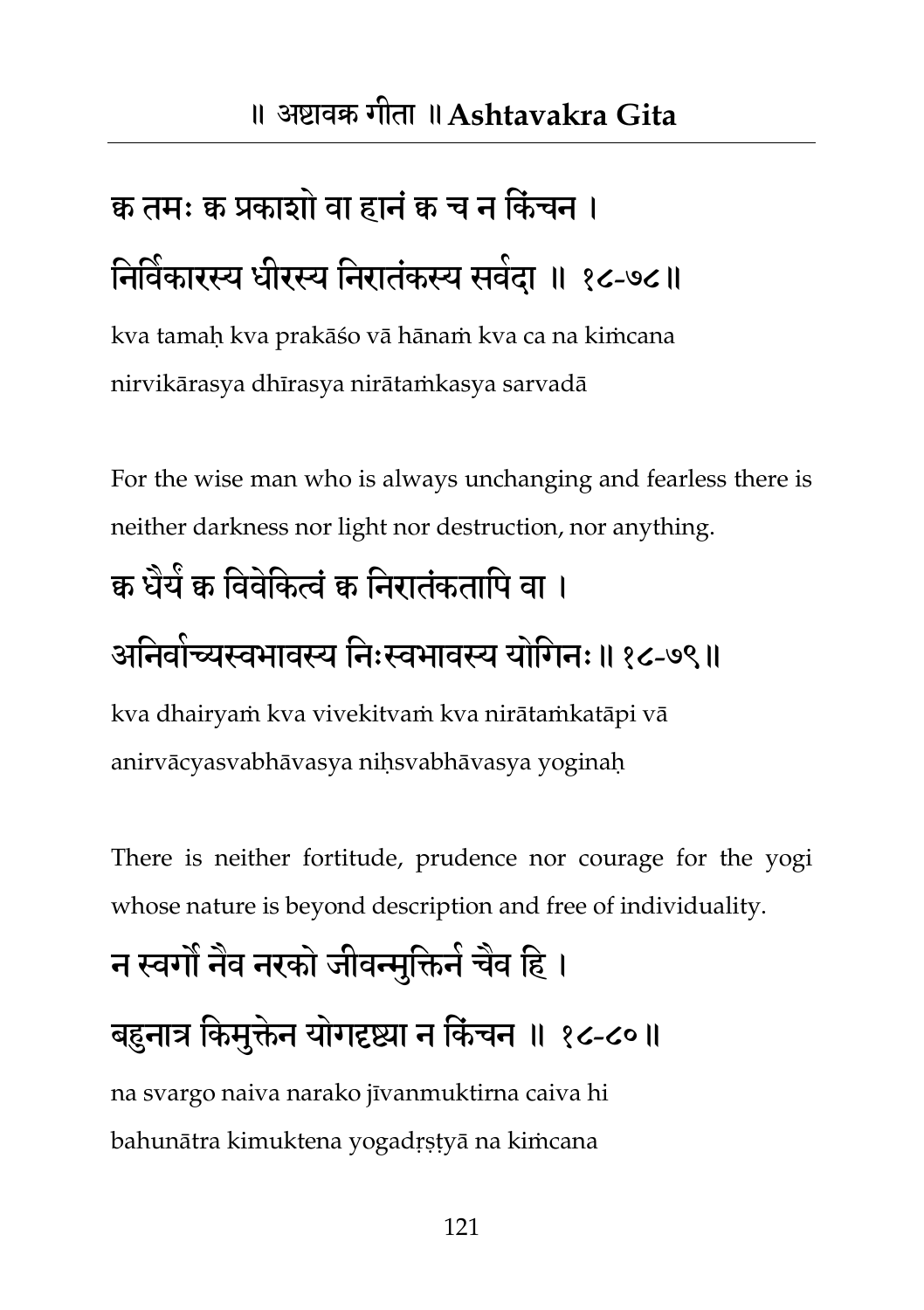#### ॥ अष्टावक्र गीता ॥**Ashtavakra Gita**

There is neither heaven nor hell nor even liberation during life. In a nutshell, in the sight of the seer nothing exists at all.

# नेव प्रार्थयते लाभे नालाभेनानुशोचति । धीरस्य शीतलं चित्तममृतेनैव पूरितम् ॥ १८-८१॥

naiva prārthayate lābhaṁ nālābhenānuśocati dhīrasya śītalaṁ cittamamṛtenaiva pūritam

He neither longs for possessions nor grieves at their absence. The calm mind of the sage is full of the nectar of immortality.

# न शान्तं स्तौति निष्कामो न दुष्टमपि निन्दति ।

#### समदुःखसूखस्तृप्तः किंचित् कृत्यं न पश्यति॥१८-८२॥

na śāntaṁ stauti niṣkāmo na duṣṭamapi nindati samaduḥkhasukhastṛptaḥ kiṁcit kṛtyaṁ na paśyati

The dispassionate does not praise the good or blame the wicked. Content and equal in pain and pleasure, he sees nothing that needs doing.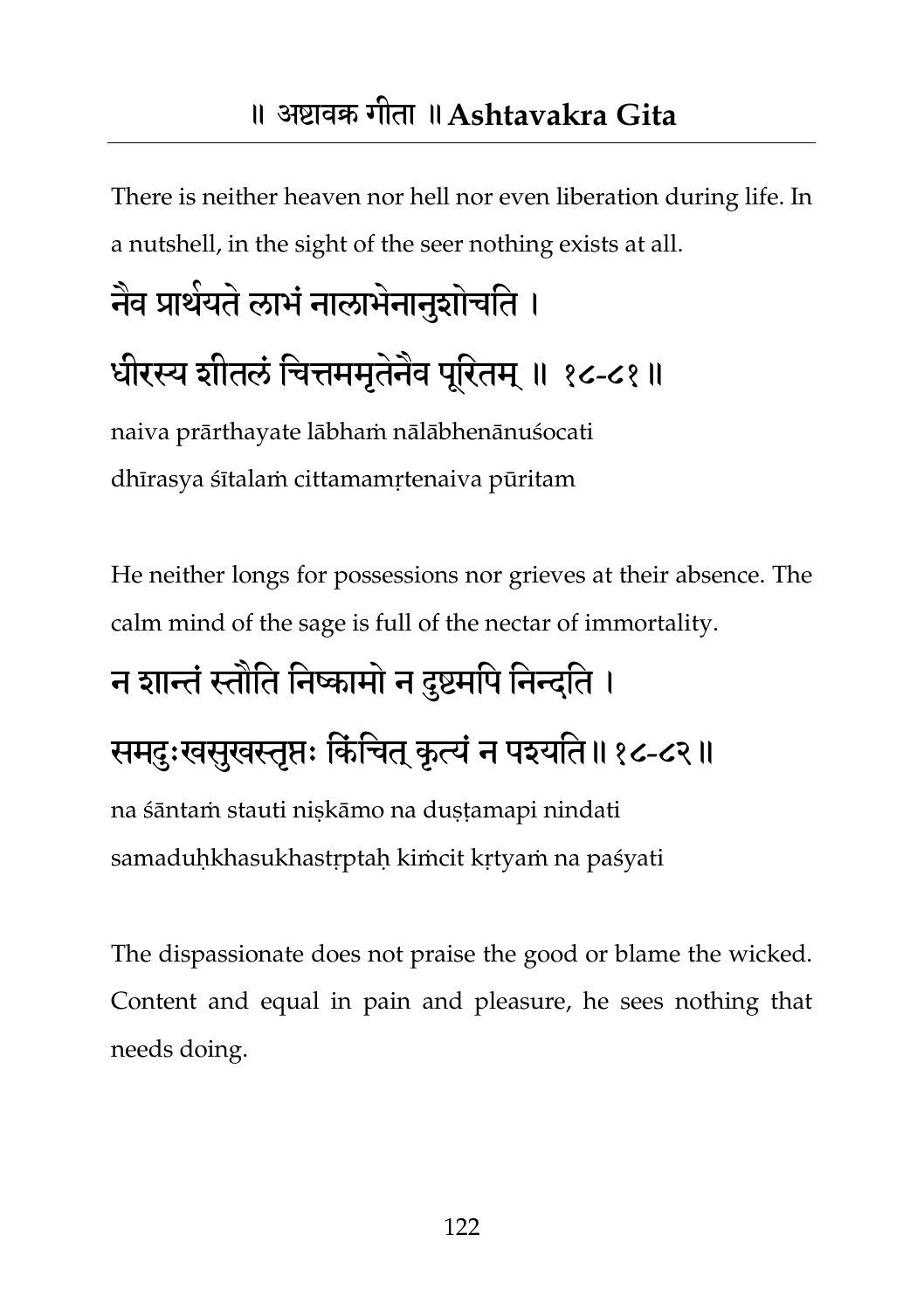## धीरो न द्वेष्टि संसारमात्मानं न दिदृक्षति । हषोमर्षविनिमुक्तो न मृतो न च जीवति ॥ १८-८३॥

dhīro na dvesti samsāramātmānam na didrksati harṣāmarṣavinirmukto na mṛto na ca jīvati

The wise man does not dislike samsara or seek to know himself. Free from pleasure and impatience, he is not dead and he is not alive.

### त्तिःस्नेहः पुत्रदारादौ निष्कामो विषयेषु च ।

निश्चिन्तः स्वशरीरेऽपि निराशः शोभते बुधः॥१८-८४॥

niḥsnehaḥ putradārādau niṣkāmo viṣayeṣu ca niścintaḥ svaśarīre'pi nirāśaḥ śobhate budhaḥ

The wise man stands out by being free from anticipation, without attachment to such things as children or wives, free from desire for the senses, and not even concerned about his own body.

# तुष्टिः सवेत्र धीरस्य यथापतितवर्तिनः ।

स्वच्छन्दं चरतो देशान् यत्रस्तमितशायिनः ॥ १८-८५॥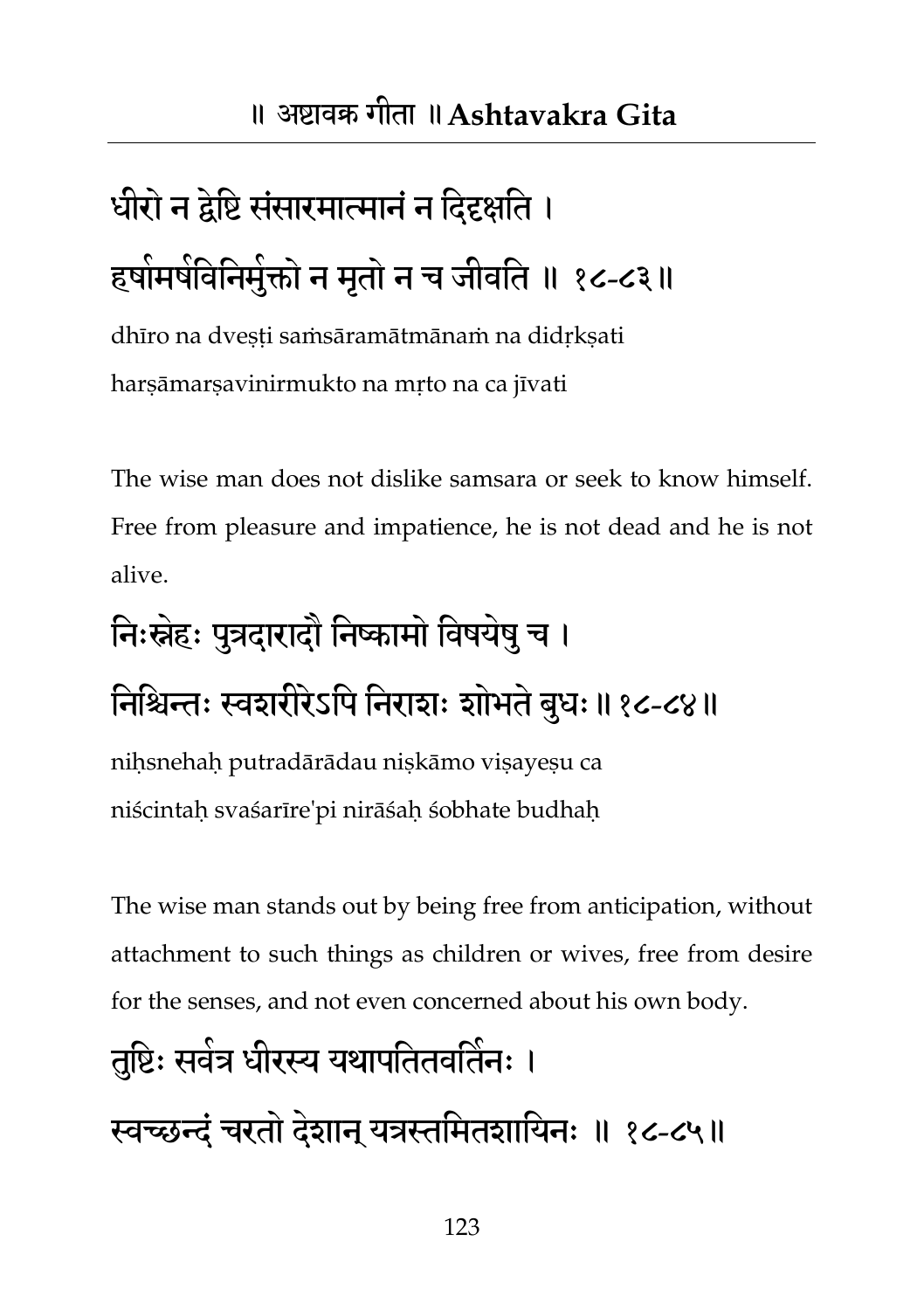tuṣṭiḥ sarvatra dhīrasya yathāpatitavartinaḥ svacchandaṁ carato deśān yatrastamitaśāyinaḥ

Peace is everywhere for the wise man who lives on whatever happens to come to him, roaming wherever he pleases, and sleeping wherever the sun happens to set.

## पततूदेतु वा देहो नास्य चिन्ता महात्मनः । स्वभावभूमिविश्रान्तिविस्मृताशेषसंसृतेः ॥ १८-८६॥ patatūdetu vā deho nāsya cintā mahātmanaḥ svabhāvabhūmiviśrāntivismrtāśesasaṁsrteh

Let his body rise or fall. The great souled one gives it no thought, having forgotten all about samsara in coming to rest on the ground of his true nature.

आर्केचनः कामचारो निर्द्वन्द्वर्श्छिन्नसंशयः । असक्तः सर्वभावेषु केवलो रमते बुधः ॥ १८-८७॥ akiṁcanaḥ kāmacāro nirdvandvaśchinnasaṁśayaḥ asaktah sarvabhāvesu kevalo ramate budhah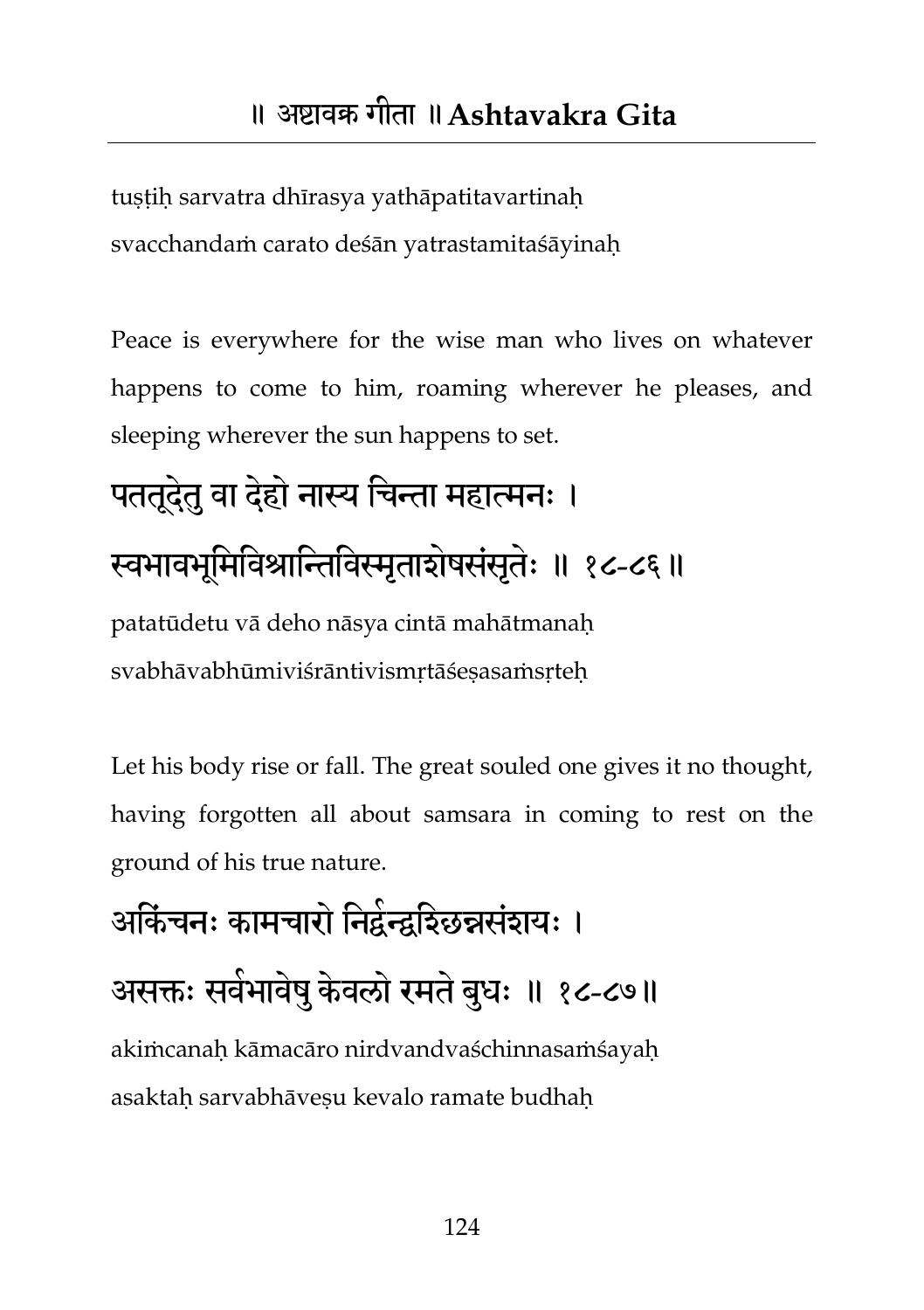The wise man has the joy of being complete in himself and without possessions, acting as he pleases, free from duality and rid of doubts, and without attachment to any creature.

## निर्ममः शोभते धीरः समलोष्टाइमकांचनः ।

#### सुभिन्नहृदयग्रन्थिविनिधूंतरजस्तमः ॥ १८-८८॥

nirmamaḥ śobhate dhīraḥ samaloṣṭāśmakāṁcanaḥ subhinnahṛdayagranthirvinirdhūtarajastamaḥ

The wise man excels in being without the sense of "me". Earth, a stone or gold are the same to him. The knots of his hard have been rent asunder, and he is freed from greed and blindness.

#### सर्वत्रानवधानस्य न किंचिद् वासना हृदि ।

#### मुक्तात्मनो वितृप्तस्य तुलना केन जायते ॥ १८-८९॥

sarvatrānavadhānasya na kiṁcid vāsanā hṛdi muktātmano vitṛptasya tulanā kena jāyate

Who can compare with that contented, liberated soul who pays no regard to anything and has no desire left in his heart?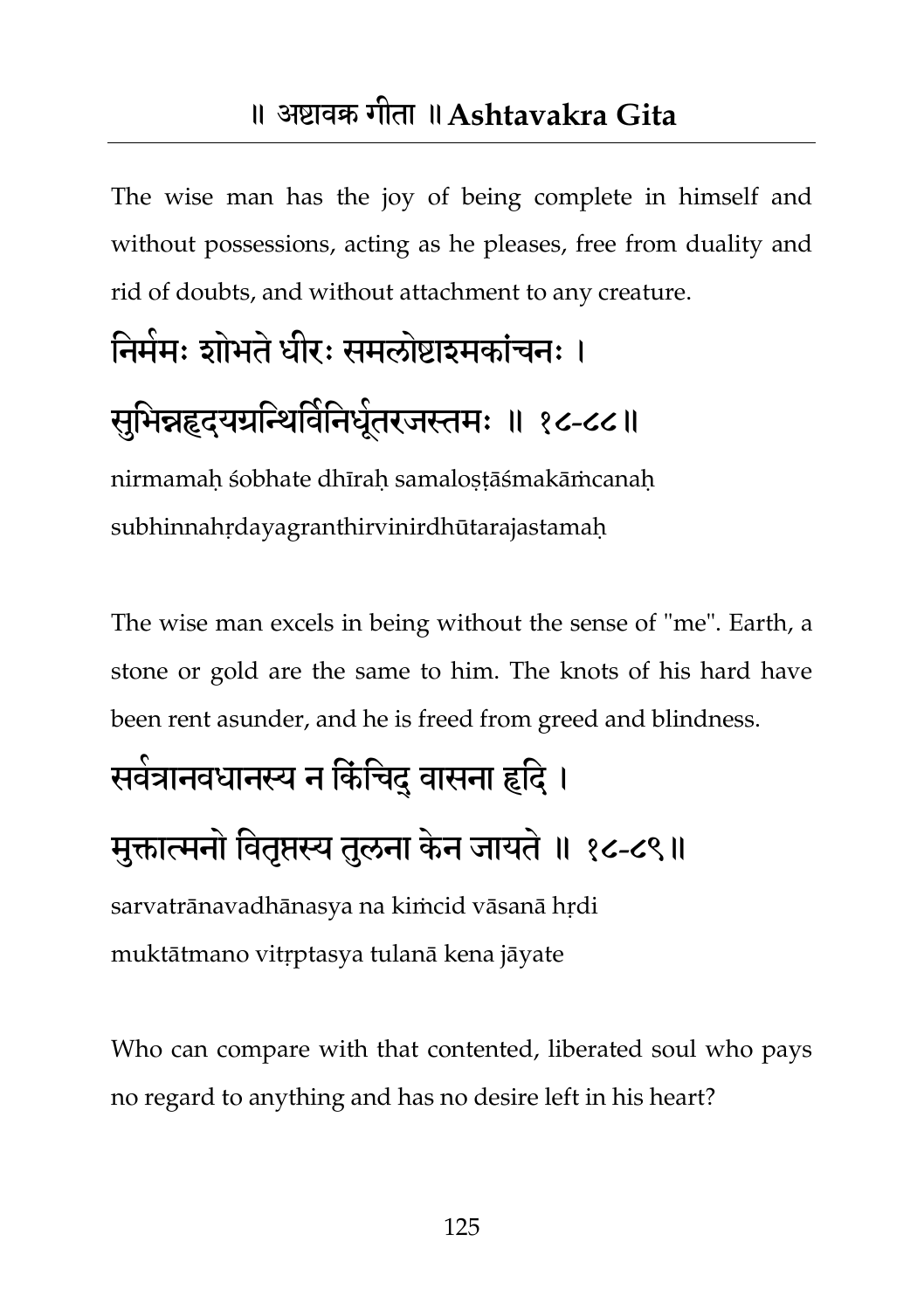## जानन्नपि न जानाति पश्यन्नपि न पश्यति । ब्रुवन्न् अपि न च ब्रूते कोऽन्यो निवासनादृते ॥ १८-९०॥

jānannapi na jānāti paśyannapi na paśyati bruvann api na ca brūte ko'nyo nirvāsanādṛte

Who but the upright man without desire knows without knowing, sees without seeing and speaks without speaking?

#### भिक्षुवो भूपतिवोपि यो निष्कामः स शोभते ।

#### भावेषु गलिता यस्य शोभनाशोभना मतिः ॥ १८-९१॥

bhikṣurvā bhūpatirvāpi yo niṣkāmaḥ sa śobhate bhāveṣu galitā yasya śobhanāśobhanā matiḥ

Beggar or king, he excels who is without desire, and whose opinion of things is rid of "good" and "bad".

## क्व स्वाच्छन्द्यं क्व संकोचः क्व वा तत्त्वविनिश्चयः । निव्यांजाजेवभूतस्य चरितार्थस्य योगिनः ॥ १८-९२॥

kva svācchandyaṁ kva saṁkocaḥ kva vā tattvaviniścayaḥ nirvyājārjavabhūtasya caritārthasya yoginaḥ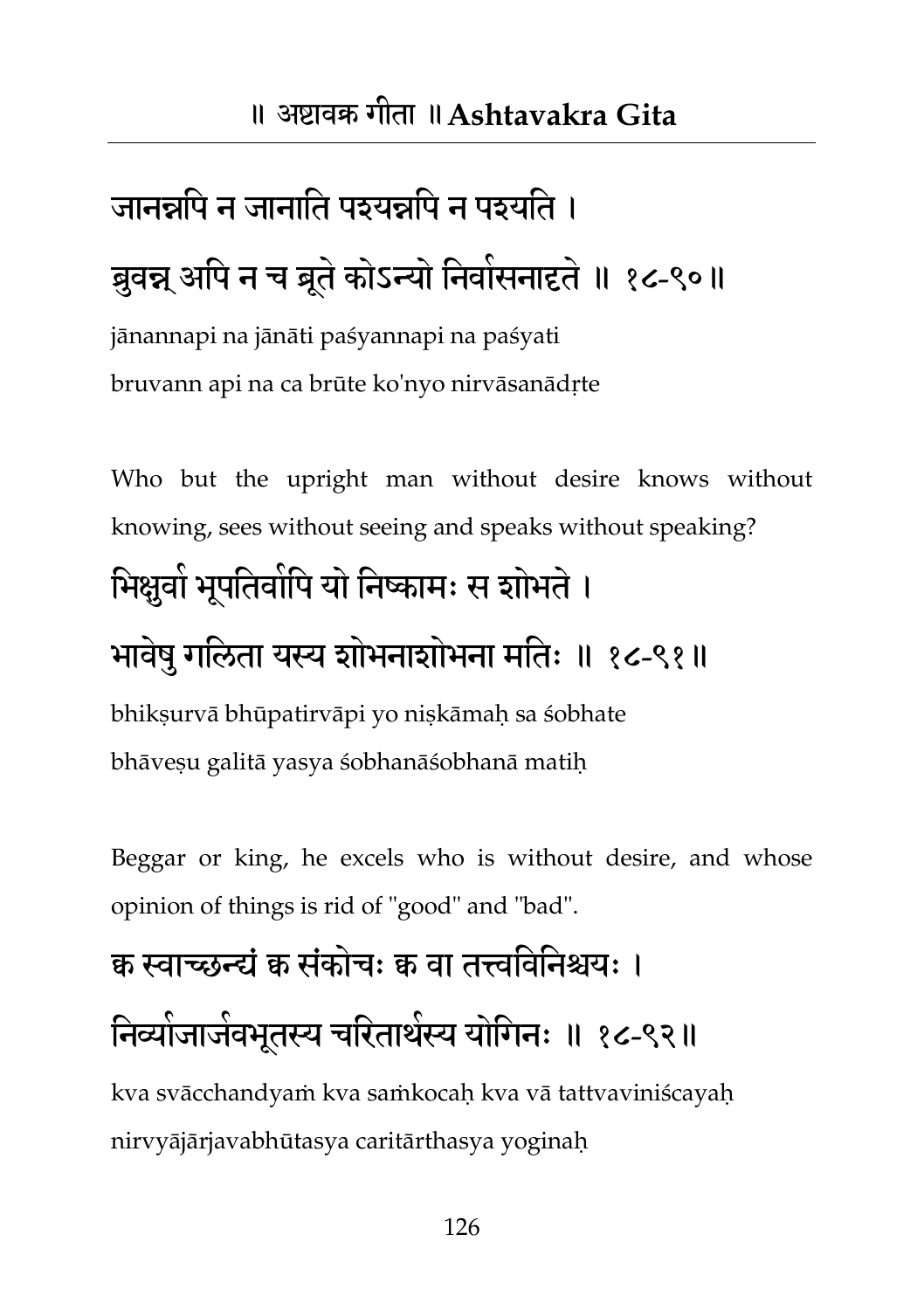#### ॥ अष्टावक्र गीता ॥**Ashtavakra Gita**

There is neither dissolute behaviour nor virtue, nor even discrimination of the truth for the sage who has reached the goal and is the very embodiment of guileless sincerity.

## आत्मविश्रान्तितृप्तेन निरार्शन गतातिना । अन्तयेदनुभूयेत तत् कथं कस्य कथ्यते ॥ १८-९३॥

ātmaviśrāntitṛptena nirāśena gatārtinā antaryadanubhūyeta tat kathaṁ kasya kathyate

That which is experienced within by one desireless and free from pain, and content to rest in himself - how could it be described, and of whom?

## सुप्तोऽपि न सुषुप्तौ च स्वप्नेऽपि शयितो न च । जागरेऽपि न जागति धीरस्तृप्तः पदं पदं ॥ १८-९४॥

supto'pi na suṣuptau ca svapne'pi śayito na ca jāgare'pi na jāgarti dhīrastṛptaḥ pade pade

The wise man who is contented in all circumstances is not asleep even in deep sleep, not sleeping in a dream, nor waking when he is awake.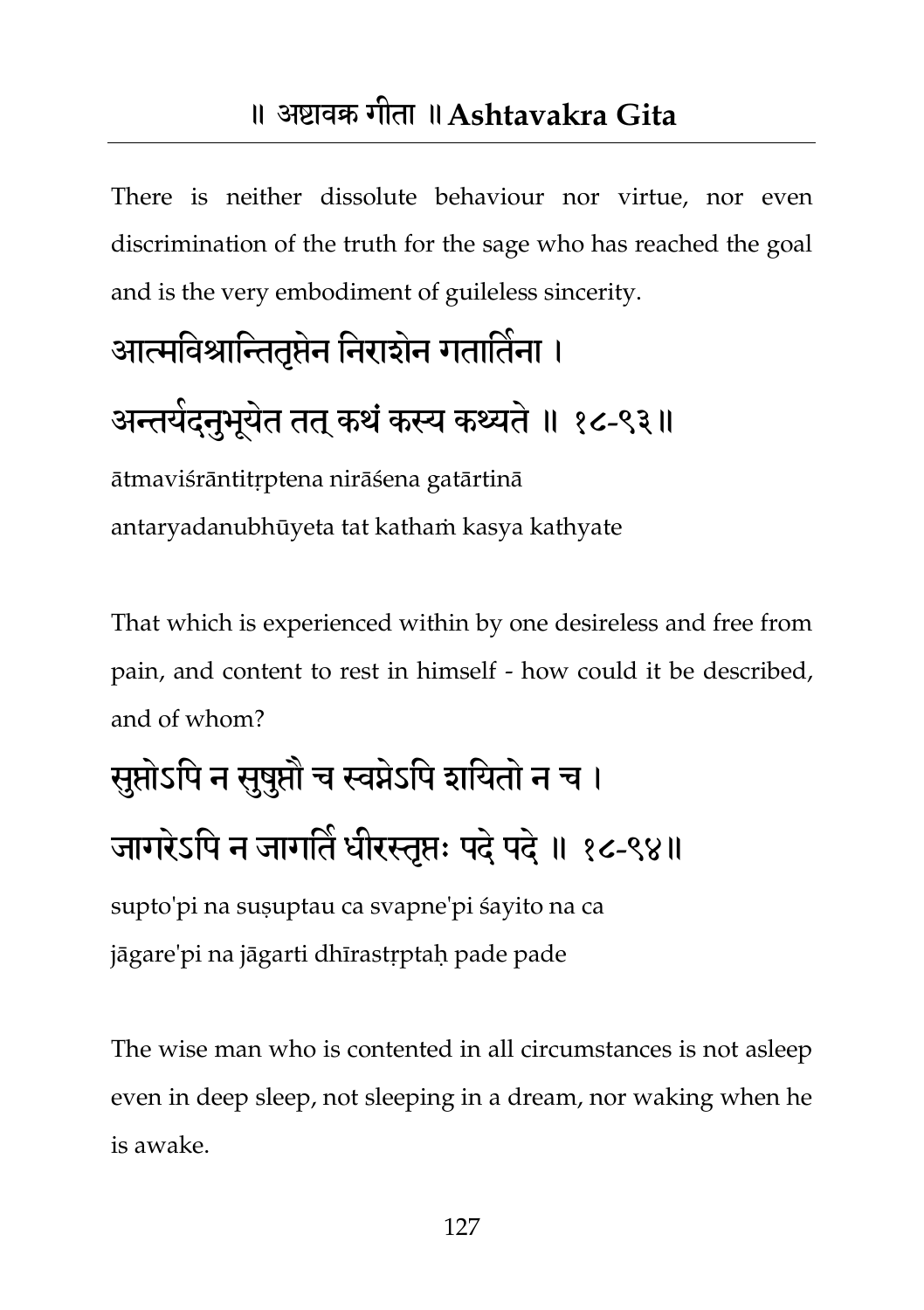## ज्ञः सचिन्तोऽपि निश्चिन्तः सेन्द्रियोऽपि निरिन्द्रियः । सुबुद्धिरपि निर्बुद्धिः साहंकारोऽनहङ्कृतिः ॥ १८-९५॥

jñaḥ sacinto'pi niścintaḥ sendriyo'pi nirindriyaḥ subuddhirapi nirbuddhih sāhaṁkāro'nahaṅkrtih

The seer is without thoughts even when thinking, without senses among the senses, without understanding even in understanding and without a sense of responsibility even in the ego.

## न सुखी न च वा दुःखी न विरक्तो न संगवान् । न मुमुक्षुने वा मुक्ता न किंचिन्न्न च किंचन ॥ १८-९६॥ na sukhī na ca vā duḥkhī na virakto na saṁgavān

na mumukṣurna vā muktā na kiṁcinnna ca kiṁcana

Neither happy nor unhappy, neither detached nor attached, neither seeking liberation nor liberated, he is neither something nor nothing.

### विक्षेपेऽपि न विक्षिप्तः समाधौ न समाधिमान ।

जाड्येऽपि न जडो धन्यः पाण्डित्येऽपि न पण्डितः॥१८-९७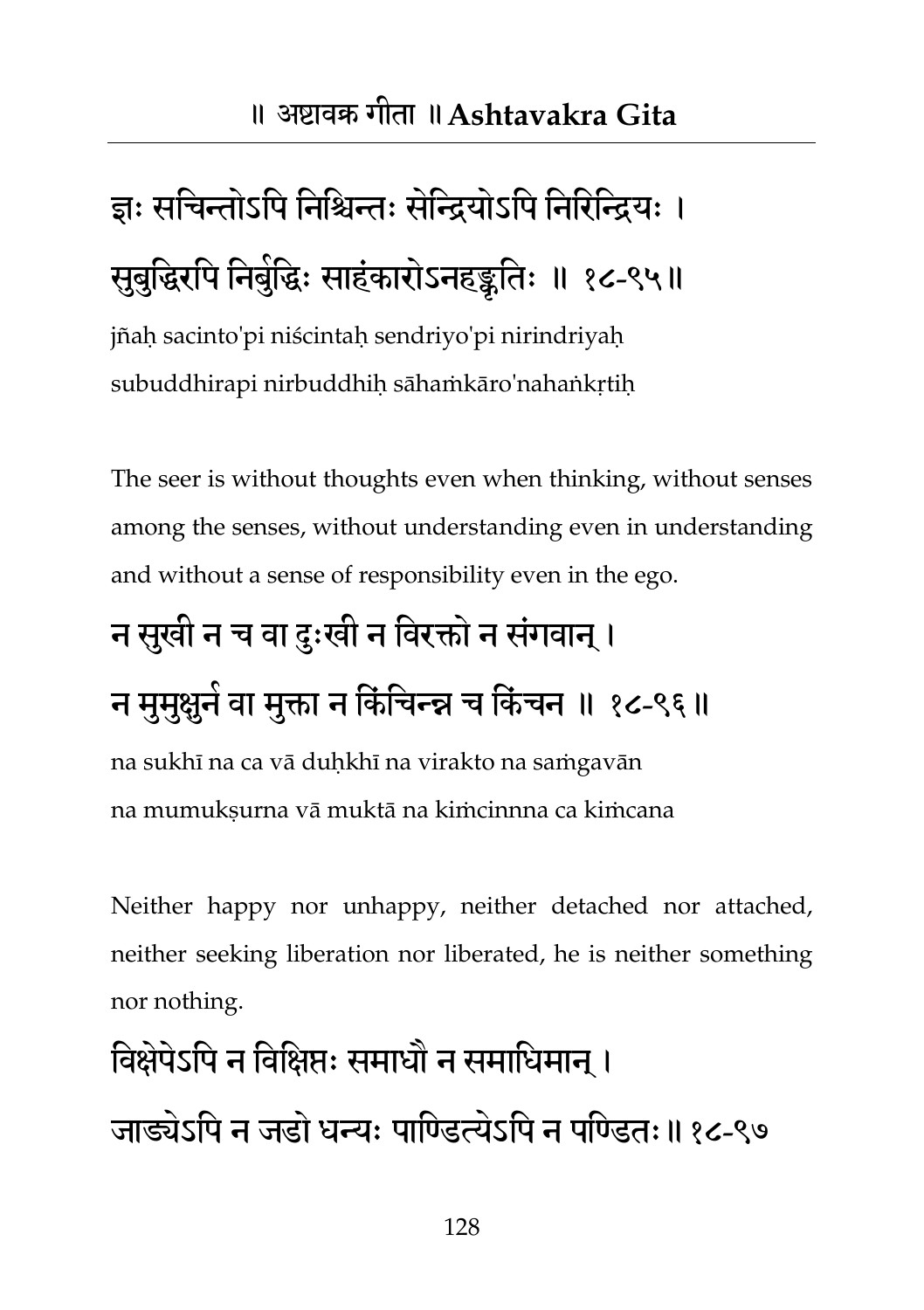vikṣepe'pi na vikṣiptaḥ samādhau na samādhimān jāḍye'pi na jaḍo dhanyaḥ pāṇḍitye'pi na paṇḍitaḥ

Not distracted in distraction, in mental stillness not poised, in stupidity not stupid, that blessed one is not even wise in his wisdom.

मुक्तो यथास्थितिस्वस्थः कृतकतंव्यनिवृंतः । समः सर्वत्र वैतृष्ण्यान्न स्मरत्यकृतं कृतम् ॥ १८-९८॥ mukto yathāsthitisvasthaḥ kṛtakartavyanirvṛtaḥ samah sarvatra vaitrsnyānna smaratyakrtam krtam

The liberated man is self-possessed in all circumstances and free from the idea of "done" and "still to do". He is the same wherever he is and without greed. He does not dwell on what he has done or not done.

# न प्रीमतेवन्द्यभानो तनन्द्यभानो न कुप्यतत । नवाद्विजति मरणे जीवने नाभिनन्दति ॥ १८-९९॥

na prīyate vandyamāno nindyamāno na kupyati naivodvijati maraṇe jīvane nābhinandati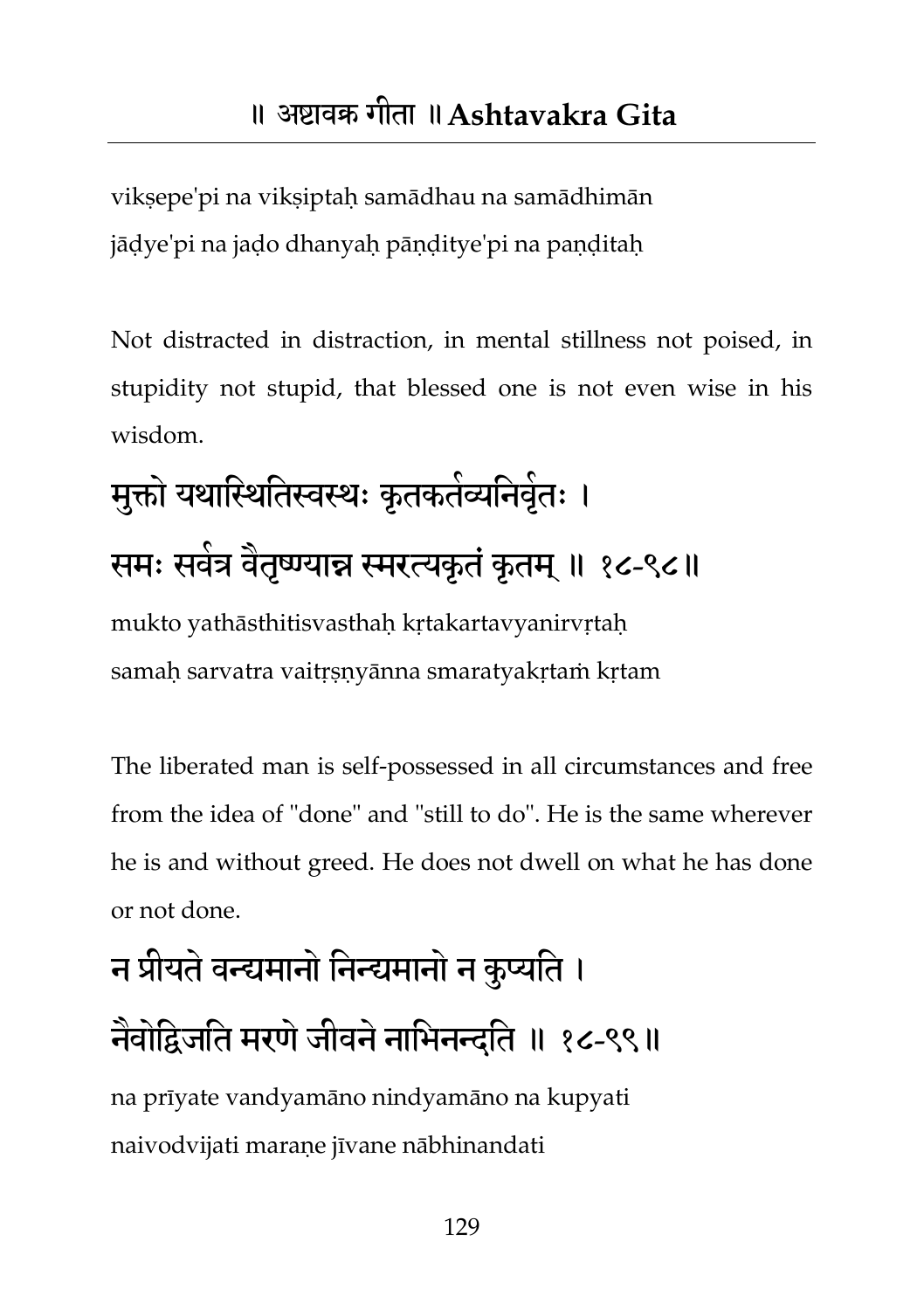#### ॥ अष्टावक्र गीता ॥**Ashtavakra Gita**

He is not pleased when praised nor upset when blamed. He is not afraid of death nor attached to life.

## न धावति जनाकीणे नारण्यं उपशान्तधीः । मथातथा मत्रतत्र सभ एवावततष्ठते॥ १८-१००॥ na dhāvati janākīrnam nāranyam upaśāntadhīh

yathātathā yatratatra sama evāvatiṣṭhate

A man at peace does not run off to popular places or to the forest. Whatever and wherever, he remains the same.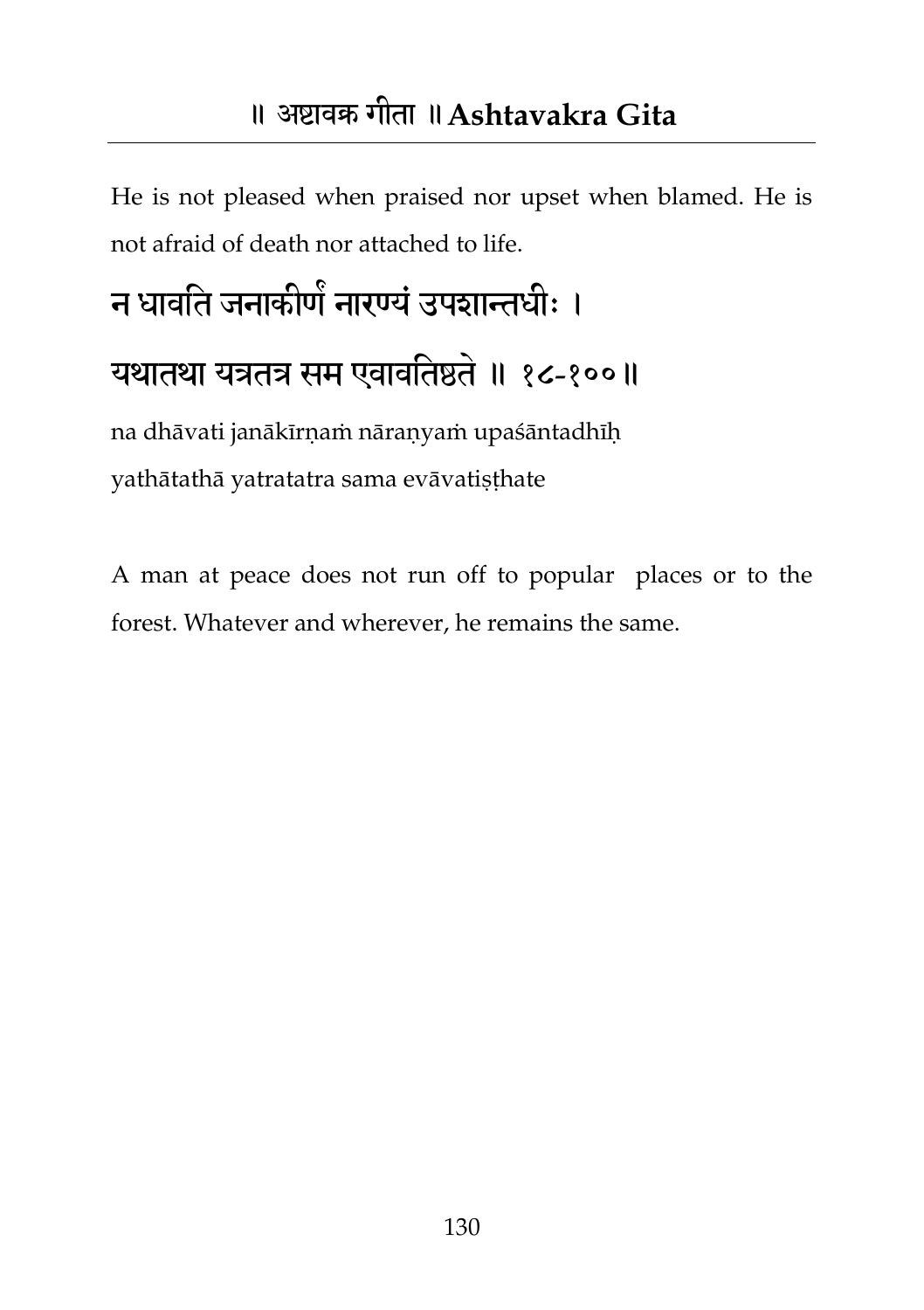#### Chapter 19

॥एकोनविंशोऽध्यायः॥

जनक उवाच ॥

तत्त्वविज्ञानसन्दंशमादाय हृदयोदरात् । नाविधपरामशंशल्योद्धारः कृतो मया ॥ १९-१॥ janaka uvāca

tattvavijñānasandaṁśamādāya hṛdayodarāt nāvidhaparāmarśaśalyoddhāraḥ kṛto mayā

Janaka: Using the tweezers of the knowledge of the truth I have managed to extract the painful thorn of endless opinions from the recesses of my heart.

क्व धर्मः क च वा कामः क चाथंः क विवंकिता । क द्वैतं क च वाऽद्वैतं स्वमहिम्नि स्थितस्य मे ॥ १९-२॥ kva dharmaḥ kva ca vā kāmaḥ kva cārthaḥ kva vivekitā kva dvaitaṁ kva ca vā'dvaitaṁ svamahimni sthitasya me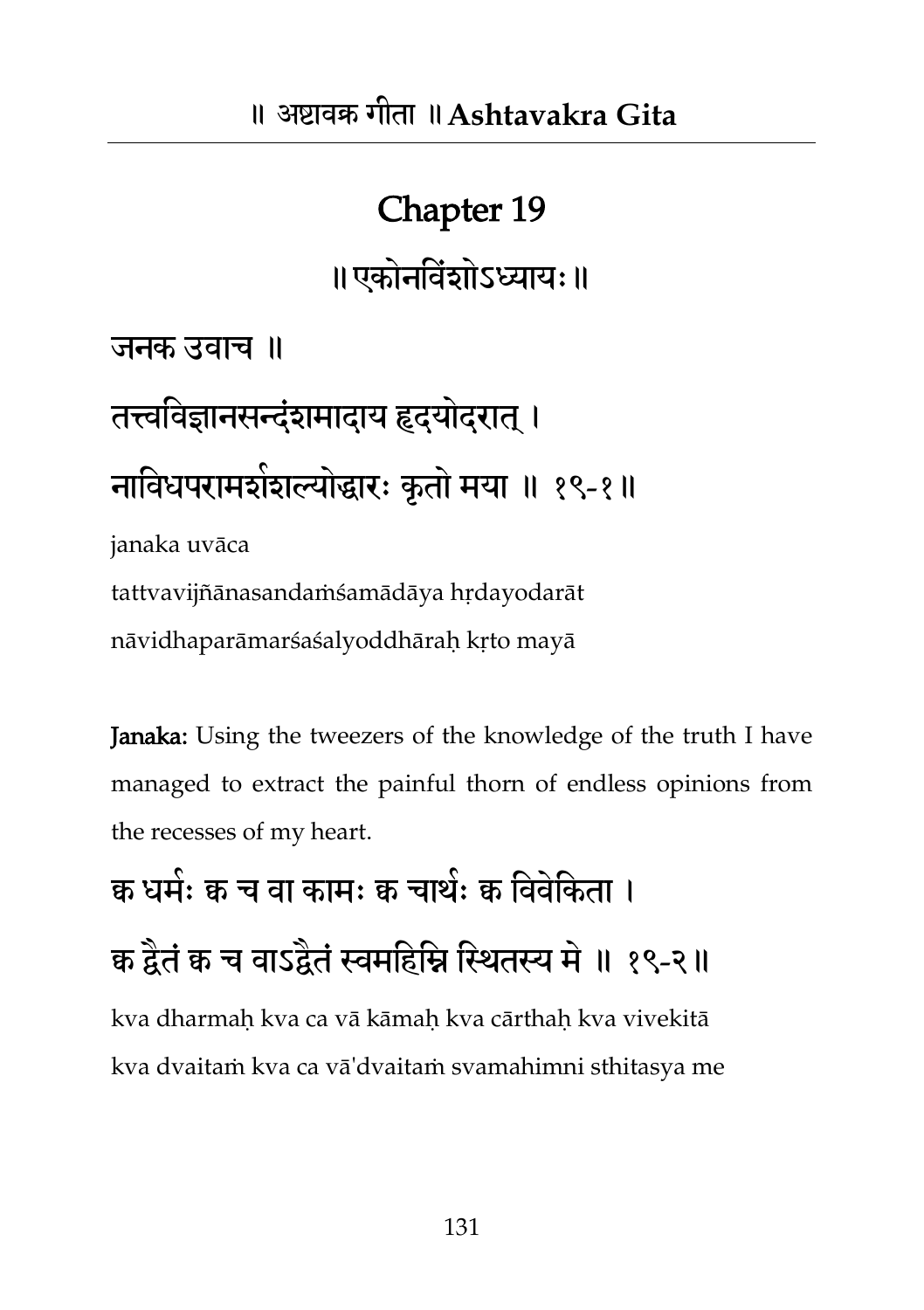For me, established in my own glory, there is no religion, sensuality, possessions, philosophy, duality or even non-duality.

### क्व भूतं क भविष्यद् वा वर्तमानमपि क वा ।

#### क्व देशः क्व च वा नित्यं स्वमहिम्नि स्थितस्य मे॥१९-३॥

kva bhūtam kva bhavisyad vā vartamānamapi kva vā kva deśaḥ kva ca vā nityaṁ svamahimni sthitasya me

For me established in my own glory, there is no past, future or present. There is no space or even eternity.

#### क्व चात्मा क्व च वानात्मा क्व शूभं क्वाशुभं यथा ।

#### क चिन्ता क च वाचिन्ता स्वमहिम्नि स्थितस्य मे॥ १९-४

kva cātmā kva ca vānātmā kva śubhaṁ kvāśubhaṁ yathā kva cintā kva ca vācintā svamahimni sthitasya me

For me established in my own glory, there is no self or non-self, no good or evil, no thought or even absence of thought.

## क्व स्वप्नः क सुषुप्तिवो क च जागरणं तथा । क तुरियं भयं वापि स्वमहिम्नि स्थितस्य मे ॥ १९-५॥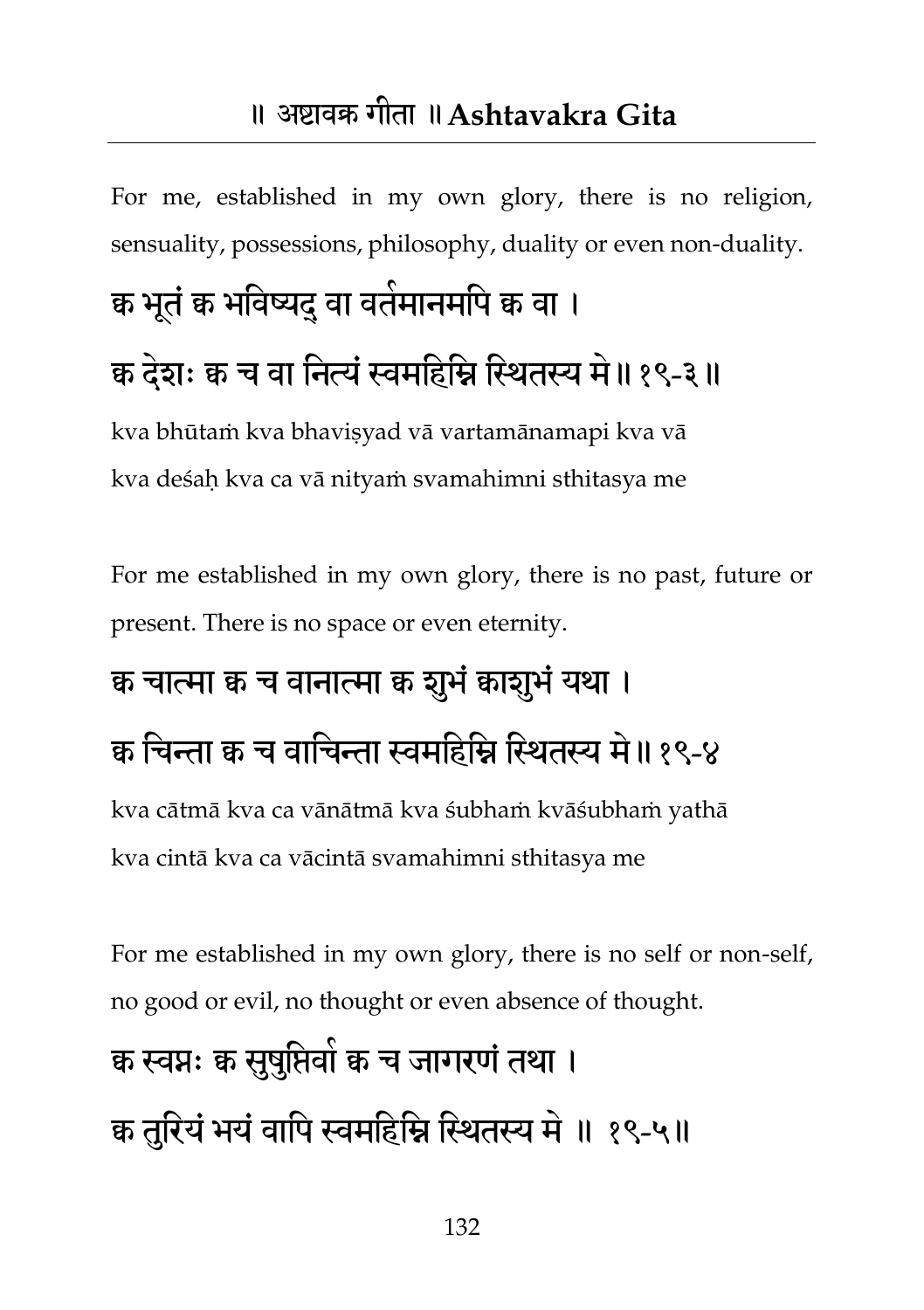kva svapnaḥ kva suṣuptirvā kva ca jāgaraṇaṁ tathā kva turīyaṁ bhayaṁ vāpi svamahimni sthitasya me

For me established in my own glory, there is no dreaming or deep sleep, no waking nor fourth state beyond them, and certainly no fear.

# क्व दूरं क्व समीपं वा बाह्यं क्वाभ्यन्तरं क्व वा । क्व स्थूलं क च वा सूक्ष्मं स्वमहिम्नि स्थितस्य मे ॥ १९-६ ॥

kva dūraṁ kva samīpaṁ vā bāhyaṁ kvābhyantaraṁ kva vā kva sthūlam kva ca vā sūksmam svamahimni sthitasya me

For me established in my own glory, there is nothing far away and nothing near, nothing within or without, nothing large and nothing small.

## क्व मृत्युर्जीवितं वा क्व लोकाः क्वास्य क्व लौकिकं । क लयः क समाधिवों स्वमहिम्नि स्थितस्य में ॥ १९-७॥ kva mṛtyurjīvitaṁ vā kva lokāḥ kvāsya kva laukikam kva layaḥ kva samādhirvā svamahimni sthitasya me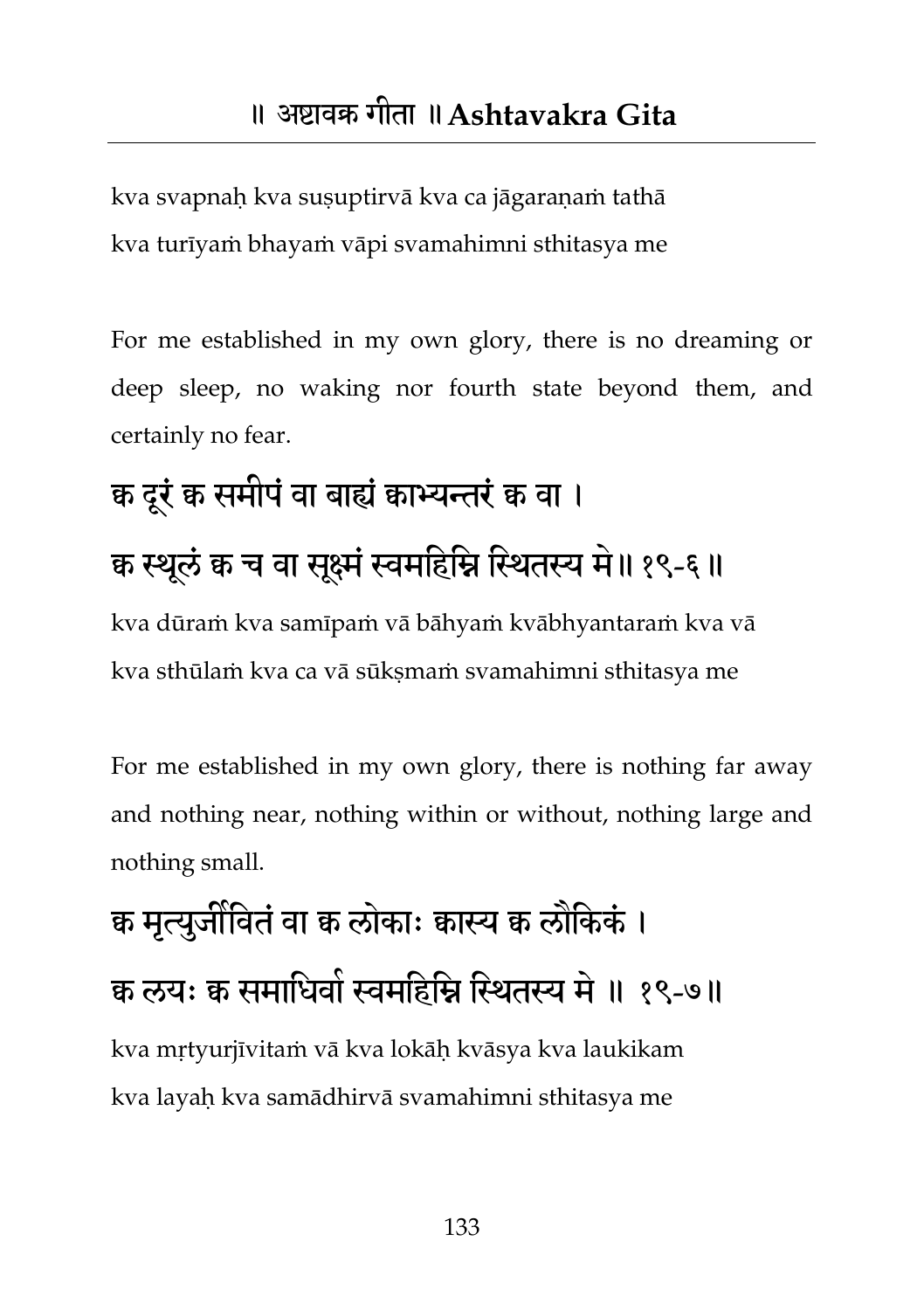For me established in my own glory, there is no life or death, no worlds or things of this world, no distraction and no stillness of mind.

# अलं त्रिवगेकथया योगस्य कथयाप्यलं । अलं विज्ञानकथया विश्रान्तस्य ममात्मनि ॥ १९-८॥

alaṁ trivargakathayā yogasya kathayāpyalam alaṁ vijñānakathayā viśrāntasya mamātmani

For me remaining in myself, there is no need for talk of the three goals of life, of yoga or of knowledge.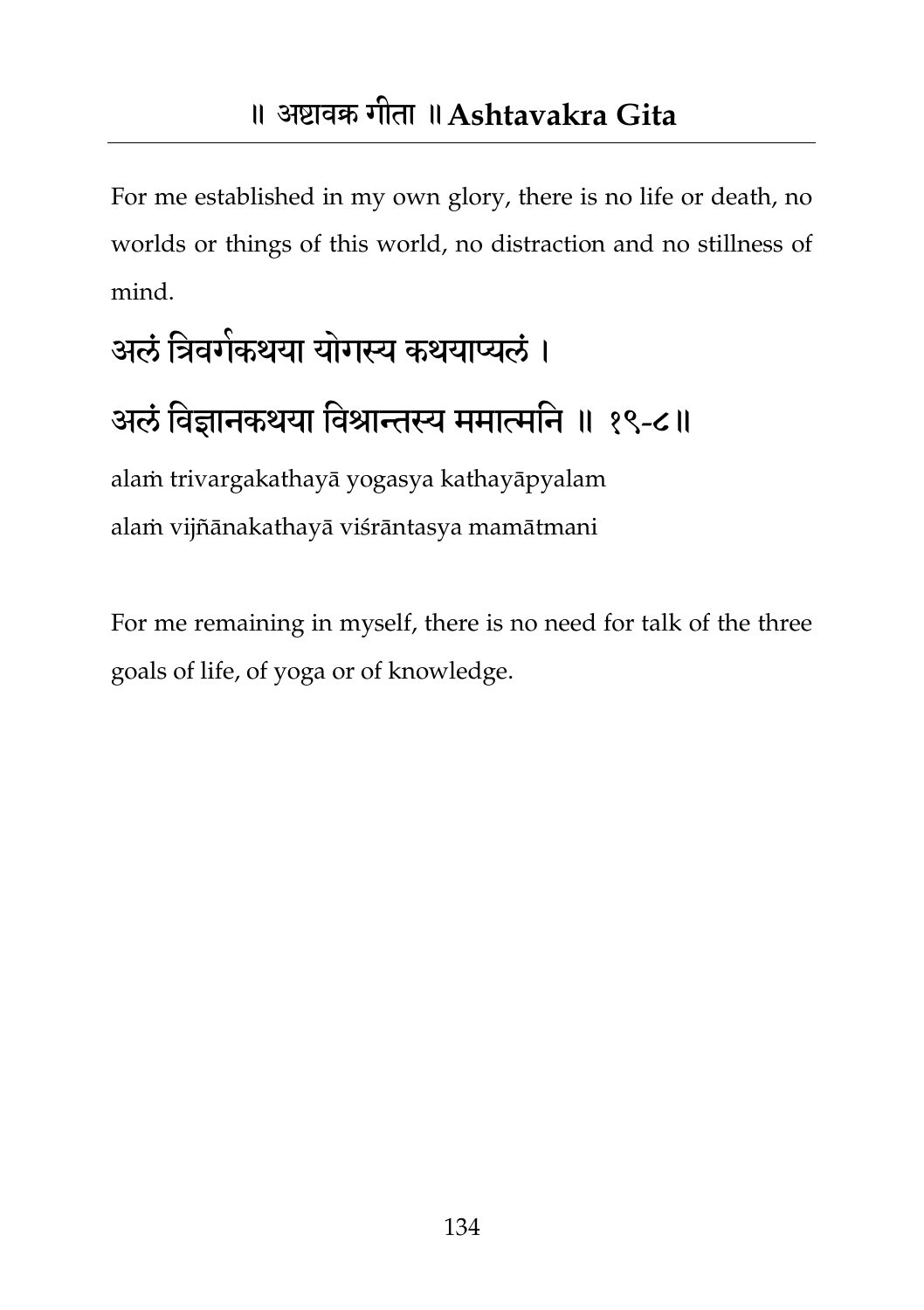## Chapter 20 ॥ विंशतितमोध्यायः ॥

जनक उवाच ॥

# क्व भूतानि क देहो वा केन्द्रियाणि क वा मनः । क्व शून्यं क च नेराश्यं मत्स्वरूपं निरंजनं ॥ २०-१॥

janaka uvāca

kva bhūtāni kva deho vā kvendriyāṇi kva vā manaḥ kva śūnyaṁ kva ca nairāśyaṁ matsvarūpe niraṁjane

Janaka: In my unblemished nature there are no elements, no body, no faculties no mind. There is no void and no despair.

#### क्व शास्त्रं कात्मविज्ञानं क वा निर्विषयं मनः ।

#### क्व तृप्तिः क्व वितृष्णात्वं गतद्वन्द्वस्य मे सदा ॥ २०-२॥

kva śāstraṁ kvātmavijñānaṁ kva vā nirvisayaṁ manah kva tṛptiḥ kva vitṛṣṇātvaṁ gatadvandvasya me sadā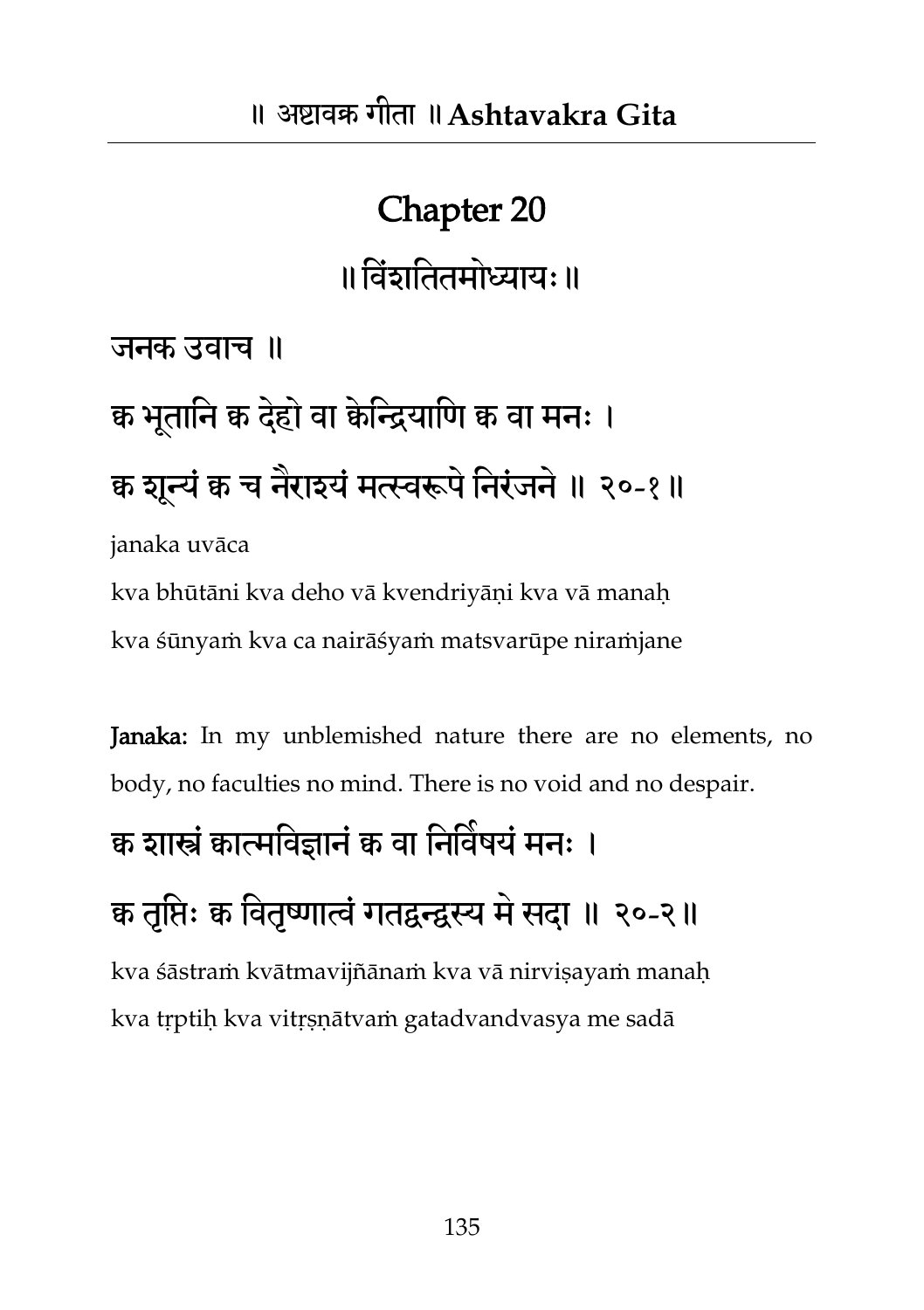For me, free from the sense of dualism, there are no scriptures, no self-knowledge, no mind free from an object, no satisfaction and no freedom from desire.

#### क्व तवर्द्या क्व च वातवर्द्या क्वाहंक्वेदंभभ क्व वा ।

#### क बन्ध क च वा मोक्षः स्वरूपस्य क रूपिता ॥ २०-३॥

kva vidyā kva ca vāvidyā kvāhaṁ kvedaṁ mama kva vā kva bandha kva ca vā moksah svarūpasya kva rūpit

There is no knowledge or ignorance, no "me", "this" or "mine", no bondage, no liberation, and no property of self-nature.

#### क्व प्रारब्धानि कमोणि जीवन्मुक्तिरपि क वा ।

#### क तदु विदेहकैवल्यं निर्विशेषस्य सर्वदा ॥ २०-४॥

kva prārabdhāni karmāṇi jīvanmuktirapi kva vā kva tad videhakaivalyaṁ nirviśeṣasya sarvadā

For him who is always free from individual characteristics there is no antecedent causal action, no liberation during life, and no fulfilment at death.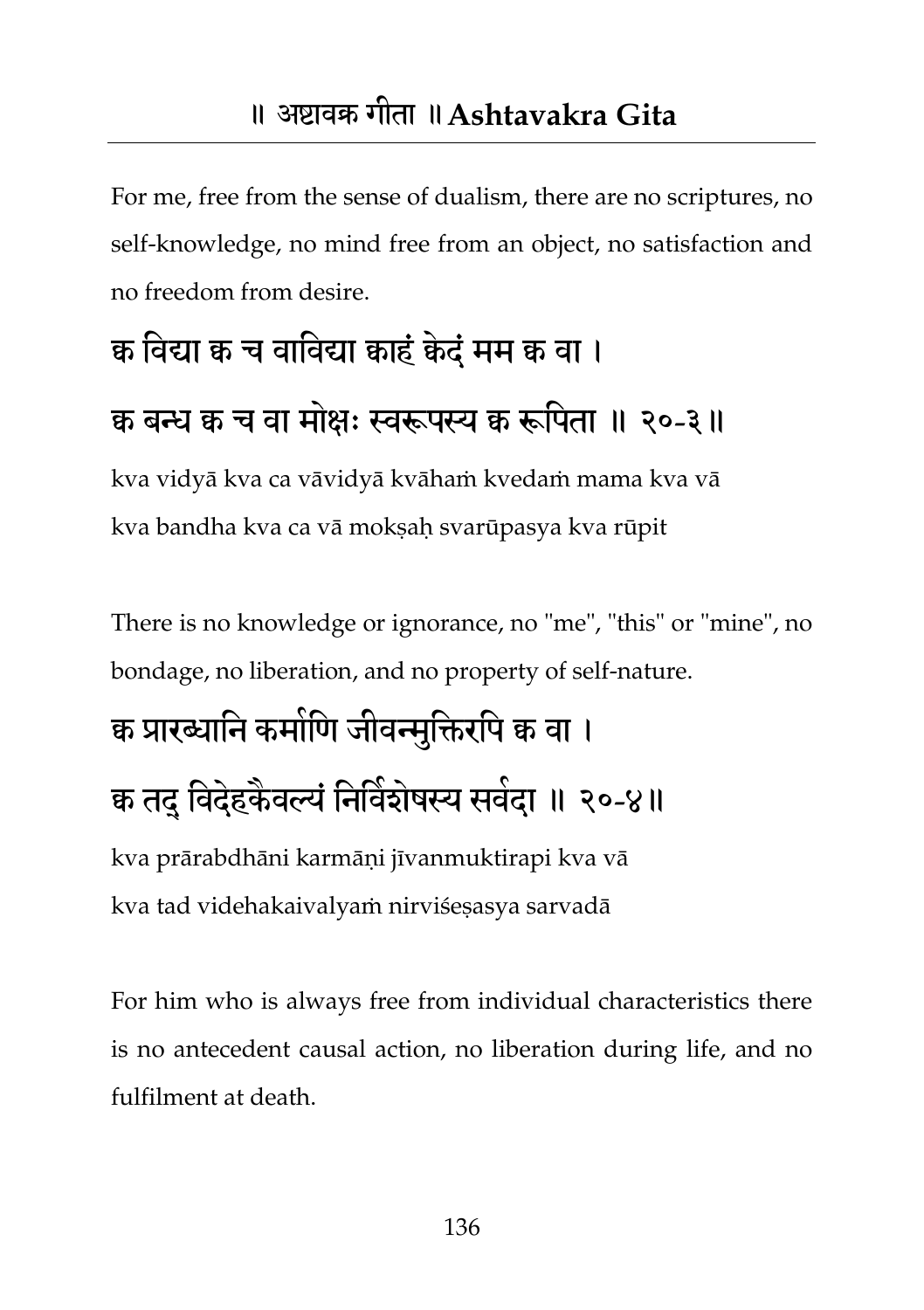## क्व कतां क च वा भोक्ता निष्कियं स्फुरणं क वा । कापरोक्षं फलं वा क्व निःस्वभावस्य मे सदा ॥ २०-५॥

kva kartā kva ca vā bhoktā niṣkriyaṁ sphuraṇaṁ kva vā kvāparokṣaṁ phalaṁ vā kva niḥsvabhāvasya me sadā

For me, free from individuality, there is no doer and no reaper of the consequences, no cessation of action, no arising of thought, no immediate object, and no idea of results.

#### क्व लोकं क मुमुक्षुवो क योगी ज्ञानवान् क वा ।

#### क बद्धः क च वा मुक्तः स्वस्वरूपेऽहमद्वये ॥ २०-६॥

kva lokaṁ kva mumukṣurvā kva yogī jñānavān kva vā kva baddhaḥ kva ca vā muktaḥ svasvarūpe'hamadvaye

There is no world, no seeker for liberation, no yogi, no seer, noone bound and no-one liberated. I remain in my own non-dual nature.

## क्व सृष्टिः क्व च संहारः क्व साध्यं क्वच साधनं । क्व साधकः क्व सिद्धिवां स्वस्वरूपेऽहमद्वये ॥ २०-७॥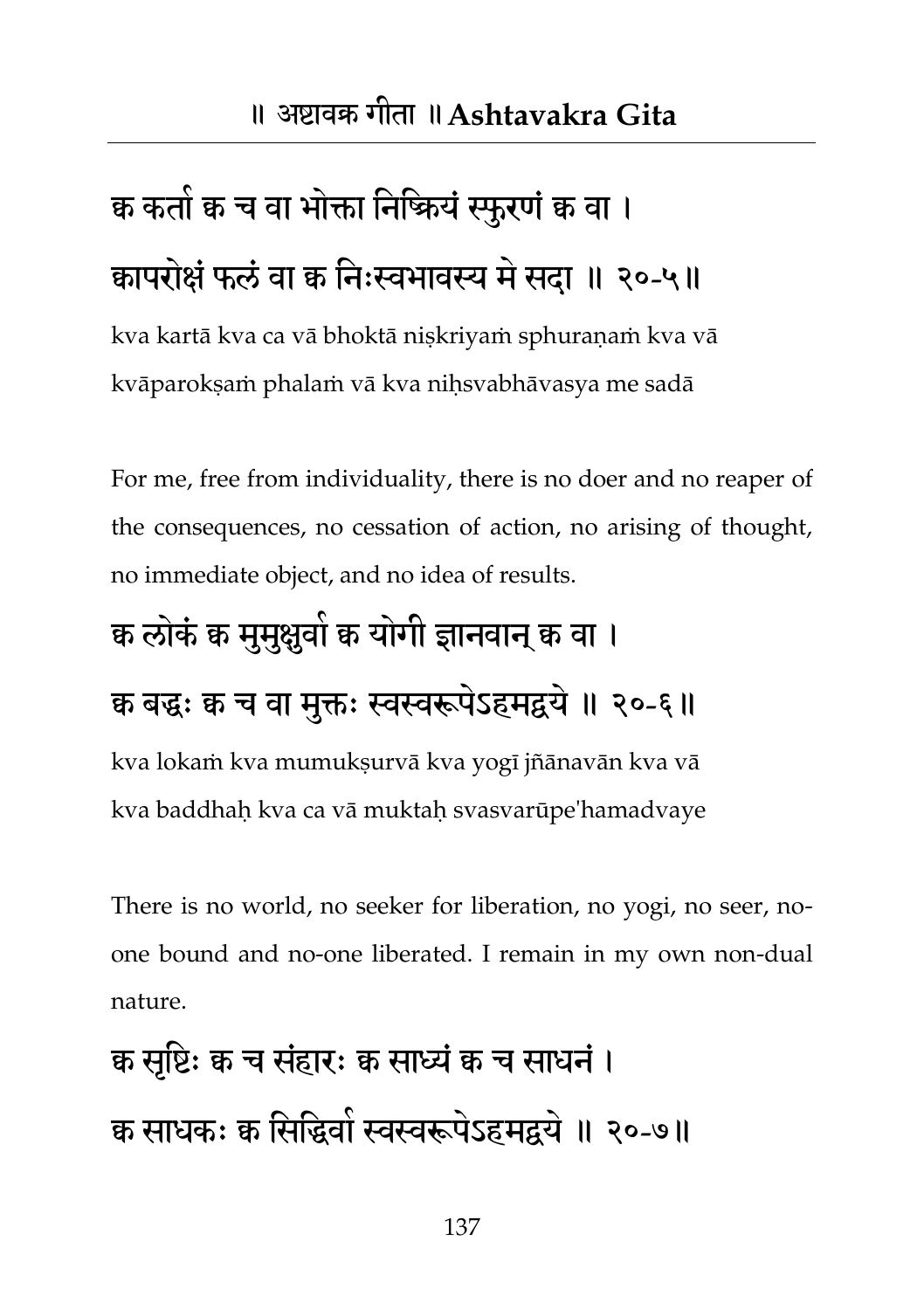kva sṛṣṭiḥ kva ca saṁhāraḥ kva sādhyaṁ kva ca sādhanam kva sādhakaḥ kva siddhirvā svasvarūpe'hamadvaye

There is no emanation or return, no goal, means, seeker or achievment. I remain in my own non-dual nature.

#### क्व प्रभाता प्रभाणंवा क्व प्रभमे ंक्व च प्रभा ।

### क किंचित् क न किंचिद् वा सवेदा विमलस्य मे ॥ २०-८

kva pramātā pramāṇaṁ vā kva prameyaṁ kva ca pramā kva kiṁcit kva na kiṁcid vā sarvadā vimalasya me

For me who am forever unblemishedf, there is no assessor, no standard, nothing to assess, or assessment.

## क्व विक्षेपः क चैकार्य्यं क निर्बांधः क मूढता । क हषेः क विषादो वा सवंदा निष्क्रियस्य में ॥ २०-९॥

kva vikṣepaḥ kva caikāgryaṁ kva nirbodhaḥ kva mūḍhatā kva harṣaḥ kva viṣādo vā sarvadā niṣkriyasya me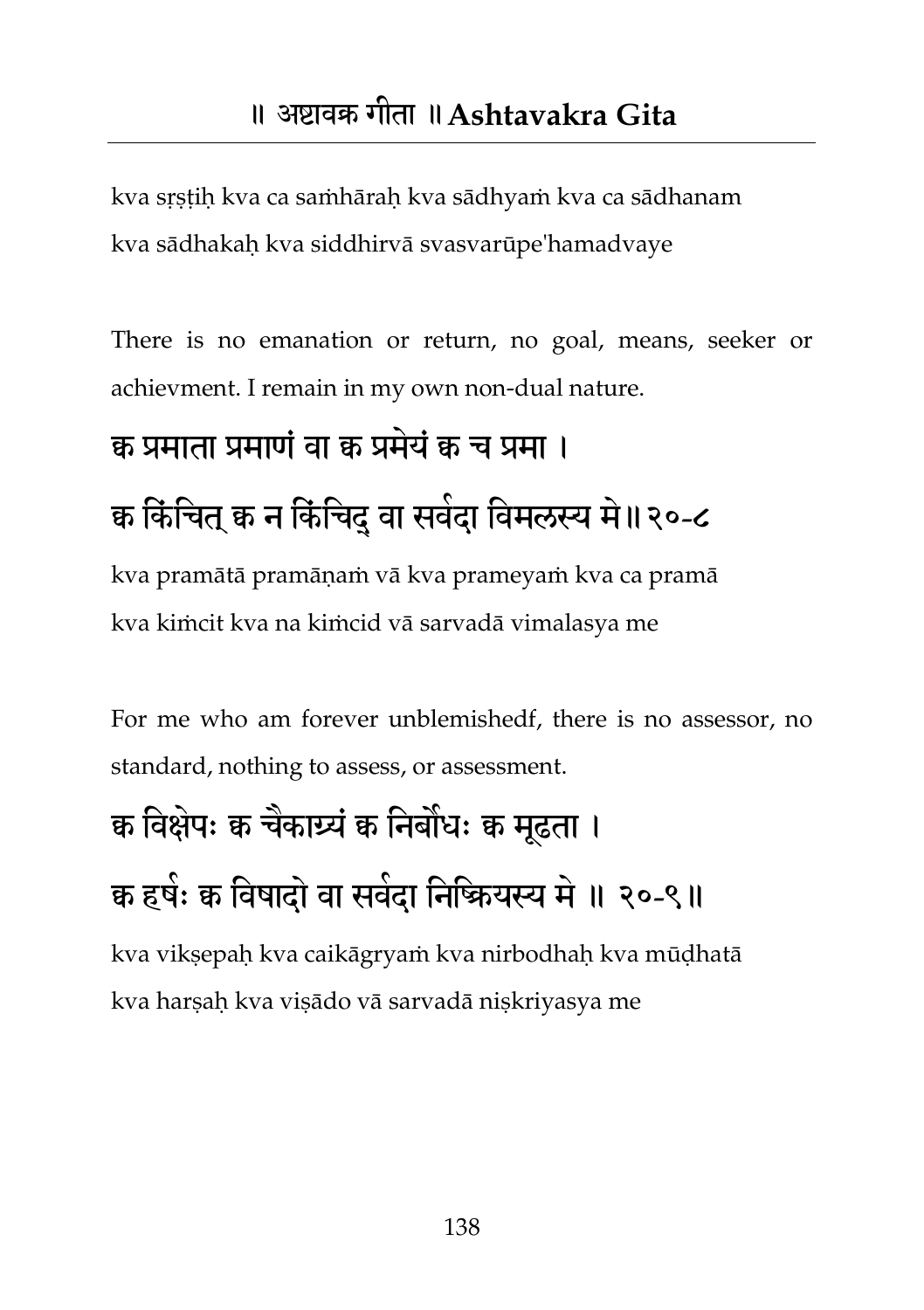For me who am forever actionless, there is no distraction or onepointedness of mind, no lack of understanding, no stupidity, no joy and no sorrow.

# क्व चैष व्यवहारों वा क्व च सा परमार्थता । क्व सुखं क च वा दुखं निर्विमशंस्य में सदा ॥ २०-१०॥

kva caiṣa vyavahāro vā kva ca sā paramārthatā kva sukhaṁ kva ca vā dukhaṁ nirvimarśasya me sadā

For me who am always free from deliberations there is neither conventional truth nor absolute truth, no happiness and no suffering.

## क्व माया क च संसारः क प्रीतिविरतिः क वा । क जीवः क च तद्वह्म सर्वदा विमलस्य में ॥ २०-११॥

kva māyā kva ca saṁsāraḥ kva prītirviratiḥ kva vā kva jīvaḥ kva ca tadbrahma sarvadā vimalasya me

For me who am forever pure there is no illusion, no samsara, no attachment or detechment, no living being and no God.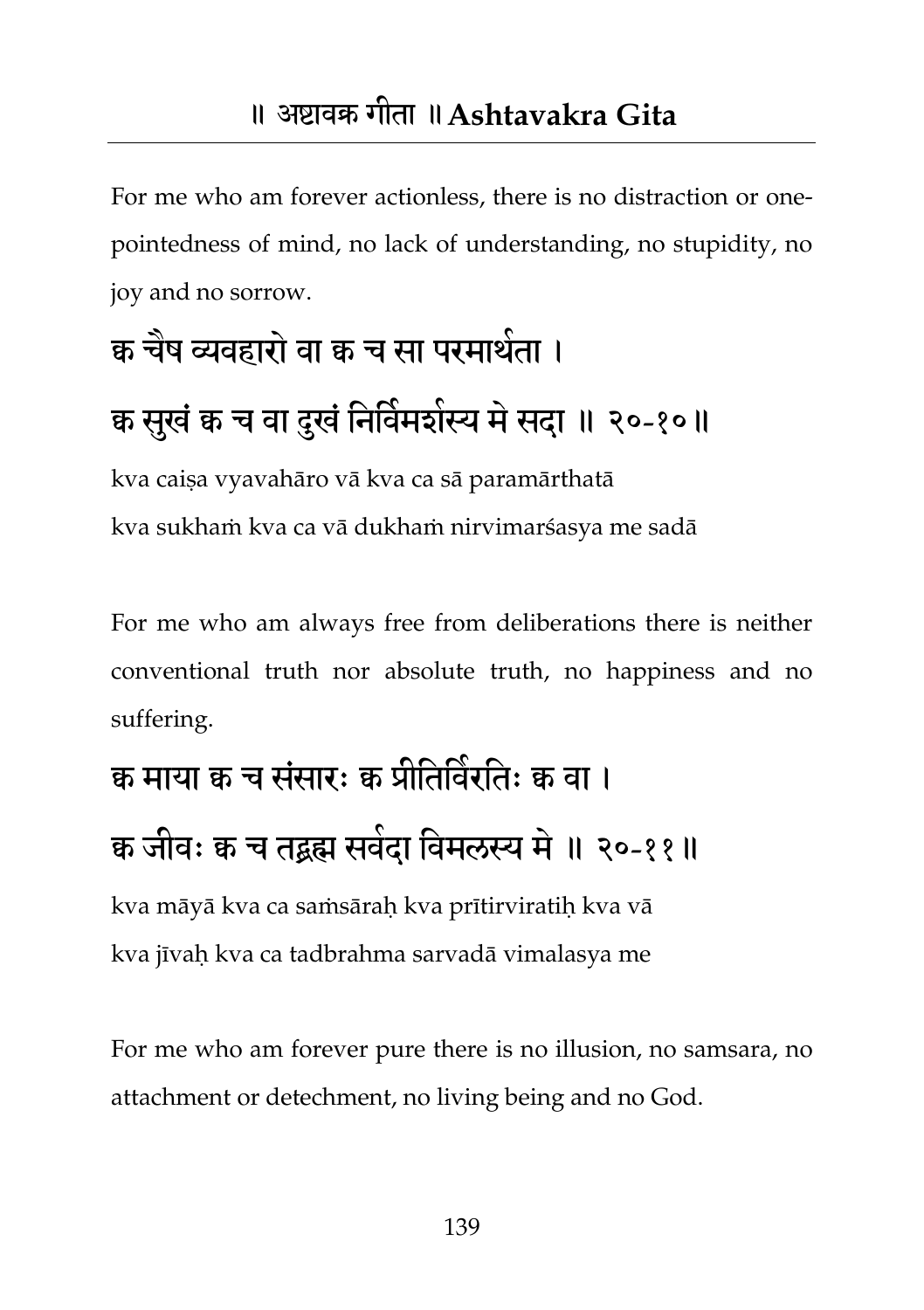## क्व प्रवृत्तिनिर्वृत्तिवो क मुक्तिः क च बन्धनं । कूटस्थनिर्विभागस्य स्वस्थस्य मम सर्वदा ॥ २०-१२॥

kva pravṛttirnirvṛttirvā kva muktiḥ kva ca bandhanam kūṭasthanirvibhāgasya svasthasya mama sarvadā

For me who am forever unmovable and indivisible, established in myself, there is no activity or inactivity, no liberation and no bondage.

# क्रोपदेशः क वा शास्त्रं क शिष्यः क च वा गुरुः । क्व चास्ति पुरुषार्थो वा निरुपाधेः शिवस्य मे॥२०-१३॥

kvopadeśaḥ kva vā śāstraṁ kva śiṣyaḥ kva ca vā guruḥ kva cāsti puruṣārtho vā nirupādheḥ śivasya me

For me who am blessed and without limitation, there is no initiation or scripture, no disciple or teacher, and no goal of human life.

## क चास्ति क च वा नास्ति कास्ति चेकं क च द्वयं । बहुनात्र किमुक्तेन किंचिन्नोत्तिष्ठते मम ॥ २०-१४॥